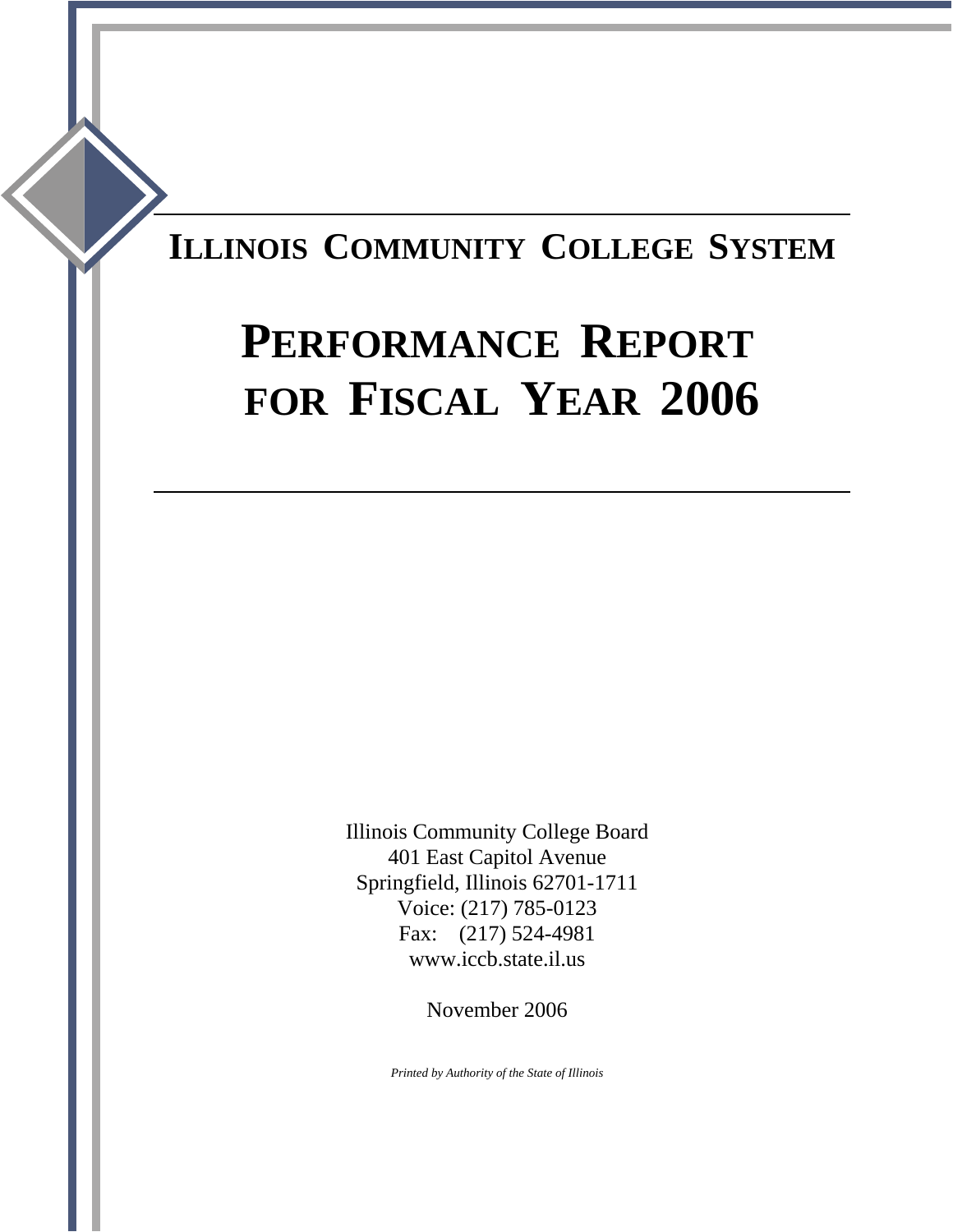## **ILLINOIS COMMUNITY COLLEGE SYSTEM PERFORMANCE REPORT FOR FISCAL YEAR 2006**

#### Table of Contents

| Selected High Expectations and Quality Performance Indicators  29                                               |
|-----------------------------------------------------------------------------------------------------------------|
|                                                                                                                 |
| <b>Summary and Conclusions</b><br>38<br>.                                                                       |
| Appendices<br>Appendix A: Mission-Specific Community College<br>Appendix B: Institution-Level Community College |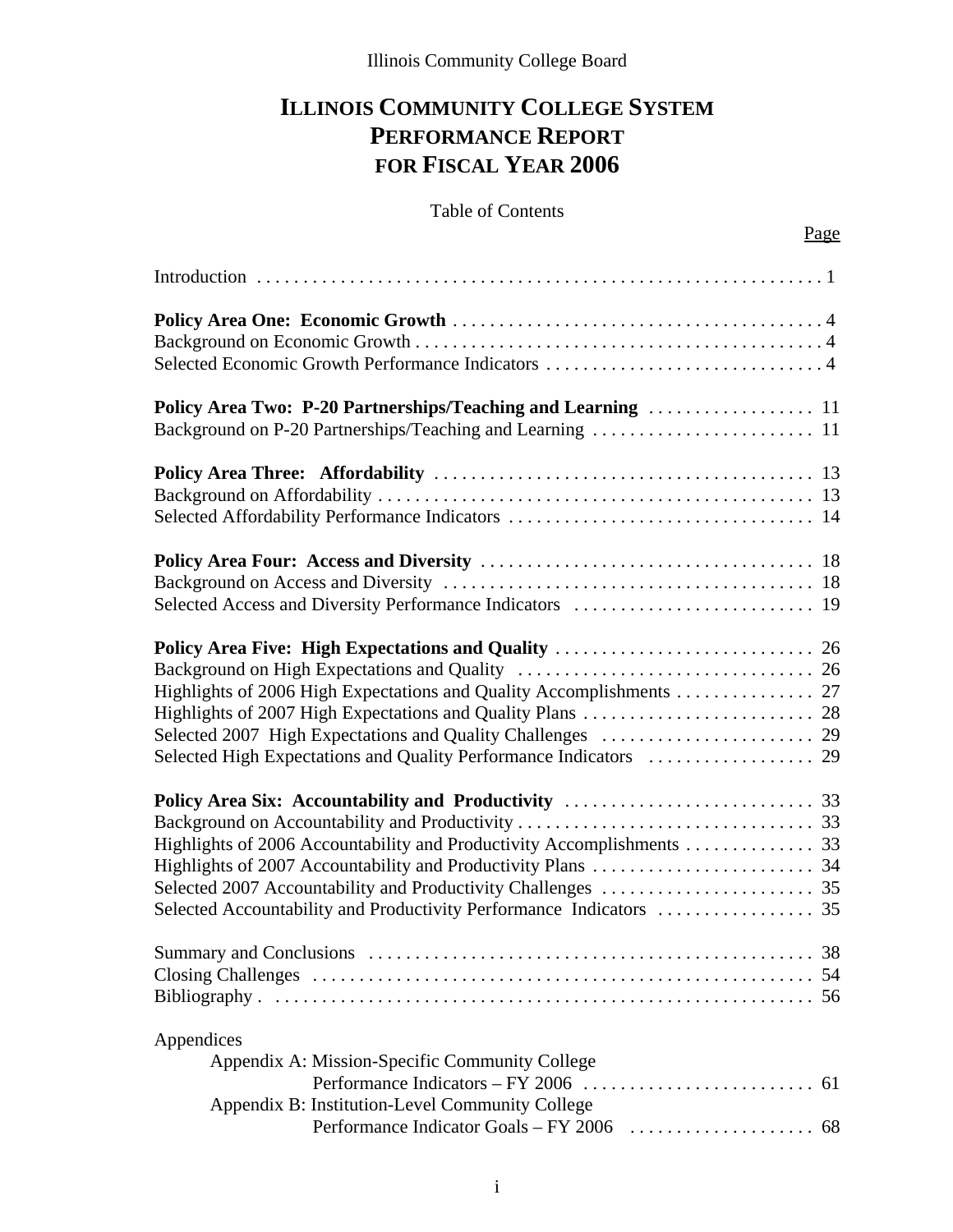### **ILLINOIS COMMUNITY COLLEGE SYSTEM PERFORMANCE REPORT FOR FISCAL YEAR 2006**

U.S. Secretary of Education Margaret Spelling recently spoke about the responsiveness of community colleges to local needs and the significant role community colleges have in meeting the demands of the 21<sup>st</sup> Century workforce by providing postsecondary education, training and skills enhancement.

For a long time, the importance of community colleges was overlooked in Washington, DC. Politicians would talk about America's higher education system only in terms of four-year colleges and universities. Those days are over. . .

Back in Texas . . . I saw firsthand how community colleges bob and weave to respond to the needs of a changing economy and prepare students for new opportunities and better jobs. Austin Community College has a saying: 'Start Here. Get There.' And that's exactly what community colleges do for millions of Americans of all ages and backgrounds every year. They set them on the road to promising new careers and further education. And in today's global economy, that mission is more important than ever. " Press Release Secretary Spellings Delivers Remarks to the Association of Community College Trustees in Orlando, FL, October 13, 2006. http://www.ed.gov/news/pressreleases/2006/10/10132006.html

Relatedly, a little over a year ago, the U.S. Secretary of Education's Commission on the Future of Higher Education was created to, "Develop a comprehensive national strategy for postsecondary education that will meet the needs of America's diverse population and address the economic and workforce needs of the country's future." The Commission's final report entitled, *A Test of Leadership: Charting the Future of U.S. Higher Education* was issued in September, 2006. A key Commission recommendation calls for greater accountability and

transparency of higher education information. The *Illinois Community College System Performance Report for Fiscal Year 2006* provides comparative accountability information built around the priorities of Illinois higher education. The Performance Report is structured around the policy areas in the Board of Higher Education's *Illinois Commitment* and the complementary pledges of the *Promise for Illinois*, which is the statewide strategic plan for community colleges.

The Illinois Community College System Performance Report is structured around the policy areas in the Board of Higher Education's *Illinois Commitment* and the complementary pledges of the *Promise for Illinois*, which is the statewide strategic plan for community colleges.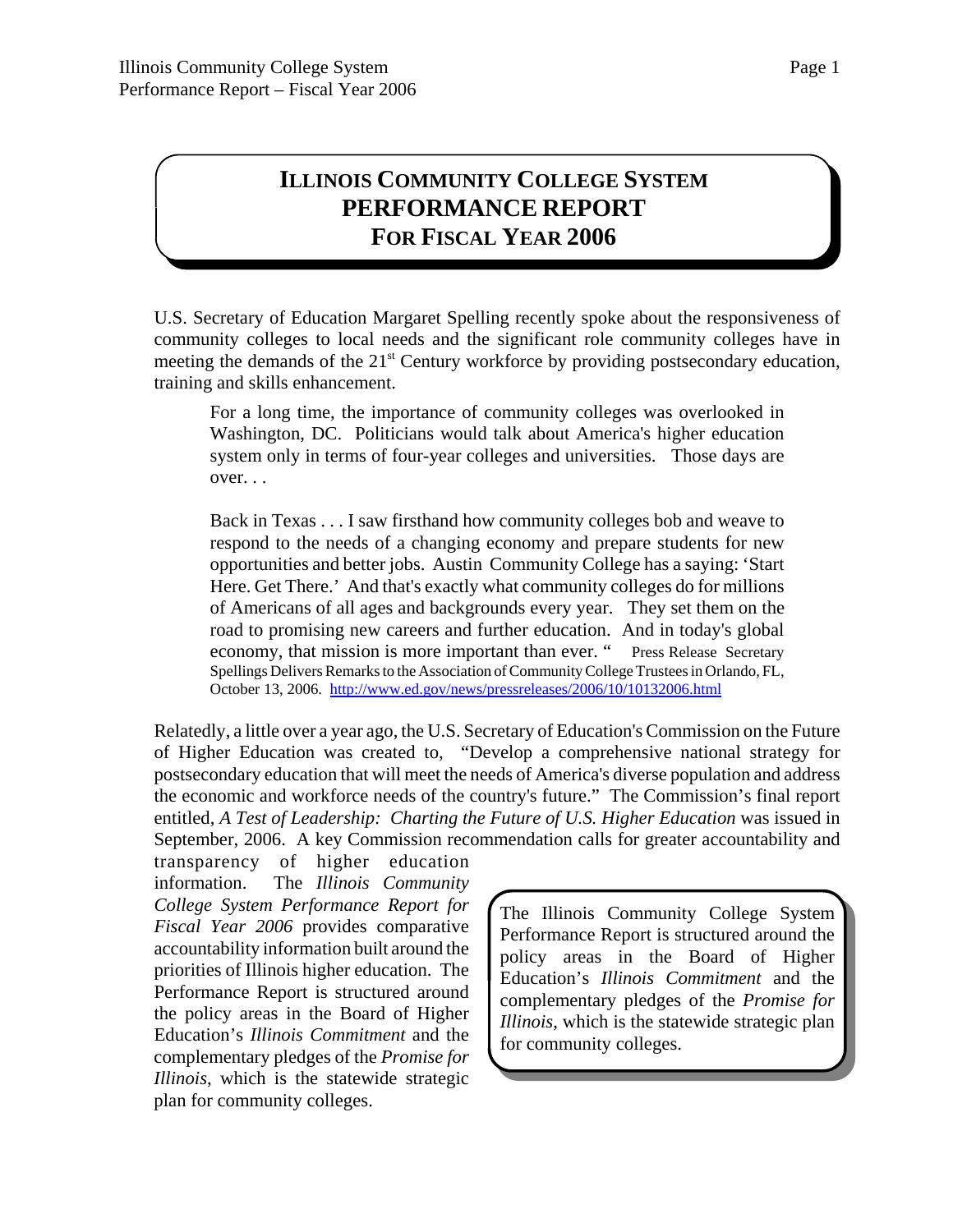The Policy Areas for the *Illinois Commitment* include:

- $E$ conomic Growth Higher education will help Illinois sustain strong economic growth through teaching, service, and research
- ' P-20 Partnerships/Teaching and Learning– Higher education will join elementary and secondary education to improve teaching and learning at all levels.
- Affordability No Illinois resident will be denied an opportunity for a college education because of financial need.
- ' Access and Diversity Illinois will increase the number and diversity of residents completing training and education programs.
- ' High Quality Illinois colleges and universities will be accountable for providing high- quality academic programs and the systematic assessment of student learning outcomes while holding students to ever higher expectations for learning and growth.
- $\triangle$  Accountability and Productivity Illinois colleges and universities will continually improve productivity, cost effectiveness, and accountability.

Illinois community colleges pledge to provide:

- $\blacklozenge$  High Quality Emphasize high quality in all programs, services, and operations.
- ' Affordable Access Deliver accessible and affordable learning opportunities for all residents of Illinois.
- Competitive Workforce Address workforce and economic development needs with flexible, responsive, and progressive programs.
- Effective Transitions Offer rigorous courses, programs, and services designed to enable students to transition from one learning environment and level to another.
- ' Enhanced Adult Education Enhance Adult Education and Literacy programs necessary for individuals and families to have high-quality standards of living in Illinois.
- ◆ Services for Student Success Provide programs and services to assist students to succeed in their educational endeavors.

In an effort to more closely measure progress toward these goals and pledges, three levels of indicators were developed by the Performance Indicator Advisory Committee:

- $\bullet$  Statewide Indicators assess the performance of Illinois' system of higher education as a whole;
- ' Common Institutional Indicators related to the statewide goals for higher education, and reported on by all institutions and;
- ' Mission-Specific Indicators which pertain to each institution's unique role and mission within the overall context of higher education's goals.

A series of guiding principles were developed, including the following.

- ' To the extent possible, indicators should use existing established data sources, measures, and reporting activities in an effort to minimize the reporting burden.
- ' Performance indicators are expected to remain in place for several years to provide fixed targets as institutions identify, implement, and evaluate program improvement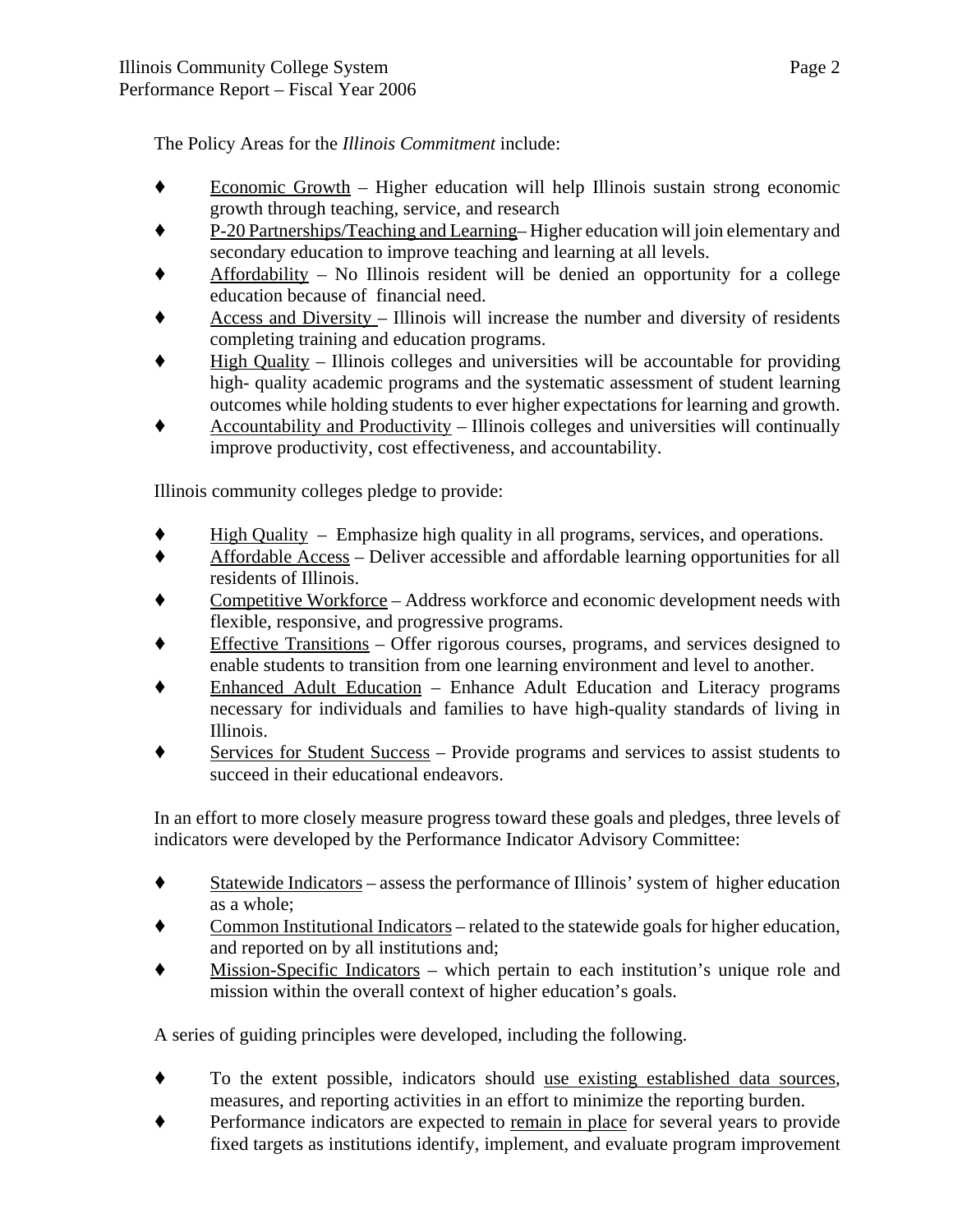strategies and outcomes. Simultaneously, a need for further refinement of selected measures may emerge.

' Continuity in the measures and measurement approaches will be sought with the understanding that the project will evolve as all parties gain additional experience with this particular outcome reporting initiative.

Similarities exist between the Performance Indicators for Higher Education project and the earlier Illinois Community College System Performance-Based Incentive System (PBIS). PBIS included both statewide measures and a district-based component with an overarching goal to improve teaching and learning.

For community colleges, the Performance Report builds on a series of ongoing and evolving complementary accountability and quality assurance initiatives.

The Performance Report is an additional accountability initiative to further document a series of important outcomes for Illinois higher education. The Performance Report builds on a series of ongoing and evolving complementary community college accountability and

quality assurance initiatives. Comprehensive community colleges provide education and training to address the diverse needs of the communities they serve. Measuring the array of courses, programs, and services provided requires a variety of complementary initiatives, including the Course and Program Approval Processes, Program Review, Recognition, Underrepresented Groups Reporting, Web Accessibility Reporting, Career and Technical Follow-up Study Reporting, the Transfer Assembly Transfer Rate Project, the Uniform Financial Reporting System, Unit Cost Study Reporting, and Other Financial Reporting (e.g., Audits, the Comptroller's Office Public Accountability Initiative Entitled Service Efforts and Accomplishments, Integrated Postsecondary Data System Reporting, Perkins Postsecondary Performance Measure Reporting, Workforce Investment Act Title I Outcomes Reporting, the National Reporting System for Adult Education and Family Literacy Performance Reporting, and others). Additionally, individual community colleges actively participate in regional institutional accreditation through the North Central Association, as well as program-specific accreditation, which is focused on documenting the quality of their programs and services.

**Current Report Structure** – Annual narrative requirements have been strategically streamlined for this year's Performance Report. This approach allows colleges to focus on a targeted number of policy areas and provides some lead time for new initiatives to be formulated and implementation to begin. While narrative reporting is targeted on

While narrative reporting is targeted on two policy areas – High Expectations and Quality (Area 5) and Accountability and Productivity  $(Area 6)$  – annual performance indicator data reporting is required across all six areas.

two policy areas – High Expectations and Quality (Area 5) and Accountability and Productivity (Area 6) – annual performance indicator data reporting is required across all six areas.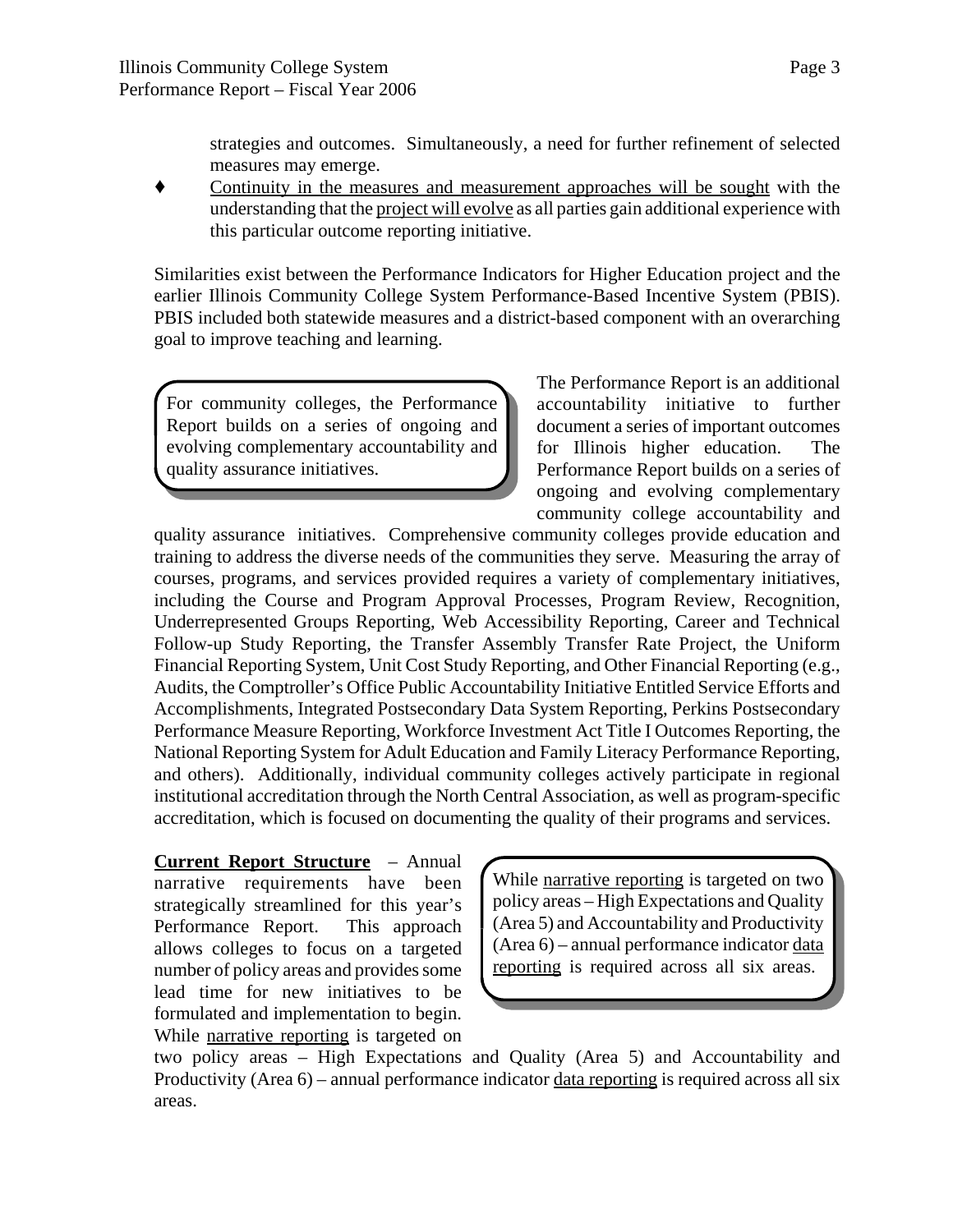To limit the data burden on the colleges, Illinois Community College Board (ICCB) staff furnished as much of the requested data as possible using regularly scheduled state data submissions. This approach eliminates duplicative reporting and recognizes ongoing college efforts to provide complete and accurate information in state submissions throughout the year. College officials included data and analysis for all applicable common institutional and mission-specific measures in locally prepared Performance Reports.

For the two policy areas where colleges supplied narrative information for this year's Performance Report – **High Expectations and Quality (Area 5) and Accountability and Productivity (Area 6)** – information is furnished on highlights of 2006 Accomplishments, Selected 2006 Challenges, Highlights of 2007 Plans, analysis of statewide and common measures, and analysis of Selected Indicators. For the remaining four policy areas – **Economic Growth (Area 1), P-20 Partnerships/Teaching and Learning (Area 2); Affordability (Area 3), and Access and Diversity (Area 4)** – statewide and common measures and selected mission-specific indicator data and analysis are furnished.

To provide context, external benchmarks and points of reference are cited whenever possible on indicator reporting. Generally, in national reporting, these data are less timely than what is available at the state level. The latest available statewide and comparative data are used in the report. As anticipated for mission-specific reporting, the colleges chose a wide variety of performance indicators to focus on in their reports. Mission-specific indicators provide colleges with an opportunity to highlight selected aspects of their roles within the overall context of higher education. Mission-specific indicators being measured are identified for each community college in Appendix A. Information on goal setting at the local level in all policy areas are provided in Appendix B.

Through the development of the annual Performance Report, colleagues within and across institutions and at the state level take the opportunity to review and document accomplishments and progress achieved over the past year, enumerate challenges, and formulate plans to make further progress. The collaborative self examination undertaken at the local level that involves looking across the college to create the institutional report is an essential part of the project.

#### **POLICY AREA ONE: ECONOMIC GROWTH**

*Higher education will help Illinois sustain strong economic growth through teaching, service, and research*.

#### **BACKGROUND ON ECONOMIC GROWTH**

As with Policy Areas Two, Three, and Four, information on Economic Growth in Policy Area One covers only performance indicators for 2006. Colleges were not required to present narrative on fiscal year 2006 initiatives or fiscal year 2007 plans.

#### **SELECTED ECONOMIC GROWTH PERFORMANCE INDICATORS**

A half-dozen Economic Growth performance indicators are included in the report: Percent of Degree/Certificate Recipients Either Employed or Enrolled in Further Education, Annual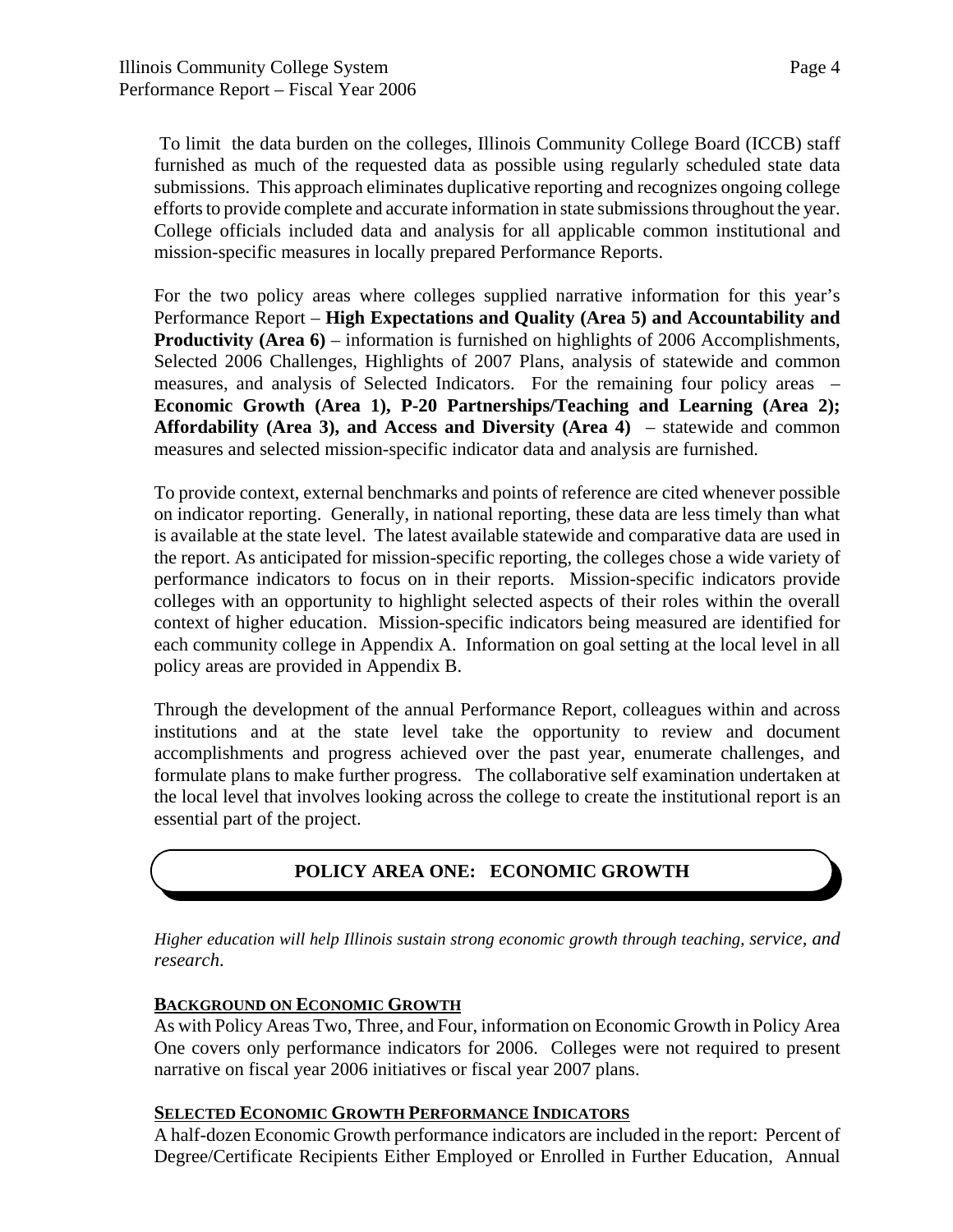Number of Community College Graduates By Broad Field of Study, Number of Businesses Provided with Technical Assistance Through College Business and Industry Centers, Number of Individuals Provided with Technical Assistance Through College Business and Industry Centers, Number of Current Workers Receiving Customized Training Through College Business and Industry Centers, and Number of Businesses Attracted or Retained Through College Business and Industry Centers.

#### **Percent of Degree/Certificate Recipients Either Employed or Enrolled in Further Education (1C1)**

This indicator provides one measure of a college's success in preparing graduates to enter the workforce or pursue further specialized education or training. Based on the three average from fiscal year 2003 to 2005, nine out of ten (90.2 percent) career and technical graduates

Nine out of ten career and technical graduates from Illinois community colleges were either employed or enrolled in further education within one year of graduation.

from Illinois community colleges were either **employed or enrolled in further education** within one year of graduation. The source of data for this measure is the annual Illinois Community College Board's *Follow-up Study of Career and Technical Education Program Graduates*. The statewide weighted average for this measure decreased slightly between 2000 and 2005 (93.4 percent to 90.1 percent),but continued at a relatively high level. The career and technical programs reported on in a given year explain a portion of the variability.

There have been several colleges in recent years which exhibited notable increases in the proportion of graduates who were either employed or enrolled in further education following completion and also maintained a three-year average above the statewide mean. **Carl Sandburg College** saw an increase of 23.8 percent from 2003 to 2005 with a three-year average of 90.2 percent. **College of Lake County** had an increase of 13.0 percent during the same time frame and averaged 92.4 percent. **Kishwaukee College** showed increases of 12.5 percent from 2003 to 2005 while maintaining an average of 93.0 percent over the past three years. **Prairie State College** registered increases of 6.3 percent, 11.1 percent, and 22.9 percent for their one-year, two-year, and five-year trends, respectively. **Prairie State College's** three-year average was 94.2 percent. **Morton College** and **Shawnee Community College** had the highest three-year average at 100 percent.

Graduate follow-up studies among community colleges are common across the country; however, there is no standardized national process so methodological differences exist. Statewide results from Texas (2001-2002 completers) and Wisconsin (2002 graduates) provide useful points of reference. These data reflect similar information to the 2003 follow-up of 2002 graduates conducted in Illinois. According to updated information from the Texas Higher Education Coordinating Board's Community and Technical Colleges Division (75 colleges), 90 percent of the state's graduates were involved in either employment or additional education in the one-year follow-up based on the statewide Automated Student and Adult Learner Follow-up System.

Three-year follow-up results from Texas with supplemental reporting yielded 95 percent placement in employment or education for workforce program graduates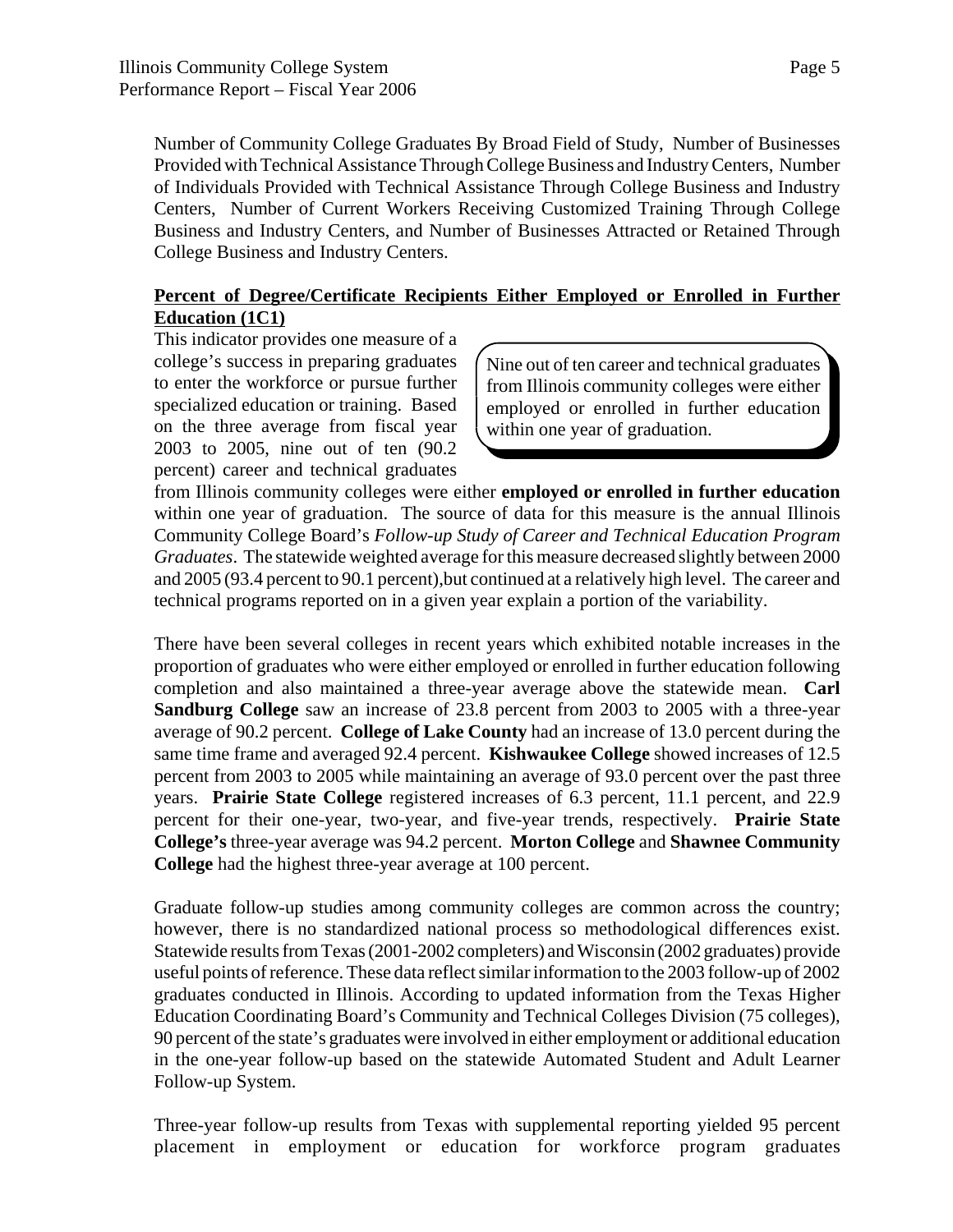http://www.thecb.state.tx.us/reports/PDF/0814.PDF , Section XI Placement Data). Statewide, Wisconsin Technical College System (16 districts) one-year follow-up results for 2003 graduates show a 92 percent rate of employment. Available information shows that Illinois' employment and continuing education results are competitive with statewide outcomes achieved in Texas and Wisconsin. (http://www.wtcsystem.org/reports/fact/graduate/pdf/ employ\_status.pdf)

The Illinois Community College System offers over 240 career and technical education and training programs designed to meet targeted workforce needs.

#### **Annual Number of Community College Graduates by Broad Field of Study (1S3)** Community colleges offer education and training programs in a wide variety of academic and occupational areas. The Illinois Community College System offers

over 240 career and technical education and training programs designed to meet targeted workforce needs. Extensive review and analysis of individual programs occur through the Illinois Community College System's Career and Technical Follow-up Study and Program Review analysis. In the following paragraphs, a series of broad college-level program clusters are used to give an overview of graduation patterns. The following categories are used in the analysis:

- Pre-Baccalaureate Transfer
- ' Education
- Agriculture
- ' Business
- ' Engineering Related
- ' Health Science
- Public and Protective Services
- Trade and Industrial
- All Other Programs

The clusters are slightly different than those used with universities to better capture the variety of education and training programs offered in the community college sector. References to specific colleges in this section will exclude institutions with relatively few fiscal year 2004 graduates in a program area (fewer than 30).

#### **Pre-Baccalaureate/Transfer**

Providing convenient and cost effective access to the first two years of a bachelors degree remains a central and vital component of the community college mission. Transfer programs accounted for approximately one-third of

Providing convenient and cost-effective access to the first two years of a bachelors degree remains a central and vital component of the community college mission.

all graduates from Illinois community colleges over the last several years. In this analysis, Transfer programs include AA, AS, AAS, AFA, AGS degrees and two-digit CIP code 24. The absolute number of graduates who completed pre-baccalaureate programs increased (19.9 percent) over the past several years from 12,789 in 2001 to 15,340 in 2005. Recent gains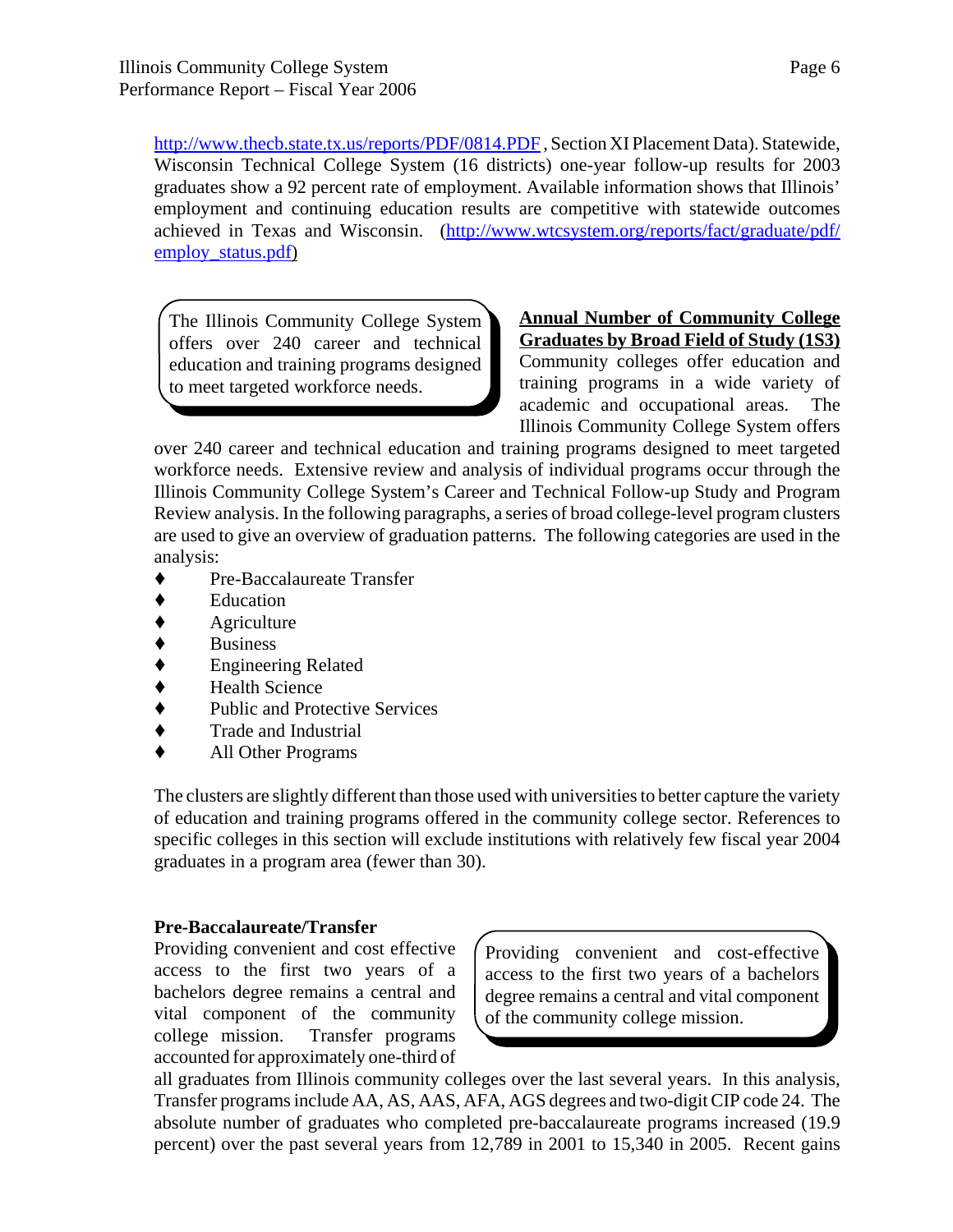among baccalaureate/transfer completions have been outpaced by even more substantial graduate growth among career and technical programs.

Transfer completions registered a gain of 3.7 percent between 2004 and 2005. Colleges that saw substantial percentage gains between 2001 and 2005 were **Malcolm X College** (132.1 percent; fiscal year 2005  $N = 123$ ), **Rend Lake College** (120.6 percent; fiscal year 2005  $N =$ 397) and **Kennedy-King College** (71.2 percent; fiscal year 2005 N = 113). Long-term (2001 to 2005), the number of transfer graduates that increased the most were **College of DuPage** (+301) and **Rend Lake College** (+217).

Colleges showing considerable gains in transfer completers from fiscal year 2004 to 2005 were **Kaskaskia College** (39.9 percent; fiscal year 2005 N = 256), **Carl Sandburg College** (39.0 percent; fiscal year 2005 N = 146) and **Morton College** (37.4 percent; fiscal year 2005 N = 180). The number of transfer graduates increased the most in one year at **College of DuPage** (+103) and **Triton College** (+74).

**Education.** In 2005, Education accounted for 2.6 percent for all graduates. Education graduates increased by 91.6 percent from 704 in 2001 to 1,349 in 2005. Short term, the number of education program completers increased by 125 individuals from 2004 to 2005 (10.2 percent increase). Education programs include two-digit CIP code 13 and four-digit CIP code 20.02. Programs with historically small numbers of completers will show substantial percentage gains from small numeric increases. Colleges that saw substantial percentage gains in Education between 2001 and 2005 included **Elgin Community College** (2800.0 percent; fiscal year  $2005 N = 87$ ) and **Rend Lake College** (700.0 percent; fiscal year 2005  $N = 48$ ). **Elgin Community College**  $(+84)$  and **South Suburban College**  $(+82)$ registered substantial numeric gains between 2001 and 2005.

Colleges showing large percentage gains from fiscal year 2004 and 2005 included **Morton College** (325.0 percent; fiscal year 2005  $N = 51$ ) and **Rend Lake College** (269.2 percent; fiscal year 2005  $N = 35$ ). **Oakton Community College**  $(+51)$  and **Morton College**  $(+39)$ reported the largest short-term numeric gains.

Graduates from Agricultural programs increased by 24.6 percent over the past several years from 641 in 2001 to 799 in 2005.

**Agriculture.** Community college Agricultural program graduates increased by 24.6 percent over the last several years from 641 in 2001 to 799 in 2005. Short term, the number of Agriculture completes increased by 17.0 percent between 2004 and 2005. Agriculture

Programs include two digit CIP codes 01, 02, and 03. Colleges that saw substantial gains in Agriculture program completions between 2001 to 2005 were **College of Lake County** (285.7 percent; fiscal year 2005  $N = 27$ ) and **Lincoln Trail College** (280.0 percent; fiscal year 2005  $N = 19$ ). Long-term substantial numerical gains were registered by **Rend Lake College** (+45), **Lake Land College** (+42), and **College of DuPage** (+37). Colleges showing considerable gains from fiscal year 2004 and 2005 were **College of DuPage** (93.9 percent; fiscal year 2005  $N = 64$ ) and **Black Hawk College** (70.8 percent; fiscal year 2005  $N = 82$ ).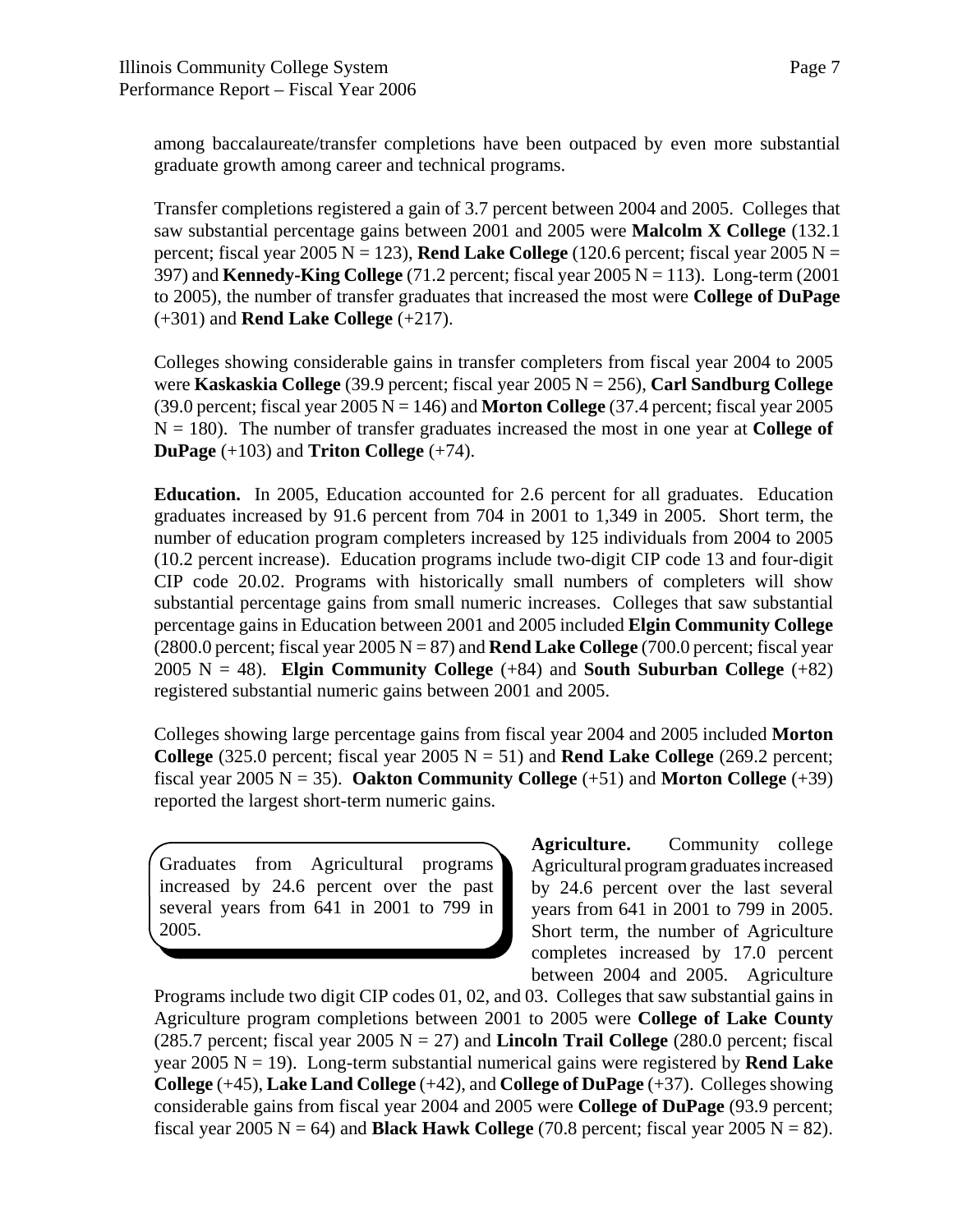Short-term substantial numerical gains were registered by **Black Hawk College** (+34) and **Lake Land College** (+33).

**Business.** Graduates from Business programs decreased by 25.4 percent over the past several years from 5,515 in 2001 to 4,114 in 2005. Business programs include the two-digit CIP code 52. The number of business completers decreased 32.6 percent from 2004 to 2005. Colleges that saw substantial growth in the number of Business graduates during the period between 2001 to 2005 were **Waubonsee Community College** (161.7 percent; fiscal year 2005 N = 314), **Elgin Community College** (121.2 percent; fiscal year 2005 N = 250), and **Spoon River College** (52.6 percent; fiscal year 2005 N = 29). Similarly, **Waubonsee Community College** (+194) and **Elgin Community College** (+137) showed the largest numeric gains.

Colleges showing substantial short-term Business program graduate percentage gains from fiscal year 2004 to 2005 were **Wabash Valley College** (68.2 percent; fiscal year 2005  $N =$ 37), **Rend Lake College** (16.7 percent; fiscal year 2005 N = 77), and **Lake Land College** (5.5 percent; fiscal year 2005 N = 346). Likewise, the largest numeric gains were also registered by **Lake Land College** (+18), **Wabash Valley College** (+15), and **Rend Lake College** (+11).

**Engineering Related.** Engineering-related program completions increased by 27.5 percent over the past several years from 1,010 in 2001 to 1,288 in 2005. The number of all graduates during the same time period increased by 33.9 percent. The number of engineering completers increased by 33.1 percent from 2004 to 2005. Engineering-related programs include the Associate in Engineering Science (AES) degree and two-digit CIP codes 14 and 15. Colleges that saw substantial increases in Engineering-related completions during the period of 2001 to 2005 include **Southwestern Illinois College** (3400.0 percent; fiscal year 2005 N = 35), **Frontier Community College** (1250.0 percent; fiscal year 2005 N = 27), and **Heartland Community College** (950.0 percent; fiscal year 2005  $N = 42$ ). The largest numeric gains were registered by **Lake Land College** (+52), **Rend Lake College** (+44), and **Waubonsee Community College** (+40).

Colleges showing considerable growth from fiscal year 2004 to 2005 include **Frontier Community College** (800.0 percent; fiscal year 2005  $N = 27$ ), **Heartland Community College** (320.0 percent; fiscal year 2005  $N = 42$ ), and **Wabash Valley College** (240.0) percent; fiscal year 2005 N = 17). **Lake Land College** (+54), **Kaskaskia College** (+51), and **Waubonsee Community College** (+40) reported the largest numeric gains.

#### **Health Science**

The number of graduates in Health Science programs increased 64.4 percent over the past several years from 8,171 in fiscal year 2001 to 13,433 in fiscal year 2005. The rate of increase in Health Sciences doubled the overall increase across all graduates of 33.9 percent

The number of graduates in Health Science programs increased 64.4 percent over the past several years from 8,171 in fiscal year 2000 to 13,433 in fiscal year 2005.

during the same period. The number of Health Science program completers increased 16.4 percent between fiscal years 2004 and 2005. Health programs include two-digit CIP code 51.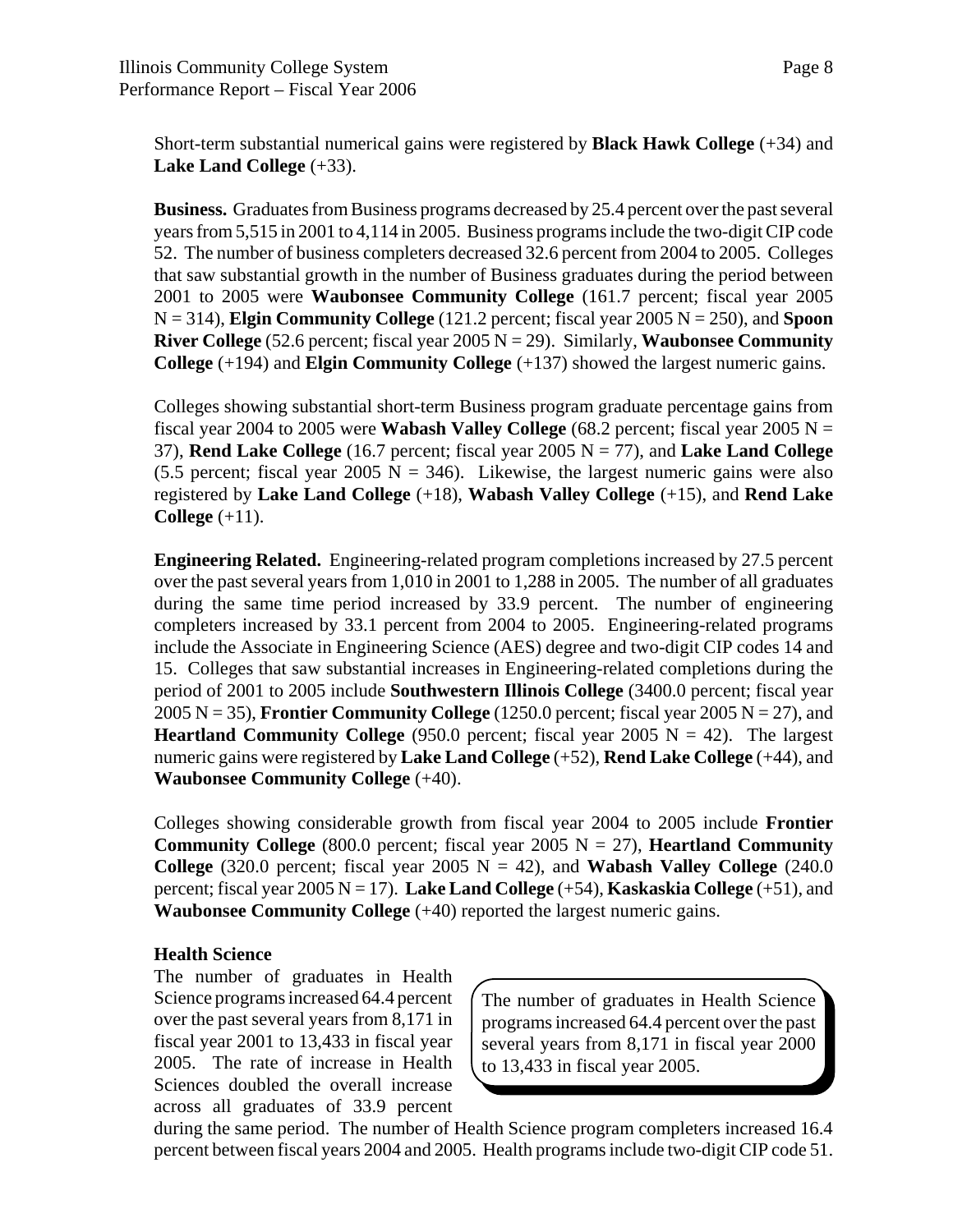Colleges that had substantial gains between fiscal years 2004 and 2005 include **Prairie State College**  $(574.0 \text{ percent};$  fiscal year  $2005 \text{ N} = 883$ ), **Wabash Valley College**  $(216.7 \text{ percent};$ fiscal year 2005  $N = 38$ ), and **Heartland Community College** (163.3 percent; fiscal year 2005 N = 79). The largest numeric gains were registered by **Prairie State College** (+752), Kaskaskia College (+131), and **Lewis and Clark Community College** (+109).

Colleges with substantial Health Science program graduates increases from 2001 to 2005 include **Prairie State College** (1077.3 percent; fiscal year 2005 N = 883), **Spoon River College** (316.7 percent; fiscal year  $2005 \text{ N} = 50$ ), and **Southwestern Illinois College** (173.1) percent; fiscal year 2005  $N = 661$ ). **Prairie State College** (+808), **College of DuPage** (+591), and **South Suburban College** (+477) reported the largest numeric gains.

#### **Public and Protective Services**

Completers from these programs accounted for about 4.6 percent of all community college graduates in fiscal year 2005. The number of graduates in Public and Protective Services increased by 122.3 percent over the past several years from 1,057 in fiscal year 2001 to 2,350 in fiscal year 2005. Short-term, Public and Protective Service graduates increased by 56.9 percent from 2004 to 2005. Public and Protective Services programs include two-digit CIP codes 43 and 44. Colleges that had substantial gains from fiscal year 2001 to 2005 include **Prairie State College** (1150.0 percent; fiscal year 2005  $N = 25$ ), **Lewis and Clark Community College** (620.0 percent; fiscal year 2005  $N = 108$ ), and **McHenry County College** (571.4 percent; fiscal year 2005  $N = 47$ ). The largest numeric gains were registered by **Southwestern Illinois College** (+615), **Lincoln Land Community College** (+154), and **Lewis and Clark Community College** (+93).

Colleges with significant increases over the one-year span include **Southwestern Illinois College** (301.6 percent; fiscal year 2005  $N = 767$ ), **Prairie State College** (150.0 percent; fiscal year 2005  $N = 25$ ), and **Rend Lake College** (140.0 percent; fiscal year 2005  $N = 36$ ). Colleges that showed the largest short-term numeric gains include **Southwestern Illinois College** (+576), **Lincoln Land Community College** (+86), **College of DuPage** (+52), and **Rock Valley College** (+34).

Trade and Industrial program graduates increased over the past several years from 4,911 in fiscal year 2001 to 7,346 in fiscal year 2005.

#### **Trade and Industrial**

Trade and Industrial program graduates increased 49.6 percent over the past several years from 4,911 in fiscal year 2001 to 7,346 in fiscal year 2005. Short term, the number of Trade and Industrial program completers increased

2.8 percent between fiscal years 2004 and 2005. Trade and Industrial Programs include twodigit CIP codes 46, 47, 48, and 49.

Colleges with large gains between fiscal years 2001 and 2005 include **Rock Valley College**  $(445.2 \text{ percent}; \text{fiscal year } 2005 \text{ N} = 687)$ , **Elgin Community College**  $(290.3 \text{ percent}; \text{fiscal})$ year 2005  $N = 441$ ), and **Prairie State College** (265.5 percent; fiscal year 2005  $N = 201$ ). The largest numeric gains were registered by **Harold Washington College** (+702), **Rock Valley College** (+561), and **Elgin Community College** (+328).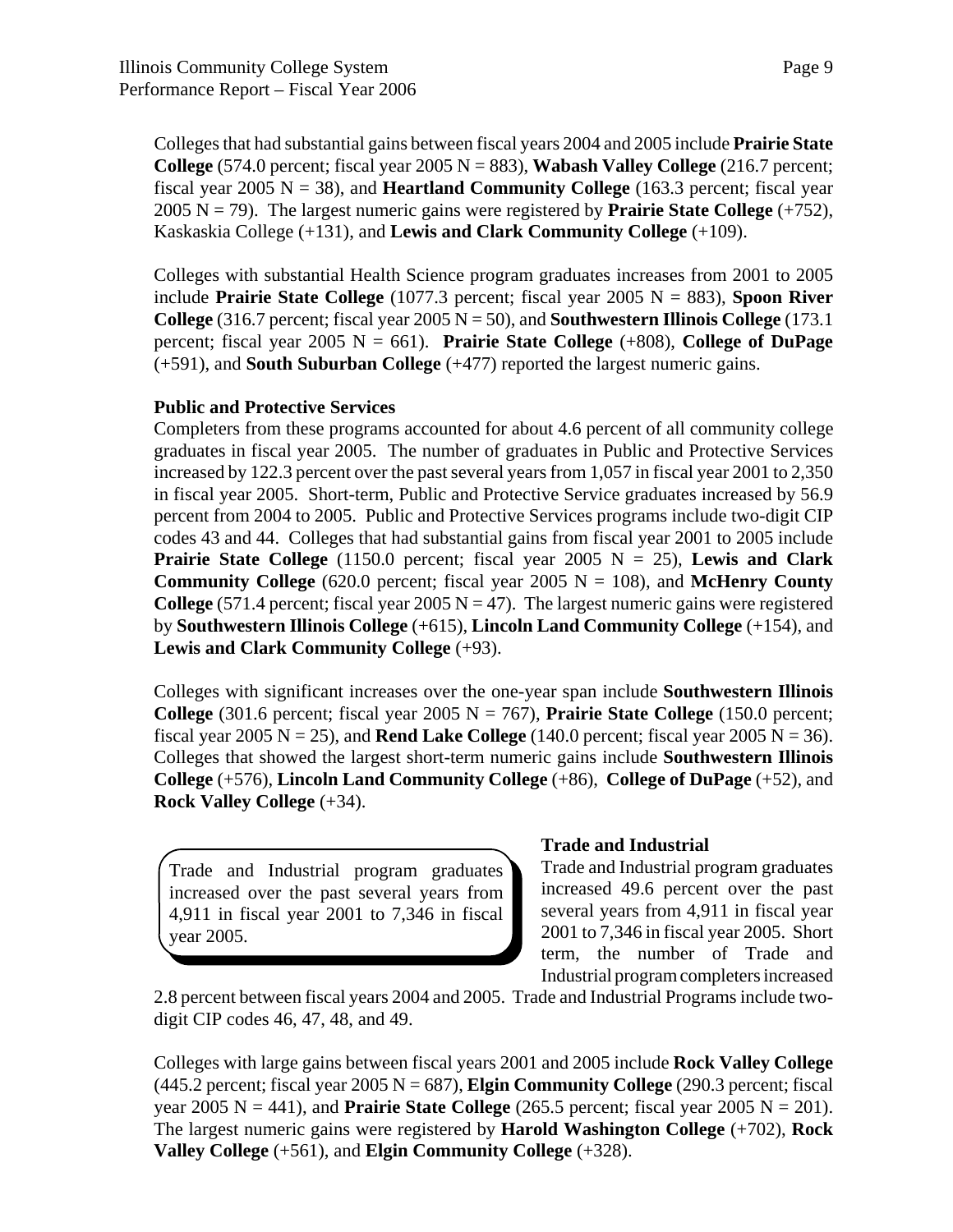Colleges with large Trade and Industrial completer increases from fiscal years 2004 to 2005 include **Rock Valley College** (472.5 percent; fiscal year 2005  $N = 687$ ), **Prairie State College** (128.4 percent; fiscal year 2005  $N = 201$ ), and **Spoon River College** (38.5 percent; fiscal year 2005  $N = 72$ ). The colleges with the largest numeric short-term gains include **Rock Valley College** (+567), **Prairie State College** (+113), **Lake Land College** (+42), and **Lincoln Land Community College** (+41).

**All Other Program Graduates.** This indicator provides information about individuals completing community college programs besides Transfer, Agriculture, Business, Education, Engineering-Related, Health, Public and Protective Services, and Trade/Industrial. The number of graduates in the "All Other" category has increased 49.8 percent since fiscal year 2001 compared to 33.9 percent for all graduates during the same period. The number for graduates in the "Other" category increased by 34.5 percent from 4,034 in 2004 and 5,425 in 2005. The "Other" category rate of growth for completers was much higher over the last year than completers across all areas (7.2 percent increase). Colleges that had sizable percentage gains between fiscal year 2001 and 2005 include **Rock Valley College** (6600.0 percent; fiscal year 2005  $N = 67$ ), **Richard J. Daley College** (3366.7 percent; fiscal year 2005 N = 104), **Olive-Harvey College** (1250.0 percent; fiscal year 2005 N = 27), and **Spoon River College** (450.0 percent; fiscal year 2005  $N = 66$ ). The largest numeric gains were registered by **Harold Washington College** (+311), **College of DuPage** (+171), and **Kaskaskia College** (+103).

Colleges with substantial percentage increases over the last year include **Spoon River College**  $(6500.0 \text{ percent};$  fiscal year  $2005 \text{ N} = 66$ ), **Rock Valley College**  $(3250.0 \text{ percent};$ fiscal year 2005  $N = 67$ ), and **Heartland Community College** (1150.0 percent; fiscal year  $2005$  N = 25). Colleges that showed the largest number increases from 2004 to 2005 include **College of DuPage** (+149), **Richard J. Daley College** (+85), **Elgin Community College** (+103), and **Illinois Central College** (+84).

**Number of** *Businesses* **Provided with Technical Assistance Through College Business and Industry Centers (1M1)** This performance indicator measures College Business and Industry Center contacts with the *businesses* in Illinois. During fiscal year 2005, Illinois community colleges served a total of

During fiscal year 2005, Illinois community colleges served a total of 4,904 businesses through their Business and Industry Centers which is up to 40.2 percent from fiscal year 2000.

4,904 businesses through their Business and Industry Centers which is up to 40.2 percent from the total of 3,497 businesses served in fiscal year 2000. The average number of businesses served in fiscal year 2005 was 109, up from an average of 107 businesses served in fiscal year 2004. The Business and Industry Centers at **Lewis and Clark Community College** (N = 558), **Joliet Junior College** (N = 513), and **Southwestern Illinois College** (N  $= 261$ ).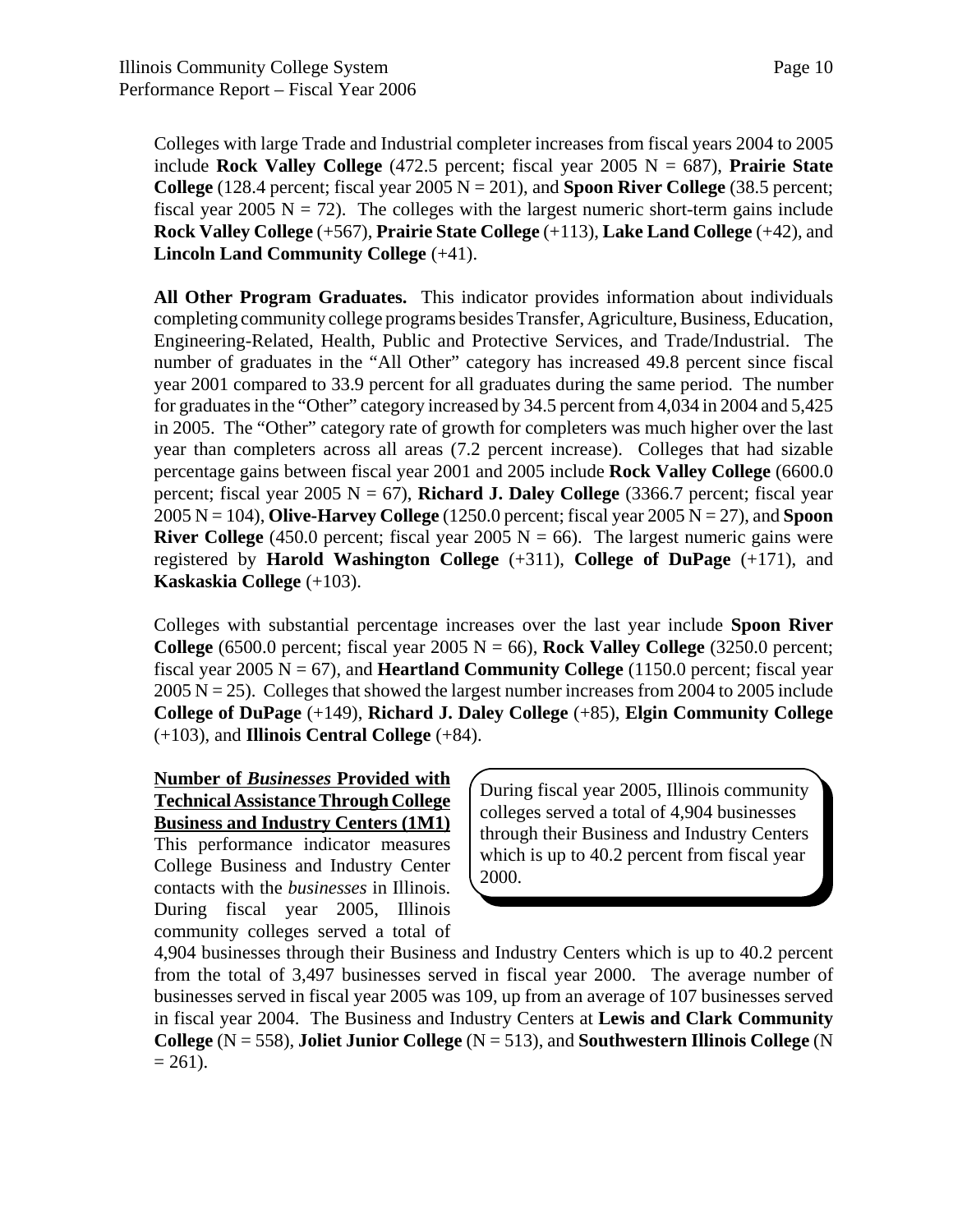#### **Number of** *Individuals* **Provided with Technical Assistance Through College Business and Industry Centers (1M2)**

This performance indicator measures the number of people provided with technical assistance through college Business and Industry Centers. Business owners have come to rely on community college technical assistance for feedback, advice, and real answers to challenging business questions. During fiscal year 2005, Illinois community colleges provided a total of 88,232 individuals with technical assistance through their Business and Industry Center, up 7.0 percent from the total of 82,455 individuals served in fiscal year 2004. The average number of individuals served in fiscal year 2005 was 2,052, also an increase compared to an average 1,874 in fiscal year 2004. **John A. Logan College** (N = 15,188), **Rend Lake College**  $(N = 5,689)$ , and **Lewis and Clark Community College**  $(N = 5.325)$  served the largest number of individuals at their Business and Industry Centers in fiscal year 2005. Long term, the average number of individuals served in fiscal year 2005 decreased 18.3 percent compared to fiscal year 2001 ( $N = 108,032$ ).

#### **Number of Current Workers Receiving Customized Training Through College Business and Industry Centers (1M3)**

This performance indicator measures the number of individuals receiving customized training through Current Workforce Training initiative. Community colleges provide up-to-date customized on-site job training for business and industry in order to meet the skill enhancement needs of employers any time of the day or night.

#### **Number of Businesses Attracted or Retained Through College Business and Industry Centers (1M4)**

This performance indicator measures the number of businesses who were provided with needed assistance to begin or continue their operation. In fiscal year 2005, Illinois community colleges attracted or retained 325 businesses through the college Business and Industry Centers. Over the last five years combined, community colleges attracted or retained a total of 2,355 Illinois businesses. The Business and Industry Centers at **Lake Land College**  $(N = 338)$ , **Parkland College**  $(N = 282)$ , and **Lewis and Clark Community College**  $(N = 1282)$ 261) attracted or retained the most businesses for the five-year average (fiscal years 2001 through 2005).

**POLICY AREA TWO: P-20 PARTNERSHIPS/TEACHING AND LEARNING** 

*Higher education will join elementary and secondary education to improve teaching and learning at all levels.*

#### **BACKGROUND ON P-20 PARTNERSHIPS/ TEACHING AND LEARNING**

The Illinois Community College System plays a pivotal role in the ultimate success of student learning in the state. Illinois community colleges provide a community-based infrastructure of postsecondary institutions with ties to K-12 schools, universities, and other local

Illinois community colleges provide a community-based infrastructure of postsecondary institutions with ties to K-12 schools, universities, and other local organizations.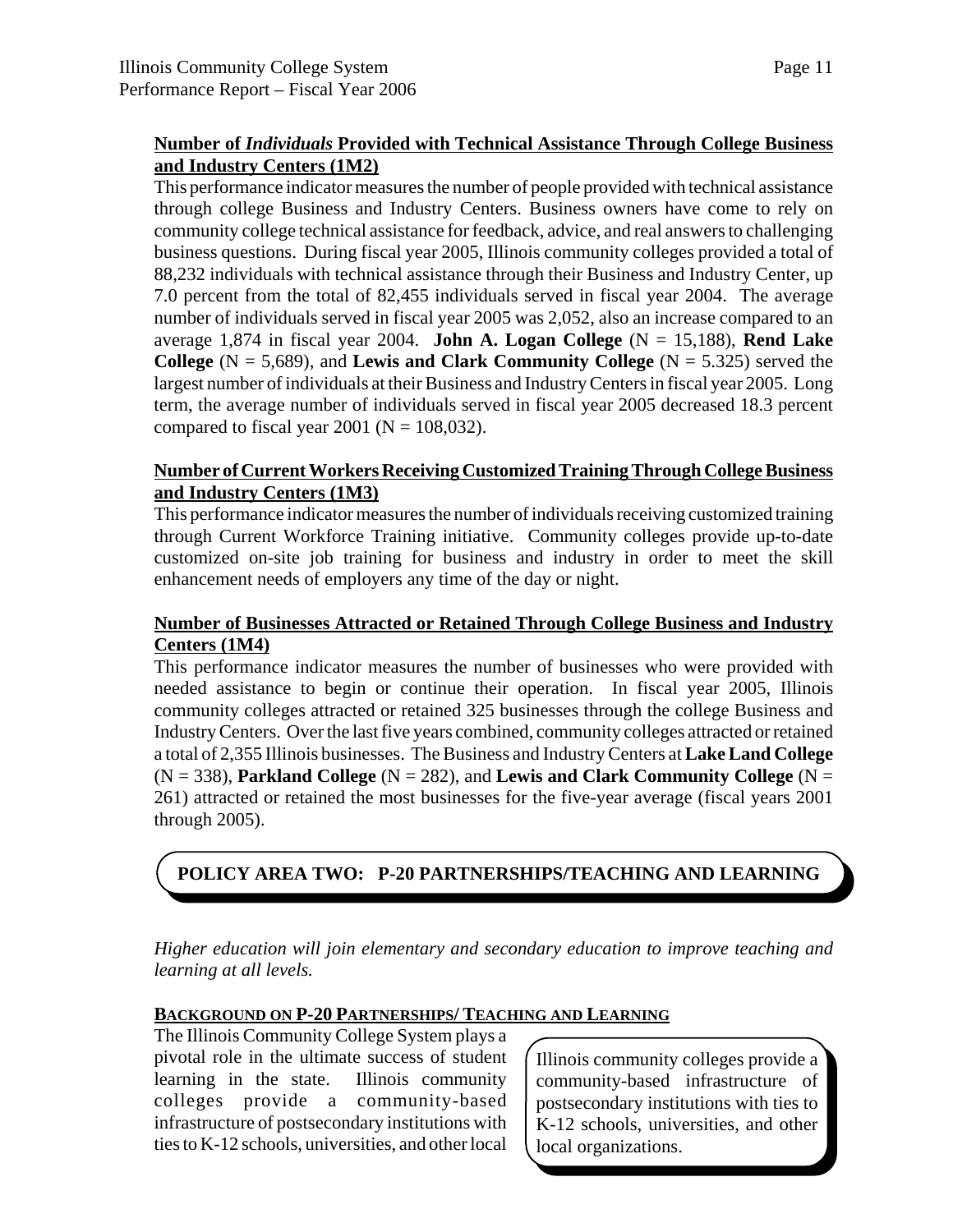organizations. These partnerships enable the system to be a major contributor to teaching and learning through teacher recruitment, preparation and professional development, as well as through outreach and support to elementary and secondary schools.

Community colleges contribute to the initial preparation of a large number of the state's teachers. An ICCB study has shown that over 60 percent of the graduates of public university teacher preparation programs in Illinois have some transfer credit from a community college and, more importantly, 44 percent of teacher education graduates complete a year or more of their programs at a community college. Additionally, the accessibility of the statewide community college system provides the opportunity to tap *new* pools of potential teachers, particularly in communities with large minority populations and/or those located in hard-toserve areas.

During fiscal years 2004 and 2005, just over 450 test preparation courses enrolled more than 8,000 paraprofessionals.

ICCB and ISBE are collaborating to address the elevated requirements for paraprofessionals (teaching assistants/ aides) found in the No Child Left Behind (NCLB) federal legislation. The legislation requires paraprofessionals who

are employed in K-12 schools or programs that receive federal Title I funds to demonstrate that they are "highly qualified" through postsecondary education or state-approved assessment. ICCB and ISBE established a Paraprofessional Task Force that developed a statewide model for an Associate of Applied Science degree and certificate for paraeducators. The degree and certificate models were approved by ICCB in May 2003 and are offered by 28 community colleges. Through a second partnership, ICCB received a grant from ISBE to develop a test preparation curriculum to assist paraprofessionals prepare to take either of the two state-approved assessments – the ETS Parapro Test or the ACT Work Keys. The grant further supported the delivery of the test preparation curriculum by partnerships of community colleges, Regional Offices of Education, local school districts, and teacher unions throughout the state at no cost to paraprofessionals. Delivery of the curriculum began in Fall 2003 and continued through fiscal year 2006. During fiscal years 2004 and 2005, just over 450 test preparation courses enrolled more than 8,000 paraprofessionals. Additional information about the initiative is available on the ICCB website (http://www.iccb.state.il.us/HTML/what/ parapro.html).

Additionally, in September 2002 in cooperation with the ICCB, the Illinois Board of Higher Education (IBHE), and the Illinois State Board of Education (ISBE), the University of Illinois formed a steering committee through its P-16 Initiative to develop Associate of Arts in Teaching (AAT) degree models. The goal was to develop AAT degree models in high-need teaching disciplines that would facilitate a smooth transition for and enhanced preparation of community college students as they transfer into university teacher preparation programs. To date, AAT degree models for Secondary Mathematics, Secondary Science, Early Childhood Education, and Special Education have been completed and are in the implementation stages. An AAT Successful Implementation Conference was held in November 2005. Additionally, a "Next Steps to Successfully Implementing the AATs in Math and Science" Conference was conducted in April 2006. At these conferences, teams of key individuals from universities and community colleges (with approved AAT degrees)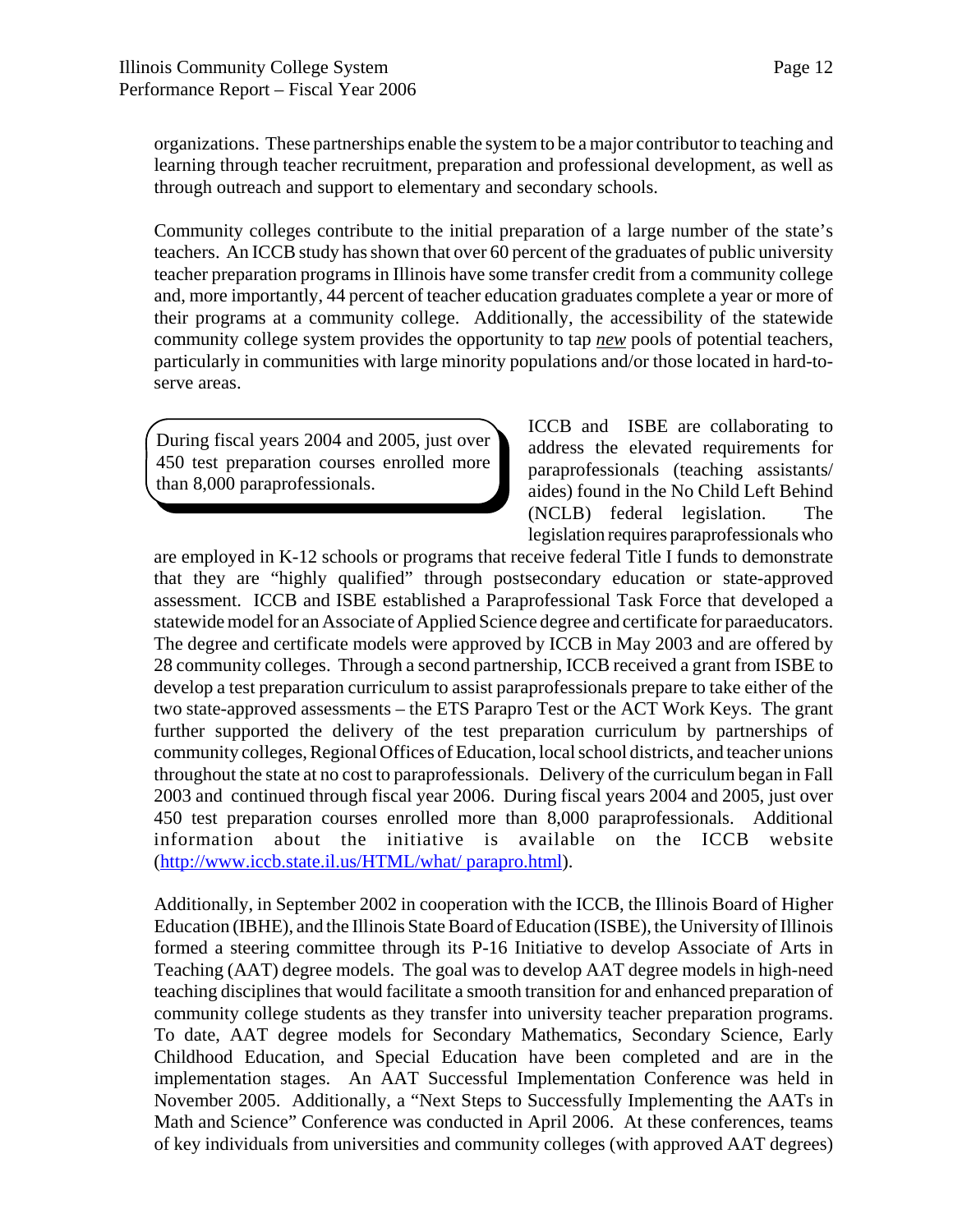discussed next steps in partnering to implement AAT degrees in a manner that ensures community college students can smoothly transition to university programs.

Four customized checklists to facilitate AAT program development were released by the ICCB in August 2006. Accordingly, checklists for the AAT in Secondary Math, Secondary Science, Early Childhood Education and Special

Four customized checklists to facilitate AAT program development were released by the ICCB in August 2006.

Education are now available on the ICCB website (http://www.iccb.state.il.us/HTML/what/ aat.html). The checklists provide information to show what ICCB and IBHE staff will be looking for as a very thorough review of each AAT proposal is conducted, how college officials can determine that their proposal is ready to submit and problem areas and recommendations (PAR). Dr. John Noak, from Lincoln Land Community College provided assistance in developing the checklists

In addition to statewide initiatives that support teaching and learning at all levels, community colleges have developed numerous programs and partnerships that support teaching and learning within the communities they serve.

As with Policy Areas One, Three and Four, information on Policy Area Two (P-20 Partnerships/Teaching And Learning) covers only performance indicators for 2006. Performance data for this indicator are generated at the local college level. Colleges were not required to present narrative on fiscal year 2006 initiatives or fiscal year 2007 plans.

#### **POLICY AREA THREE: AFFORDABILITY**

*No Illinois resident will be denied an opportunity for a college education because of financial need.*

#### **BACKGROUND ON AFFORDABILITY**

Community colleges are committed to offering affordable high-quality postsecondary education, and workforce preparation opportunities to all Illinoisans. Community colleges blanket the state with main campuses, branch

Community colleges are committed to offering affordable high-quality postsecondary education and workforce preparation opportunities to all Illinoisans.

campuses, and outreach centers, as well as online offerings that provide education and training opportunities to individuals close to home and work. Community colleges provide a cost-effective path to complete some or all of the first two years toward a bachelor's degree. Colleges prepare individuals for initial employment in technical and skilled occupations and also allow them to upgrade their skills for advancement in the workplace. They also help individuals develop basic skills by offering opportunities in developmental education, adult education, or English as a Second Language coursework. College financial aid officials work with students to help them acquire all the financial assistance for which they qualify. State and national financial aid programs are supplemented by local college efforts to maximize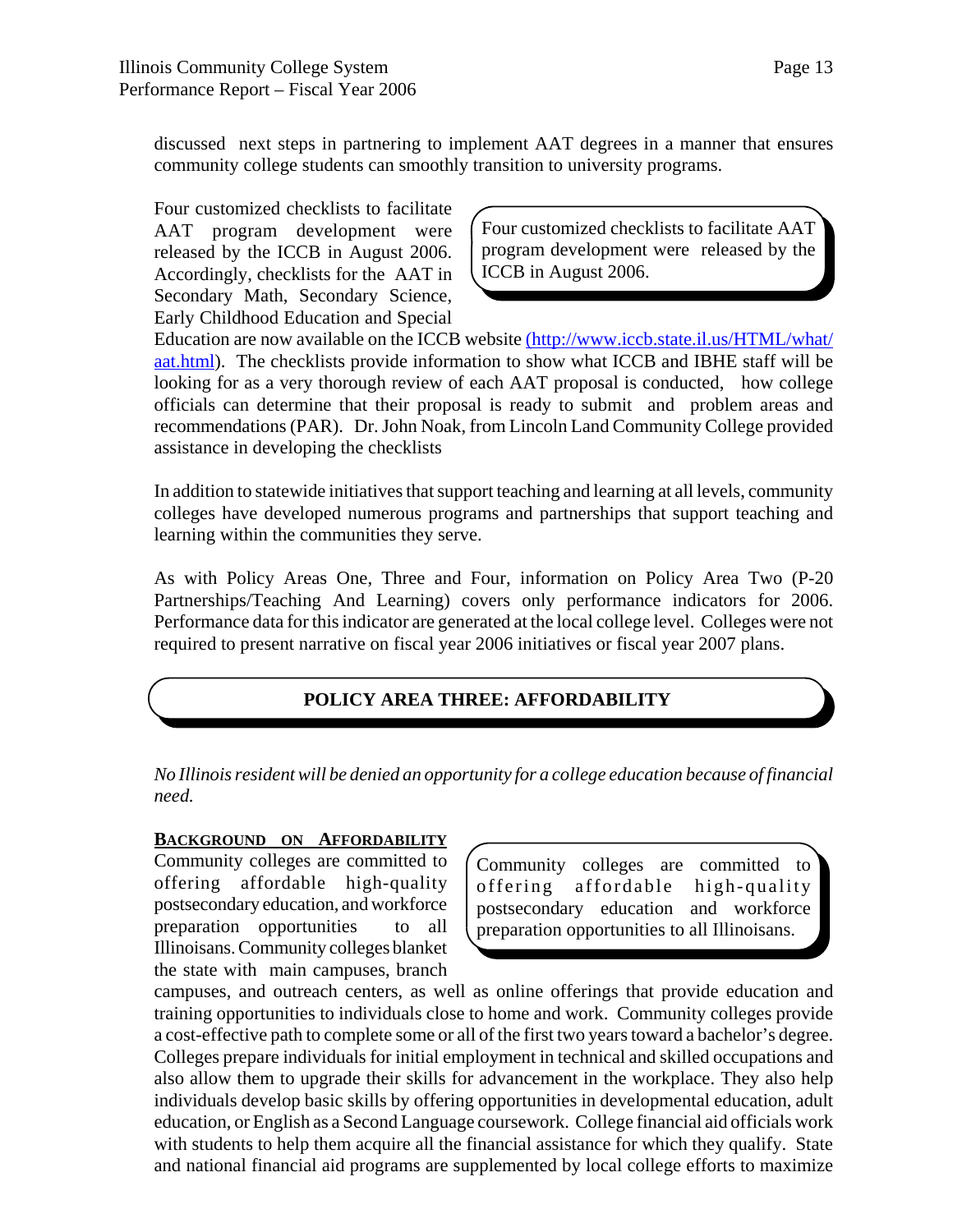financial assistance for students and provide educational opportunities for all who desire them and show an ability to benefit.

As with Policy Areas One, Two, and Four, information on Policy Area Three covers only performance indicators for 2006. Colleges were not required to present narrative on fiscal year 2006 initiatives or fiscal year 2007 plans.

#### **SELECTED AFFORDABILITY PERFORMANCE INDICATORS**

Several Affordability performance indicators are included in this report: Net Price of Attendance, Tuition & Basic Fees for a Full-time In-district Student, Number of Enrolled Students who receive Monetary Award Program (MAP) grants, Number of Enrolled Students Who Receive Illinois Incentive for Access (IIA) Grants, and the Number of Enrolled Students Who Receive Pell Grants.

#### **Net Price of Attendance (3C1)**

For purposes of the Performance Report, the definition of "net price" of attendance focuses on affordability and relates to undergraduates who apply for aid using the Free Application for Federal Student Aid (FAFSA). after subtracting grants – nonrepayable gifts – that come from federal, state, and institutional sources, including:

- **.** *Monetary Award Program*  state need-based grant for degree seeking students enrolled in at least three credits per semester (MAP).
- **.** *Pell Grant (Pell)* federal need-based grant for undergraduates for educational expenses, such as tuition, fees, room and board, and/or living expenses.
- **.** *Federal Supplemental Educational Opportunity Grant* (SEOG)–need-based grant for undergraduates with first priority Pell Grant recipients, and Institutional grant aid.

Hence, in the following table, the Net Price of Attendance reflects the remainder of the percent of total cost of attendance covered by institutional, state, and grant aid by income quintile for students filing the FAFSA. FAFSA is only filed by individuals who choose to apply for student financial aid. Total cost of attendance includes tuition and fees, books, transportation, living expenses, and other miscellaneous expenses. This year, the measure focused on fall 2004 dependent full-time, first-time freshmen who were Illinois residents. This attendance pattern reflects a narrowly defined segment of the total community college population. Generally, grant aid relative to cost is greatest for students with the highest financial need/lowest quintile income and declines as income increases. The latest results show the percentage receiving maximum aid leveled off for quintiles 3, 4, and 5. Upper income quintile assistance typically reflects institutional aid that is provided in recognition of academic achievement and student's possessing special talents.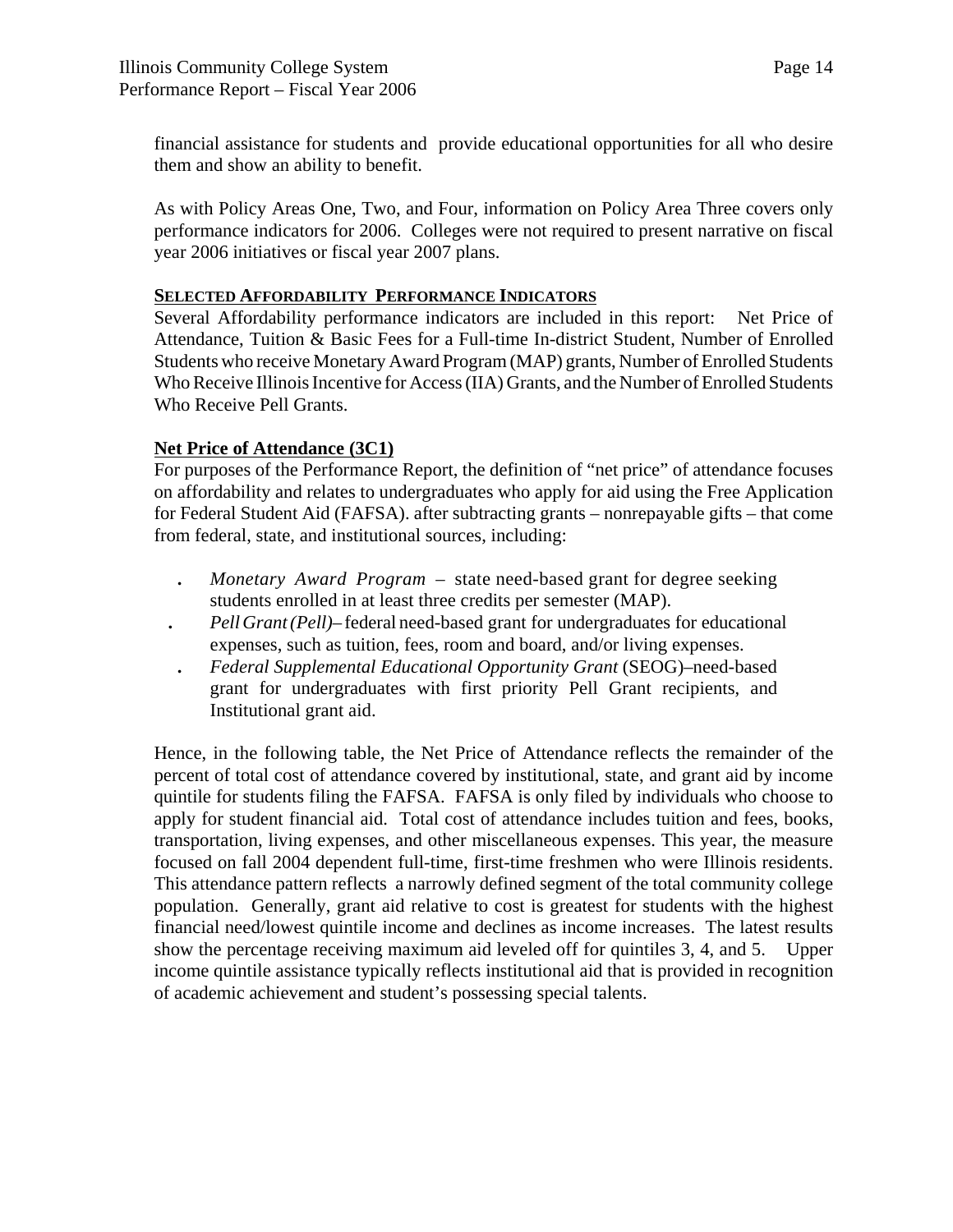| <b>Community Colleges</b><br>Full-time, First-Time Illinois Dependent Freshmen - Fall 2004<br>Percent of Total Cost of Attendance Covered by Institutional, State, and Federal Grant Aid |                        |                     |                     |                         |                    |  |
|------------------------------------------------------------------------------------------------------------------------------------------------------------------------------------------|------------------------|---------------------|---------------------|-------------------------|--------------------|--|
|                                                                                                                                                                                          | <b>Income Quintile</b> |                     |                     |                         |                    |  |
| <b>Percent of Cost</b>                                                                                                                                                                   | Lowest                 | 2nd                 | 3rd                 | 4th                     | <b>Highest</b>     |  |
| <b>Covered by Grant Aid</b>                                                                                                                                                              | $(S0-27,067)$          | $(\$27,068-47,617)$ | $(\$47,618-71,811)$ | $(S71, 812 - 101, 999)$ | $($102,000 \& Up)$ |  |
| Maximum                                                                                                                                                                                  | 76.9%                  | 57.0%               | 36.3%               | 36.0%                   | 36.0%              |  |
| Median                                                                                                                                                                                   | 51.4%                  | 32.7%               | 16.1%               | 16.2%                   | 4.6%               |  |
| Minimum                                                                                                                                                                                  | 22.9%                  | 16.0%               | $0.0\%$             | $0.0\%$                 | $0.0\%$            |  |
| <b>Number of Students</b>                                                                                                                                                                | 2.728                  | 2.084               | 673                 | 326                     | <i>110</i>         |  |

Source: ICCB/ IBHE, 2006 Institutional Performance Reports (Number of Institutions = 29, Number of Students = 5,921)

#### **Tuition & Basic Fees for a Full-time In-district Student (3M1)**

This performance indicator provides one measure of financial access to the institution for students. During **fiscal year 2006**, average annual tuition and basic fee costs based on fall 2005 costs for a full-time, **in-district Illinois** community college student was **\$2,082**, up 9.4 percent over the previous year when they averaged \$1,904. During fiscal year 2006, the highest annual

Based on College Board figures, Illinois community college fiscal year 2006 average tuition and basic fees for in-district students are about the same as the national average for community college state residents from the previous year.

tuition and basic fees were at **William Rainey Harper College** (\$2,818) in the northwestern suburbs and lowest annual tuition/fees were at **Shawnee Community College** (\$1,500) in rural southern Illinois. The College Board (2005) conducts an Annual Survey of Colleges that provides tuition and basic fee information for all sectors of higher education. **According to The College Board, the fiscal year 2006 national weighted average community college full-time tuition and fees** (public two-year, resident) was **\$2,191** (Table A-1). The College Board figures show a *one-year* percent increase between fiscal year 2005 and fiscal year 2006 of 5.4 percent. Illinois showed a rate of increase of 9.3 percent between those identical points in time – fiscal year 2005 to fiscal year 2006. Based on The College Board figures, Illinois community college fiscal year 2006 average tuition and basic fees for in-district students are about the same as the national average for community college state residents. Midwest data published by The College Board show even higher tuition and fee rates for two-year public colleges averaging \$2,712, but with a one-year rate of increase at 6.4 percent (http://www.collegeboard.com/press/article/0,,48884,00.html).

For fiscal year 2006, average in-district community college tuition and fees are less than one-third of the average public university tuition and fees.

According to the Illinois Board of Higher Education (IBHE), estimated Illinois **public university** annual **undergraduate tuition and fees-entry level** are expected to average **\$7,405 in fiscal year 2006.** The fiscal year 2005 average was \$6,681; hence public university undergraduate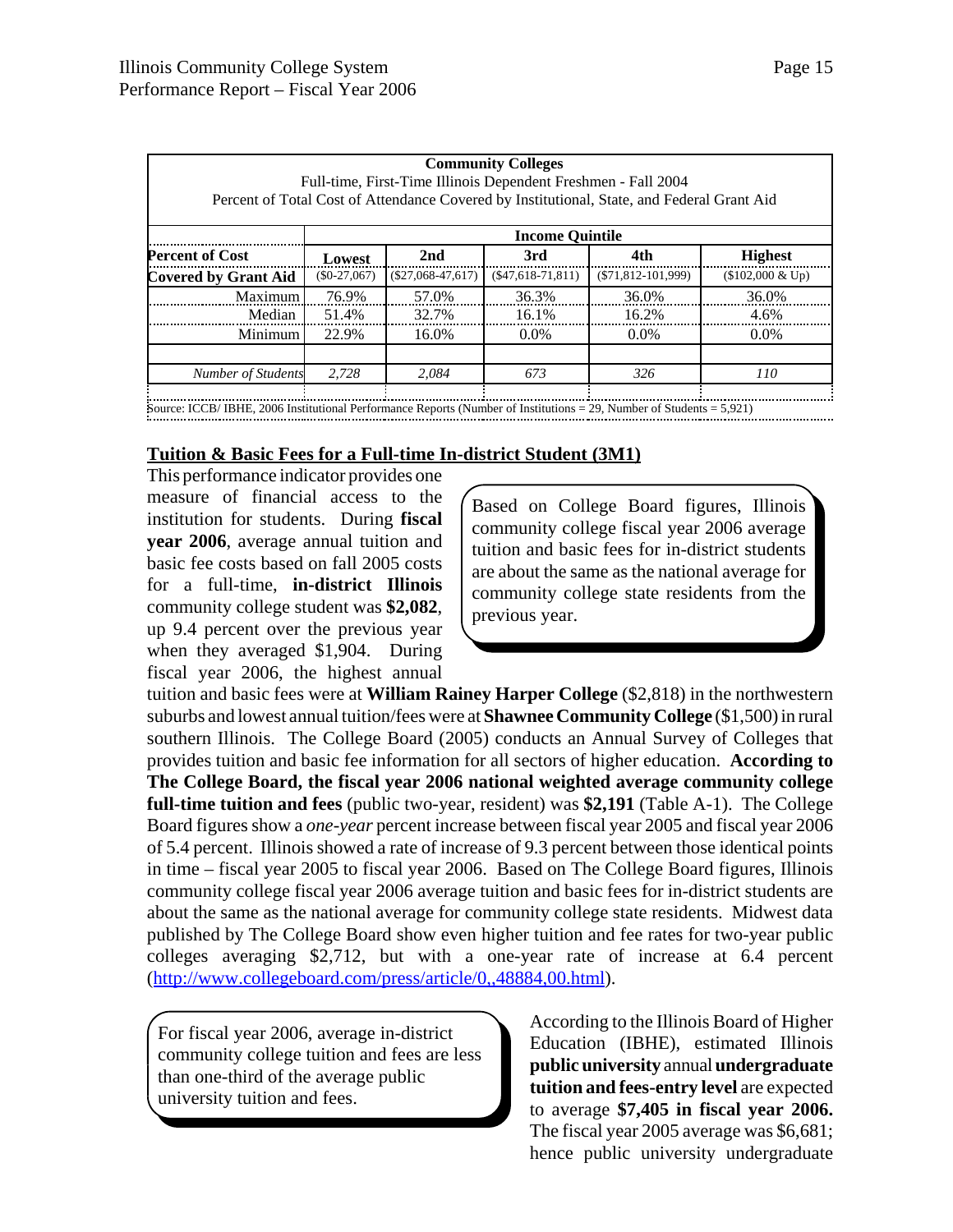annual tuition and fees-entry level increased 10.8 percent since last year. The entry-level tuition legislation requires that the tuition charged a first-time, undergraduate public university Illinois resident student remain at the same level for four continuous academic years following initial enrollment or for the "normal time to complete" undergraduate programs that require more than four years. The tuition guarantee applies to those students who first enroll in public universities *after* the 2003-2004 academic year. For fiscal year 2006, average in-district community college tuition and fees are less than one-third of the average public university tuition and fees. Tuition and fees in the Illinois Community College System are affordable and college staffs are available to help individuals acquire financial aid that they qualify to receive. Nevertheless, with more students applying for financial aid and availability of state and federal assistance dollars declining or remaining level, an increasing number of community college students are forced to take out loans or find some other way to make up a financial aid shortfall.

Leave it to Lincoln Land Community College (LLCC) math professors to crunch the numbers and come up with a way for making a million dollars, simply by spending your first two years of college at Lincoln Land. Peter Embalabala, professor, and Bill Bade, department chair, mathematics, have it figured out. They ask:

#### **Could you use \$1 million when you retire? Here's how:**

"Upfront, if you were to invest the money you can save by attending LLCC for the first two years rather than attend a public university, you could amass more than **\$1 million dollars**! For example,

Simone goes to a leading public university for all four years of school and ends up with a bachelor's degree with a price tag of \$70,728.\*

Shelia goes to LLCC for her first two years (\$7,520\*), then transfers to the same leading public university for the last two years (\$35,364) and ends up with a bachelor's degree from the same university with a price tag of \$42,884.

Both Simone and Shelia earn a bachelor's degree from the same public university. However, if Shelia were to invest her cost savings (\$70,728 - \$42,884 = \$27,844) in an investment that afforded her an annual return of 8 percent, her cost savings in 50 years will grow to over **\$1,300,000**!

By the same method, Morris goes to a local private college for his bachelor's degree. His price tag for a four year degree is \$75,724. If Shelia were to invest her cost savings compared to Morris (\$75,724 - \$42,884 = \$32,840) in an investment that afforded her an annual return of 8%, her cost savings in this case will grow to over **\$1,500,000** in 50 years!

Worried about finding a job with a good pension? Create your own by choosing to attend LLCC for the first two years of your college education!

\* Tuition, fees, and housing estimates were taken from individual institution website information as of July 2006, and were based on 15 credit hours per semester or the equivalent. Based on the U.S. Dept of Education estimate, the cost of living at home is \$1600. This figure was used for comparison for institutions that do not provide on-campus room & board.

SOURCE: Forward: Lincoln Land Community College Magazine and Spring 2007 Class Schedule. p.54. Springfield, IL: Author. October 2006.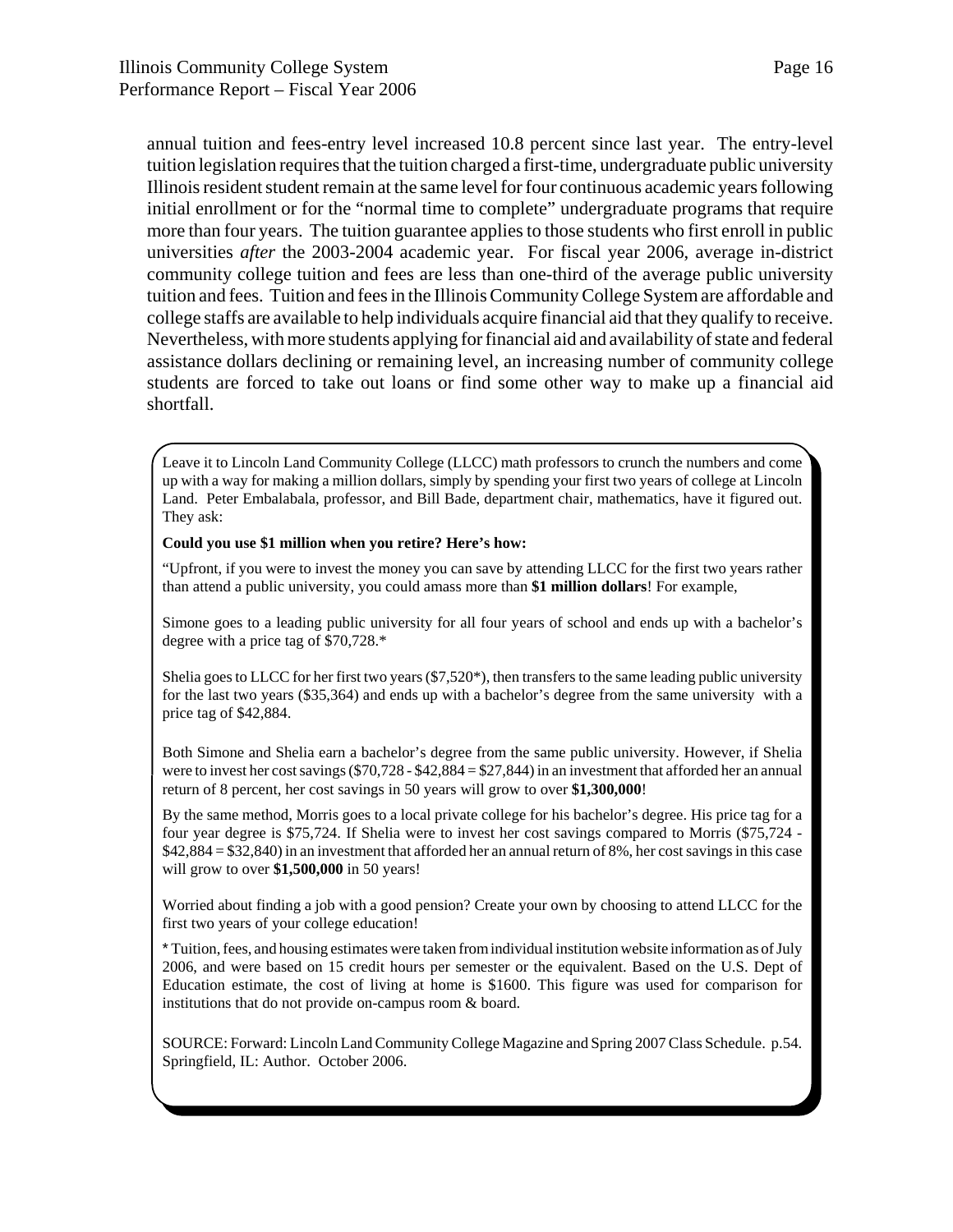Lincoln Land Community College (LLCC) officials recently used a different approach to convey the potential long-term monetary advantage to individuals living within their community college district with an interest in pursuing a bachelor's degree can realize if they complete those initial two years at LLCC. A slightly modified excerpt from the marketing materials being used by LLCC appears above.

#### **Number of Enrolled Students Who Receive Monetary Award Program (MAP) Grants (3M2)**

This performance indicator indicates the level of financial access to the institution for students. The Illinois Student Assistance Commission (ISAC) offers Illinois residents a variety of grant and scholarship programs, eligibility for which is based on factors such as financial need, academic achievement, chosen field of study, military service, etc. At the heart of these programs is ISAC's need-based Monetary Award Program (MAP). MAP is the second largest program of its kind in the country, over \$330 million in grants to roughly 150,000 undergraduates who demonstrate financial need for such assistance in fiscal year 2005. Grants awarded through MAP can be used to cover tuition and fees. (http://www.collegezone.com/ informationzone/16.htm)

During fiscal year 2005, a total of 58,745 students who were enrolled in Illinois community colleges received MAP grants. **South Suburban College** (N=2,823), **Harold Washington College** (N=2,359), and **College of DuPage** (N=2,324) were the Illinois community colleges with the largest number of students receiving MAP grants in fiscal year 2005. The average award for a community college student in fiscal year 2005 was \$813. While the average award for all MAP recipients was \$2,198.

#### **Number of Enrolled Students Who Receive Illinois Incentive for Access (IIA) Grants (3M3)**

This performance indicator indicates the level of financial access to the institution for students. Illinois Incentive for Access (IIA) grants are available to students determined to have zero financial resources to pay for college (http://www.collegezone.com/informationzone/1 6.htm).

In fiscal year 2006, a total of 12,629 students, a 3.9% decrease from fiscal year 2005, who were enrolled in Illinois community colleges received Illinois Incentive for Access (IIA) grants.

In fiscal year 2006, a total of 12,629 students, a

3.9% decrease from fiscal year 2005, who were enrolled in Illinois community colleges received Illinois Incentive for Access (IIA) grants. **Harold Washington College** (N=778), **South Suburban College** (N=715), and **Malcolm X College** (N=646) had the largest number of students receiving IIA grants in fiscal year 2005. The average grant for all IIA grant recipients was \$375.

#### **Number of Enrolled Students Who Receive Pell Grants (3M4)**

This performance indicator provides one measure of financial access to the institution for students. Pell Grants are awarded to individuals based on the undergraduate degree/certificate seeking student's expected family contribution, cost of attendance, and enrollment status. Pell Grants are designed to serve as the foundation for student aid for low-income undergraduates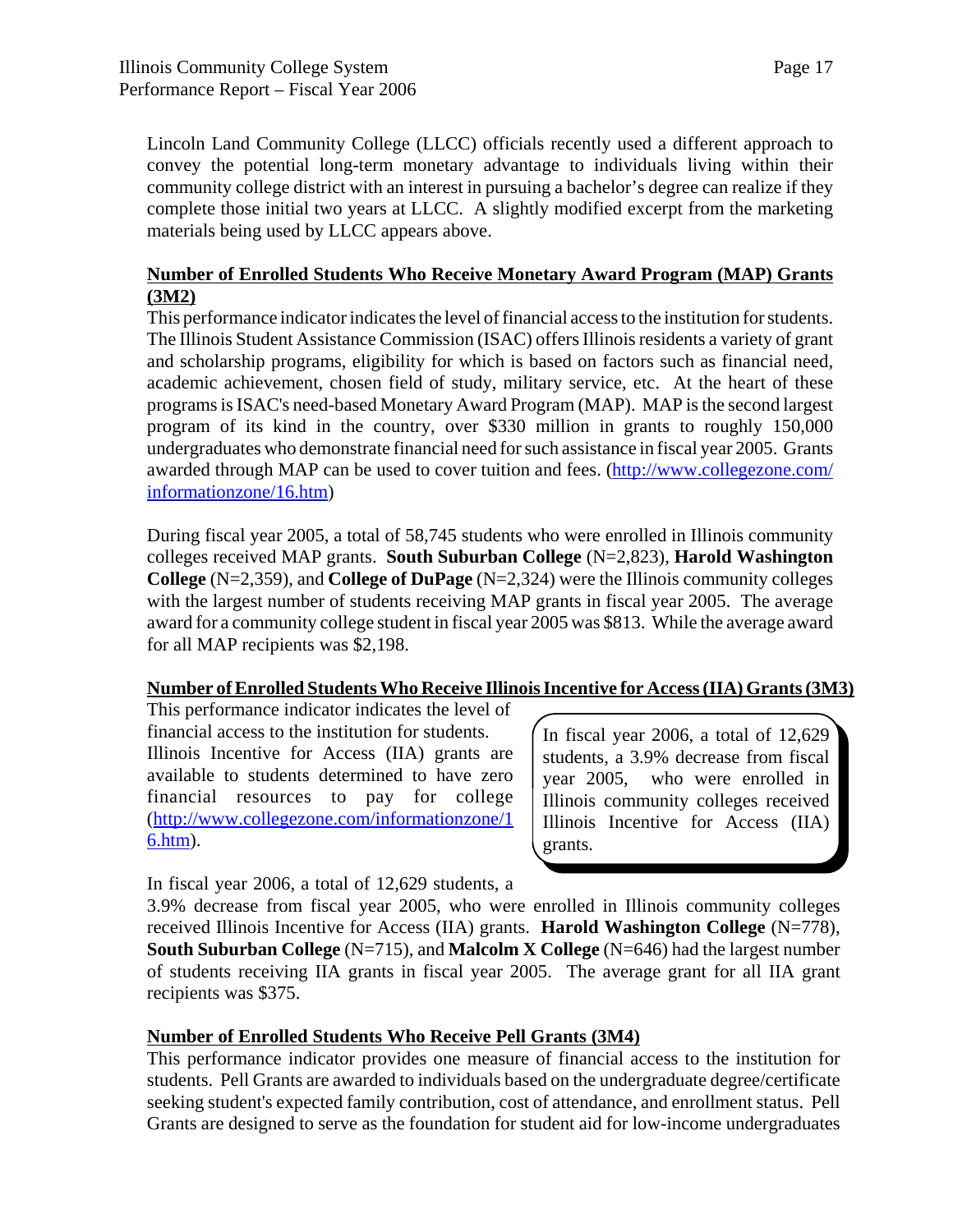on top of which further aid can be layered. Students who receive Pell Grants have documented a substantial need with relatively few available financial resources.

During fiscal year 2005, a total of 84,411, a 4.4% increase from fiscal year 2004, students who were enrolled in Illinois community colleges received Pell Grants. During fiscal year 2005, a total of 84,411, a 4.4% increase from fiscal year 2004, students who were enrolled in Illinois community colleges received Pell Grants. Combined, the **City Colleges of Chicago** had 20,415 students receiving Pell Grants, which was the largest number of students in any district.

**South Suburban College** enrolled 4,647 students with Pell Grants which was the second largest number of students receiving this form of financial aid.

#### **POLICY AREA FOUR: ACCESS AND DIVERSITY**

*Illinois will increase the number and diversity of residents completing training and education programs.*

#### **BACKGROUND ON ACCESS AND DIVERSITY**

Illinois community colleges served a total of 957,051 students through credit and noncredit courses during fiscal year 2005. For students enrolled in credit coursework, more than half (55.6 percent) were female and more than onethird (35.5 percent) were minorities. The

For students enrolled in credit course work, more than half (55.6 percent) were female. More than one-third (35.5 percent) of the credit students were minorities.

median age of students in credit-generating coursework was 26.1 with an average age of 30.8, which were both slight decreases from fiscal year 2004. Information on students enrolled in noncredit courses shows similar gender representation (57.2 percent female) and less minority participation at around one-fifth minority noncredit enrollments. Just over one-half of the noncredit students were 40 years of age or above.

The unduplicated number of students with documented disabilities attending Illinois community colleges and registered for services totaled 11,154. Based on an unduplicated count of Students with Disabilities who registered for services, specific disabilities consisted of the following: **Learning**, including **Attention-Deficit/Hyperactivity Disorder** (51.3 percent of reported disabilities); **Auditory** (4.5 percent); **Systematic/Chronic Health Problems** (7.0 percent); **Mobility** (7.1 percent); **Psychological** (9.5 percent); **Visual** (3.9 percent), **Developmental** (5.0 percent), and **Other** (11.5 percent).

Overall, collegiate-level degrees and certificates were awarded to 51,444 students at Illinois community colleges in fiscal year 2005, 7.2 percent more than in fiscal year 2005. Baccalaureate/ transfer degrees were earned by 14,418 students, up 2.8 percent since the previous year and accounted for 28.0 percent of all completions. Career and technical education programs comprised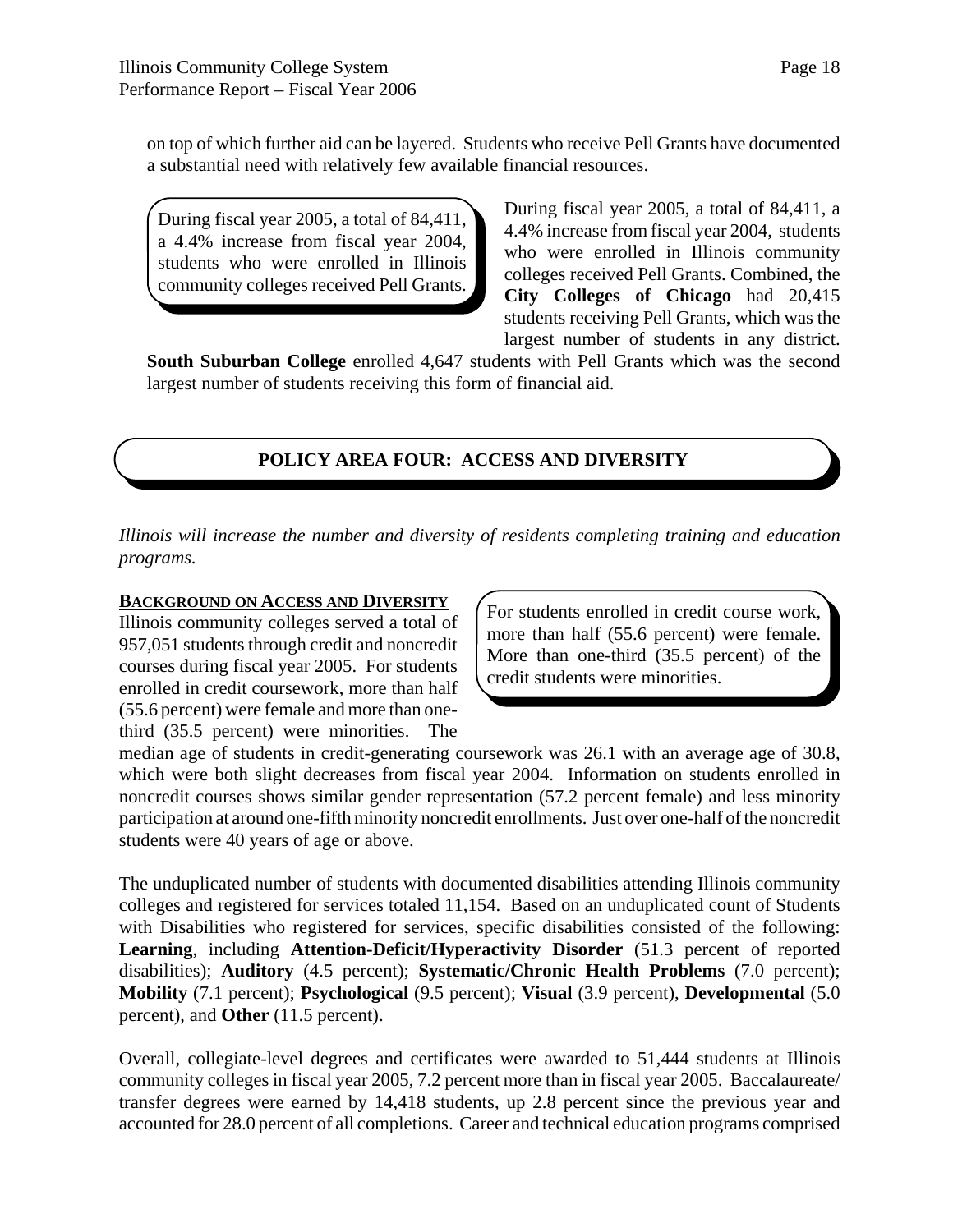approximately 70 percent of the remaining college degree and certificate completions, totaling 36,020, an 8.9 percent increase from fiscal year 2004.

As with Policy Areas One, Two, and Three, information on Policy Area Four covers only performance indicators for 2006. Colleges were not required to present narrative on fiscal year 2006 initiatives or fiscal year 2007 plans.

#### **SELECTED ACCESS AND DIVERSITY PERFORMANCE INDICATORS**

Several Access and Diversity indicators are included in the report: Individuals with Disabilities Completions ; Race/Ethnicity Completions (4C1) Minority Combined.; Asian; African American; Latino; Nonresident Alien; Number of Students Served Through Developmental Coursework; Remedial Credits Earned Versus Attempted; Number of Students Served Through Adult Education (ABE/ASE) Coursework; and Number of Students Served Through English as a Second Language (ESL) Coursework.

From fiscal year 2001 to fiscal year 2005, the statewide total completers by individuals with disabilities increased by 100.1 percent from 1,110 to 1,359.

#### **Completions by Race/ethnicity, Disability Status, and Gender (4C1)**

**Individuals with Disabilities Completions (4C1)**

Across the Illinois Community College System, 1,359 individuals with disabilities graduated in fiscal year 2005, which represents approximately

2.2 percent of all graduates. Statewide, the number of students with disabilities who graduated in fiscal year 2005 increased by 22.4 percent compared to fiscal year 2004 ( $N = 1,110$  in fiscal year 2004;  $N = 1,359$  in fiscal year 2005). Long term, the statewide disability completers increased by slightly more than 100 percent  $(N = 679)$  in fiscal year 2001). In fiscal year 2005, **Harold Washington College**  $(N = 99)$ , College of DuPage  $(N = 97)$ , and Harry S Truman  $(N = 91)$ reported the largest number of individuals with disabilities who graduated from college.

Community colleges with substantial gains in the number of graduates with disabilities from fiscal year 2004 to 2005 include **Wabash Valley College**  $(500.0$  percent; fiscal year 2005 N = 12), **Triton College** (400.0 percent; fiscal year  $2005 N = 15$ ), **Malcolm X College** (320.0 percent; fiscal year  $2005 N = 21$ ), and **Black Hawk College** (316.7 percent; fiscal year  $2005 N = 25$ ). The source of data for this indicator is the Annual Enrollment and Completions (A1) submission.

According to the U.S. Census' Current Population Survey (2004), nationwide there were 21,495,471 million individuals with a disability or 11.6 percent of the total population between the ages of 16 and 74. Close to 70 percent of the population with a disability were employed. Almost 14 percent of the nationwide population between 18 and 34 were enrolled in college or graduate school. (http://factfinder.census.gov/servlet/STTable? bm=y&-geo\_id=01000US &-qr\_name=ACS\_2005\_EST\_G00\_S1801&-ds\_name=ACS\_2005\_EST\_G00\_&-redoLog=false). In Illinois Census (2000) data , over 1.2 million (17.1 percent) individuals in the state between 21 and 64 years of age reported having a disability. Of that disability population, 57.4 percent were in the workforce compared to 77.5 percent with no disability (http://factfinder.census.gov/ servlet/QTTable?\_bm=n&\_lang=en&qr\_name=DEC\_2000\_SF3\_U\_DP2&ds\_name=DEC\_200 0\_SF3\_U&geo\_id=04000US17).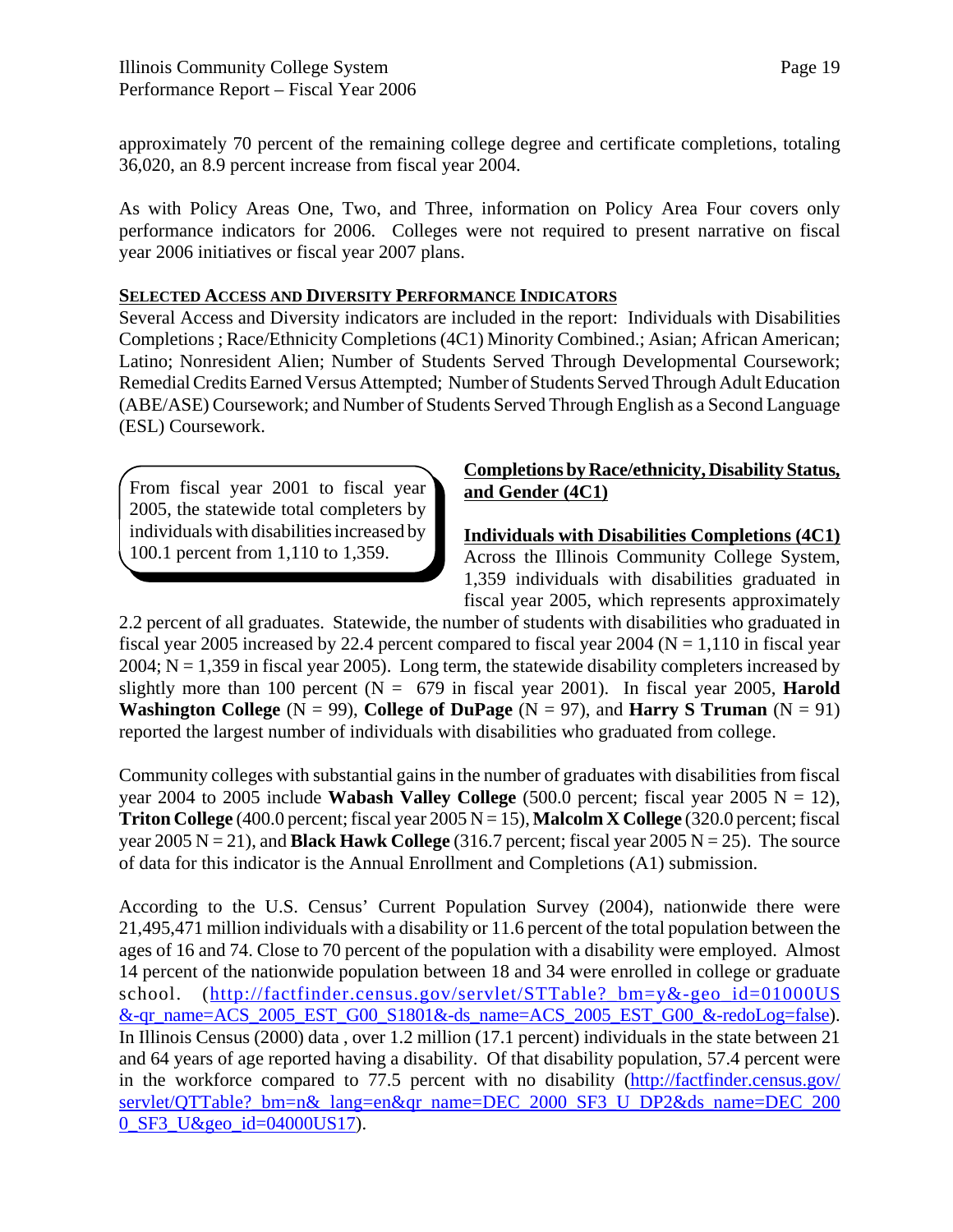#### **Race/Ethnicity Completions (4C1) Minority Combined**.

Three out of ten fiscal year 2005 certificate and associate degree graduates identified themselves as being members of a **minority** From 2001 to 2005, the overall number of minority graduates increased by 33.2 percent.

group (non-white). Racial/ethnic categories used in the analysis are defined by federal officials through the National Center for Education Statistics (NCES) Integrated Postsecondary Data Systems (IPEDS) collection process. Data for Illinois community colleges are for associate degree and certificate completers. National data are readily available for associate degree completers exclusively and serve as a useful point of reference in this section of the report. Illinois results are similar to the national figure of 31.5 percent minority among associate degree graduates in 2004 as provided by the National Center for Education.(http://nces.ed.gov/programs/digest/d05/tables/ dt05\_259.asp)

In the Illinois Community College System, there was an increase of 33.2 percent in minority student completions in the last few years, with the number of minority graduates increasing from 11,238 in fiscal year 2001 to 14,968 in fiscal year 2005. Of the colleges with at least 150 minority graduates in fiscal year 2005, **Prairie State College**  $(266.3 \text{ percent}; \text{fised year } 2005 \text{ N} = 641)$ , **Elgin Community College** (192.1 percent; fiscal year 2005 N = 555), and **Morton College** (113.4 percent; fiscal year  $2005 \text{ N} = 350$ ) experienced the largest percentage increases. Other colleges with large minority completion gainers include **South Suburban College** (111.9 percent; fiscal year 2005 N = 945), **Southwestern Illinois College** (107.9 percent; fiscal year 2005 N = 420), and **Oakton Community College** (96.7 percent; fiscal year  $2005 \text{ N} = 354$ ). Colleges with fewer than 150 minority graduates that experienced considerable percentage increases in minority graduates during this period include **Spoon River College** (216.7 percent; fiscal year 2005 N = 19), **John Wood Community College** (169.2 percent; fiscal year 2005 N = 35), **Danville Area Community College** (88.2 percent; fiscal year 2005  $N = 32$ ), and **Wabash Valley College** (85.7 percent; fiscal year 2005  $N = 26$ ).

In the short term from 2004 to 2005, the overall number of minority graduates increased by 3.8 percent. Of the colleges with at least 150 minority graduates in the most recent data, **Prairie State College** (147.5 percent; fiscal year 2005  $N = 641$ ) and **Morton College** (54.9 percent; fiscal year  $2005$  N = 350) registered the largest percentage gains over this time frame. Other large school gainers include **Rock Valley College** (32.2 percent; fiscal year 2005 N = 312) and **Moraine Valley College** (27.5 percent; fiscal tear 2005  $N = 49$ ). Colleges with fewer than 150 minority graduates that experienced considerable percentage increases in minority graduates during this period include **Illinois Valley Community College** (136.2 percent; fiscal year 2005  $N = 137$ ), **Danville Area Community College** (68.4 percent; fiscal year 2005 N = 32), **John Wood Community College** (52.2 percent; fiscal year 2005  $N = 35$ ), and **Lincoln Land Community College** (33.0 percent; fiscal year 2005  $N = 129$ ). The source of data for this indicator is the Annual Enrollment and Completion (A1) submission. Additional details about each racial/ethnic group follow.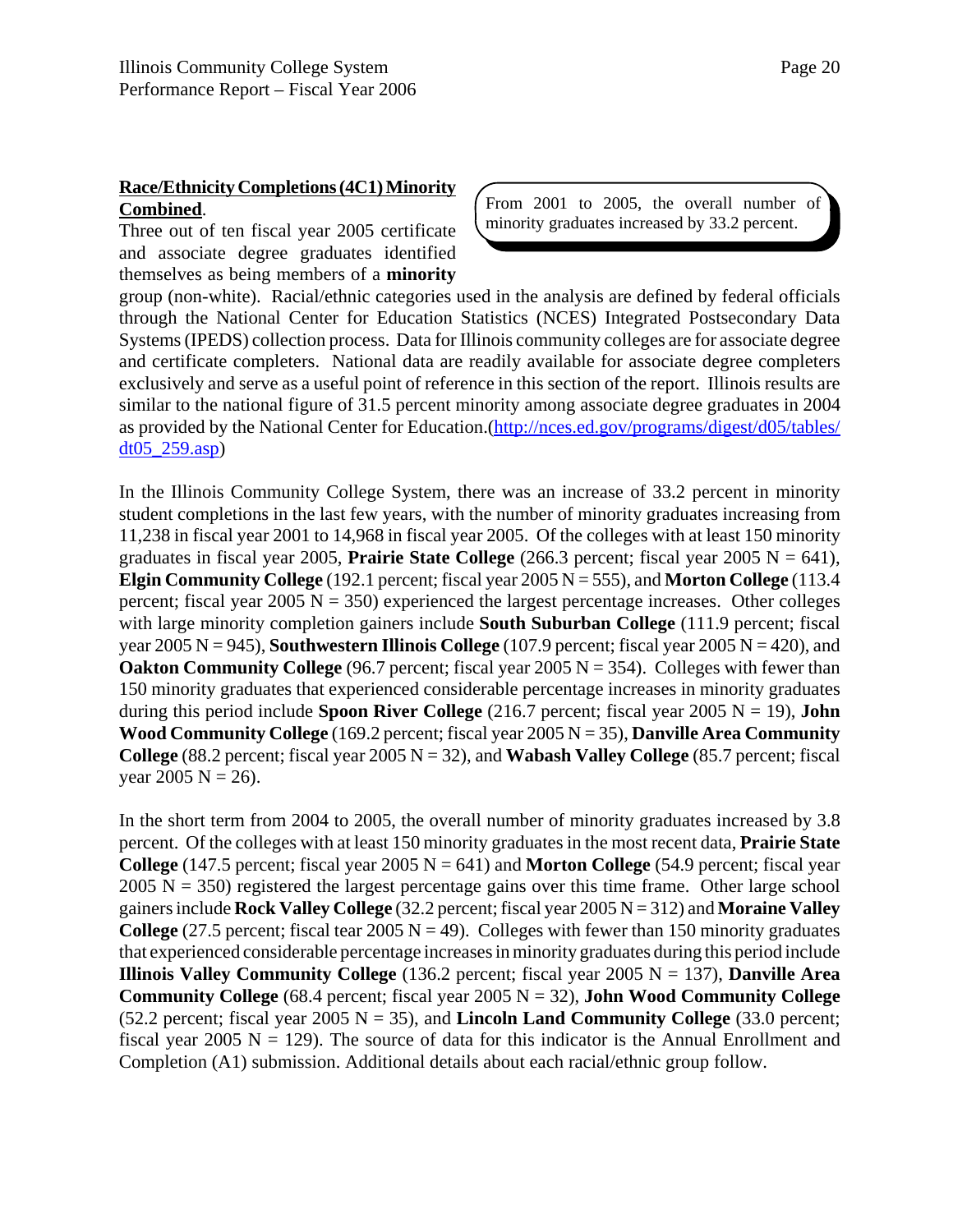#### **Asian**

One in 20 (5.1 percent) graduates in fiscal year 2005 self-identified as Asian. This is slightly above the national figure of 5.0 percent in 2004 (http://nces.ed.gov/programs/ digest/d05/tables/dt05\_259.asp). There was

The number of Asian completers increased from 1,972 in fiscal year 2001 to **2,606 in 2005.**

a short-term decrease of 4.7 percent in the number of Asian graduates from 2004 to 2005 (compared to a 7.2 increase for all graduates), while there was an increase of 33.2 (compared to 33.9 percent for all graduates) from 2001 to 2005. The number of Asian completers increased from 1,972 in fiscal year 2001 to 2,606 in 2005. Colleges with considerable increases in Asian graduates during the long term included **Prairie State College** (1050.0 percent; fiscal year 2005  $N = 23$ ), **Morton College** (250.0 percent; fiscal year 2005 N = 21), **Waubonsee Community College** (250.0 percent; fiscal year 2005  $N = 28$ ), and **Elgin Community College**. Colleges with substantial increases in Asian graduates during the last year included **Prairie State College** (360.0 percent; fiscal year 2005 N = 23), **John A. Logan College** (76.9 percent; fiscal year 2005 N = 23), **Oakton Community College** (23.4 percent; fiscal year 2005  $N = 206$ ), and **Elgin Community College**  $(14.6 \text{ percent}; \text{fiscal year } 2005 \text{ N} = 118).$ 

Slightly more than **one in seven fiscal year 2005 Illinois Community College System graduates** (14.5 percent) identified themselves as **African American**.

#### **African American**

Just over one in seven graduates (14.5 percent) from fiscal year 2005 identified themselves as African American. This was somewhat above the 2004 national average of 12.2 percent (http://nces.ed.gov/programs/digest/d05/tabl

es/dt05\_259.asp). There was a short-term 3.5 increase in the number of African American graduates from 2004 to 2005 (compared to an increase of 7.2 percent for all graduates), while there was a larger long-term increase of 21.8 percent between fiscal years 2001 and 2005. The number of African American completers increased from 6,146 in fiscal year 2001 to **7,485 in 2005**. This rate of increase is slightly higher than the 33.9 percent increase for all graduates during the same time frame. Among the colleges with considerable increases in African American graduates during this period were **Prairie State College** (267.8 percent; fiscal year 2005 N = 434), **Joliet Junior College** (130.6 percent; fiscal year 2005 N = 83), **Kishwaukee College** (127.3 percent; fiscal year 2005 N = 75), and **South Suburban College** (124.5 percent; fiscal year 2005 N = 835). Large long-term gainers were **South Suburban College** (+463), **Prairie State College** ( +316), **Southwestern Illinois College** (+171), **Richard J. Daley College** (+142).

Large gainers for African American graduates from 2004 to 2005 included **Illinois Valley Community College** (600.0 percent; fiscal year 2005 N = 36), **Danville Area Community College** (144.4 percent; fiscal year 2005 N = 22), and **Prairie State College** (122.6 percent; fiscal year 2005  $N = 239$ ).

#### **Latino**

More than 8 percent of graduates from fiscal year 2005 identified themselves as Latino (N  $= 4,268, 8.3$  percent). Nationally, about 10.9 percent of associate degree graduates were

More than 8 percent of fiscal year 2005 Illinois Community College System graduates identified themselves as **Latino** ( $N = 4,268$ ).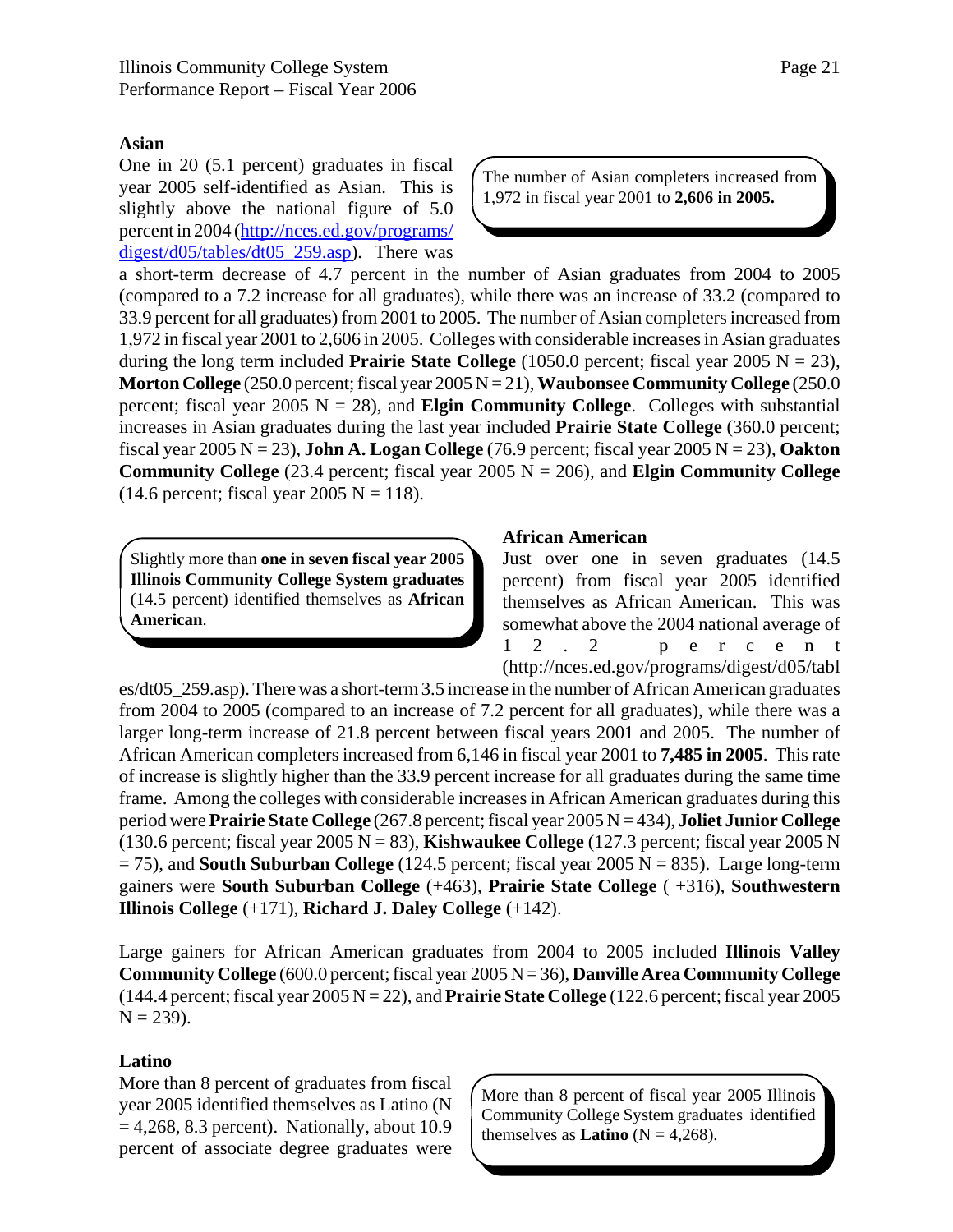Latino in 2004 (http://nces.ed.gov/programs/digest/d05/tables/dt05 259.asp). There has been an increase in Latino completers each year from fiscal years 1999 through 2005. For Latino graduates, there was an increase of 9.0 percent from fiscal years 2004 to 2005, as the number of completers increased by 351. This increase among Latino graduates was greater than the 7.2 percent increase for all completers. Colleges with significant increases over the fiscal year 2004 to 2005 span include **Prairie State College** (216.7 percent; fiscal year 2005 N = 133), **Kaskaskia College** (93.3 percent; fiscal year 2005  $N = 29$ ), **Morton College** (52.6 percent; fiscal year 2005  $N = 299$ ), and **Southwestern Illinois College** (48.7 percent; fiscal year 2005  $N = 58$ ).

The number of Latino graduates increased by 55.7 percent from fiscal years 2001 to 2005 (compared to 33.9 percent for all graduates). Colleges with significant increases from 2001 to 2005 include **Lincoln Land Community College** (383.3 percent; fiscal year 2005 N = 29), **Prairie State College** (315.6 percent; fiscal year 2005  $N = 133$ ), **Elgin Community College** (250.5 percent; fiscal year 2005  $N = 340$ ), and **Oakton Community College** (164.3 percent; fiscal year 2005 N  $= 74$ ).

Since 2001 there was a 52.8 percent increase, as the number of Native American graduates **increased from 127 in fiscal year 2001 to 194 in 2005**.

#### **Native American**

Less than one half of one percent (0.4 percent) of graduates from fiscal year 2005 identified themselves as Native Americans. Nationally, about 1.2 percent of graduates identified themselves as Native American in 2004 (http://nces.ed.gov/programs/digest/d05/tabl es/dt05\_259.asp). Native American graduates

slightly decreased from 209 in fiscal year 2004 to 194 in fiscal year 2005. Since 2001, there was a 52.8 percent increase, as the number of Native American graduates **increased from 127 in fiscal year 2001 to 194 in 2005**. In fiscal year 2005, the following colleges reported ten or more Native American graduates: **Harold Washington College** (N = 25), **Southwestern Illinois College** (N = 12), **College of DuPage** (N = 11), **Waubonsee Community College** (N = 11), and **Prairie State College**  $(N = 10)$ . Colleges with large percentage increases in Native American graduates from 2004 to 2005 include **Rend Lake College** (300.0 percent; fiscal year 2005 N = 4), **Lincoln Land Community College** (200.0 percent; fiscal year 2005  $N = 6$ ), and **Moraine Valley Community College** (200.0 percent; fiscal year 2005  $N = 6$ ).

#### **Nonresident Alien**

The indicator exhibits success of the institution in graduating Nonresident Alien students. From fiscal years 2001 through 2005, Nonresident Alien graduates accounted for between 0.3 and 0.4 percent of the total completer population. This is below the national average of 2.2 percent in 2004 (http://nces.ed.gov/programs/digest/d05/tabl

The number of Nonresident Alien graduates increased 55.7 percent from fiscal year 2001  $(N = 131)$  to 2005 (N = 204). This was more than twice the increase compared to 20.5 percent increase for all graduates during the same time period.

es/dt05\_259.asp). For Nonresident Alien graduates, there was an increase of 4.1 percent from fiscal year 2004 to 2005 as the number of completers increased from 196 in fiscal year 2004 to **204 in fiscal year 2005**. The number of Nonresident Alien graduates increased 55.7 percent from fiscal year 2001 ( $N = 131$ ) to 2005 ( $N = 204$ ).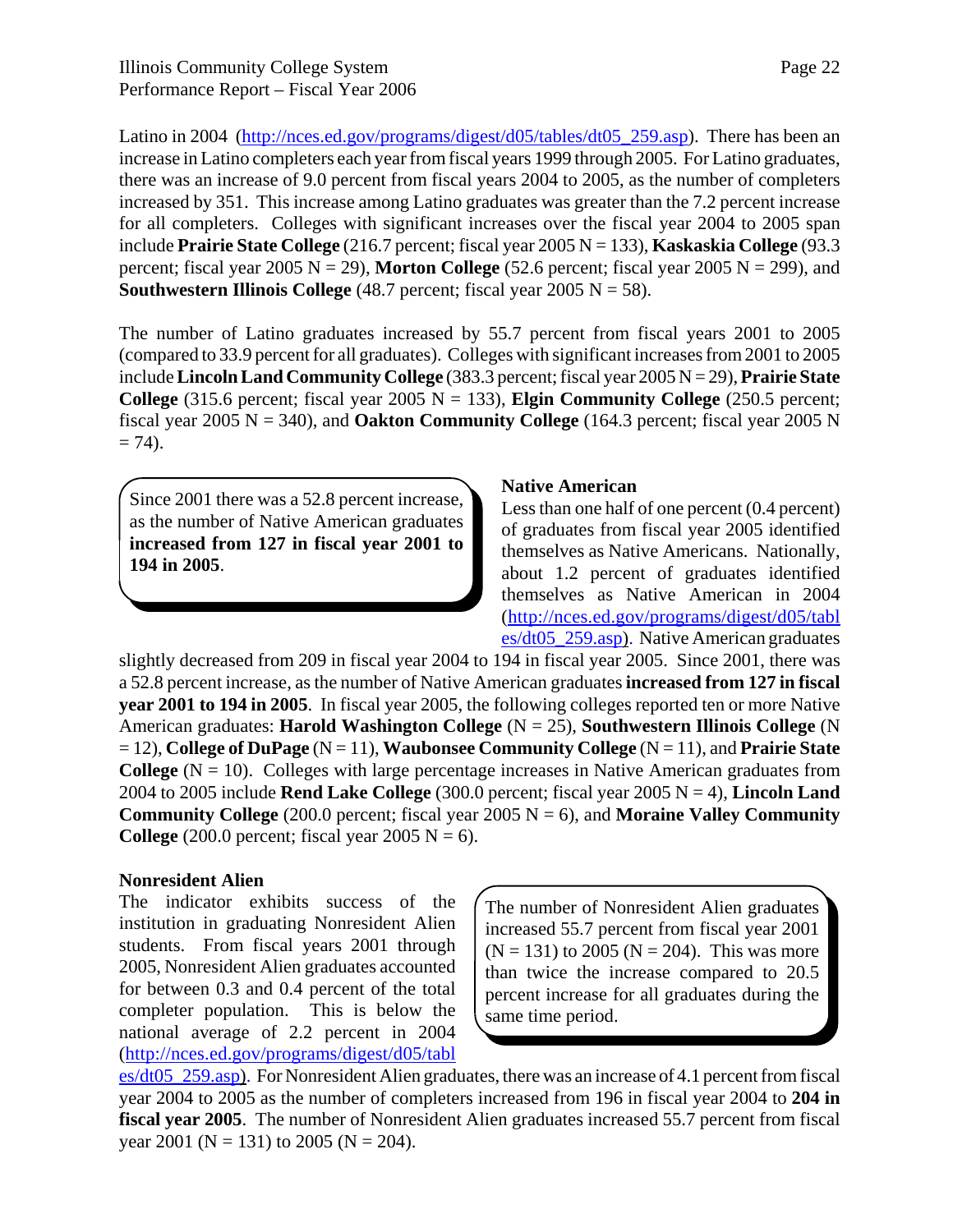#### **White/Caucasian**

Almost 71 (70.9) percent of the graduates from fiscal year 2005 identified themselves as **White** (Non-Hispanic) ( $N = 36,476$ ). This is similar to the national figure of 68.5 percent in 2004 (http://nces.ed.gov/programs/digest/d05/tables/dt05\_259.asp). In Illinois, there was an increase of 2,912 white graduates (8.7 percent) between fiscal years 2004 and 2005. This systemwide increase of White students is more than the 7.2 percent one-year increase for all completers. The number of White graduates within the Illinois Community College System increased 34.2 percent from fiscal years 2001 to 2005, slightly more than the 33.9 percent for all graduates during the same time frame. White students represented less than 55.0 percent of graduates at only nine colleges in fiscal year 2005. These colleges were: **Wilbur Wright College** (43.1 percent), **South Suburban College** (38.2 percent), **Morton College** (32.0 percent), **Harry S Truman College** (29.8 percent), **Harold Washington College** (26.7 percent), **Richard J. Daley College** (15.9 percent), **Malcolm X College** (12.2 percent), **Kennedy-King College** (3.7 percent), and **Olive-Harvey College** (2.1 percent). Of these nine colleges, **Kennedy-King College** experienced the largest percentage increase in white graduates (25.0 percent) from fiscal years 2004 to 2005, while **Harold Washington College** had the largest percentage increase in white graduates (73.5 percent) from fiscal years 2001 to 2005. Among the other 39 colleges, those who reported sizable percentage increases in White graduates from fiscal year 2004 to 2005 include **Prairie State College** (198.5 percent; fiscal year 2005 N = 809), **Spoon River College** (95.5 percent; fiscal year 2005 N = 405), **Rock Valley College** (45.4 percent; fiscal year  $2005 N = 1,746$ ), **Lake Land College** (28.6 percent; fiscal year  $2005 N = 1,343$ . Those who reported sizeable percentage increases in White graduates from fiscal years 2001 to 2005 included: **Prairie State College**  $(211.2 \text{ percent}; \text{fiscal year } 2005 \text{ N} = 809)$ , **Rend Lake College** (92.7 percent; fiscal year 2005  $N = 952$ ), and **Spoon River College** (80.8) percent; fiscal year 2005  $N = 405$ ).

The number of female graduates increased slightly during each of the last three fiscal years, with fiscal year 2005 registering the largest count  $(N = 28,862)$  to date.

#### **Gender Completions (4C1)**

In fiscal year 2005, there were **28,862 female completers** statewide in the Illinois Community College System (56.1 percent of all completers). Most community college completers, historically, have been female. Overall, almost **six out ten graduates were**

**female** in each of the last five years. The proportion among Illinois community colleges is slightly below the national proportion of 60.9 percent of certificate and associate degree completers from 2004 (http://nces.ed.gov/programs/digest/d05/tables/dt05\_259.asp). The rate of increase for female graduates is lower in 2005 at 5.5 percent from fiscal year 2004 compared to the rate of increase from fiscal years 2003 to 2005 (10.3 percent) and fiscal years 2001 to 2005 (28.9 percent). However, the number of female graduates increased slightly during each of the last five fiscal years, with fiscal year 2005 registering the largest count ( $N = 28,862$ ) to date. Similarly, male graduates have shown incremental increases in the last five years with fiscal year 2005 registering 22,582 male graduates. The number of male completers increased 9.5 percent from fiscal year 2004 to fiscal year 2005, lower than the rate of increase of 17.8 percent from fiscal years 2003 to 2005. Since fiscal year 2001, male graduates  $(+6,561;$  fiscal year 2005 N = 22,582) and female graduates  $(+6,463;$  fiscal year 2005 N = 28,862) have shown similar growth.

Individual colleges with substantial (25 percent or above) short-term growth in female completers include **Prairie State College** (156.3 percent; fiscal year 2005 N = 874), **Morton College** (48.5 percent; fiscal year  $2005 \text{ N} = 401$ ), **Spoon River College** (34.2 percent; fiscal year  $2005 \text{ N} = 212$ ),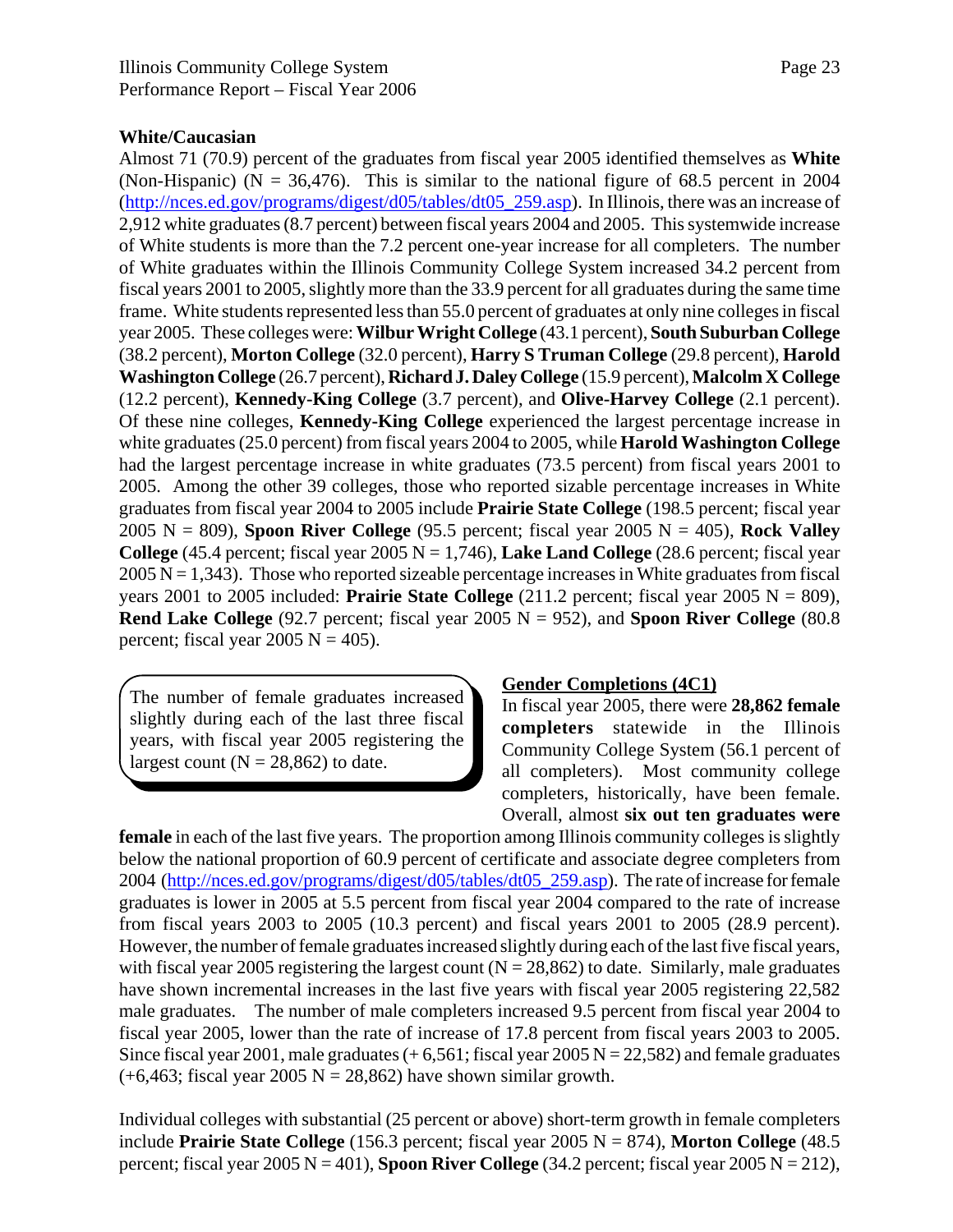**Kennedy-King College** (31.4 percent; fiscal year 2005  $N = 360$ ), **Lake Land College** (30.8) percent; fiscal year 2005  $N = 748$ ), and **Kaskaskia College** (29.6 percent; fiscal year 2005  $N =$ 789). Those with substantial long-term growth (fiscal years 2001 to 2005) in female graduates include **Prairie State College** (220.1 percent; fiscal year 2005 N = 874), **Kaskaskia College** (100.3 percent; fiscal year 2005 N = 789), **Oakton Community College** (84.2 percent; fiscal year 2005  $N = 781$ ), and **Rend Lake College** (81.0 percent; fiscal year 2005  $N = 485$ ). The source of data for this indicator is the Annual Enrollment and Completion (A1) submission.

#### **Number of Students Enrolled by Disability Status, Race/ethnicity, and Gender (4M1)**

This performance indicator reflects the success of the institution in enrolling students from underrepresented groups. During fiscal year 2005, a total of 13,358 students self-identified as disabled were enrolled in Illinois community colleges, which is approximately 1.9 percent of the total community college population served through credit coursework. Nationally, an estimated 11.3 percent of undergraduates had some form of disability in fiscal year 2004 (http://nces.ed.gov/programs/digest/d05/tables/dt05\_210.asp). In Illinois, there was an 14.8 percent increase from fiscal year 2004 when 11,639 students (1.7 percent) identified themselves as being disabled. During fiscal year 2005, **Olney Central College** (5.0 percent), **Joliet Junior College** (4.7 percent), and **Lewis and Clark Community College** (4.6 percent) served the largest proportion of disabled students.

In fiscal year 2005, **Olive-Harvey College** (98.7 percent) and **Kennedy-King College** (98.0 percent) served the largest proportion of combined minority students. This is much higher than the statewide average of 35.9 percent, as well as the national average of 36.9 percent, for undergraduates in 2003-2004 (http://nces.ed.gov/programs/digest/d04/tables/dt04\_211.asp). Across all seven campuses, 82.4 percent of the **City Colleges of Chicago** students identified themselves as members of a minority group. Outside the City Colleges of Chicago, **Morton College** served the largest proportion of combined minority students (79.7 percent). **Harold Washington College** had the largest percentage of Asian/Pacific Islander students (14.4 percent), followed by **William Rainey Harper College** with 12.4 percent Asian/Pacific Islanders. **Harold Washington College** also had the largest percentage of Native American/Alaskan students (0.8 percent). **Kennedy-King College** reported serving the largest percentage of Black, Non-Latino students (86.5 percent) followed by **Olive-Harvey College** (80.4 percent). Outside of Chicago, **South Suburban College** reported serving the largest percentage of Black, Non-Latino students (55.5 percent). **Morton College** had the largest percentage of Latino students (73.2 percent). **Parkland College** reported the largest percentage of Non-Resident Alien students (4.0 percent).

Female students accounted for almost two-thirds (66.2 percent) of **Kennedy-King College** students. This is much higher than the statewide figure of 55.6 percent. Other colleges in which 60 percent or more of the students were females included **Oakton Community College** (65.6 percent), **Olive-Harvey College** (64.9 percent), **South Suburban College** (64.7 percent), **Highland Community College** (64.1 percent), **Kankakee Community College** (62.9 percent), **Malcolm X College** (62.5 percent), **John Wood Community College** (62.2 percent), **Olney Central College** (61.5 percent), and **Morton College** (61.1 percent). In fall 2003, 58.5 percent of two-year public college students nationwide were female (http://nces.ed.gov/programs/digest/d05/  $tables/dt05$  168.asp).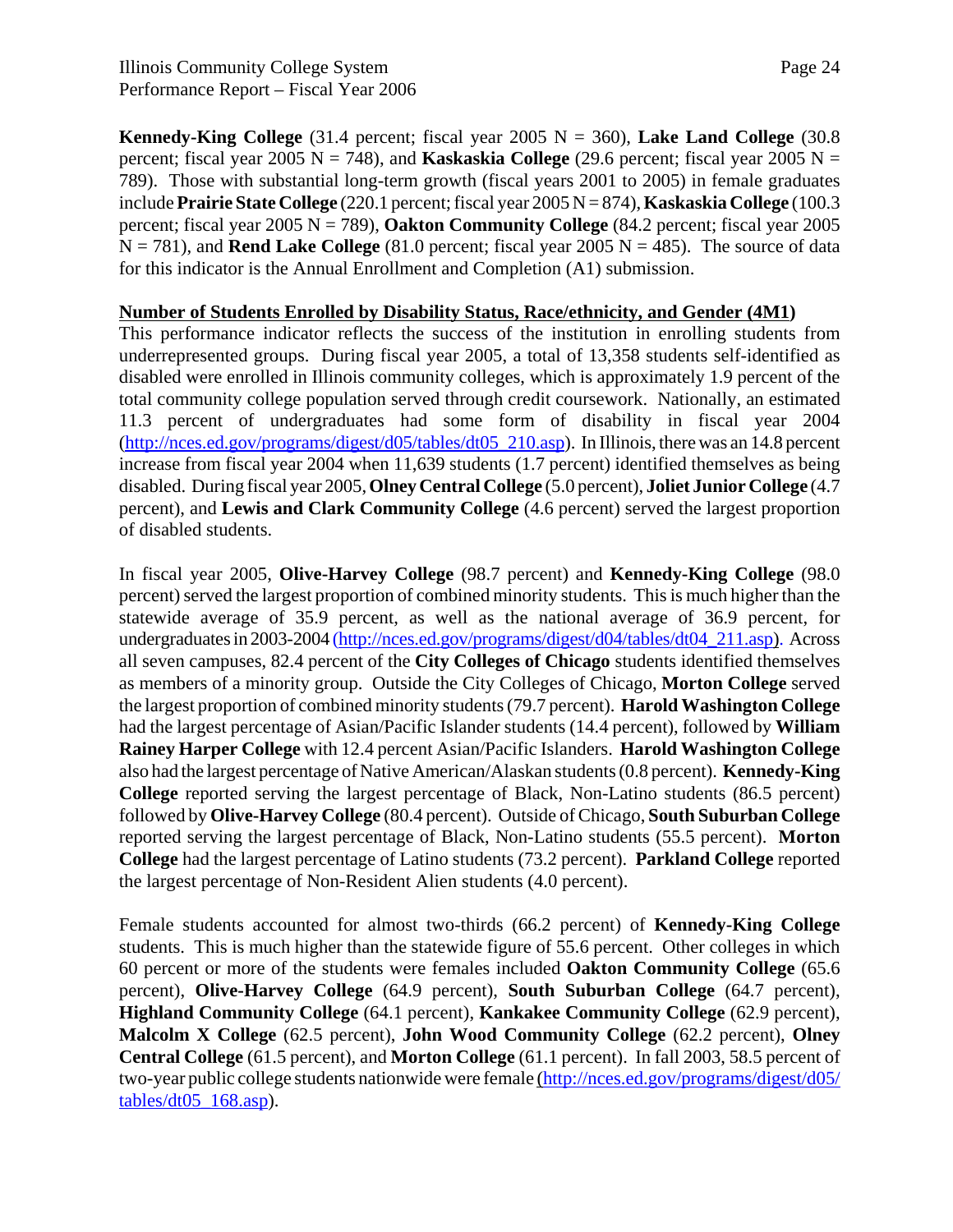#### **Number of Students Served Through Adult Education (ABE/ASE) Coursework (4M2)**

This performance indicator measures the number of students being served through Adult Basic Education and Adult Secondary Education (ABE/ASE) coursework. During fiscal year 2005, total of 49,846 students were served through adult education coursework. This represents a 5.5 percent decrease from the 52,744 students served during fiscal year 2004 and 10.8 percent decrease from the 55,912 students served during fiscal year 2001. **Malcolm X College** served 5,192 students through ABE/ASE coursework, the highest number at any single community college campus across the state. Other colleges with high ABE/ASE enrollment in fiscal year 2005 included **Kennedy-King College** (N = 3,335), **Olive-Harvey College** (N = 3,131), and **Southwestern Illinois College**  $(N = 2,492)$ .

#### **Number of Students Served Through English as a Second Language (ESL) Coursework (4M3)**

This performance indicator measures the number of students being served through English as a Second Language (ESL) coursework. During fiscal year 2005, 70,999 students were served through ESL coursework. This represents a 3.9 percent decrease from the 73,879 students served during fiscal year 2004 and 6.4 percent decrease from the 75,830 served during fiscal year 2001. **Harry S Truman College** served 14,641 students through ESL coursework, the highest number at any single community college statewide. Other colleges with high ESL enrollment include **Richard J. Daley College** (N = 6,083), **College of DuPage** (N = 5,519), and **Triton College** (N  $= 5,331$ ). Colleges that reported no students served through English as a Second Language coursework during fiscal year 2005 included **Southeastern Illinois College, Lincoln Trail College, Olney Central College**, and **John A. Logan College.** 

#### **Number of Students Served Through Developmental Coursework (4M6)**

This performance indicator reflects institutional services to underprepared students. During fiscal year 2005, an average of **20.7 percent of students enrolled in Illinois community colleges – not enrolled in ABE/ASE/ESL, Vocational Skills, or General Studies – took at least**

During fiscal year 2005, an average of 20.7 percent of students enrolled in Illinois community colleges took at least one developmental course. This figure excludes students in ABE/ASE/ESL, Vocational Skills, or General Studies courses.

**one developmental course (102,566)**. Nationwide, according to the National Postsecondary Student Aid Study, 23.2 percent of the students enrolled in two-year public institutions took at least one developmental course (fiscal year 2000). On a positive note, the number of students enrolled in developmental coursework in fiscal year 2005 declined ( $N = 102,566$ ) compared to the prior year  $(N = 103,542)$  in fiscal year 2004). Fiscal year 2005 data registered the first decline in the past seven years.

In Illinois, **Malcolm X College** provided 44.9 percent of its students with developmental course work, the largest percentage in the Illinois Community College System. Other colleges with more than 30 percent of their students enrolling in at least one remedial course included **Wilbur Wright College** (37.7 percent); **Olive-Harvey College** (36.0 percent), **Highland Community College** (34.0 percent), **Daley College** (33.4 percent), **Kennedy-King College** (33.3 percent), and **South Suburban College** (31.1 percent). The proportion of students requiring remediation can be influenced by multiple factors, including the population of the service region, cooperative efforts between area higher education institutions where the area community college is relied upon to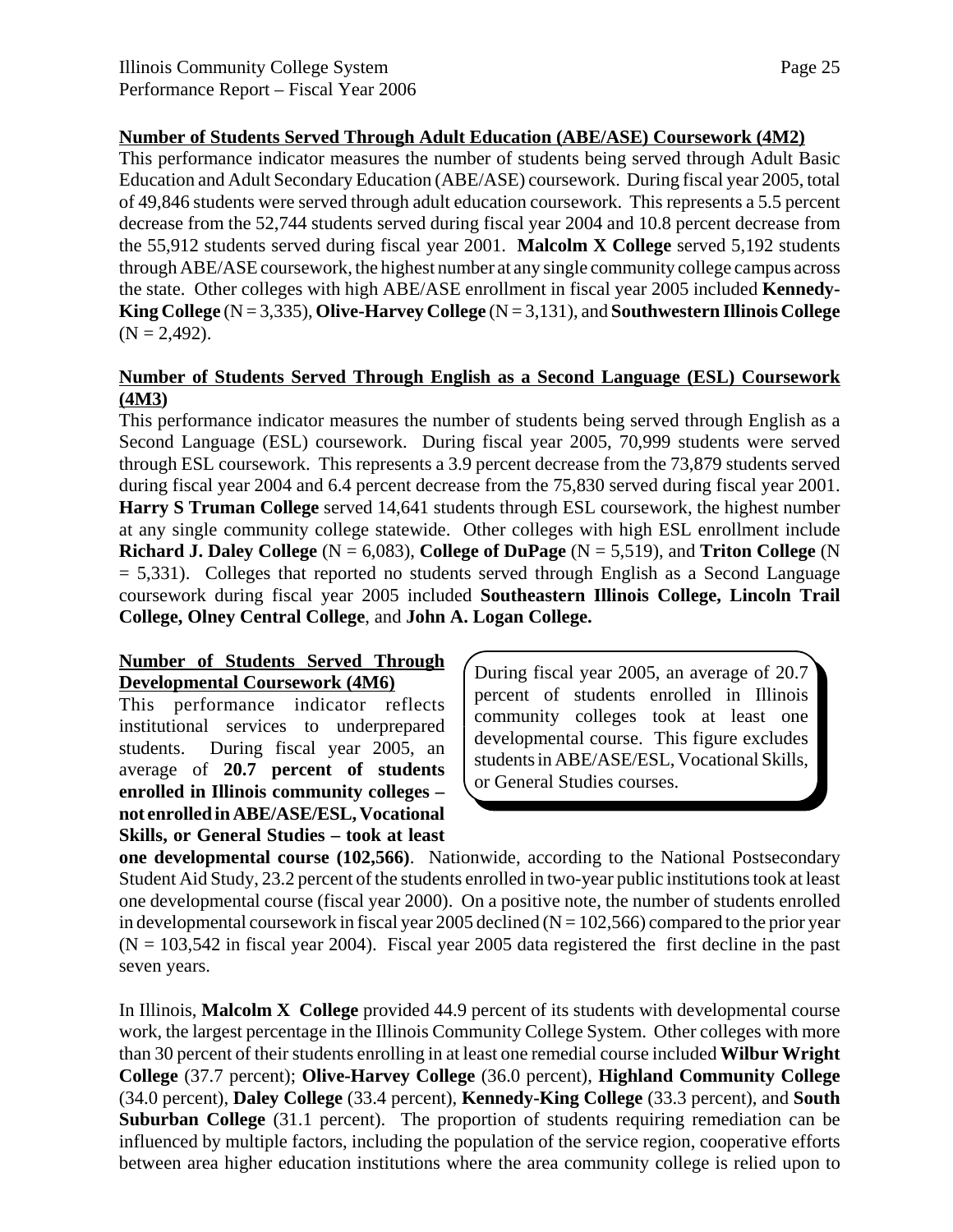provide developmental courses for other higher education institutions in the region, and remedial testing policies such as the extent to which a mandatory remedial placement policy exists.

#### **Remedial Credits Earned Versus Attempted (4M7)**

This performance indicator reflects the success of the institution in providing services to underprepared students. During fiscal year 2005, Illinois Community College System students earned almost two-thirds (62.9 percent) of the remedial credits they attempted. This represents a 2.7 percent decrease from fiscal year 2004 and a 0.2 percent decrease from fiscal year 2001. Five colleges reported students earning 75 percent or more of their attempted credit hours, including: **Lincoln Land Community College** (95.9 percent), **Shawnee Community College** (84.3 percent), and **Heartland Community College** (78.1 percent).

#### **POLICY AREA FIVE: HIGH EXPECTATIONS AND QUALITY**

*Illinois colleges and universities will be accountable for providing high quality academic programs and the systematic assessment of student learning outcomes while holding students to ever higher expectations for learning and growth.*

#### **BACKGROUND ON HIGH EXPECTATIONS AND QUALITY**

Policy Area Five covers performance indicators for 2006 and includes references to college generated narrative on activities and accomplishments during fiscal year 2006, as well as plans and challenges anticipated in fiscal year 2007.

Illinois community colleges are actively involved in initiatives to establish high standards for teaching and learning, document student progress and outcomes, and promote continuous program improvement. The Program Review Process is the primary way in which the colleges assure the quality of their programs and services. Programmatic need, quality, and cost are examined through the review process. Recognition is a complementary initiative where colleges address instructional, administrative, financial, facility, and equipment standards established by the Illinois Community College Board (ICCB). ICCB staff completed a cycle of Recognition evaluation reviews and visits in fiscal year 2006. Program Review policies and processes for all 39 college districts were evaluated as a part of the Recognition cycle. Colleges have made substantial progress in incorporating student learning outcome results into their review processes. Most colleges have made considerable progress in developing Program Review systems that are integrated into larger institutional quality improvement initiatives that inform institution-level planning and budget development.

The state-level Program Review system has been revised to focus statewide efforts to assist colleges in their efforts to further strengthen local reviews, identify and disseminate best practices, address emerging state-level issues, and further promote system responsiveness and accountability. Within the revised ICCB Program Review Process that will be implemented in fiscal year 2007, colleges will review career and technical programs, academic disciplines, and cross-disciplines (general education, adult education and ESL, remedial/developmental education, vocational skills, and transfer functions and programs) on a statewide common five-year schedule. Student and academic services will be reviewed once every five years on a schedule that is determined by each college. Annual summary reports to ICCB will focus on the results of program review, presentation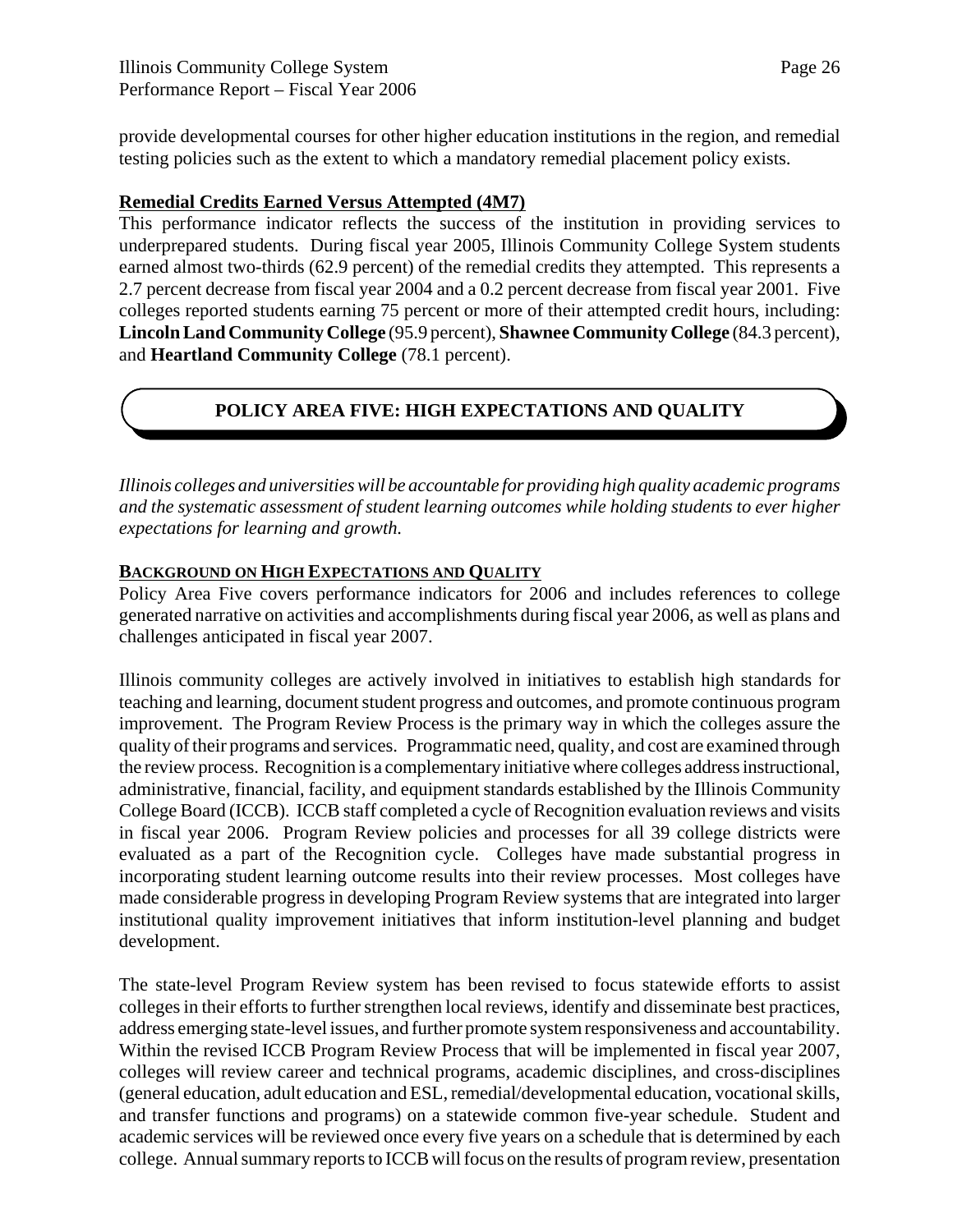of best practices and exemplary innovations, and identification of programmatic issues that need to be addressed at the state level.

#### **HIGHLIGHTS OF 2006 HIGH EXPECTATIONS AND QUALITY ACCOMPLISHMENTS**

Two common themes were evident in the community college Performance Reports: 1) the development and implementation of assessment systems at the course, general education, and program levels and 2) utilization of continuous quality improvement and strategic/institutional planning systems that integrate results of assessment of student learning, program review, and other quality assurance processes with institution-level planning and decision making. For example, **Illinois Valley Community College** reported that faculty are engaged in a process to develop an academic master plan to enhance teaching/learning, called the Academic Blueprint for Teaching and Learning. A number of colleges are at some state of participation in the Higher Learning Commission's AQIP initiative, and many of their improvement projects relate directly to the improvement of teaching and learning. As a result of an AQIP improvement project, the **College of DuPage** implemented an automated process to check students' records to ensure that course prerequisites are met prior to enrollment in certain courses. **Heartland Community College** has recently been admitted to AQIP and will undertake two projects, "Defining Student Success" and "Tracking Developmental Education Students," both of which are connected to student learning outcomes.

Most colleges are fully engaged in the development and implementation of assessment systems. A number of colleges have created full-time positions to direct and coordinate assessment efforts, while others rely on assessment committees to move the initiatives forward. College reports provided some examples of well-developed assessment systems. **Elgin Community College** uses multiple measures to assess nine general education outcomes. Writing and reading skills, and scientific and quantitative literacy are measured using the Collegiate Assessment of Academic Proficiency Test. The writing skills outcome is also measured through a writing sample. Student oral presentations are used to measure speaking skills. Critical thinking skills are measured using the California Critical Thinking Skills Test, while both technological literacy and information literacy are measured by locally developed tests. Global awareness is measured by a locally developed attitudinal questionnaire. All transfer students intending to graduate from **Kishwaukee College** are required to submit a portfolio. The results of the portfolio reviews are used to document student learning and to assess the effectiveness of the general education program. **Wabash Valley College** developed an e-portfolio requirement for each career and technical program. The portfolio authenticates students' skills for potential employers and provides faculty with program assessment measures.

A number of colleges reported on quality enhancements related to the development and/or revision of curriculum. **Lake Land College** used a recently completed Title III grant to institute DACUM workshops to assist with the improvement of career and technical programs. At the completion of the grant, the workshops were continued with other college funds. Faculty from the English department at **Kennedy-King College** coordinated a project that aligned the pre-credit writing curriculum with the college writing sequence to reduce the time students spend in developmental courses. Both **Moraine Valley Community College** and the **College of DuPage** have adopted the CurricUNET management software program for curriculum. The system manages the review and approval process for curriculum development and revision. In addition, it stores all course syllabi and makes them available for reference. Over a three-year period, most Illinois community colleges are expected to voluntarily implement CurricUNET. In addition to providing a curriculum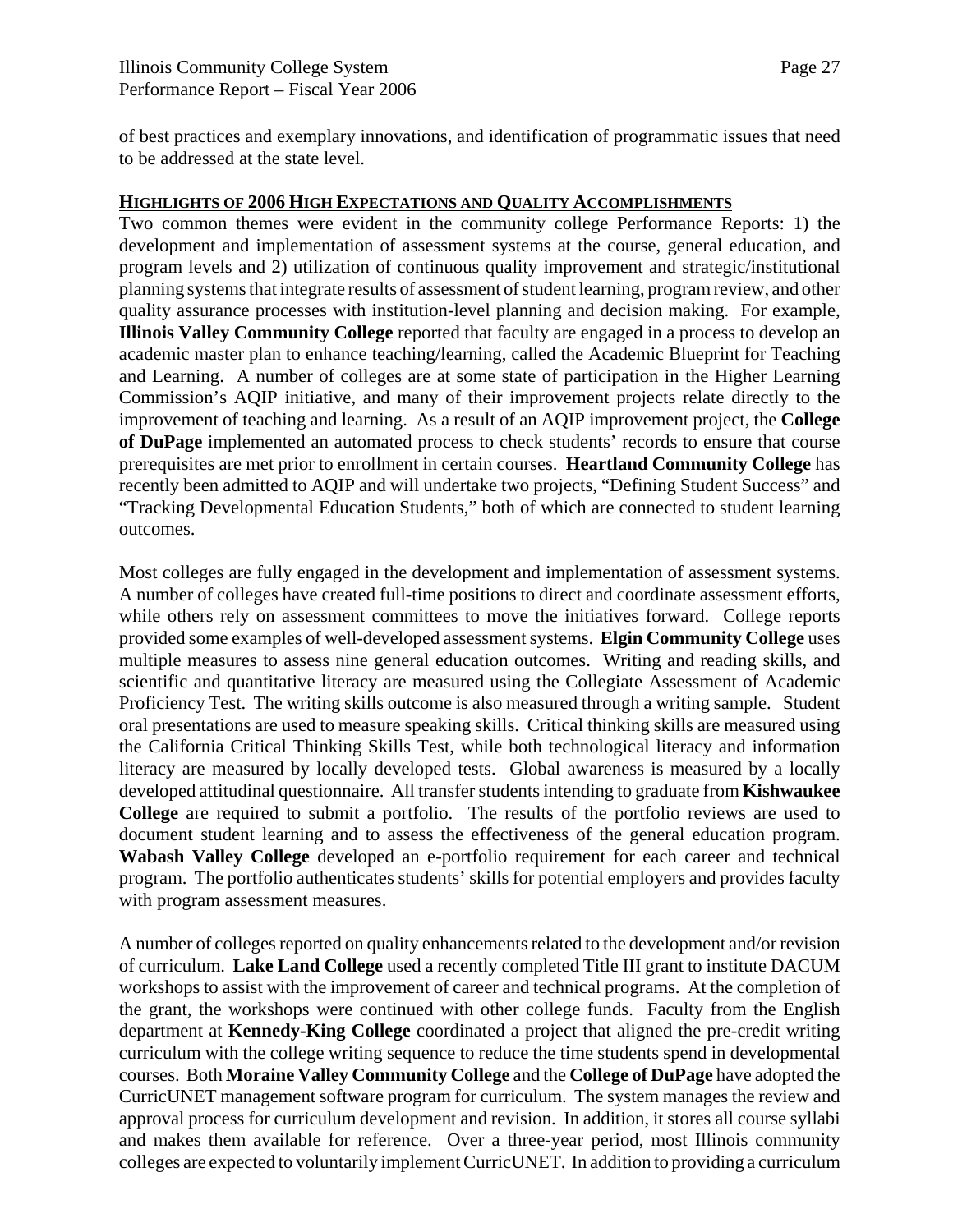management function to participating colleges, the system will enable all participants to share course syllabi. CurricUNET is also designing an interface with the ICCB that will enable colleges to submit course and program forms electronically for ICCB review.

Colleges reported accomplishments in the areas of faculty development, improved services for students with disabilities, and student success centers as other means of assuring the quality of student learning and academic programs.

This year, ICCB engaged peer reviewers to evaluate the Effective Practices that were submitted as part of the college Performance Reports in order to recognize the outstanding and innovative work that is done. One of the most highly ranked practices for Policy Area Five is the Career Research and Presentation Project from **Prairie State College.** The project is a collaboration among the staff in the Career Development Center, Communications faculty, and librarians and is designed to enhance student retention by allowing students to see the connection between program completion and career goals. The introductory speech course uses the Career Research and Presentation Project as one of four required speeches. Students receive a career assessment and, based on those results, select three possible careers to research. Students then choose one career as the topic for a speech, perform traditional research, and interview a practitioner in the field. The project culminates in each student delivering a research-based speech about all facets of her/his chosen career. Student evaluations of the project have been positive. All of those who were previously undecided on a career reported a change in their career decision status. Another highly rated practice is an initiative at the **College of Lake County** to prepare students in the Medical Imaging program to succeed on the national registry exam. During the last two semesters of the two-year Associate in Applied Science program, faculty use a combination of written tests, computerized mock registries and one- on-one mentoring to prepare students to be successful on the national registry exam. Students are able to identify areas where they need additional study and, if common patterns develop from multiple students, faculty are able to make adjustments to the curriculum to strengthen instruction in those areas. Since the implementation of this approach, students who have taken the registry exam have a pass rate higher than the national average and mean exam scores above both the state and national means.

#### **HIGHLIGHTS OF 2007 HIGH EXPECTATIONS AND QUALITY PLANS**

A number of community colleges reported plans to develop new programs during fiscal year 2007 to be responsive to community and state needs. Frequently mentioned programs were Associate of Arts in Teaching degrees and Associate in Applied Science degrees and certificates in emerging and/or high demand career and technical fields, such as allied health, biotechnology, homeland security, and (electronic) game programming and development. All colleges indicated that efforts to assess student learning outcomes and program quality and effectiveness will continue. Many colleges indicated plans to employ full-time assessment coordinators. All colleges will implement the revised ICCB program review system as well.

Specific examples of plans to enhance the quality of teaching and learning include a study at **Black Hawk College** to ensure that cut-off scores for placement tests accurately reflect students' ability to successfully complete college-level work. As part of participation in AQIP, **Heartland Community College** will implement a faculty academy focused on training and orientation of new full-time and adjunct faculty. The college also plans to participate in the Higher Learning Commission's Assessment Academy. **Parkland College** will establish a Center for Academic Success – a one-stop center for learning assistance that coordinates and integrates primary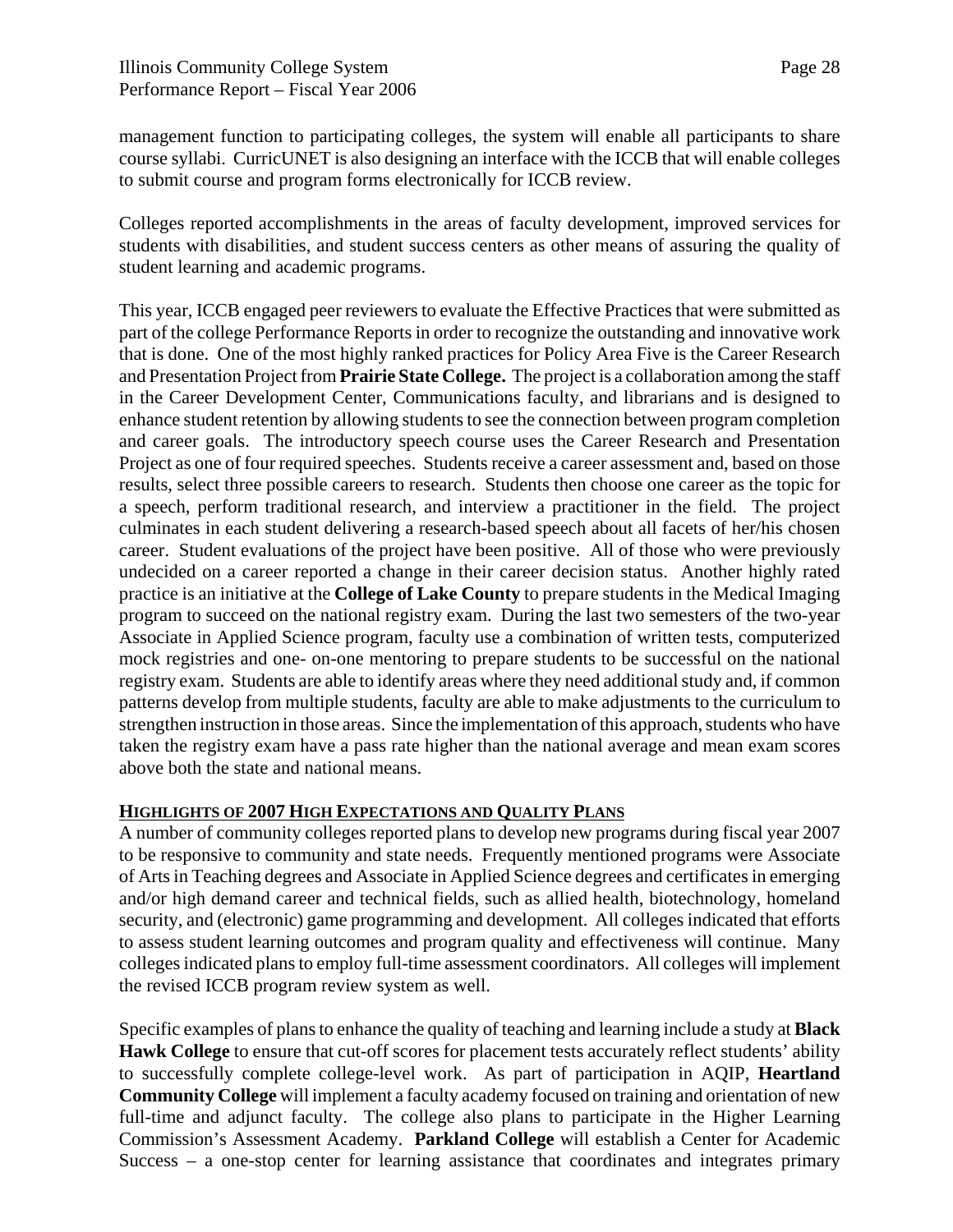academic support services with student development services. The Center will operate with a team of faculty and learning assistance professionals. The college will also use a career and technical program grant provided by the ICCB to develop a "Career Program Check-Up" that uses academic and cost data to identify programs in need of quality improvement plans. **Lincoln Land Community College** plans to undertake the assessment of student learning outcomes for online students.

#### **SELECTED 2007 HIGH EXPECTATIONS AND QUALITY CHALLENGES**

The ability to carry out the multiple missions of a community college with limited financial resources was a commonly mentioned challenge that colleges face. Several colleges cited the rising cost of utilities and transportation fuel as issues, and others identified a need to provide increased access to services for students. Increased competition for outside funding from grants was also identified as a challenge.

Staffing is another common challenge identified by the colleges. As predicted, large numbers of faculty and administrators are retiring, and finding qualified replacements is a challenge. Finding qualified faculty in some high demand areas, such as nursing and special education, is particularly problematic. Colleges attempt to address these needs through innovative means such as resource sharing partnerships with business and industry, regional collaborations, and building relationships with graduate programs.

A third common challenge mentioned by many colleges is the large number of students who are not academically prepared for college-level work. Community colleges are the primary provider of developmental education for higher education in the state. The increasing need for developmental education strains the fiscal and human resources of the colleges and often decreases the amount of financial aid students can apply to college-level courses.

Finally, colleges identified two challenges related to assessment. First, most colleges have assessment systems in place that are providing feedback on student learning outcomes. The challenge is the creation of feedback loops that lead to the improvement of programs and student learning. Second, many colleges acknowledge that, while they are moving assessment systems forward, it is difficult to sustain the momentum and create a culture of assessment. The consensus is that continued education of faculty and staff and communication throughout the institution are the keys.

#### **SELECTED HIGH EXPECTATIONS AND QUALITY PERFORMANCE INDICATORS**

Information pertaining to several mission-specific indicators is provided in the following paragraphs, including Transfer Rates, Full-Time Baccalaureate/Transfer Faculty Preparation, Number of General Education Courses included in the Illinois Articulation Initiative, Average class size, and Number of Major-Specific Courses included in the Illinois Articulation Initiative.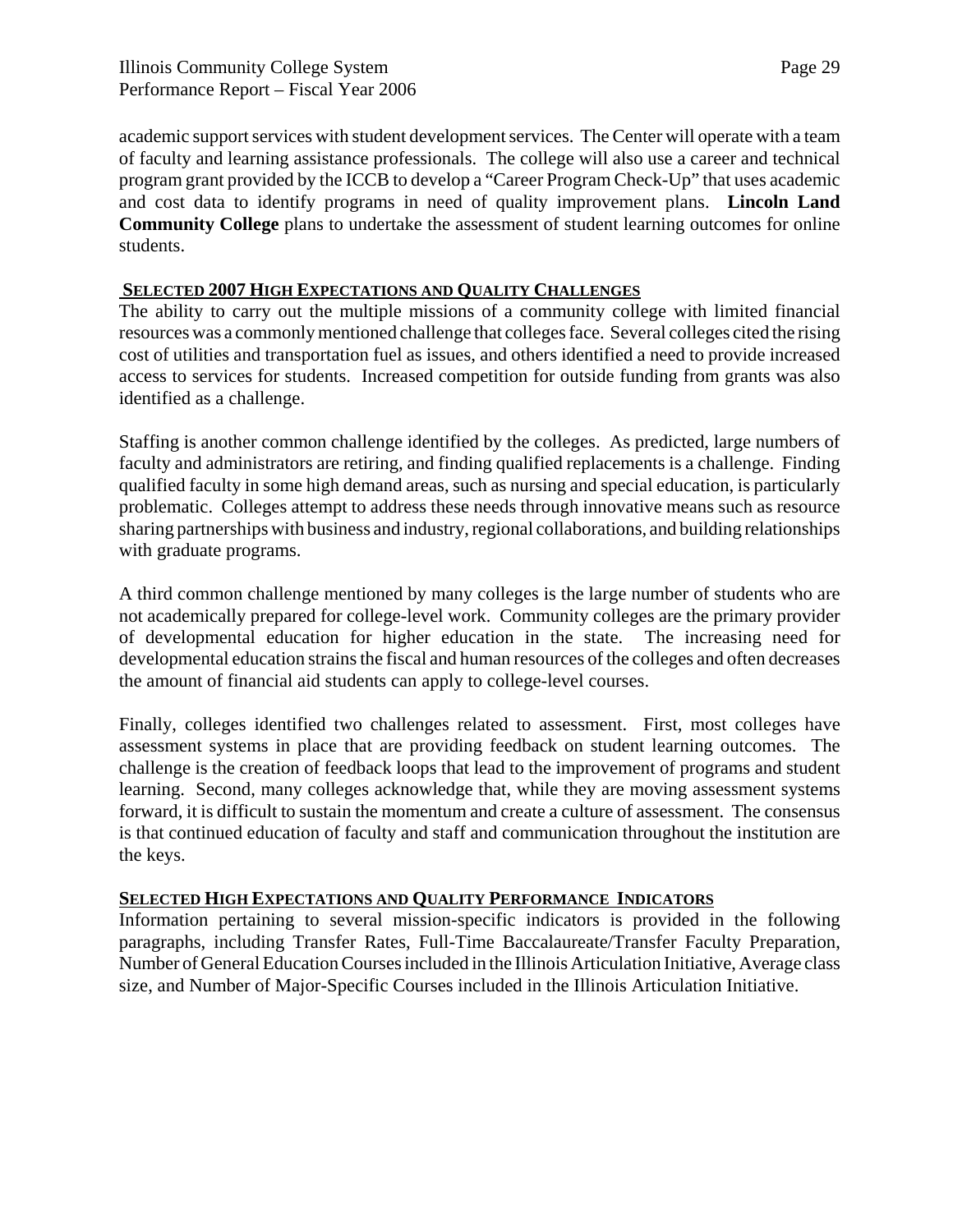#### **Pass Rate on Professional Licensure Exams (5C2)**

Pass rates on Professional Licensure Exams are calculated based on the number of graduates from a program who pass the examination in a specified year versus all In 2005, Illinois community college ADN graduates performed above the national level on the NCLEX-RN® exam.

graduates from that program that take the test in that year. Forty-one Illinois community colleges reported pass rate information for Registered Nurses. The National Council Licensure Examination for **Registered Nurses** (NCLEX-RN®) median pass rate for fiscal year 2005 community college graduates was 92 percent. Nationwide, the pass rate on the NCLEX-RN® exam was also 87 percent. Hence, Illinois community college ADN graduates performed above the national level on the NCLEX-RN® licensure exam. Graduates from the following six colleges reported 100.0 percent pass rates on the NCLEX-RN® exam in fiscal year 2005: **Heartland Community College, Highland Community College, Lake Land College, Richland Community College, Southeastern Illinois College, and Triton College**. Colleges between 95.0 and 99.0 percent pass rates included **Richard J. Daley College, Harry S Truman College, William Rainey Harper College, Joliet Junior College, John A. Logan College, Rend Lake College, Rock Valley College, Carl Sandburg College, and Waubonsee Community College.**

The median pass rate for Illinois community college Dental Hygiene programs in fiscal year 2005 was 96.0 percent.

A dozen Illinois community colleges provided information on **Dental Hygiene** pass rates for fiscal year 2005. The median pass rate for Illinois community college Dental Hygiene programs in fiscal year 2005 was 96.0 percent. The corresponding fiscal year 2005 national

average pass rate for Dental Hygiene examinations was about the same at 95.0 percent. No Illinois community college had an overall pass rate below 82.0 percent. The following five colleges reported perfect scores: **William Rainey Harper College, Lake Land College, Lewis & Clark Community College, Rock Valley College, and Carl Sandburg College**.

Fiscal year 2005 graduates from the 18 Illinois community college **Radiologic Technology** programs providing rate information reported a median pass rate of 92.0 percent. The national average pass rate for Radiologic Technology programs was 89.0 percent; hence results for Illinois community college

With a 92.0 percent pass rate, results for Illinois community college Radiologic Technology graduates exceeded the national average for fiscal year 2005 by 3.0 percent.

Radiologic Technology graduates exceeded the national average by 3.0 percent. Graduates from the following colleges registered a perfect performance on the Radiologic Technology exam: **Lewis & Clark Community College, Parkland College, Richland Community College, Carl Sandburg College, and John Wood Community College**.

The Emergency Medical Technician median pass rate for fiscal year 2005 Illinois community college graduates was 85.0 percent.

**Emergency Medical Technician** examination results were reported by 23 colleges. The Emergency Medical Technician median pass rate for fiscal year 2005 Illinois community college graduates was 85.0 percent. Graduates from a few colleges achieved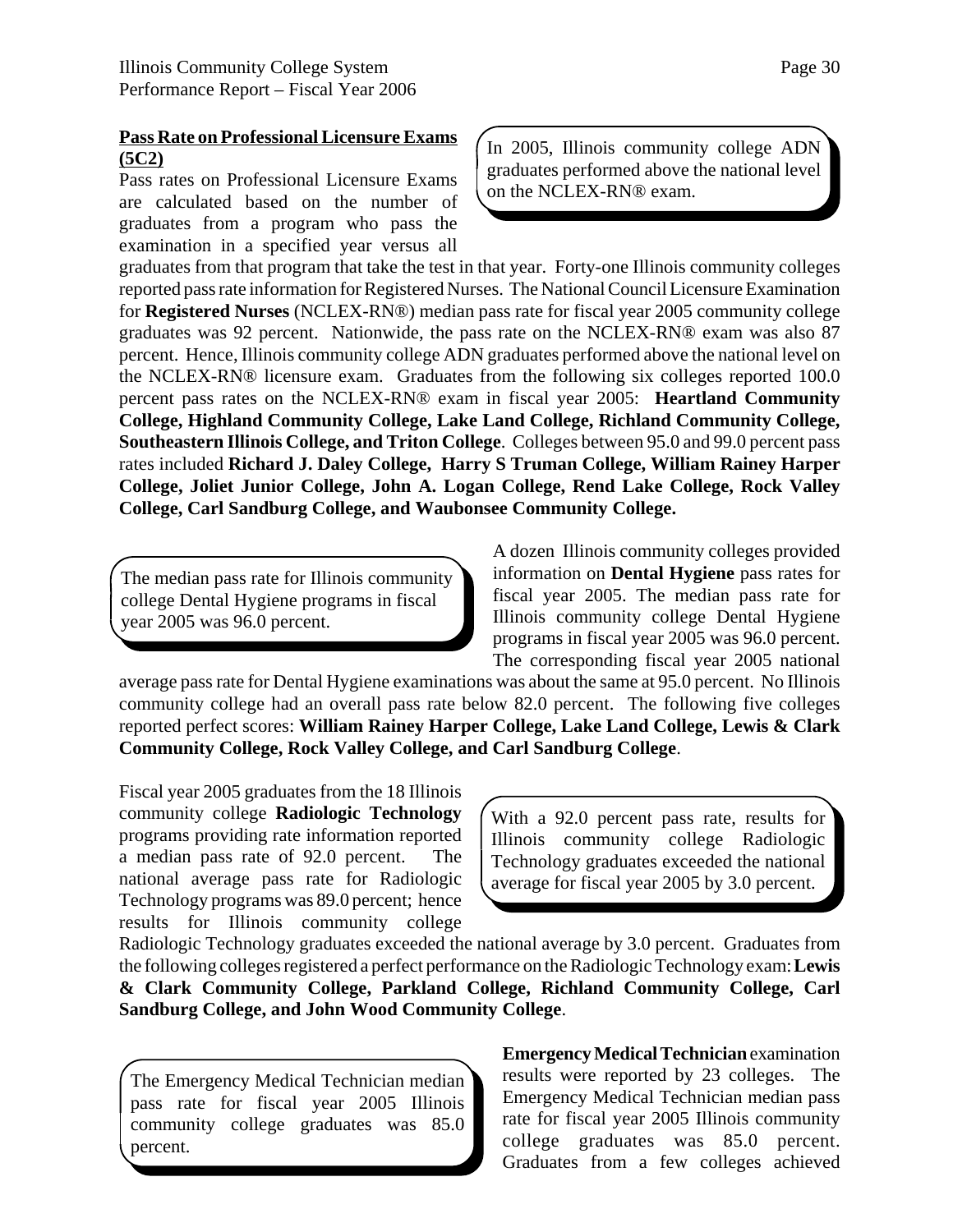flawless pass rates of 100.0 percent, including **Rend Lake College, Southwestern Illinois Community College, and John Wood Community College**. Graduates from the **College of DuPage** and **Joliet Junior College** attained pass rates between 95.0 and 99.0 percent.

#### **Transfer Rate (5M3)**

Transfer rates are calculated using the National Transfer Assembly approach developed by a workgroup in conjunction with the Center for the Study of Community Colleges at the University of California in Los Angeles (UCLA). Cohorts of entering students with no prior college experience who completed 12 or more credits at the community college are tracked for four years and the number of successful transfers is identified. Over the last several years, national

Illinois Community College System Transfer Rates are above national rates that were calculated using the National Transfer Assembly methodology. Using the National Student Clearinghouse (NSC) data for all types of out of state institutions as well as private in-state institutions allowed more complete tracking and reporting of results.

results have varied between 21.5 and 25.2 percent. In Illinois, the statewide transfer rate for cohorts of community college entering students based on the Illinois Community College and Public University Shared Data Files **was 22.9 percent in fiscal year 2004 and 21.1 percent in fiscal year 2005.** Rates for **fiscal year 2005** were re-run using additional data from the National Student Clearinghouse Student Tracker. Community college Transfer Rates in Illinois increased to **30.4 percent**. NSC includes enrollment information for all types of out-of-state institutions, as well as private in-state institutions. NSC's StudentTracker provides the nation's largest database of frequently updated enrollment data with nationwide coverage that includes over 75 million records on current and former students from all sectors of higher education. More than 2,800 of U.S. colleges and universities contribute to NSC data systems. Illinois Community College System Transfer Rates are above national rates that were calculated using the National Transfer Assembly methodology.

Colleges in Illinois with 40 percent or more of the eligible individuals – based on the national methodology – transferring through fiscal year 2005 included **College of DuPage** (42.5 percent;  $N = 895$ ), Sauk Valley Community College  $(42.2 \text{ percent}; N = 143)$ , Parkland College  $(41.4 \text{ m})$ percent;  $N = 344$ ), **Heartland Community College** (41.1 percent;  $N = 262$ ), **Spoon River College** (40.5 percent,  $N = 89$ ) and **Olney Central College** (40.0 percent;  $N = 72$ ).

Between 2004 and 2005, transfer rates increased nearly across the board due to the addition of the NSC Student Tracker data. Only one college registered a minor rate decrease (**John A . Logan College**: -1.2 percent; - 46 transfers), and **William Rainey Harper College** modified how students are classified in the state data system which elevated the number of its students being included in the tracking cohort. The result was a modest percentage gain, but a large number of additional transfers  $(+0.4$  percent; N =  $+509$  transfers). Transfer rates could also be expected to increase if the time frame were expanded.

During fiscal year 2005, the average Illinois community college class size was 18.37.

#### **Average Class Size (5M4)**

This performance indicator measures the average class size of Illinois community colleges. Reasonable class sizes can contribute to the delivery of more personalized,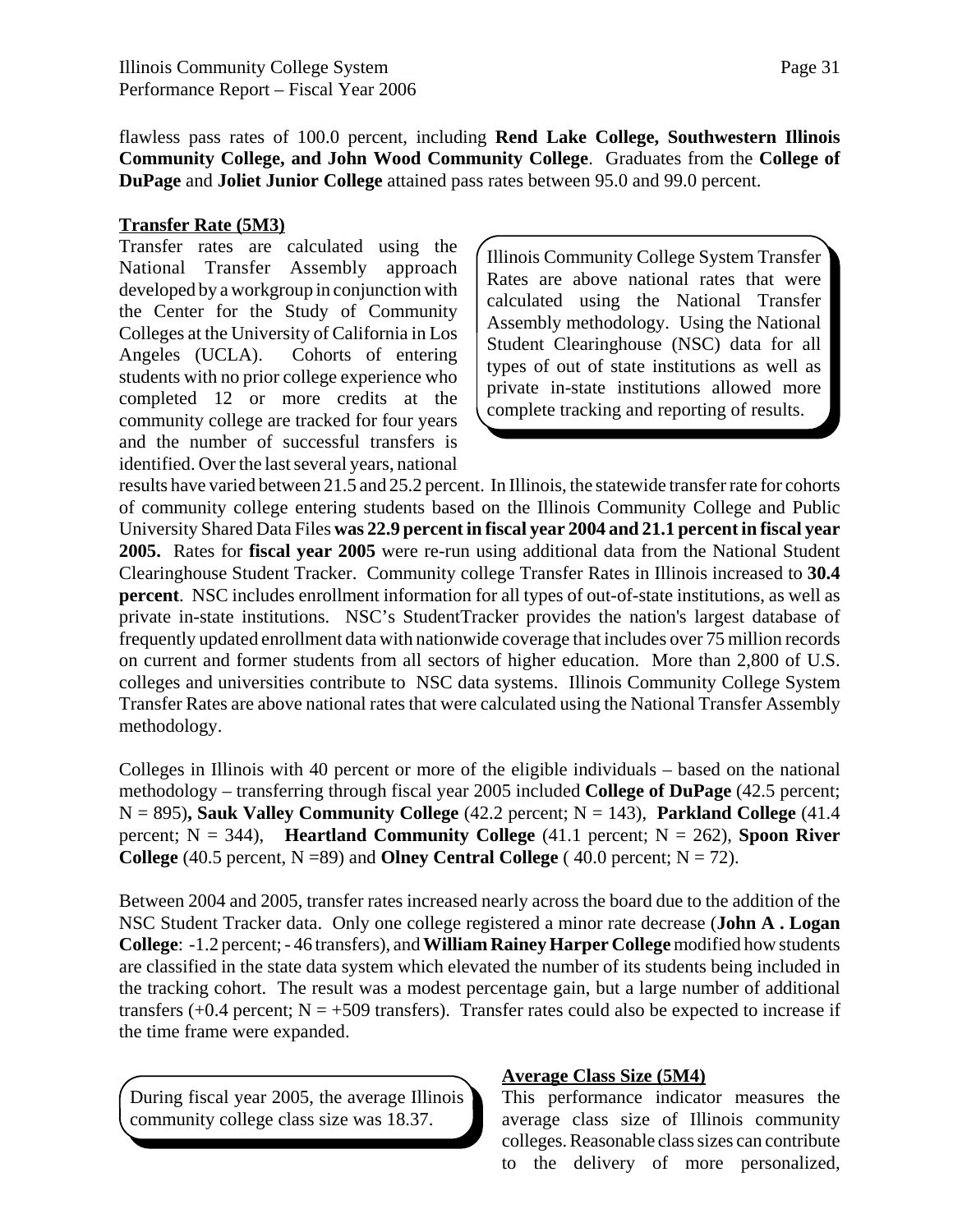Page 32

individualized instruction. During fiscal year 2005, the average Illinois community college class size was 18.37, which is very close to the average from last year (18.45) and a 5.4 percent increase from fiscal year 2000.

**Frontier Community College** had the smallest average class size (10.64) and **Harold Washington College** (23.99) and **Malcolm X College** (24.82) had the largest fiscal year 2005 average class sizes. **Malcolm X College** experienced the largest class size increase (18.6 percent) and **Lincoln Trail College** experienced the largest class size decrease (-18.7 percent) between fiscal years 2004 and 2005.

During fiscal year 2006, an average of 96.9 percent of Illinois Community College System full-time transfer faculty held a Master's or higher degree.

#### **Full-Time Transfer Faculty Preparation (5M5)**

This performance indicator reflects the educational attainment of the institution's full time baccalaureate/transfer faculty. During fiscal year 2006, an average of 96.9 percent of all Illinois Community College System full-time transfer faculty held a Master's or

higher degree. Eight out ten colleges (81.3 percent) reported that 95 percent or above of their transfer faculty held a Master's or higher degree. Nationwide, the most recent available data from the *Digest of Education Statistics, 2005* are for full-time faculty teaching across all programs at community colleges and show 85.2 percent possessed a Master's degree or above (Fall 2003) http://nces.ed.gov/programs/digest/d05/tables/dt05\_230.asp

During fiscal year 2006, there were 5,692 Illinois community college general education courses included in the IAI, an average of 119 courses per college.

#### **Number of General Education Courses included in the Illinois Articulation Initiative (5M6)**

This performance indicator measures the institution's involvement in the Illinois Articulation Initiative (IAI) which promotes and facilitates student transfer. During fiscal year 2006, there were 5,692 Illinois

community college general education courses included in the IAI, an average of 119 courses per college. Every college offered at least 71 IAI courses. The **College of DuPage** (312 courses), **Waubonsee Community College** (239 courses), **Illinois Valley Community College** (161 courses), **William Rainey Harper College** (155 courses), **Elgin Community College** (156 courses), and **Black Hawk College** (155 courses) were the leading community colleges in the number of IAI general education courses listed. Three-quarters of Illinois community colleges had at least 100 IAI-approved general education courses in fiscal year 2006.

Colleges with above-average 2005 participation (119 courses) and added more than 50 additional courses to their IAI general education course listing over the past year included the **College of DuPage** (+169 courses), **Waubonsee Community College** (+125 courses), **Illinois Valley Community College** (+81 courses), and **Harold Washington College** (+54 courses). The Illinois Articulation Initiative is a very important collaborative effort to promote and facilitate interinstitutional transfer.

#### **Number of Major-Specific Courses included in the Illinois Articulation Initiative (IAI) (5M7)**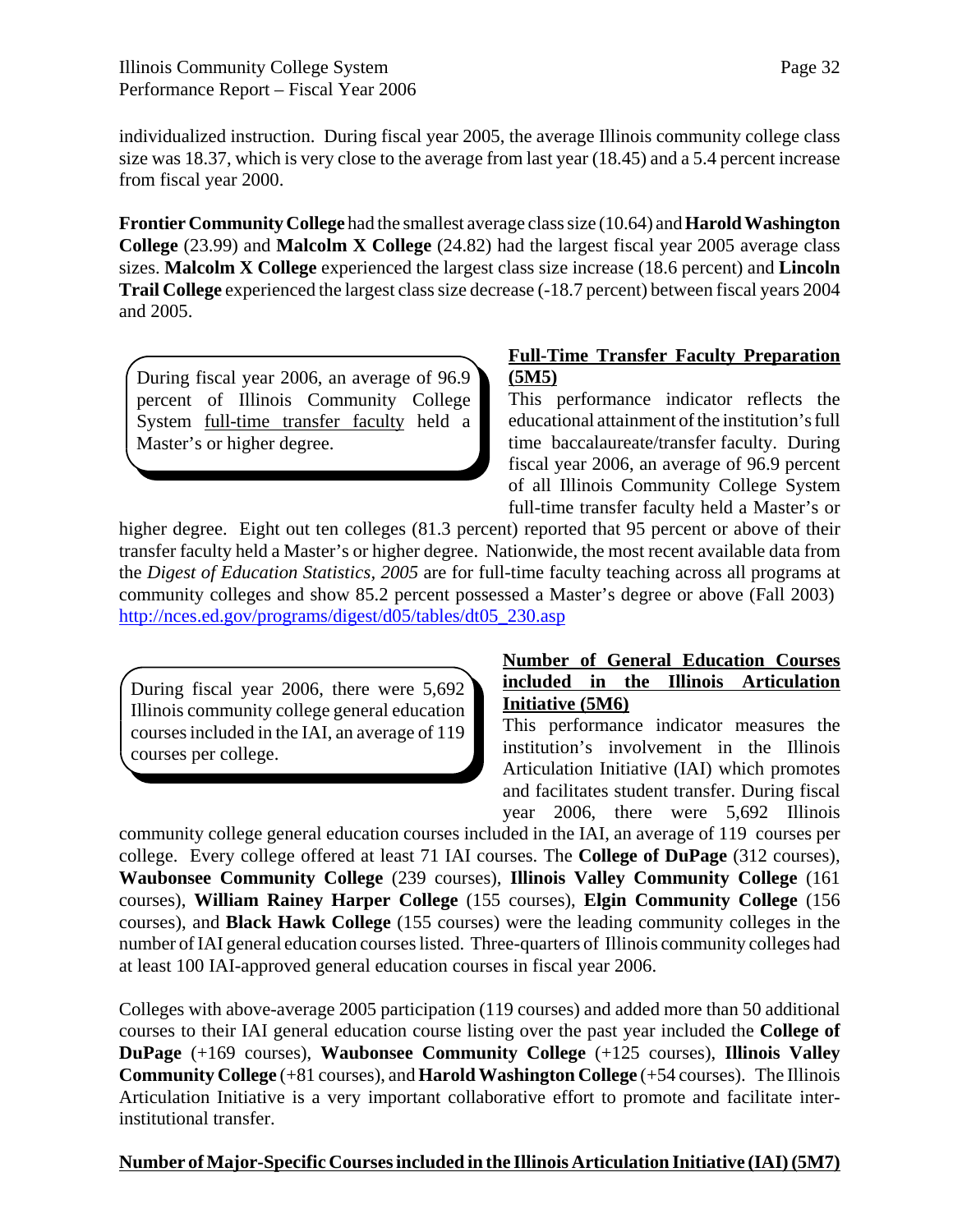This performance indicator measures each college's involvement in the Illinois Articulation Initiative which promotes student transfer. During fiscal year 2006, 8,636 major-specific courses were included in the Illinois Articulation Initiative, an average of 180 courses per college. Each college offered at least 70 major-specific IAI courses and eight colleges offered over 225 courses each.

#### **POLICY AREA SIX: ACCOUNTABILITY AND PRODUCTIVITY**

*Illinois colleges and universities will continually improve productivity, cost effectiveness, and accountability.*

#### **BACKGROUND ON ACCOUNTABILITY AND PRODUCTIVITY**

Policy Area Six covers performance indicators for 2006 and includes references to collegegenerated narrative on activities and accomplishments during fiscal year 2006, as well as plans and challenges anticipated in fiscal year 2007.

Community colleges are accountable to multiple constituencies because they are supported by a combination of public funds (local, state, and federal), student tuition and fees, and private contributions. In addition to required state and federal reporting, each college has developed a system of measuring, tracking, and reporting institutional productivity and cost effectiveness to its locally elected board of trustees and district residents. All Illinois public community colleges are accredited by **the Higher Learning Commission (HLC) of the North Central Association of Colleges and Schools (NCA)**. Many programs offered by the colleges require accreditation or approval by professional associations or regulating bodies. In instances where program accreditation is optional, colleges nearly always seek accreditation as a way to provide graduates with an advantage when seeking new employment or advancement opportunities. Illinois Community College Board staff conduct a recognition evaluation of each college once every five years. Recognition is a statutory term describing the status of a district which meets instructional, administrative, financial, facility, and equipment standards established by the Illinois Community College Board. The final recognition report to each college includes both compliance and advisory (quality) recommendations. Through these and other processes, the colleges are able to demonstrate accountability for the resources they receive.

#### **HIGHLIGHTS OF 2006 PRODUCTIVITY AND ACCOUNTABILITY ACCOMPLISHMENTS**

Many colleges reported on uses of technology to increase administrative efficiency and improve the productivity of instruction, such as implementing software for data tracking, online registration and payment, strengthening student record systems, and improving program assessment and student advisement systems. Colleges have also reviewed and reengineered processes to increase efficiency; e.g., purchasing, student registration and payment, and financial aid processing. Several

Many colleges reported on uses of technology to increase administrative efficiency and improve the productivity of instruction, such as implementing software for data tracking, online registration and payment, strengthening student record systems, and improving program assessment and student advisement systems.

colleges have made enhancements to facilities that are intended to create energy savings. Colleges are also looking to future needs by updating facility master plans and creating technology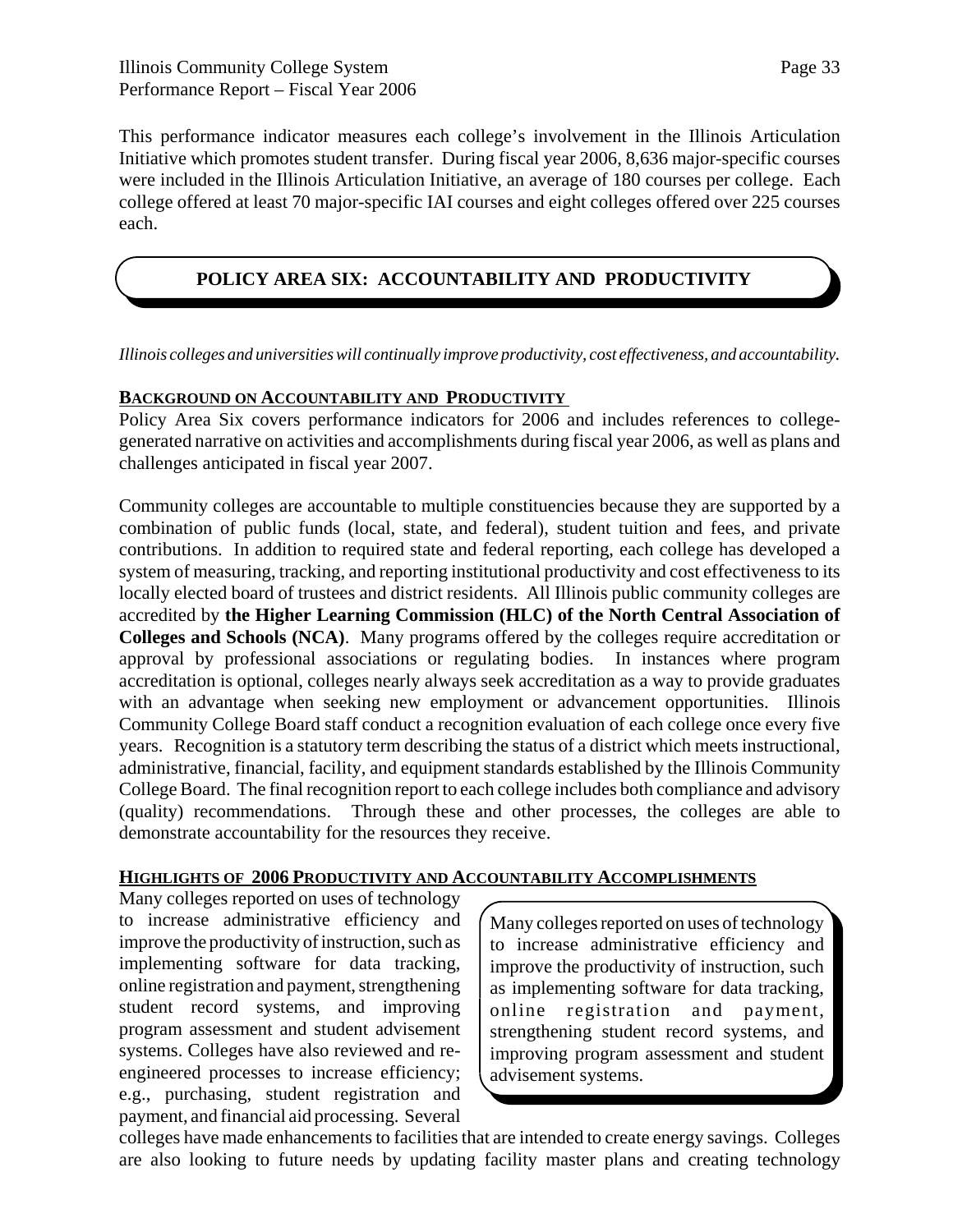upgrade/replacement plans to maximize the use of resources. Cooperative purchasing is used by an increasing number of colleges as a way of maximizing their purchasing power. Colleges reported participating in the **Illinois Public Higher Education Consortium, the Illinois Community College System Purchasing Consortium**, and various library consortia. Partnerships with businesses and employers within college districts have resulted in equipment donations and facility sharing that enhance the colleges' ability to offer programs they might not be able to afford otherwise. Fiscal constraints have forced colleges to make some hard choices, such as eliminating

programs and reallocating those dollars to higher enrollment programs and consolidating or realigning other programs. Some colleges reported success in securing external grants that enabled them to pursue priority initiatives. Two effective practices that were highly rated through a peer review of the practices submitted with

the 2006 Performance Reports are illustrative of the efficiencies and improvements colleges are creating. **Illinois Central College** determined that delays in financial aid awards affected a significant number of students, employees, and the college. The college established a project team to examine and make improvements in the processing and awarding of financial aid. The team focused on three primary areas: the time to process the award, the cost of generating paper files, and the income that was potentially lost by carrying receivables for extended periods of time. As a result of process improvements identified by the project team, the time to generate an award has been cut in half while at the same time reducing required staff by two full-time equivalent positions. This outcome, plus other efficiencies, resulted in an annual savings to the college of over \$100,000. **Black Hawk College** faced challenges in training staff advisors that included accountability issues, scheduling difficulties, the need for more consistent training, and a tendency toward lengthy training meetings. To address these challenges, the academic advisor training program at the college has been transformed from a predominantly face-to-face delivery format to a balance of interactive technology, short face-to-face training seminars, and required observation activities. The revised training program provides more consistent course content and reduced the amount of time required to provide the training by 65 percent.

#### **HIGHLIGHTS OF 2007 PRODUCTIVITY AND ACCOUNTABILITY PLANS**

Most colleges develop and implement their plans within the context of institutional strategic planning, and colleges are increasingly using a continuous quality improvement model to guide planning.

In general, the colleges plan to build on the accomplishments of the past year to continue to achieve greater efficiency and institutional productivity. Specifically, colleges will enhance technology infrastructures, put more functions on-line, increase their capacity to provide data to key personnel for planning and decision-making, develop preventative maintenance plans and replacement schedules

for facilities, create energy efficiencies, develop new curricula as needed, and continue to pursue outside funding for priority initiatives. Most colleges develop and implement their plans within the context of institutional strategic planning, and colleges are increasingly using a continuous quality improvement model to guide planning. A few colleges reported that, due to fiscal constraints, they are reluctantly considering shifting some costs to students and increasing other existing fees; e.g., licensing exam fees, technology fees, etc.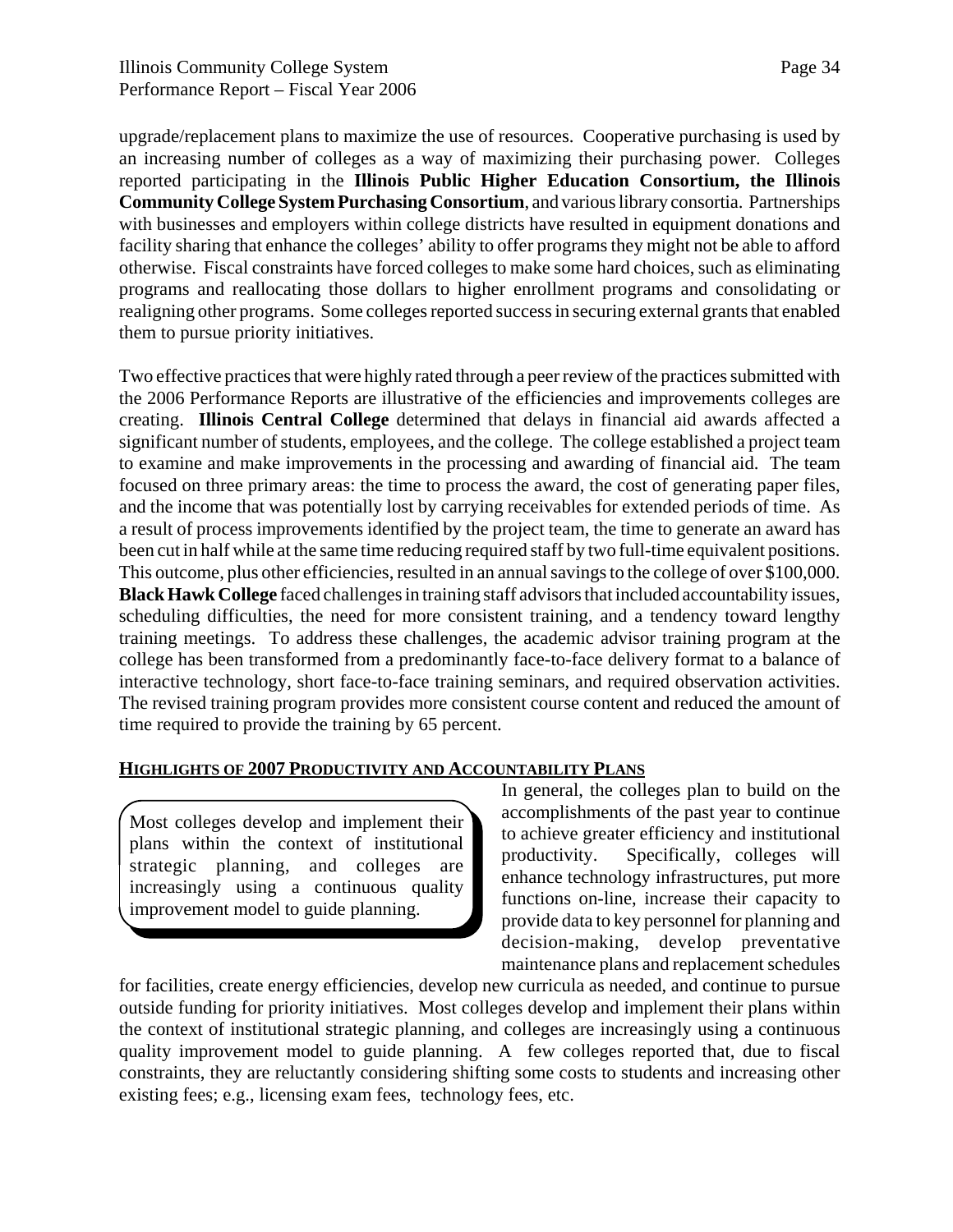#### **SELECTED 2007 PRODUCTIVITY AND ACCOUNTABILITY CHALLENGES**

Financial issues continue to dominate the list of challenges throughout the community college system for fiscal year 2007. Colleges report that state funding is not keeping pace with inflation, which results in an increased burden on students and local taxpayers. This also limits the colleges' ability to keep pace with technology infrastructure and software needs, repairs and/or enhancements to facilities and, in some cases, curriculum development. Other fiscal challenges mentioned often by colleges included inadequate funding provided for the Illinois Veterans Grant (IVG) and rising utility costs. Many colleges are implementing new administrative software systems. While they anticipate increased efficiency and service in the long run, they indicate that it is a challenge to maintain efficiency and productivity and a high level of service to students during the transition and implementation phase. The large number of projected retirements among faculty, staff and administrators is viewed as a challenge to colleges' ability to sustain and build on improvements that have been made in institutional effectiveness and productivity. There will be a great need to provide leadership development and training to less senior faculty and staff to ensure sustained institutional effectiveness. The colleges are addressing all of these challenges in a time of fiscal constraint when most of them have fewer administrators and support staff. It is a continuing challenge to provide high levels of service to students, business and industry, and the community with reduced staffing levels and scarce resources. While many efficiencies have been achieved, as one college put it, "There is a constant strain of doing more with less." In some instances, core colleges functions will be negatively impacted by under funding.

# **SELECTED ACCOUNTABILITY AND PRODUCTIVITY PERFORMANCE INDICATORS**

Performance Measures related to Accountability and Productivity included Cost of Instruction per Credit Hour by Student Level as a Percent of Sector Average by Student Level, Cost of Instruction per Credit Hour by Student Level as a Percent of Sector Average by Student Level, Cost of Instruction per Credit Hour by Student Level as a Percent of Sector Average by Student Level, Population Served, and Full-Time Equivalent Student/Faculty Ratio.

# **Cost of Instruction per Credit Hour by Student Level as a Percent of Sector Average by Student Level (6C1)**

This indicator measures the instructional efficiency over time for an institution. Fiscal year 2005 represents the first year that only unrestricted unit cost data were collected from community colleges by the ICCB. There is

Statewide, the one-year rate of instructional unit cost between 2004 (\$186.63) to 2005 (\$198.39) increased by 6.3 percent.

more than one way to look at cost information, and the ICCB Unit Cost Reports contain more indepth coverage on this topic. Cost figures referenced in this indicator reflect the net instructional unit cost which is most frequently used in comparative analyses, as well as in the state funding plan. Briefly, the net instructional unit cost includes direct and indirect costs for instruction (salaries, direct departmental costs, direct instructional equipment costs, allocated/indirect costs and operation and maintenance cost).

Statewide, the one-year rate of instructional unit cost between 2004 (\$186.63) to 2005 (\$198.39) increased by 6.3 percent. The Higher Education Price Index (HEPI) for overall operations increased an estimated 4.6 percent during the same time frame. HEPI is a national index produced by Research Associates of Washington which was originally developed by the United States Department of Education in 1975. Similar to the Consumer Price Index (CPI), HEPI measures change in the prices that colleges and universities pay for a fixed group of goods and services,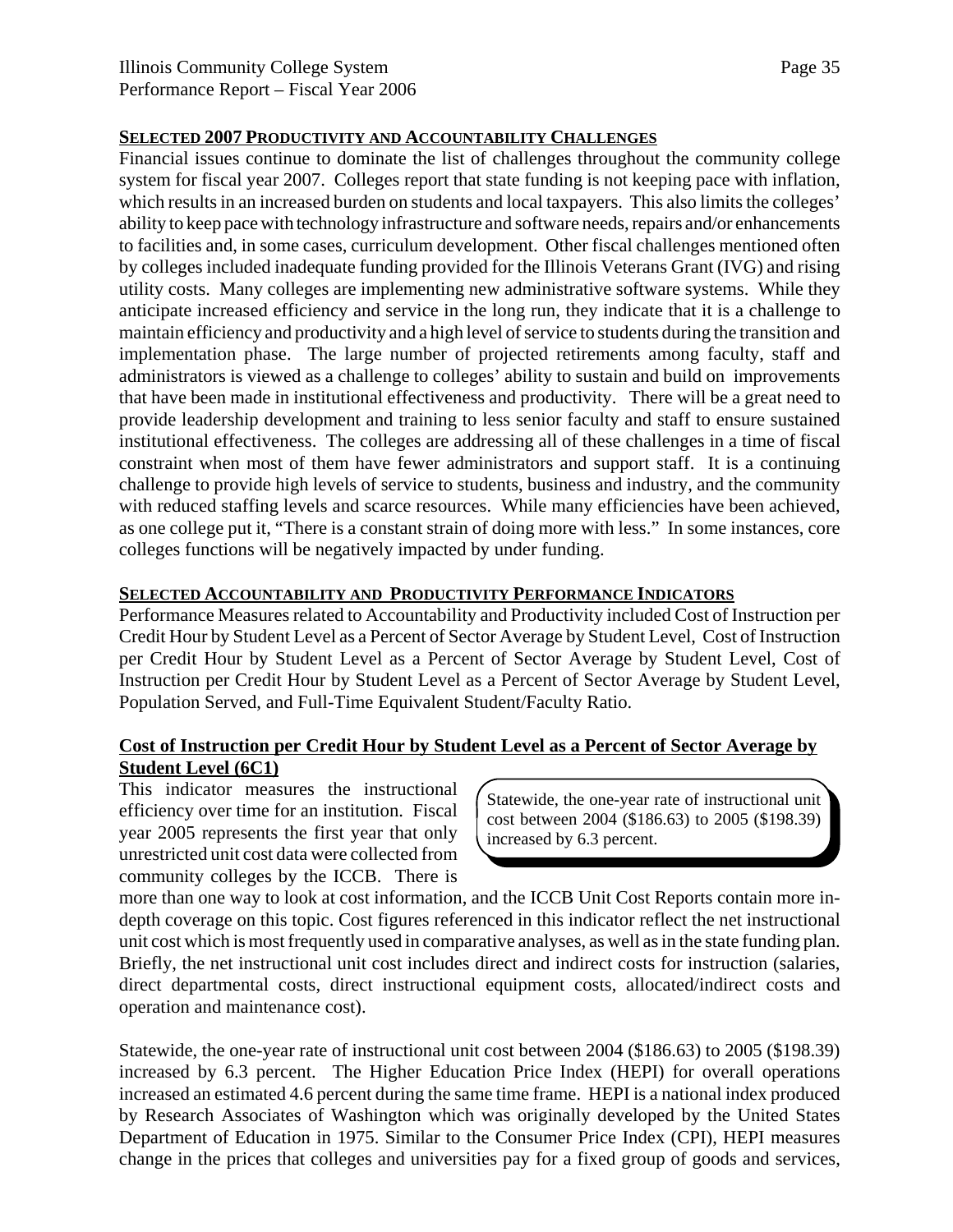including professional and nonprofessional salaries, benefits and wages, contractual services, supplies and materials, equipment, library acquisitions, and utilities.

In Illinois, during the two-year period from fiscal years 2003 to 2005, there was an increase of 8.5 percent (versus a 7.5 percent increase for HEPI). Illinois data show that a few colleges experienced actual decreases in instructional costs. Between 2003 and 2005, 14 colleges reported decreases with **Southeastern Illinois College** (14.6 percent), **Malcolm X College** (10.1 percent), **College of Lake County** (9.1 percent), **Harry S Truman College** (9.0 percent), **Rend Lake College** (7.0 percent), and **Moraine Valley Community College** (6.8 percent) all reporting 5 percent or larger decreases in their cost of instruction.

Over the past year (2004 to 2005), 13 colleges reported decreases in cost of instruction, including **Morton College** (8.6 percent), **Rend Lake College** (7.0 percent), **Spoon River College** (7.0 percent), **John Wood Community College** (6.0 percent), and **Illinois Central College** (5.0 percent). Colleges strive to increase efficiency while improving the range of courses needed by students. Decreases in net instructional unit can occur for a variety of reasons; e.g., reduced salary costs due to turnover among senior faculty, serving additional students or a relatively larger number of students in lower cost programs, class size increases, and reduced equipment costs. The source of data for this measure in Illinois is the *Unit Cost Report for the Illinois Public Community Colleges*, which is where a more complete discussion of net instructional unit cost and its components is provided (see Tables 5 and 6 in the *Unit Cost Report*).

# **Indirect Instructional Support Cost per Credit Hour as a Percent of Sector Average (6C2)**

Statewide, direct instructional support costs experienced an 8.2 increase from 2004 to 2005.

This indicator is a measure of indirect instructional support costs over time. Fiscal

year 2005 represents the first year that only unrestricted unit cost data were collected from community colleges by the ICCB. Costs included are academic support, student services, general instructional services, academic administration and planning (above the departmental level), and subsidies for auxiliary services. Self-supporting or profit-generating auxiliary service costs are not included here. As open door institutions, community colleges welcome individuals possessing a variety of skill levels and must make a commitment to provide students with the academic and support services needed for student success.

Statewide, direct instructional support costs experienced an 8.2 increase from 2004 to 2005. This translates into a \$6.18 average increase for community colleges. During the one-year period from 2004 to 2005, colleges that experienced the largest one-year decrease in costs included **Sauk Valley Community College** (81.5 percent), **John Wood Community College** (17.6 percent), **Morton College** (10.4 percent), **Spoon River College** (9.9 percent), **Southeastern Illinois College** (6.2 percent), **Triton College** (6.1 percent), and **Elgin Community College** (5.8 percent). The source of data for Illinois is the *Unit Cost Report* (see Tables 7 and 8 of the *Unit Cost Report* for a more detailed look at the costs that comprise indirect instructional support).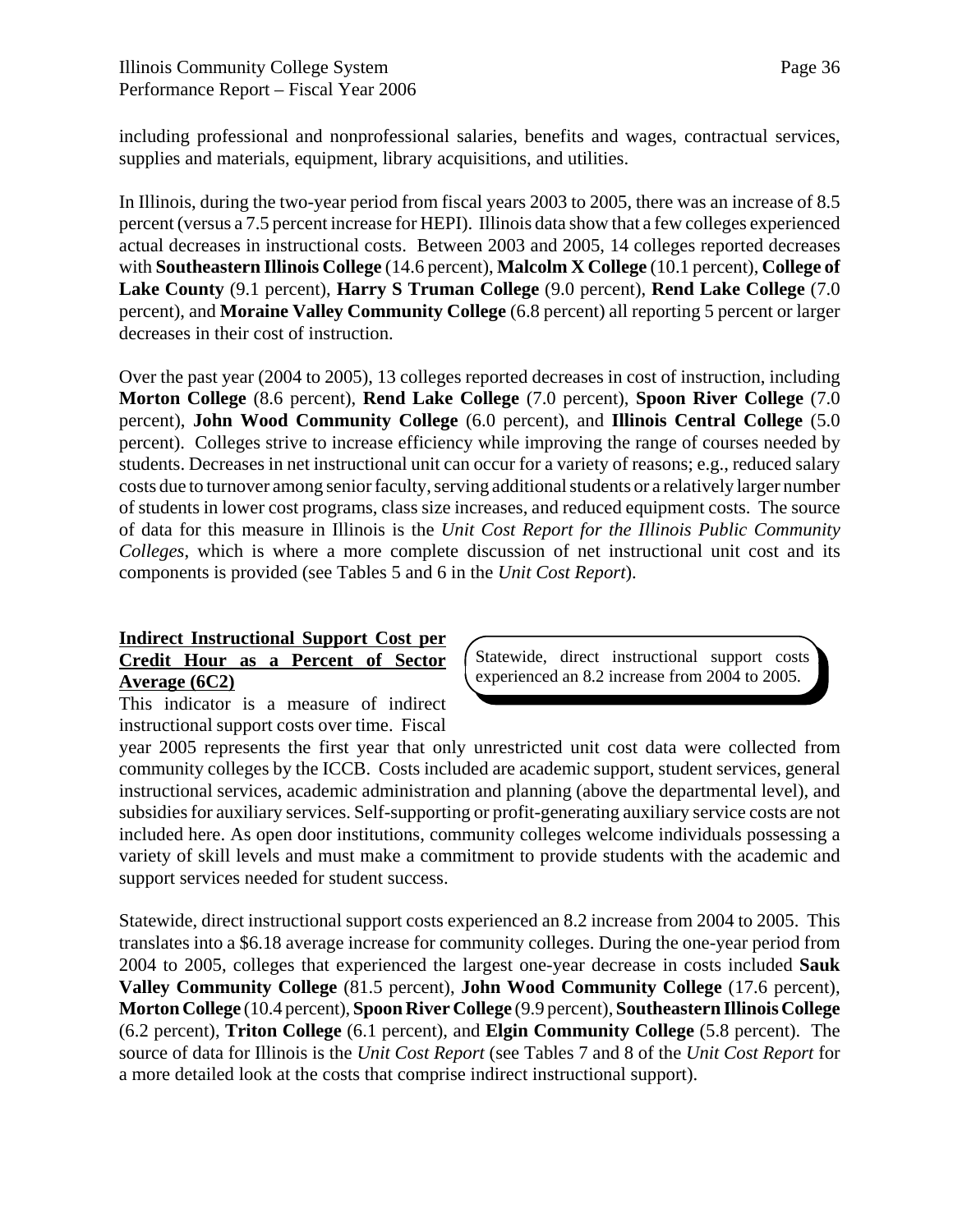Of the 26,311 fall 2002 cohort of first-time, fulltime entering freshmen, 71.1 percent graduated, transferred, or were still enrolled by summer 2005.

**Proportion of First-time, Full-time Freshmen Who Complete Their Degree within 150 percent of Catalog Time, or are Still Enrolled or Transferred (6C3)** This indicator is one measure of student

success based on a nationally recognized methodology developed by the United States

Department of Education's Integrated Postsecondary Data Systems (IPEDS). While the measure has limitations and detractors, it is in widespread use. For community colleges, a cohort of fulltime, first-time college-level freshmen are tracked for three years. **Available data systems were able to track successful advancement outcomes for more than two-thirds of the most recent cohort**. Of the 26,311 fall 2002 cohort of full-time entering freshmen, 71.1 percent graduated, transferred, or were still enrolled by summer 2005. From the 2001 cohort to the 2002 cohort, the number of successful student advancements increased 6.7 percent.

Comparing the 2002 cohort with the 1998 cohort, the number of successful student advancements increased by 12.0 percent. Twelve of the 48 community colleges have had student successful advancement rates consistently above the statewide average over the past five years, including **Elgin Community College**, **William Rainey Harper College**, **Illinois Valley Community College**, **Kaskaskia College**, **Lake Land College**, **Lincoln Trail College**, **John A. Logan College**, **McHenry County College**, **Moraine Valley Community College**, **Oakton Community College**, **Olney Central College**, **Parkland College**, and **Spoon River College**. Focusing on the most recent 2002 cohort, the following colleges had the highest student advancement rates: **William Rainey Harper College** (77.8 percent), **Frontier Community College** (77.8 percent), and **Rend Lake College** (77.6 percent) and were all well above the statewide average of 71.1 percent. Among community college students it is common for those within any particular cohort to drop from full-time to part-time status. These students may be successful beyond the 150 percent of catalog time, thus excluded from the cohort. Another contributing factor to cohort exclusion is that student transfer tracking is limited to in-state public institutions and DePaul University. Based on earlier studies at the state and local levels, having transfer data for additional institutions would raise the rate of successful advancement at community colleges.

#### **Population Served (6M1)**

This performance indicator provides one approach to measuring college outreach efforts in the community. During fiscal year 2005, Illinois community colleges enrolled a total of 957,051 students through credit and noncredit

Looking at Illinoisans over 18 years of age, indicates that almost one out of nine individuals attended a community college during fiscal year 2005.

course work. According to the most recent Bureau of the Census figures, there were 12,713,836 people living in Illinois. Therefore, one out of every 13 Illinoisans attended course work in a community college. Narrowing the look to an estimated 9,208,765 Illinoisans over18 years of age indicates that almost one out of nine individuals attended a community college during fiscal year 2005 (http://factfinder.census.gov/servlet/ACSSAFFFacts?\_event =Search&geo\_id=&\_geoContext =&\_street=&\_county=&\_cityTown=&\_state=04000US17&\_zip=&\_lang=en&\_sse=on&pctxt=  $fph\&pgsl=010$ ).

The average community college enrollment percentage of the entire population was 7.5 percent of each respective district. **Illinois Eastern Community Colleges** enrolled a total of 27.6 percent of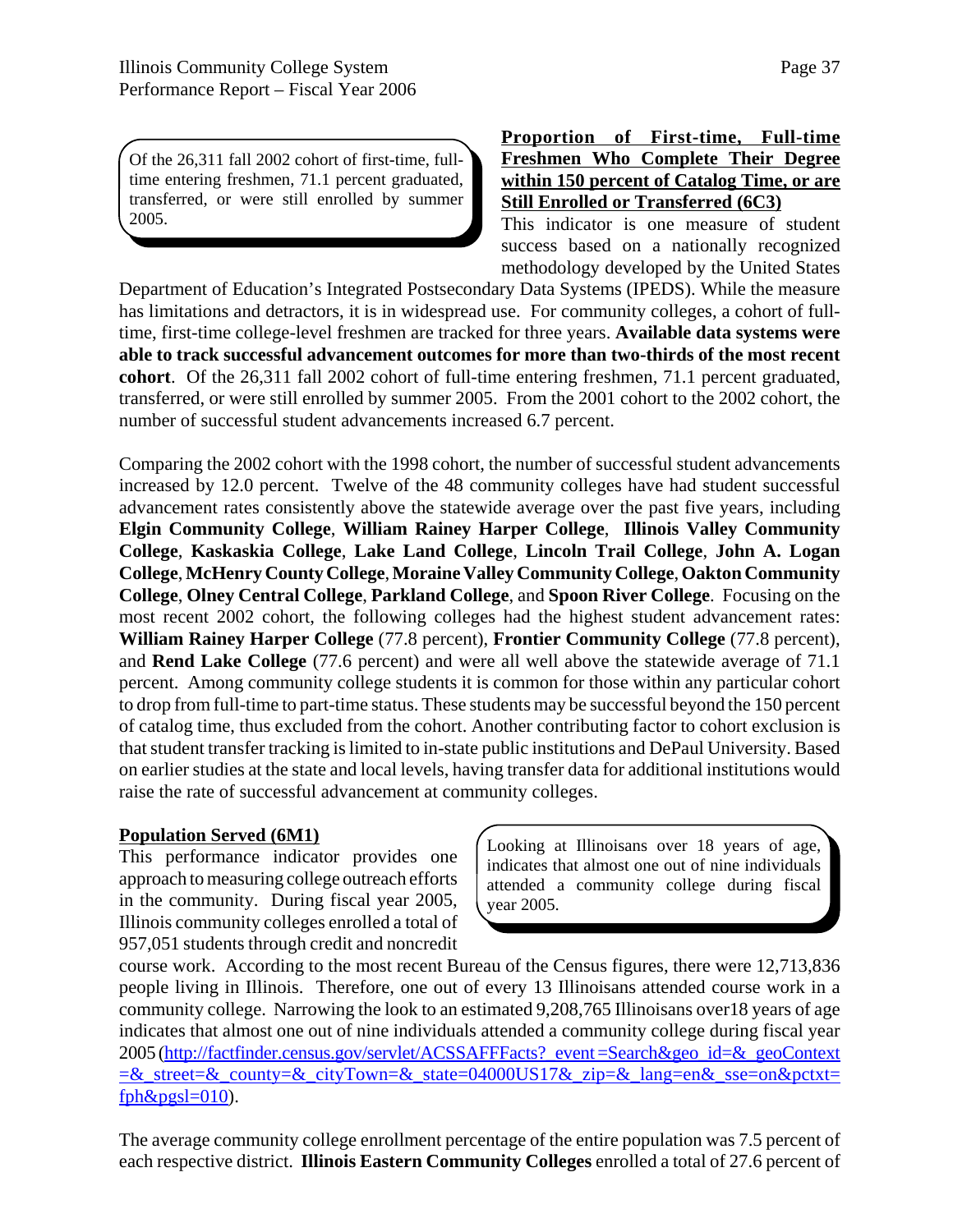the district's population among the four schools, the highest percentage of all Illinois community college districts. These figures can be impacted by multiple factors, including geographic size of the district, population density, availability of other higher education options in the service region, the extent of net importing of out-of-district students, branch and extension center outreach center availability, etc.

During fiscal year 2005, Illinois community colleges averaged a systemwide 18.9 studentfaculty FTE ratio. . . The Illinois ratio shows a level of efficiency over the national average (19.8), while remaining sufficiently small to allow for individualized student attention.

## **Full-Time Equivalent Student/Faculty (6M6**

This performance indicator provides a measure of college instructional staffing patterns. During fiscal year 2005, Illinois community colleges averaged an 18.9 studentfaculty FTE ratio. During fiscal year 2005, **Frontier Community College** had the lowest student-faculty FTE ratio (11.2). The most recent national data from the Digest of

Education Statistics, 2005 are from fall 2003 and indicate a student-faculty FTE ratio nationwide for public two-year colleges of 19.8 (http://nces.ed.gov/programs/digest/d05/tables/dt05\_225.asp). The Illinois ratio shows a level of efficiency over the national average, while remaining sufficiently small to allow for individualized student attention.

# **SUMMARY AND CONCLUSIONS**

The *Illinois Community College System Performance Report for Fiscal Year 2006* provides comparative accountability information built around the priorities of Illinois higher education. The Performance Report is structured around the policy areas in the Board of Higher Education's *Illinois Commitment* and the complementary pledges of the *Promise for Illinois*, which is the statewide strategic plan for community colleges.

The Policy Areas for the *Illinois Commitment* include:

- ◆ Economic Growth Higher education will help Illinois sustain strong economic growth through teaching, service, and research
- ' P-20 Partnerships/Teaching and Learning– Higher education will join elementary and secondary education to improve teaching and learning at all levels.
- ' Affordability No Illinois resident will be denied an opportunity for a college education because of financial need.
- ' Access and Diversity Illinois will increase the number and diversity of residents completing training and education programs.
- ' High Quality Illinois colleges and universities will be accountable for providing high quality academic programs and the systematic assessment of student learning outcomes while holding students to ever higher expectations for learning and growth.
- ' Accountability and Productivity Illinois colleges and universities will continually improve productivity, cost effectiveness, and accountability.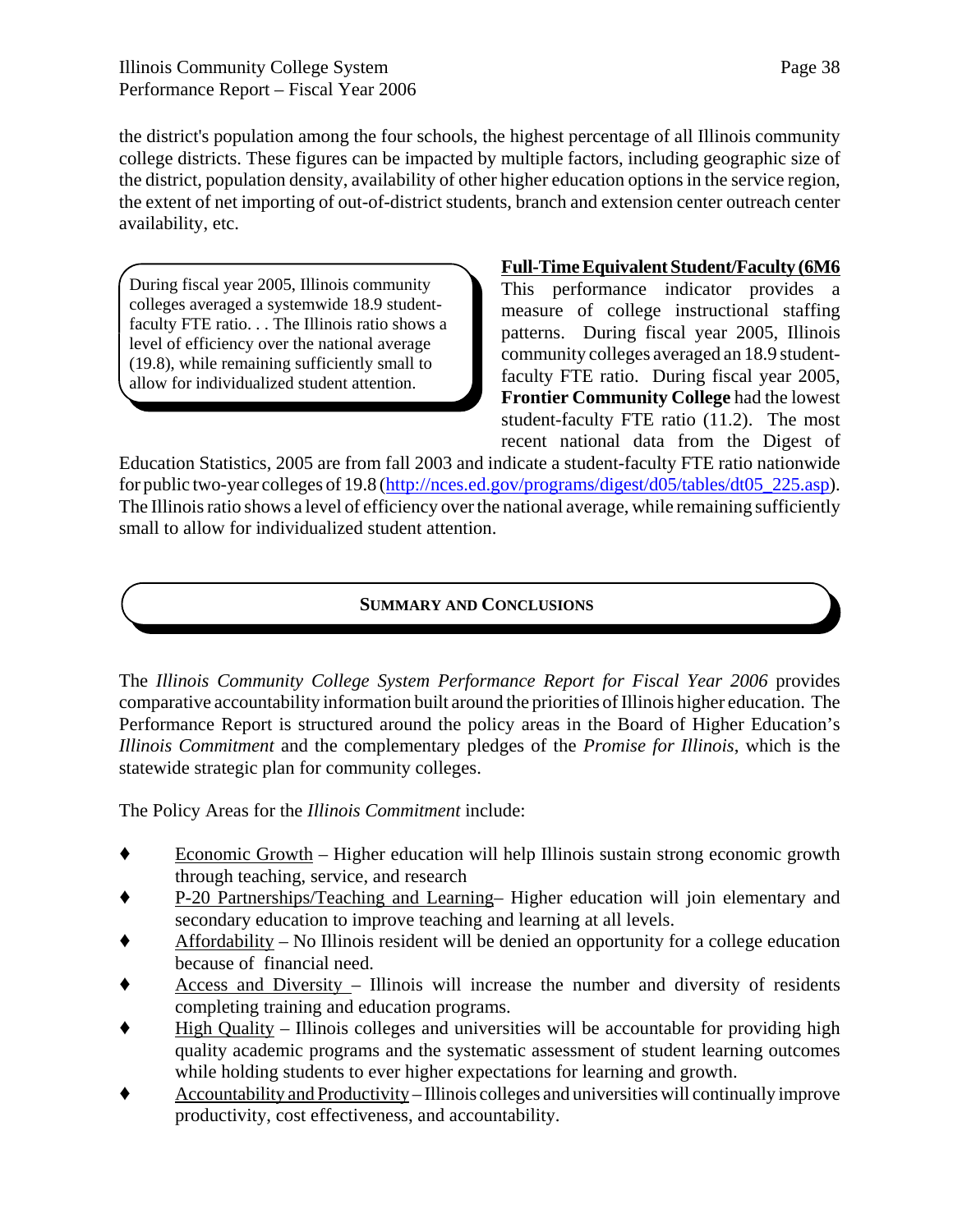Illinois community colleges pledge to provide:

- ' High Quality Emphasize high quality in all programs, services, and operations.
- ' Affordable Access Deliver accessible and affordable learning opportunities for all residents of Illinois.
- ' Competitive Workforce Address workforce and economic development needs with flexible, responsive, and progressive programs.
- Effective Transitions Offer rigorous courses, programs, and services designed to enable students to transition from one learning environment and level to another.
- ' Enhanced Adult Education Enhance Adult Education and Literacy programs necessary for individuals and families to have high quality standards of living in Illinois.
- Services for Student Success Provide programs and services to assist students succeed in their educational endeavors.

In an effort to more closely measure progress toward these goals and pledges three levels of indicators were developed by the Performance Indicator Advisory Committee:

- $\blacklozenge$  Statewide Indicators assess the performance of Illinois' system of higher education as a whole;
- ' Common Institutional Indicators related to the statewide goals for higher education, and reported on by all institutions and;
- ' Mission-Specific Indicators which pertain to each institution's unique role and mission within the overall context of higher education's goals.

For community colleges, the Performance Report builds on a series of ongoing and evolving complementary accountability and quality assurance initiatives.

The Performance Report is an additional accountability initiative to further document a series of important outcomes for Illinois higher education. For community colleges, the Performance Report builds on a series of ongoing and evolving complementary community college accountability and quality

assurance initiatives. Comprehensive community colleges provide education and training to address the diverse needs of the communities they serve. Measuring the array of courses, programs, and services provided requires a variety of complementary initiatives, including the Course and Program Approval Processes, Program Review, Recognition, Underrepresented Groups Reporting, Web Accessibility Reporting, Career and Technical Follow-up Study Reporting, the Transfer Assembly Transfer Rate Project, the Uniform Financial Reporting System, Unit Cost Study Reporting, and Other Financial Reporting (e.g., Audits, the Comptroller's Office Public Accountability Initiative Entitled Service Efforts and Accomplishments, Integrated Postsecondary Data System Reporting, Perkins Postsecondary Performance Measure Reporting, Workforce Investment Act Title I Outcomes Reporting, the National Reporting System for Adult Education and Family Literacy Performance Reporting, and others). Additionally, individual community colleges actively participate in regional institutional accreditation through the North Central Association, as well as program-specific accreditation, which is focused on documenting the quality of their programs and services.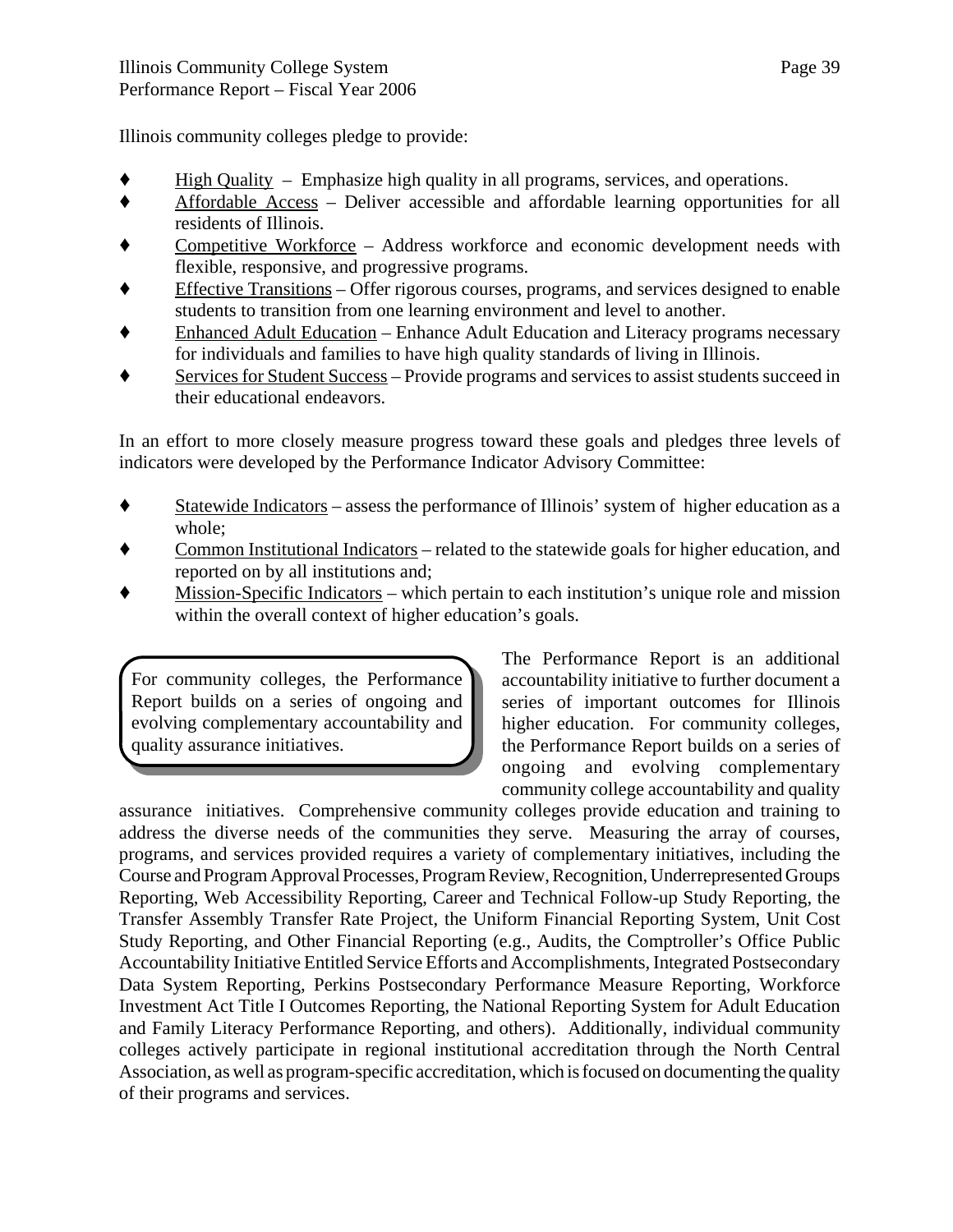Annual narrative requirements have been strategically streamlined this year to allow colleges to focus on a targeted number of policy areas. The approach also provides colleges with some lead time for new initiatives to be formulated and implemented. While narrative reporting is targeted on two policy areas – High Expectations and Quality (Area 5) and Accountability and Productivity (Area 6) – performance indicator data

While narrative reporting is targeted on two policy areas – High Expectations and Quality (Area 5) and Accountability and Productivity (Area 6) – performance indicator data reporting is required across all six areas annually.

reporting is required across all six areas annually. Colleges choose a variety of mission-specific indicators to address local needs and priorities.

Illinois community colleges share a common mission. They prepare people for college, for transfer to other colleges or universities, and for good paying jobs that demand high skills. Community colleges also provide adult, literacy, and continuing education and services. What makes each college unique is how it responds to the communities it serves. *Promise for Illinois*, (2006), page 2.

Mission-specific indicators are identified for each community college in Appendix A. Information on goal setting at the local level in all policy areas is provided in Appendix B.

What makes each college unique is how it responds to the communities it serves.

To limit the data burden on the colleges and eliminate duplicative reporting, Illinois Community College Board (ICCB) staff furnished as much of the requested data as possible using college data from regularly

scheduled state submissions. To provide context, external benchmarks and points of reference are cited whenever possible on indicator reporting.

For the two focus Policy Areas – High Expectations and Quality (Area 5) and Accountability and Productivity (Area 6) – the report includes Selected Accomplishments, Plans, and Challenges. All Policy Area descriptions include information on Selected Performance Indicators. Through the development of the annual Performance Report, colleagues within and across institutions and at the state level take the opportunity to review and document accomplishments and progress achieved over the past year, enumerate challenges, and formulate plans to make further progress. The collaborative self-examination undertaken at the local level that involves looking across the college to create the institutional report is an essential part of the project.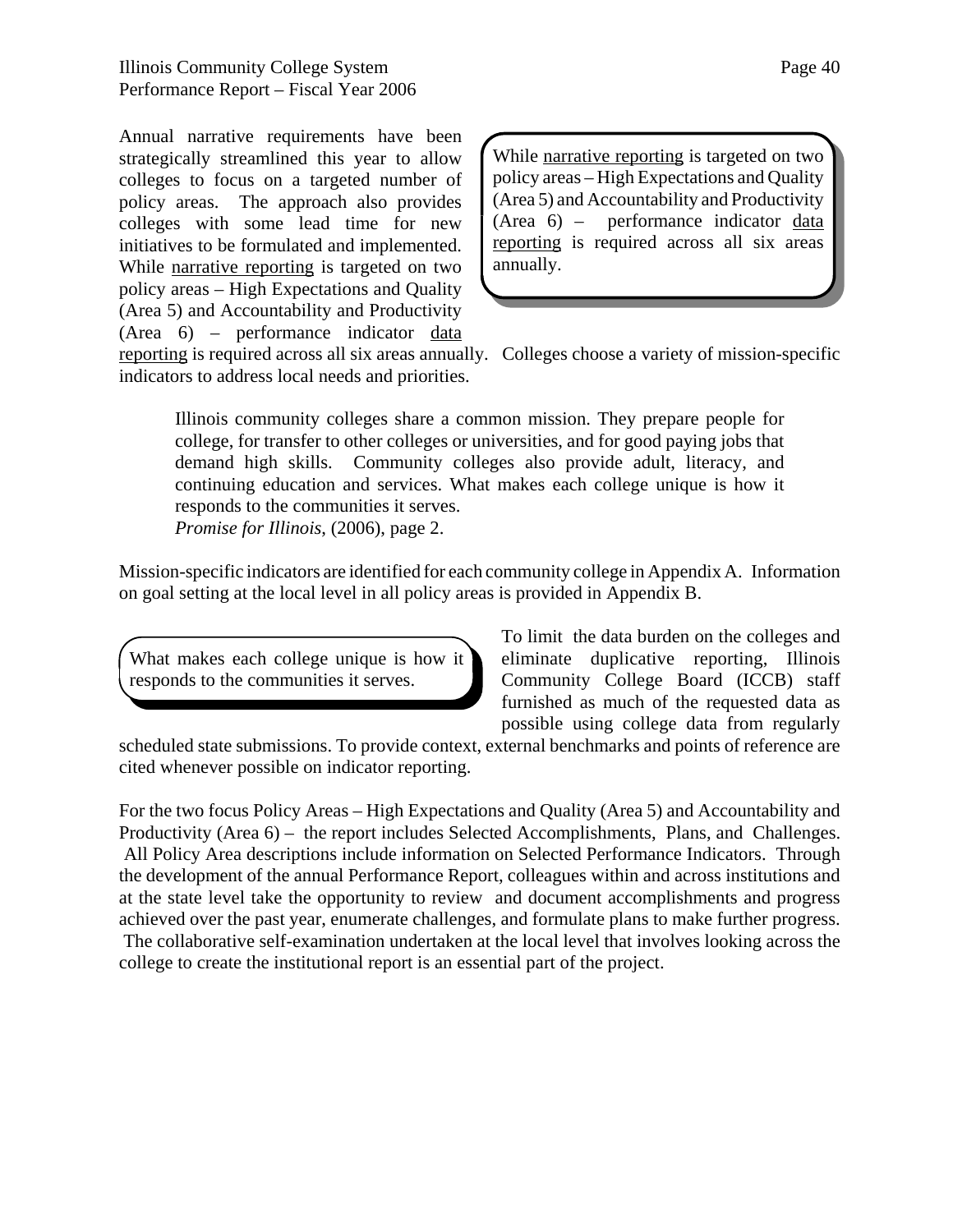# **POLICY AREA ONE: ECONOMIC GROWTH**

*Higher education will help Illinois sustain strong economic growth through teaching, service, and research.*

#### **BACKGROUND ON ECONOMIC GROWTH**

As with Policy Areas Two, Three, and Four, information on Economic Growth in Policy Area One covers only performance indicators for 2006. Colleges were not required to present narrative on what they had done in fiscal year 2006 initiatives or fiscal year 2007 plans.

#### **SELECTED ECONOMIC GROWTH PERFORMANCE INDICATORS**

A half-dozen Economic Growth performance indicators are included in the report: Annual Number of Community College Graduates By Broad Field of Study, Percent of Degree/Certificate Recipients Either Employed or Enrolled in Further Education, Number of Businesses Provided with Technical Assistance Through College Business and Industry Centers, Number of Individuals Provided with Technical Assistance Through College Business and Industry Centers, Number of Current Workers Receiving Customized Training Through College Business and Industry Centers, and Number of Businesses Attracted or Retained Through College Business and Industry Centers.

**Annual Number of Community College Graduates by Broad Field of Study (1S3).** Community colleges offer specialized education and training programs in a wide variety of academic and occupational areas. College-level program graduate trends appear in the following paragraphs. There has been an overall increase of 33.9 percent for all graduates since fiscal year 2001. Short term, the overall number of completers rose 7.2 percent from 2004 to 2005. Broad categories are used in the analysis to provide an overview of trends. More detailed analysis for specific programs appear in the *Follow-up Study of Career and Technical Education Program Graduates* and *Program Review* reports.

| Program Area Cluster                  | Number of<br>2005 Graduates | <b>Short Term</b><br>1 Year Trend | Longer Term<br><b>Trend 01-05</b> |
|---------------------------------------|-----------------------------|-----------------------------------|-----------------------------------|
| Pre-baccalaureate/transfer            | 15,340                      | 3.7%                              | 19.9%                             |
| Education                             | 1,349                       | 10.2%                             | 91.6%                             |
| Agriculture                           | 799                         | 17.0%                             | 24.6%                             |
| <b>Business</b>                       | 4,114                       | $-32.6%$                          | $-25.4%$                          |
| <b>Engineering Related</b>            | 1,288                       | 33.1%                             | 27.5%                             |
| <b>Health Sciences</b>                | 13,433                      | 16.4%                             | 64.4%                             |
| <b>Public and Protective Services</b> | 2,350                       | 56.9%                             | 122.3%                            |
| <b>Trade and Industrial</b>           | 7,346                       | 2.8%                              | 49.6%                             |
| All Other Programs Combined           | 5,425                       | 34.5%                             | 49.8%                             |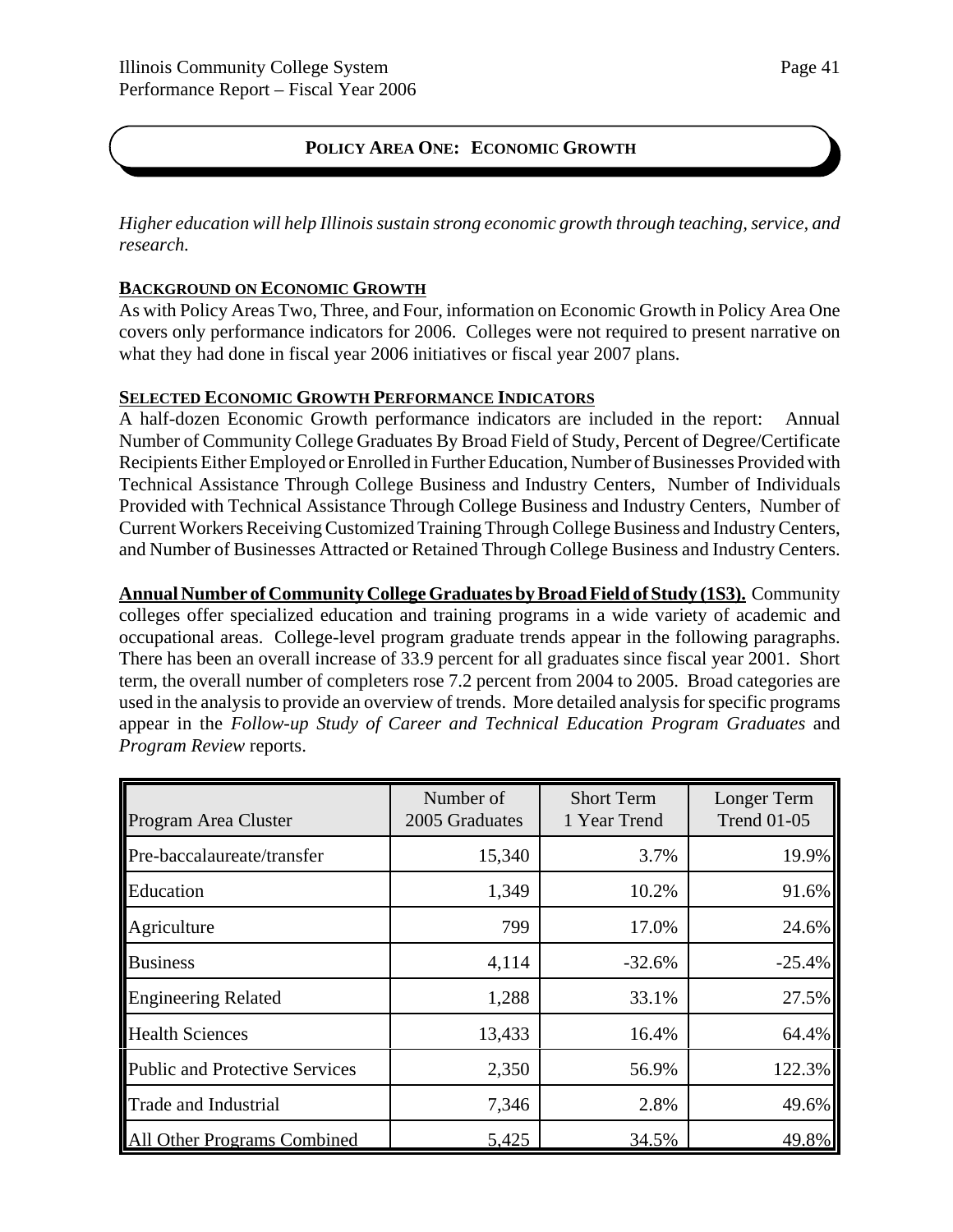**Pre-Baccalaureate/Transfer** programs account for approximately **one-third of all graduates** over the last several years (N = 15,340 in FY 2005). **Health Sciences** account for the **second largest** number of graduates in 2005 (N = 13,433). **Trade and Industrial** programs contributed the **third largest** number of graduates ( $N = 7,346$ ). Based on the percentage change, notable short-term increases (at least 25 percent) occurred in Engineering, Public and Protective Services, and All Other programs. Business (-32.6 percent) was the only area that had a single-year decrease. **Fiveyear trends showed increases in the number of graduates in eight of the nine program areas**. Programs with at least 25 percent long- term growth included Public and Protective Services (122.3 percent), Education (91.6 percent), Health Sciences (64.4 percent), All Other (49.8 percent), Trade and Industrial (49.6 percent), Engineering (27.5 percent), and Agriculture (24.6 percent). Business (-25.4 percent) is the only program area with a five-year decrease.

The most recent three-year average, shows **nine out of ten** occupational graduates from Illinois community colleges were either **employed or enrolled in further education** within a year of graduation.

**Percent of Degree/Certificate Recipients Either Employed or Enrolled in Further Education (1C1)** Based on the three-year average from fiscal years 2003 to 2005, Career and Technical Education Follow-up Survey results, over nine out of ten (90.2 percent) of career and technical education graduates from Illinois community colleges were either

employed or enrolled in further education within one year of graduation. Graduate follow-up studies among community colleges are common across the country, but there is no nationwide standardized process, so methodological differences exist. Statewide, enrollment or continuing education figures from similar studies covering 2002 graduates in Texas (90 percent) and 2003 graduates in Wisconsin (92 percent) show that Illinois' employment and continuing education results (91.6 percent) among 2003 graduates are competitive with outcomes in those states.

**Number of Businesses and Individuals Provided with Technical Assistance Through College Business and Industry Centers (1M1 & 1M2)** During fiscal year 2005, Illinois community colleges served 4,904 *businesses* through Business and Industry Centers, a 40.2 percent increase from the 3,497 businesses served in fiscal year 2000. During fiscal year 2005, Illinois community colleges served 88,232 *individuals* through Business and Industry Centers, an 18.3 percent decrease from the 108,032 individuals served in fiscal year 2001.

# **POLICY AREA TWO: P-20 PARTNERSHIPS/TEACHING AND LEARNING**

*Higher education will join elementary and secondary education to improve teaching and learning at all levels.*

**BACKGROUND ON P-20 PARTNERSHIPS/TEACHING AND LEARNING** – The Illinois Community College System continues to partner with other state agencies, including the Illinois Board of Higher Education (IBHE) and the Illinois State Board of Education (ISBE), to strengthen the knowledge, skills, and abilities needed to be competent and successful teachers and paraprofessionals.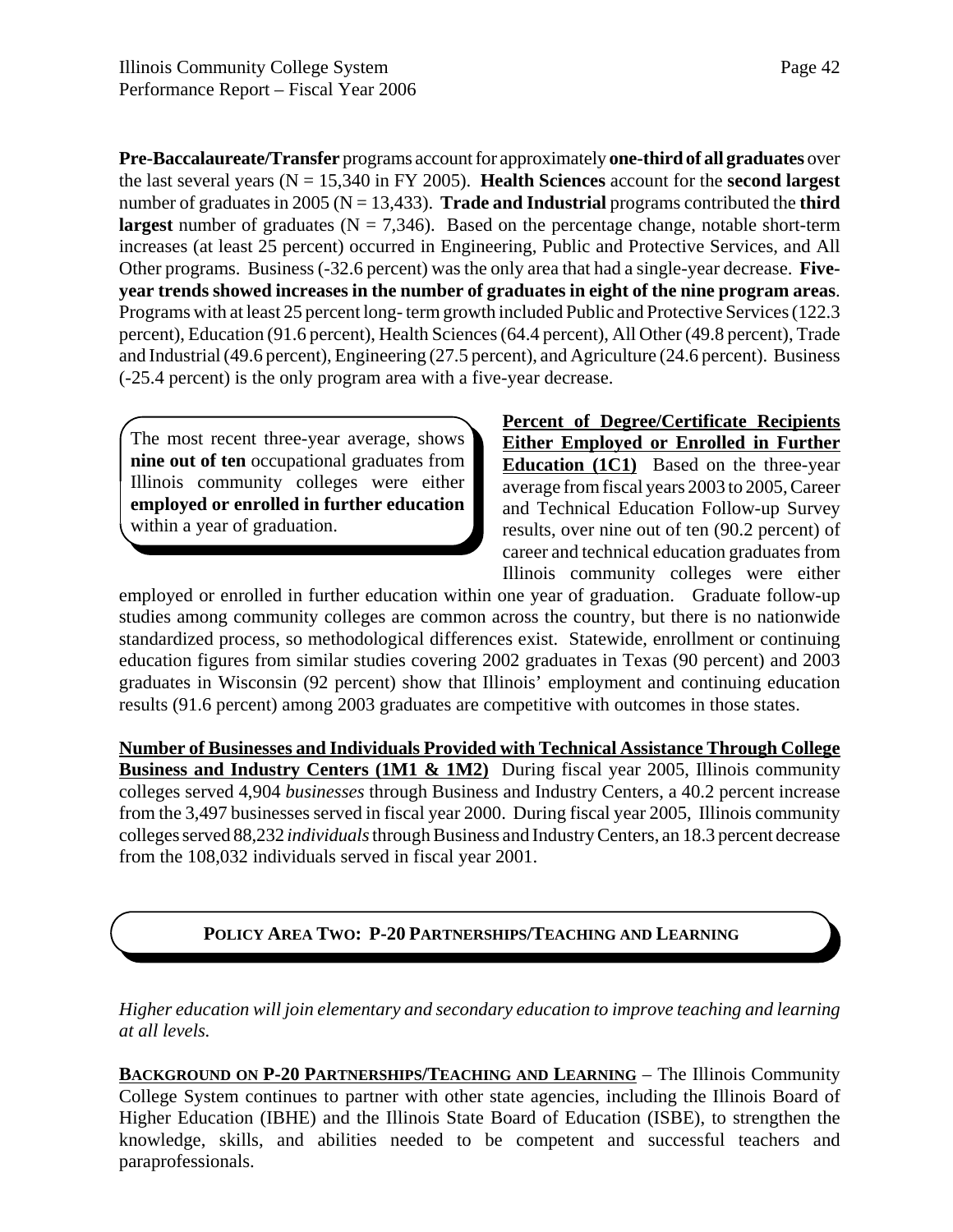The Illinois Community College System plays a pivotal role in the ultimate success of student learning in Illinois. It provides a community-based infrastructure of postsecondary institutions with ties to K-12 schools, universities, and other local organizations. These partnerships enable the system to be a major contributor to teaching and learning through teacher recruitment, preparation and professional development, as well as through outreach and support to elementary and secondary schools.

# **POLICY AREA THREE: AFFORDABILITY**

## *No Illinois resident will be denied an opportunity for a college education because of financial need.*

**BACKGROUND ON AFFORDABILITY**– Community colleges offer affordable higher education and workforce preparation opportunities. Many individuals are place-bound due to family and/or employment obligations and see community colleges as a way to pursue their educational and occupational goals without leaving their families, communities, and employment. Others see community colleges as an economical path to complete some or all of the first two years toward a bachelor's degree or to prepare for employment in technical and skilled occupations. Many colleges implemented modest increases in tuition and/or fees, in large part to offset declining state resources. Yet, the cost of attending a community college remains reasonable and offers access to an increasing numbers of students statewide.

#### **SELECTED AFFORDABILITY PERFORMANCE MEASURES**

Several affordability performance indicators are included in this report: Net Price of Attendance, Tuition & Basic Fees for a Full-time In-district Student; Number of Enrolled Students Who Receive Monetary Award Program (MAP) Grants, Number of Enrolled Students Who Receive Illinois Incentive for Access (IIA) Grants, and the Number of Enrolled Students Who Receive Pell Grants.

#### **Net Price of Attendance (3C1)**

For purposes of the Performance Report, the definition of "net price" of attendance focuses on affordability and relates to undergraduates who apply for aid using the Free Application for Federal Student Aid (FAFSA) after subtracting grants – nonrepayable gifts – that come from federal, state, and institutional sources. The Net Price of Attendance reflects the remainder of the percent of total cost of attendance covered by institutional, state, and grant aid by income quintile for students filing the FAFSA. Total cost of attendance includes tuition and fees, books, transportation, living expenses, and other miscellaneous expenses. This year, the measure focused on fall 2004 dependent full-time, first-time freshmen who were Illinois residents. Generally, grant aid relative to cost is greatest for students with the highest financial need/lowest quintile income and declines as income increases. The exception is for individuals with maximum grant aid in the highest quintile whose results mirror individuals with maximum awards in the third quintile. Upper-income quintile assistance typically reflects institutional aid that is provided in recognition of academic achievement and student's possessing special talents.

**Tuition & Basic Fees for a Full-time In-district Student (3M1)** During **fiscal year 2006**, average annual tuition and basic fee costs based on fall 2005 costs for a full-time, **in-district Illinois** community college student was **\$2,082**, up 9.4 percent over the previous year when they averaged \$1,904. During fiscal year 2006, the highest annual tuition and basic fees were at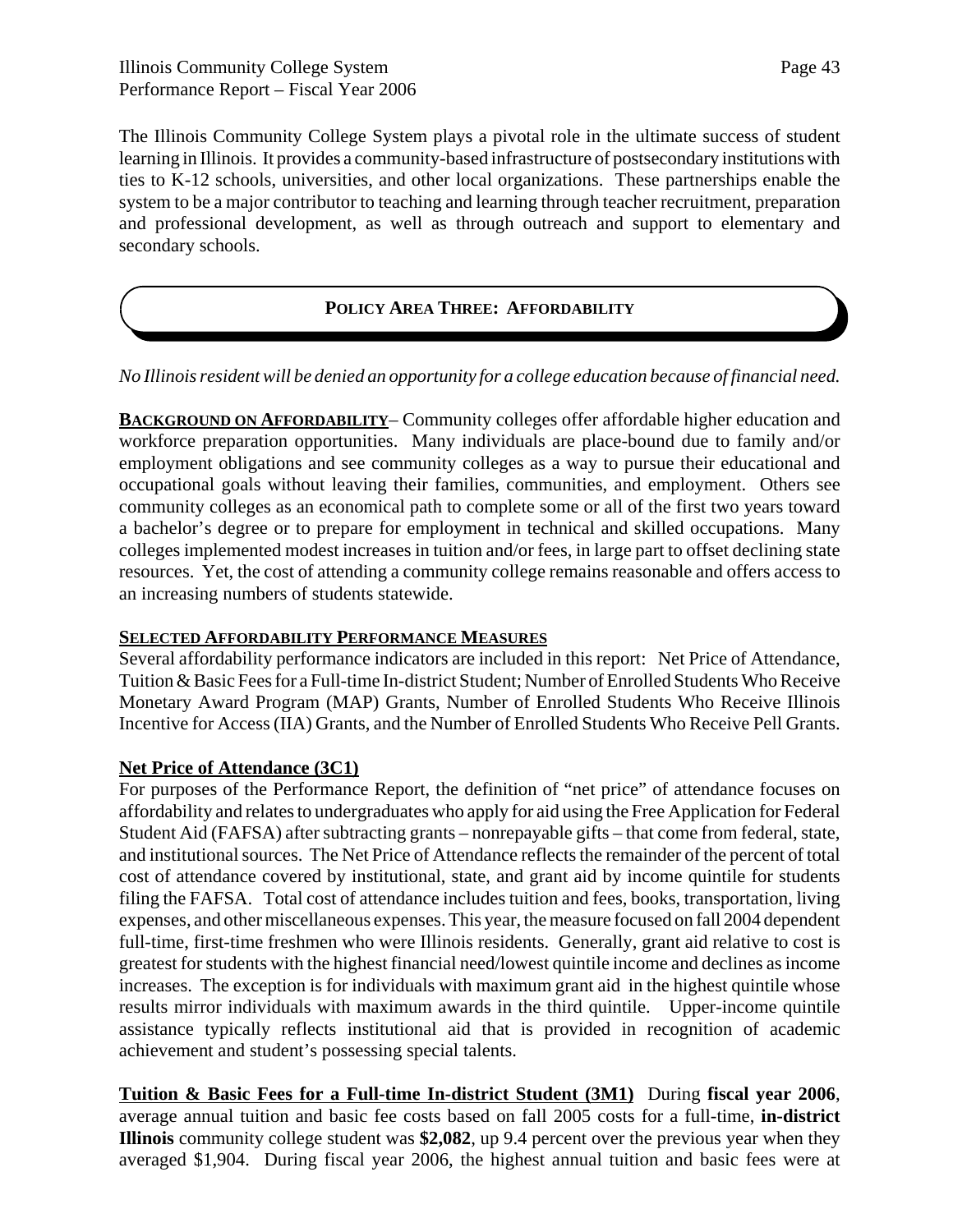Page 44

**William Rainey Harper College** (\$2,818) in the northwestern suburbs and lowest annual tuition/fees were at **Shawnee Community College** (\$1,500) in rural southern Illinois.

# **Number of Enrolled Students Who Receive**

**Monetary Award Program (MAP) Grants (3M2)** During fiscal year 2005, a total of 58,745 students who were enrolled in Illinois community colleges received MAP grants. **South Suburban College**, **Harold Washington College**, and the **College of**

During fiscal year 2005, a total of 58,745 students who were enrolled in Illinois community colleges received MAP grants.

**DuPage** were the Illinois community colleges with the largest number of students receiving MAP grants in fiscal year 2005.

**Number of Enrolled Students Who Receive Illinois Incentive for Access (IIA) Grants (3M3)** In fiscal year 2006, a total of 12,629 students, a 3.9% decrease from fiscal year 2005, who were enrolled in Illinois community colleges received Illinois Incentive for Access (IIA) grants. **Harold Washington College**, **South Suburban College**, and **Malcolm X College** had the largest number of students receiving IIA grants in fiscal year 2005.

**Number of Enrolled Students Who Receive Pell Grants (3M4)** During fiscal year 2005, a total of 84,411 who were enrolled in Illinois community colleges received Pell Grants. Combined, the **City Colleges of Chicago** had 20,415 students receiving Pell Grants, which was the largest number of students in any district. **South Suburban College** enrolled 4,647 students with Pell Grants, which was the second largest number of students receiving this form of financial aid.

# **POLICY AREA FOUR: ACCESS AND DIVERSITY**

*Illinois will increase the number and diversity of residents completing training and education programs.*

The Illinois community colleges reported a total of 957,051 students enrolled during fiscal year 2005 in credit and noncredit courses.

#### **BACKGROUND ON ACCESS AND DIVERSITY**

The Illinois Community College System serves a diverse student clientele through a variety of credit and noncredit programs and courses. The Illinois community colleges reported a total of 957,051 students in credit and noncredit courses during fiscal year 2005.

For students enrolled in credit coursework, more than half were female (55.6 percent), more than one-third were minorities, and the median age of credit-generating students was 26.1 with an average age of 30.8, which were both slight decreases from the previous year. The number of students documented with disabilities in community colleges totaled 11,154 in fiscal year 2005. Information on students enrolled in noncredit courses showed nearly identical gender representation (57.2 percent female), less minority participation, about one-fifth minority noncredit enrollments, and over one-half of noncredit students 40 years of age or above.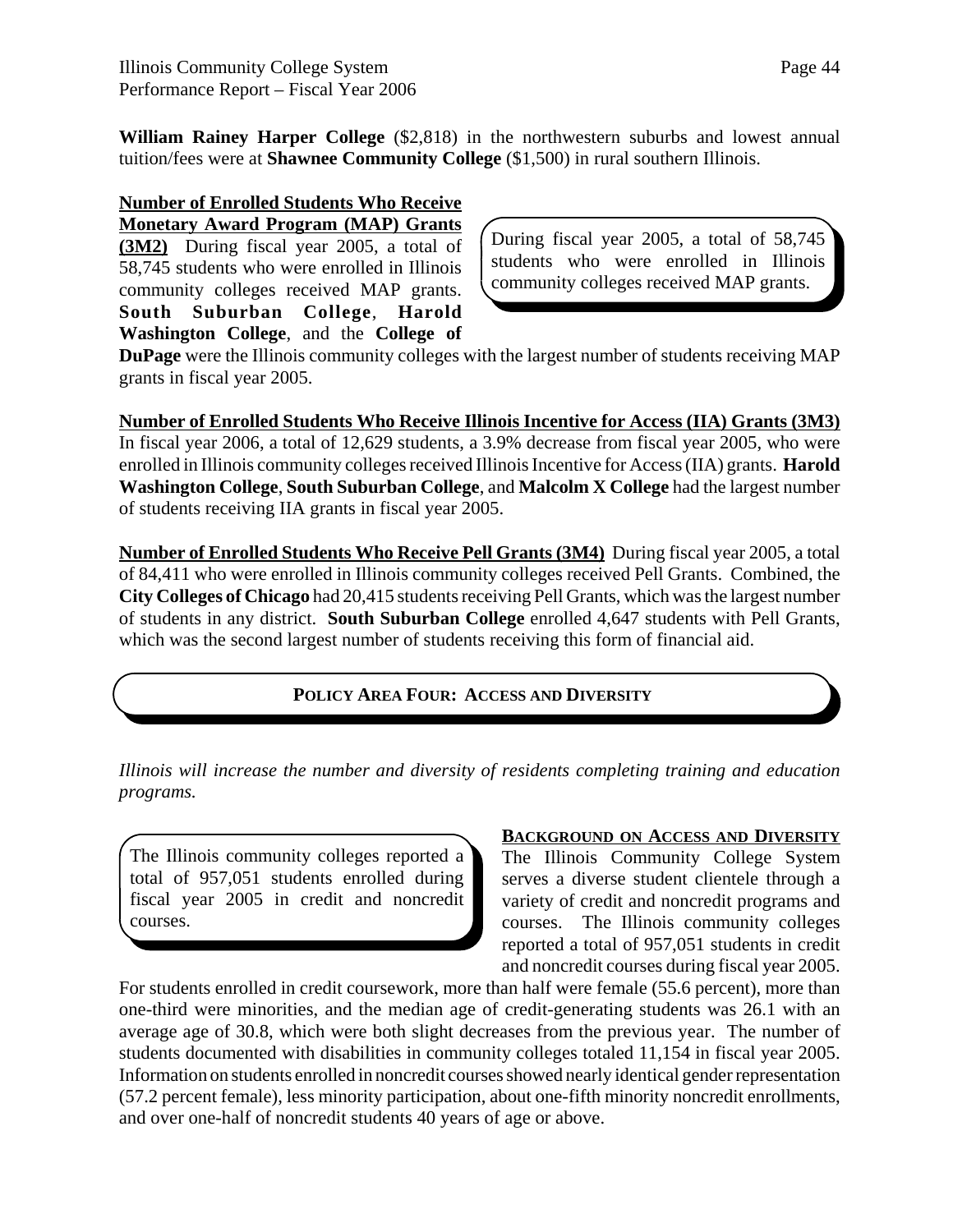Collegiate-level degrees and certificates awarded to 51,444 students at Illinois community colleges in fiscal year 2005, 7.2 percent more than in fiscal year 2005. Baccalaureate/transfer degrees were earned by 14,418 students, up 2.8 percent since the previous year and accounted for 28.0 percent of all completions. Career and technical education programs made up approximately 70 percent of the remaining college degree and certificate completions, totaling 36,020, an 8.9 percent increase from fiscal year 2004.

# **SELECTED ACCESS AND DIVERSITY PERFORMANCE INDICATORS**

Several access and diversity indicators are included in the report: Individuals with Disabilities Completions; Race/Ethnicity Completions, Gender Completions, Number of Students Served Through Developmental Coursework, Remedial Credits Earned Versus Attempted, Number of Students Served Through Adult Education (ABE/ASE) Coursework, and Number of Students Served Through English as a Second Language (ESL) Coursework.

| Population                              | Number of<br>2005 Graduates | Short-Term<br>1 Year<br>Percent Change | Longer Term<br>FY 01-05<br>Percent Change |
|-----------------------------------------|-----------------------------|----------------------------------------|-------------------------------------------|
| Individuals with<br><b>Disabilities</b> | 1,359                       | 22.4%                                  | 100.1%                                    |
| <b>Minorities Combined</b>              | 14,968                      | 3.8%                                   | 33.2%                                     |
| Asian                                   | 2,606                       | $-4.7%$                                | 32.2%                                     |
| African American                        | 7,485                       | 3.5%                                   | 21.8%                                     |
| Latino                                  | 4,268                       | 9.0%                                   | 55.7%                                     |
| Native American                         | 194                         | $-7.2%$                                | 52.8%                                     |
| Nonresident Alien                       | 204                         | 4.1%                                   | 55.7%                                     |
| Other                                   | 211                         | 54.0%                                  | 75.8%                                     |
| White                                   | 36,476                      | 8.7%                                   | 34.2%                                     |
| Female                                  | 28,862                      | 5.5%                                   | 28.9%                                     |
| Male                                    | 22,582                      | 9.5%                                   | 41.0%                                     |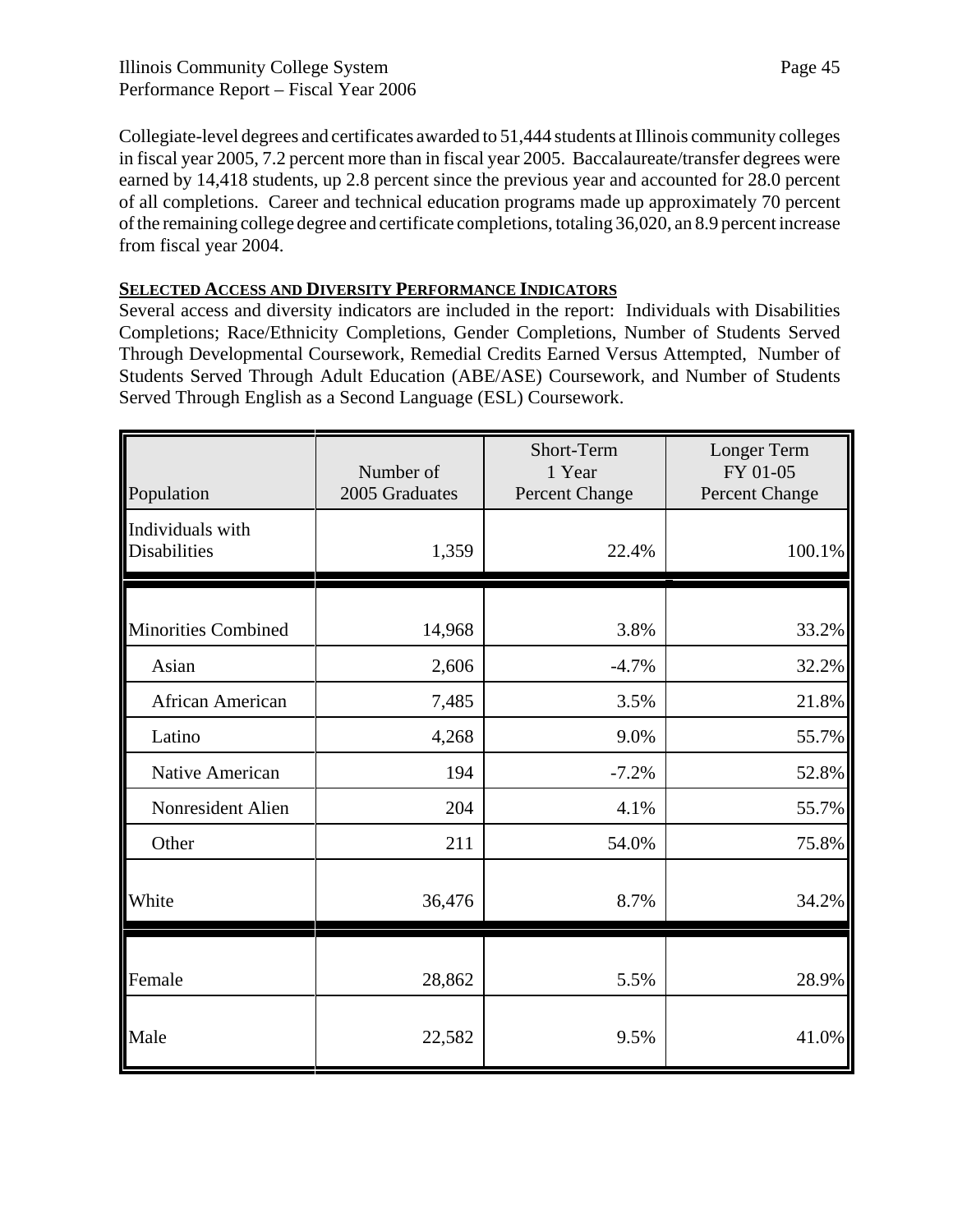*Completions* **by Race/Ethnicity, Disability Status, and Gender (4C1)** Statewide, the number of students with disabilities who graduated in fiscal year 2005 increased by 22.4 percent compared to the previous year. **Harold Washington College** reported the largest number of individuals with disabilities who graduated from a single college. Three out of ten fiscal year 2005 certificate and associate degree graduates identified themselves as being members of a **minority** group (nonwhite). From 2004 to 2005, the overall number of minority graduates increased by 3.8 percent. Of the colleges with at least 150 minority graduates in the most recent data, **Prairie State College** (147.5 percent; fiscal year 2005  $N = 641$ ) and **Morton College** (54.9 percent; fiscal year 2005 N  $= 350$ ) registered the largest percentage gains over this time frame. In fiscal year 2005, there were **28,862 female completers** statewide in the Illinois Community College System, 56.1 percent of all completers and a 17.8 percent increase from fiscal year 2004.

**Number of Students** *Enrolled* **by Disability Status, Race/Ethnicity, and Gender (4M1)** During fiscal year 2005, a total of 13,358 students self-identified as disabled were enrolled in Illinois community colleges, which is approximately 1.9 percent of the total community college population served through credit coursework. During fiscal year 2005, **Olney Central College** (5.0 percent), **Joliet Junior College** (4.7 percent), and **Lewis and Clark Community College** (4.6 percent) served the largest proportion of disabled students. In fiscal year 2005, **Olive-Harvey College** (98.7 percent) and **Kennedy-King College** (98.0 percent) served the largest proportion of combined minority students, which was much higher than the statewide average of 35.9 percent. Female students accounted for almost two-thirds (66.2 percent) of **Kennedy-King College** students, which was much higher than the statewide figure of 55.6 percent.

**Number of Students Served Through Developmental Coursework (4M6)** During fiscal year 2005, an average of 20.7 percent of students enrolled in Illinois community colleges ( $N = 102,566$ ) were enrolled in developmental coursework, which is similar to reports at the national level ( 23.2 percent). On a positive note, the number of students enrolled in developmental coursework in fiscal year 2005 declined (N = 102,566) compared to the prior year (N = 103,542 in fiscal year 2004). Fiscal year 2005 data registered the first decline in the past seven years.

During fiscal year 2005, Illinois Community College System students earned almost twothirds (62.9 percent) of the remedial credits they attempted, which was a 2.7 percent increase over fiscal year 2004.

**Remedial Credits Earned Versus** Attempted (4M7) During fiscal year 2005, Illinois Community College System students earned almost two-thirds (62.9 percent) of the remedial credits they attempted, which was a 2.7 percent increase over fiscal year 2004.

**Number of Students Served Through Adult Education (ABE/ASE) Coursework (4M2)** During fiscal year 2005, total of 49,846 students were served through adult education coursework, a 5.5 percent decrease from the 52,744 students served during fiscal year 2004.

**Number of Students Served Through English as a Second Language (ESL) course work (4M3)** During fiscal year 2005, 70,999 students were served through ESL course work, a 3.9 percent decrease from the 73,879 students served during fiscal year 2004.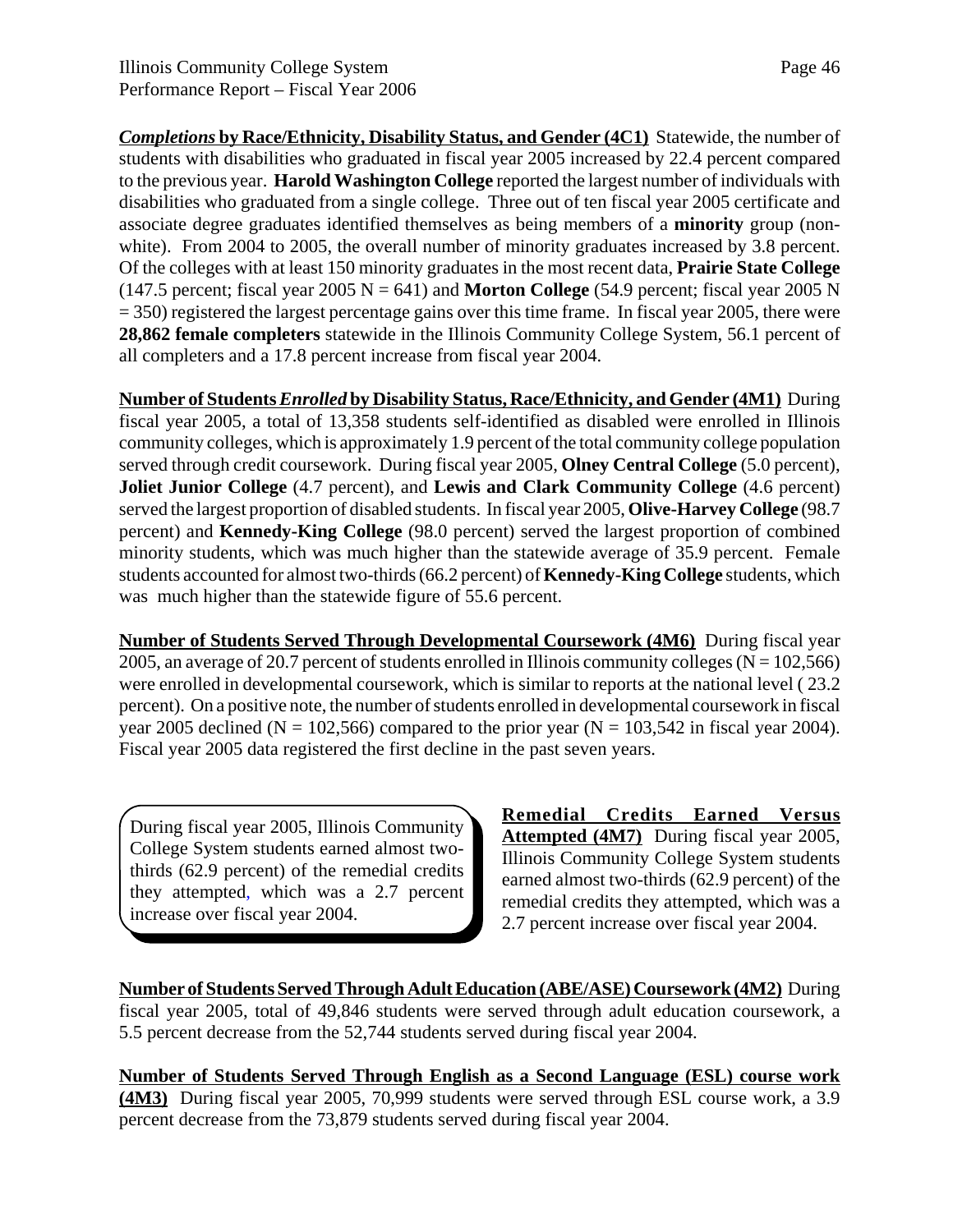# **POLICY AREA FIVE: HIGH EXPECTATIONS AND QUALITY**

*Illinois colleges and universities will be accountable for providing high-quality academic programs and the systematic assessment of student learning outcomes while holding students to ever higher expectations for learning and growth.*

#### **BACKGROUND ON HIGH EXPECTATIONS AND QUALITY**

Policy Area Five covers performance indicators for 2006 and includes references to college generated narrative on activities and accomplishments during fiscal year 2006 as well as plans and challenges anticipated in fiscal year 2007.

Illinois community colleges are actively involved in initiatives to establish high standards for teaching and learning, document student progress and outcomes, and promote continuous program improvement. The Program Review Process is the primary way in which the colleges assure the quality of their programs and services. Programmatic need, quality, and cost are examined through the review process. Within the revised ICCB Program Review process that is being implemented in fiscal year 2007, colleges will review career and technical programs, academic disciplines, and cross-disciplines (general education, adult education and ESL, remedial/developmental education, vocational skills, and transfer functions and programs) on a statewide common five-year schedule. Student and academic services will be reviewed once every five years on a schedule that is determined by each college. Annual summary reports to the ICCB will focus on the results of program review, presentation of best practices and exemplary innovations, and identification of programmatic issues that need to be addressed at the state level.

#### **GOAL FIVE: HIGHLIGHTS OF 2006 HIGH EXPECTATIONS AND QUALITY ACCOMPLISHMENTS**

Two common themes were evident in the community college Performance Reports: 1) the development and implementation of assessment systems at the course, general education, and program levels and 2) utilization of continuous quality improvement and strategic/institutional planning systems that integrate results of assessment of student learning, program review, and other quality assurance processes with institution-level planning and decision making.

Most colleges are fully engaged in the development and implementation of assessment systems. A number of colleges have created full-time positions to direct and coordinate assessment efforts, while others rely on assessment committees to move the initiatives forward. College reports provided some examples of well-developed assessment systems.

A number of colleges reported on quality enhancements related to the development and/or revision of curriculum. A couple Illinois community colleges have adopted the CurricUNET management software program for curriculum. The system manages the review and approval process for curriculum development and revision. Over a three-year period, many Illinois community colleges are planning to implement CurricUNET. The system should enable all participants to share course syllabi. The ICCB is collaborating with CurricUNET to develop an interface to allow colleges to submit course and program forms electronically for ICCB review.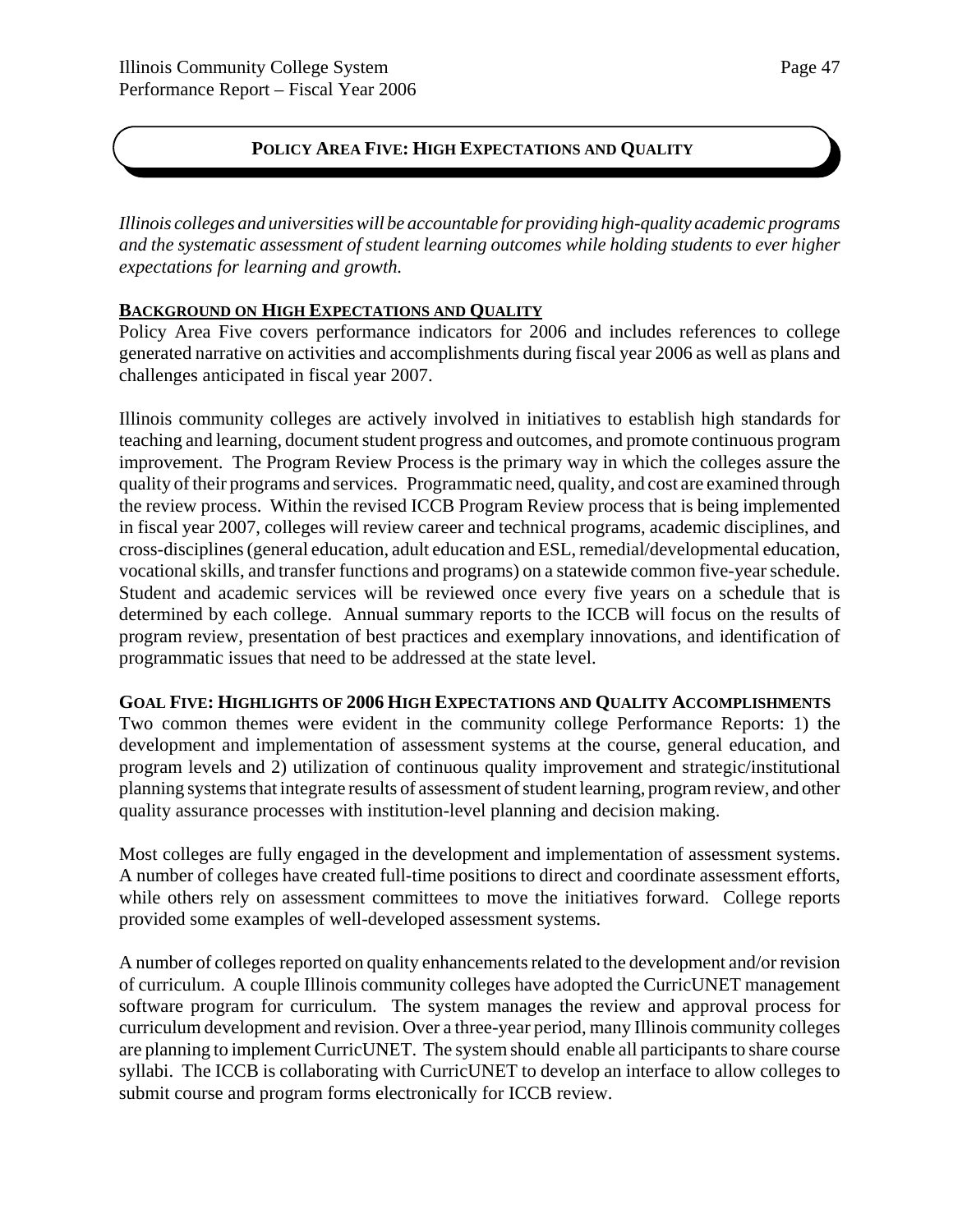Colleges reported accomplishments in the areas of faculty development, improved services for students with disabilities, and student success centers as other means of assuring the quality of student learning and academic programs.

This year, the ICCB engaged peer reviewers to evaluate the effective practices that were submitted as part of the colleges' Performance Reports in order to recognize the outstanding and innovative work that is being done across the state. The report contains information about selected highly ranked practices, including **Prairie State College**'s Career Research and Presentation Project and the **College of Lake County**'s initiative to prepare students in the Medical Imaging program to succeed at even higher levels on the National Registry Exam

# **HIGHLIGHTS OF 2007 HIGH EXPECTATIONS AND QUALITY PLANS**

A number of community colleges reported plans to develop new programs during fiscal year 2007 to be responsive to community and state needs. Frequently mentioned programs were Associate of Arts in Teaching degrees and Associate in Applied Science degrees and certificates in emerging and/or high demand career and technical fields, such as allied health, biotechnology, homeland security, and (electronic) game programming and development. All colleges indicated that efforts to assess student learning outcomes and program quality and effectiveness will continue. Many colleges indicated plans to employ full-time assessment coordinators. All colleges will implement the revised ICCB program review system as well.

# **SELECTED 2007 HIGH EXPECTATIONS AND QUALITY CHALLENGES**

The ability to carry out the multiple missions of a community college with limited financial resources was a commonly mentioned challenge that colleges face. Several colleges cited the rising cost of utilities and transportation fuel as issues. Other colleges identified a need to provide increased access to services for students. Increased competition for outside funding from grants was another challenge colleges identified.

Staffing is another common challenge identified by the colleges. Large numbers of faculty and administrators are retiring, and finding qualified replacements is a challenge. Finding qualified faculty in some high demand areas, such as nursing and special education, is particularly problematic. Colleges attempt to address these needs through innovative means such as resource sharing partnerships with business and industry, regional collaborations, and building recruitment relationships with university graduate programs.

A third common challenge mentioned by many colleges is the large number of students who are not academically prepared for college-level work. In Illinois, community colleges are the primary provider of developmental education for higher education. The increasing need for developmental education strains the fiscal and human resources of the colleges and frequently decreases the amount of financial aid students can apply to college-level courses.

Finally, colleges identified two challenges related to assessment. Most colleges have assessment systems in place that are providing feedback on student learning outcomes. The challenge is creating and maintaining feedback loops that lead to the improvement of programs, services, and student learning. Additionally many colleges acknowledge that it is difficult to sustain the momentum and create a culture of assessment. The consensus is that continued education of faculty and staff and communication throughout the institution are the keys to strengthening assessment systems.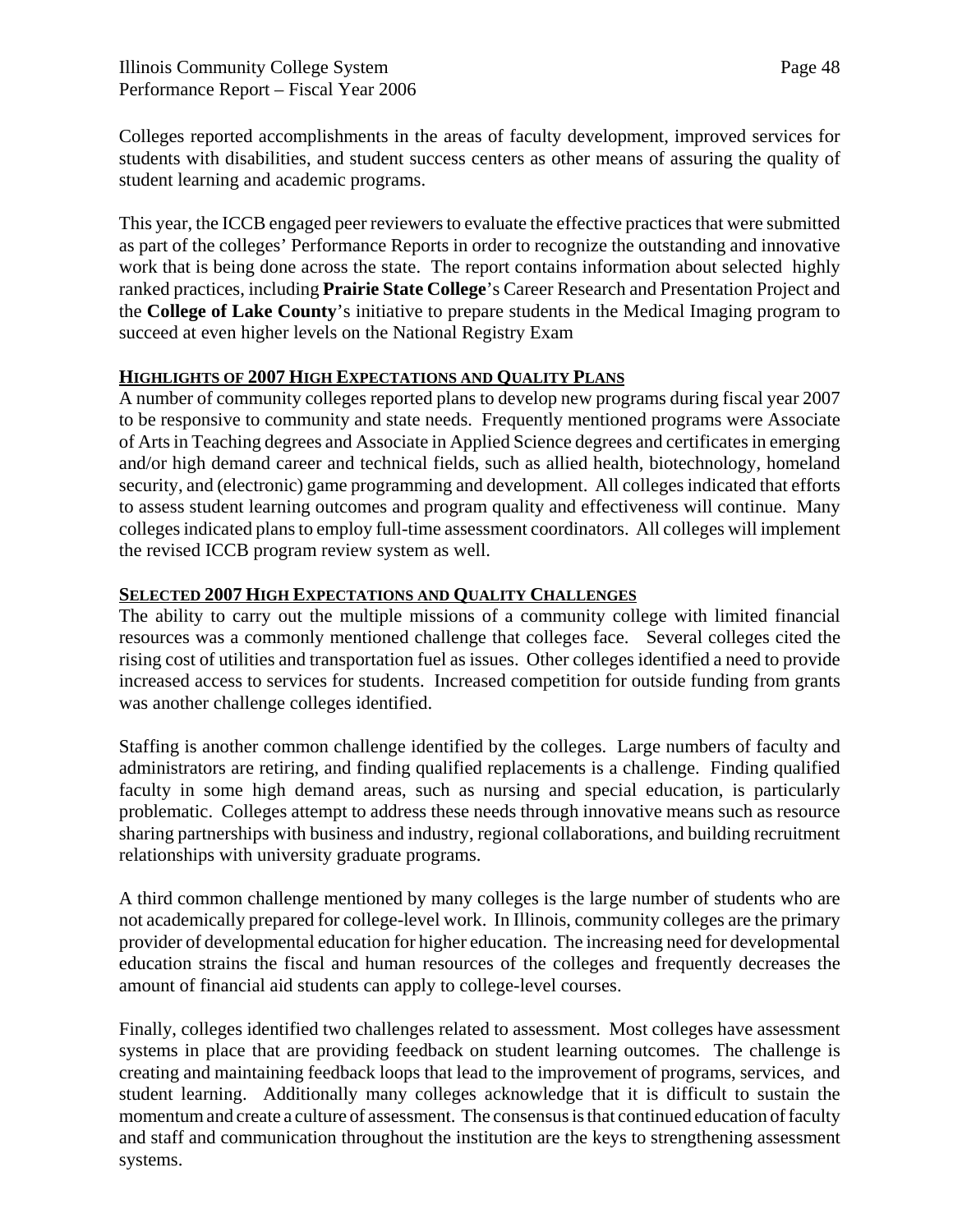#### **SELECTED HIGH EXPECTATIONS AND QUALITY PERFORMANCE INDICATORS**

Information pertaining to several mission-specific indicators is provided including: Transfer Rates, Full Time Baccalaureate-transfer Faculty Preparation, Number of General Education Courses Included in the Illinois Articulation Initiative, Average Class Size, and Number of Major-Specific Courses Included in the Illinois Articulation Initiative.

#### **Pass Rate on Professional Licensure Exams (5C2)**

Pass rates on Professional Licensure Exams are calculated based on the number of graduates from a program who pass the examination in a specified year versus all graduates from that program that take the test in that year. The National Council Licensure Examination for **Registered Nurses** (NCLEX-RN®) median pass rate for fiscal year 2005 Illinois community college graduates was 92 percent. Illinois community college ADN

Fiscal year 2005 Illinois community college graduates in **Associate Degree Nursing/ Registered Nursing, Dental Hygiene, and Radiologic Technology** all **exceeded** available comparative pass rates.

graduates performed above the national level (87 percent) on the NCLEX-RN® licensure exam.

The median pass rate for Illinois community college **Dental Hygiene** programs in fiscal year 2005 was 96.0 percent. The corresponding fiscal year 2005 national average pass rate for Dental Hygiene examinations was about the same at 95.0 percent. Fiscal year 2005 graduates from Illinois community college **Radiologic Technology** programs reported a median pass rate of 92.0 percent. The national average pass rate for Radiologic Technology programs was 89.0 percent. The **Emergency Medical Technician** median pass rate for fiscal year 2005 Illinois community college graduates was 85.0 percent.

Transfer rate results in Illinois are above recent National Transfer Assembly results. Accessing National Student Clearinghouse data to track students elevated Illinois transfer rates from 21.1 percent to 30.4 percent for fiscal year 2005.

# **Transfer Rate (5M3)**

Transfer Rate (5M3) is one measure of quality for students interested in pursuing a bachelors degree. Transfer rates for Illinois community colleges are calculated using the National Transfer Assembly approach. Cohorts of entering students with no prior college experience who completed 12 or more credits at the community college are tracked for four

years, and the number of successful transfers is identified. Over the last several years, national results have varied between 21.5 and 25.2 percent. In Illinois, the statewide transfer rate for cohorts of community college entering students based on the Illinois Community College and Public University Shared Data Files was 22.9 percent in fiscal year 2004 and 21.1 percent in fiscal year 2005**.** Rates for **fiscal year 2005** were re-run using additional data from the National Student Clearinghouse Student Tracker. Community college Transfer Rates in Illinois increased to **30.4 percent**. NSC includes enrollment information for all types of out-of-state institutions, as well as private in-state institutions. NSC's StudentTracker provides the nation's largest database of frequently updated enrollment data with nationwide coverage that includes over 75 million records on current and former students from all sectors of higher education. More than 2,800 of U.S. colleges and universities contribute to NSC data systems Illinois Community College System Transfer Rates are above national rates that were calculated using the National Transfer Assembly methodology.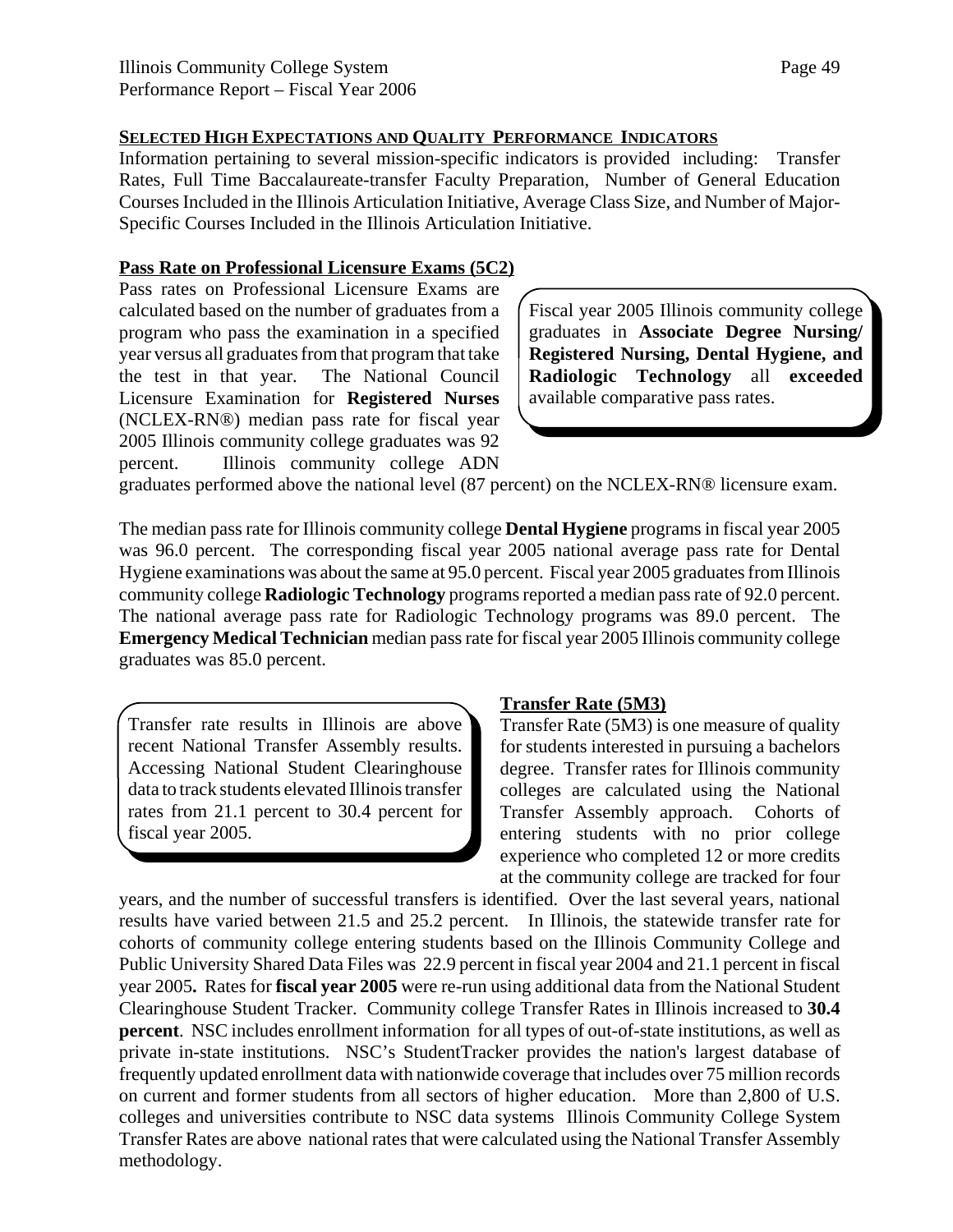#### **Average class size (5M4)**

Classes that are reasonable in size offer students an opportunity for additional interaction with the professor and classmates. During fiscal year 2005, the average Illinois community college class size was 18.37, which is very close to the average from last year (18.45) and a 5.4 percent increase from fiscal year 2000.

#### **Faculty Preparation (5M5)**

During fiscal year 2006, an average of 96.9 percent of all Illinois Community College System fulltime transfer faculty held a Master's or higher degree. Eight out of ten colleges (81.3 percent) reported that 95 percent or above of their transfer faculty held a Master's or higher degree. Nationwide, the most recent available data from the *Digest of Education Statistics, 2005* are for full-time faculty teaching across all programs at community colleges and show 85.2 percent possessed a Master's degree or above (fall 2003) http://nces.ed.gov/programs/digest/d05/tables/ dt05\_230.asp.

#### **Number of General Education Courses Included in the Illinois Articulation Initiative (5M6)** During fiscal year 2006, there were 5,692 Illinois community college general education courses included in the Illinois Articulation Initiative (IAI) for an average of 119 courses per college. Three-quarters of Illinois community colleges had at least 100 IAI-approved general education

courses in fiscal year 2006.

# **POLICY AREA SIX: PRODUCTIVITY AND ACCOUNTABILITY**

*Illinois colleges and universities will continually improve productivity, cost effectiveness, and accountability.*

#### **BACKGROUND ON PRODUCTIVITY AND ACCOUNTABILITY**

Policy Area Six covers performance indicators for 2006 and includes references to college generated narrative on activities and accomplishments during fiscal year 2006 as well as plans and challenges anticipated in fiscal year 2007.

Community colleges are accountable to multiple constituencies because they are supported by a combination of public funds (local, state, and federal), student tuition and fees, and private contributions. In addition to required state and federal reporting, each college has developed a system of measuring, tracking, and reporting institutional productivity and cost effectiveness to its locally elected board of trustees and district residents. All Illinois public community colleges are accredited by **the Higher Learning Commission (HLC) of the North Central Association of Colleges and Schools (NCA)**. Many programs offered by the colleges require accreditation or approval by professional associations or regulating bodies. In instances where program accreditation is optional, colleges nearly always seek accreditation as a way to provide graduates with an advantage when seeking new employment or advancement opportunities. Illinois Community College Board staff conduct a recognition evaluation of each college once every five years. Recognition is a statutory term describing the status of a district which meets instructional, administrative, financial, facility, and equipment standards as established by the Illinois Community College Board. The final recognition report to each college includes both compliance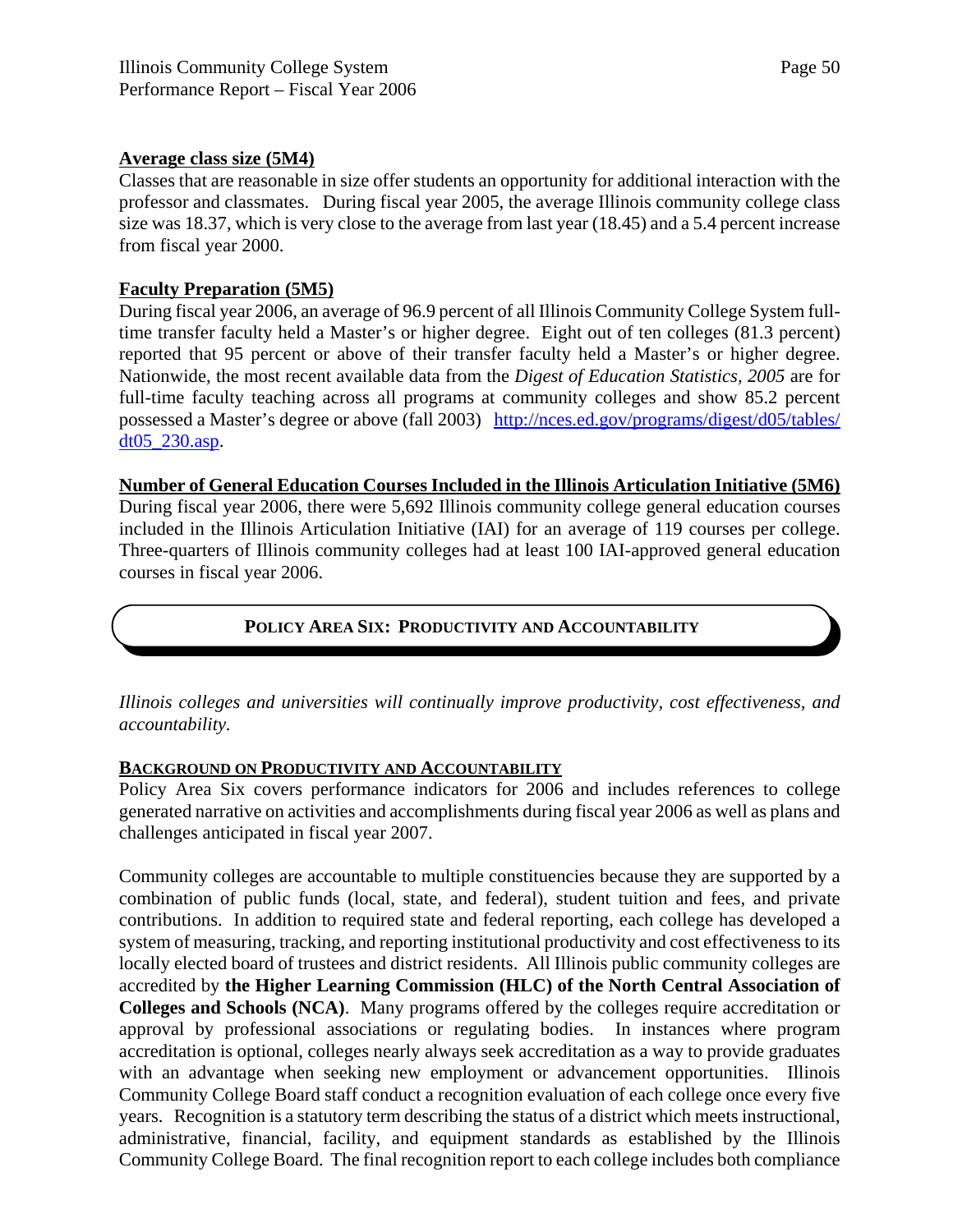and advisory (quality) recommendations. Through these and other processes, the colleges are able to demonstrate accountability for the resources they receive.

#### **HIGHLIGHTS OF 2006 PRODUCTIVITY AND ACCOUNTABILITY ACCOMPLISHMENTS**

Several colleges reported on uses of technology to increase administrative efficiency and improve the productivity of instruction, such as implementing software for data tracking, online registration and payment, strengthening student record systems, and improving program assessment and student advisement systems. Colleges have also reviewed and reengineered processes like purchasing, student registration and payment, and financial aid processing to increase efficiency. Several colleges have made enhancements to facilities that are intended to create energy savings. Colleges are also looking to future needs by updating facility master plans and creating technology upgrade/replacement plans to maximize the use of resources. Cooperative purchasing is used by an increasing number of colleges as a way of maximizing their purchasing power. Colleges reported participating in the **Illinois Public Higher Education Consortium, the Illinois Community College System Purchasing Consortium**, and various library consortia. Partnerships with businesses and employers within college districts have resulted in equipment donations and facility sharing that enhance the colleges' ability to offer programs they might not be able to afford otherwise. Fiscal constraints have forced colleges to make some hard choices, such as eliminating programs and reallocating those dollars to higher enrollment programs and consolidating or realigning other programs. Some colleges reported success in securing external grants that enabled them to pursue priority initiatives.

Two effective practices that were highly rated through a peer review of the practices submitted with the 2006 Performance Reports are illustrative of the efficiencies and improvements colleges are creating. **Illinois Central College** determined that delays in financial aid awards affected a significant number of students, employees, and the college. The college established a project team to examine and make improvements in the processing and awarding of financial aid. The team focused on three primary areas: the time to process the award, the cost of generating paper files, and the income that was potentially lost by carrying receivables for extended periods of time. As a result of process improvements identified by the project team, the time to generate an award has been cut in half while at the same time reducing required staff by two full-time equivalent positions. This outcome plus other efficiencies, resulted in an annual savings to the college of over \$100,000. **Black Hawk College** faced challenges in training staff advisors that included accountability issues, scheduling difficulties, the need for more consistent training, and a tendency toward lengthy training meetings. To address these challenges, the academic advisor training program at the college has been transformed from a predominantly face-to-face delivery format to a balance of interactive technology, short face-to-face training seminars, and required observation activities. The revised training program provides more consistent course content and reduced the amount of time required to provide the training by 65 percent.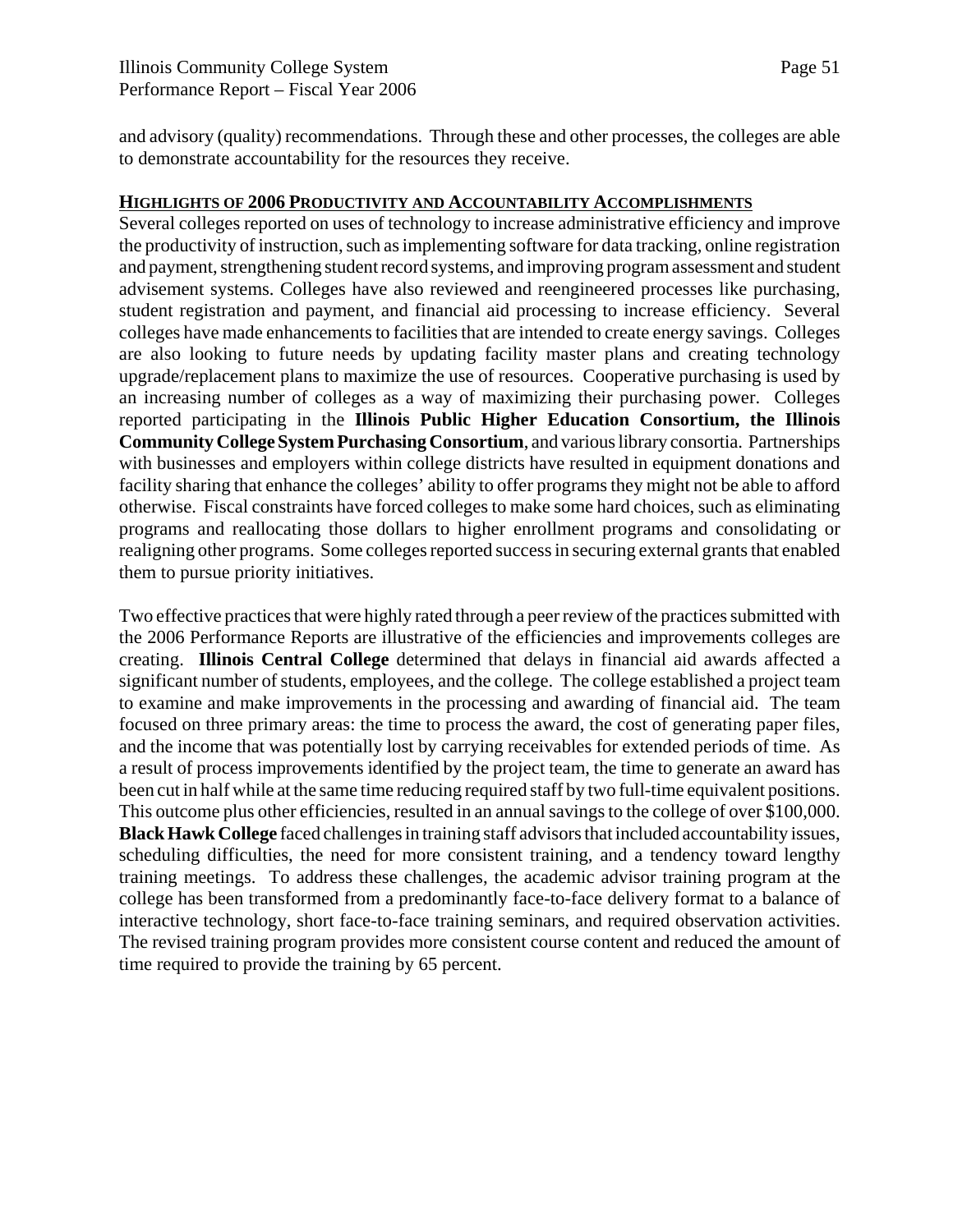#### **HIGHLIGHTS OF 2007 PRODUCTIVITY AND ACCOUNTABILITY PLANS**

In general, the colleges plan to build on the accomplishments of the past year to continue to achieve greater efficiency and institutional productivity. Specifically, colleges will enhance technology infrastructures, put more functions online, increase their capacity to provide data to key personnel for planning and decision-making, develop preventative maintenance plans and replacement schedules for facilities, create energy efficiencies, develop new curricula as needed, and continue to pursue outside funding for priority initiatives. Most of the colleges develop and implement their plans within the context of institutional strategic planning, and colleges are increasing using a continuous quality improvement model to guide planning. A few colleges reported that, due to fiscal constraints, they are reluctantly considering shifting some costs to students and increasing other existing fees; e.g., licensing exam fees, technology fees, etc.

#### **SELECTED 2007 PRODUCTIVITY AND ACCOUNTABILITY CHALLENGES**

Financial issues continue to dominate the list of challenges throughout the community college system for fiscal year 2007. Colleges report that state funding is not keeping pace with inflation, which results in an increased burden on students and local taxpayers. This also limits the colleges' ability to keep pace with technology infrastructure and software needs, repairs and/or enhancements to facilities and, in some cases, curriculum development. Other fiscal challenges mentioned often by colleges included inadequate funding provided for the Illinois Veterans Grant (IVG) and rising utility costs. Many colleges are implementing new administrative software systems. While they anticipate increased efficiency and service in the long run, they indicate that it is a challenge to maintain efficiency and productivity and a high level of service to students during the transition and implementation phase. The large number of projected retirements among faculty, staff, and administrators is viewed as a challenge to colleges' ability to sustain and build on improvements that have been made in institutional effectiveness and productivity. There will be a great need to provide leadership development and training to less senior faculty and staff to ensure sustained institutional effectiveness. The colleges are addressing all of these challenges in a time of fiscal constraint when most of them have fewer administrators and support staff. It is a continuing challenge to provide high levels of service to students, business and industry, and the community with reduced staffing levels and scarce resources. While many efficiencies have been achieved, as one college put it, "There is a constant strain of doing more with less." In some instances, core colleges functions will be negatively impacted by under funding.

## **SELECTED ACCOUNTABILITY AND PRODUCTIVITY PERFORMANCE INDICATORS**

Performance Measures related to Accountability and Productivity included Cost of Instruction per Credit Hour by Student Level as a Percent of Sector Average by Student Level, Indirect Instructional Support Cost per Credit Hour as a Percent of Sector Average, Proportion of First-time Full-time Freshmen Who Complete Their Degree within 150% of Catalog Time or are Still Enrolled or Transferred, Population Served, and Full-Time Equivalent Student/Faculty Ratio.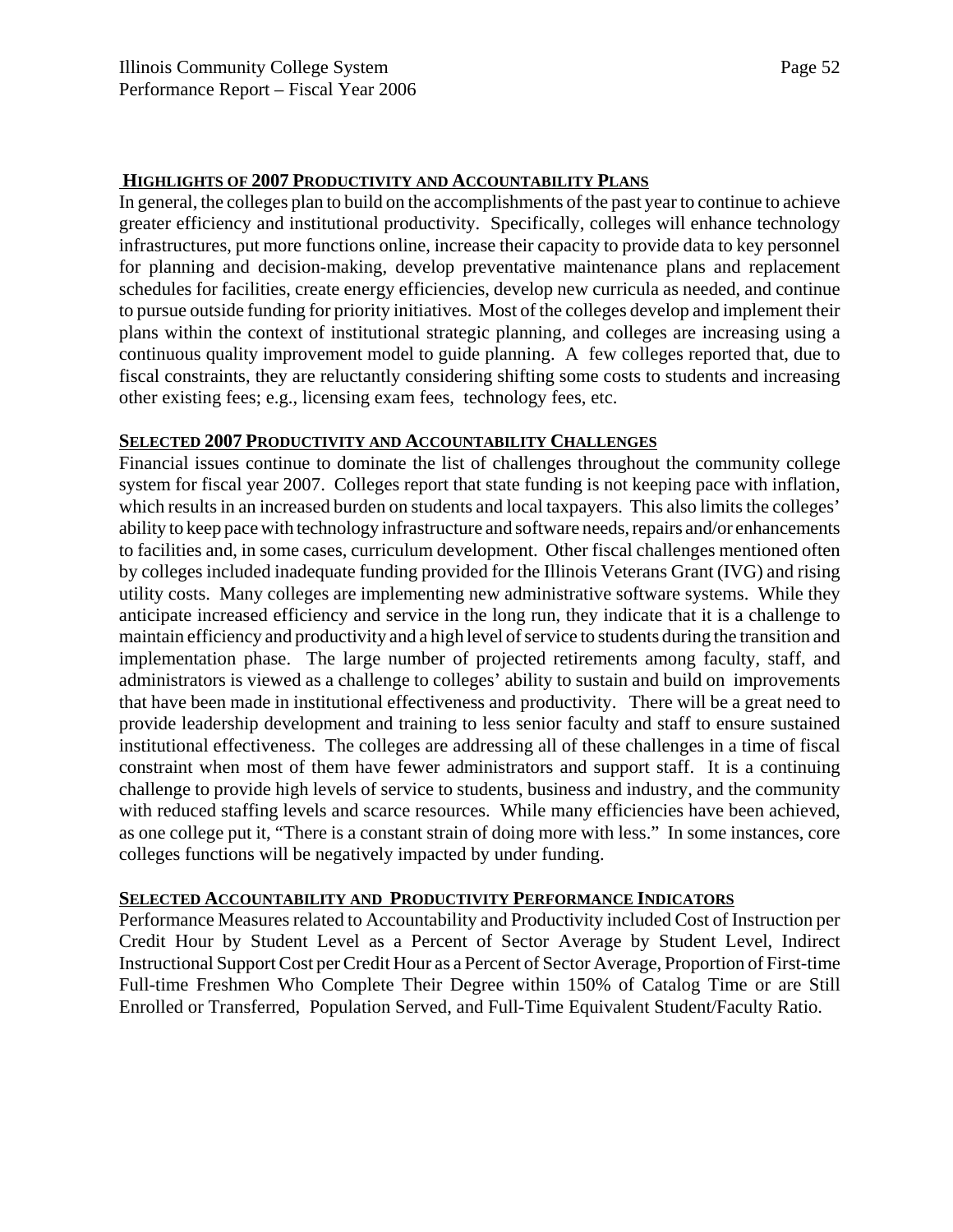# **Cost of Instruction per Credit Hour by Student Level as a Percent of Sector Average by Student Level (6C1)**

Statewide, the one-year rate of instructional unit cost between 2004 (\$186.63) to 2005 (\$198.39) increased by 6.3 percent, while the Higher Education Price Index (HEPI) for overall operations increased an estimated 4.6 percent during the same time frame.

### **Indirect Instructional Support Cost per Credit Hour as a Percent of Sector Average (6C2)**

Statewide, the one-year rate of instructional unit cost between 2004 (\$186.63) to 2005 (\$198.39) increased by 6.3 percent, while the Higher Education Price Index (HEPI) for overall operations increased an estimated 4.6 percent during the same time frame.

Statewide, direct instructional support costs experienced an 8.2 increase from 2004 to 2005. This translates into a \$6.18 average increase for community colleges. Many colleges experienced indirect instructional support cost decreases during fiscal year 2005 compared to the statewide average.

Of the 26,311 fall 2002 cohort of full-time entering freshmen, 71.1 percent graduated, transferred, or were still enrolled by summer 2005.

**Proportion of First-time, Full-time Freshmen Who Complete Their Degree within 150% of Catalog Time, or are Still Enrolled or Transferred (6C3)** Of the 26,311 fall 2002 cohort of full-time entering freshmen, 71.1 percent graduated, transferred, or were still enrolled by summer 2005. From

the 2001 cohort to the 2002 cohort, the number of successful student advancements increased 6.7 percent.

# **Population Served (6M1)**

This performance indicator provides one approach to measuring college outreach efforts in the community. During fiscal year 2005, Illinois community colleges enrolled a total of 957,051 students through credit and noncredit coursework. According to the most recent Bureau of the Census figures, there were 12,713,836 people living in Illinois. Therefore, one out of every 13 Illinoisans attended course work in a community college. Narrowing the look to an estimated 9,208,765 Illinoisans over18 years of age indicates that almost one out of nine individuals attended a community college during fiscal year 2005. The average community college enrollment percentage of the entire population was 7.5 percent of each respective district.

# **Full-Time Equivalent Student/Faculty Ratio (6M6)**

During fiscal year 2005, Illinois community colleges averaged an 18.9 student-faculty FTE ratio. The most recent national data from the Digest of Education Statistics, 2005 are from fall 2003 and indicate a student-faculty FTE ratio nationwide for public two-year colleges of 19.8 (http://nces.ed. gov/programs/digest/d05/tables/dt05\_225.asp). Hence, student/faculty FTE staffing levels in Illinois appear consistent with available national data. The Illinois ratio shows a level of efficiency over the national average, while remaining sufficiently small to allow for individualized student attention. During fiscal year 2005, **Frontier Community College** had the lowest student-faculty FTE ratio (11.2).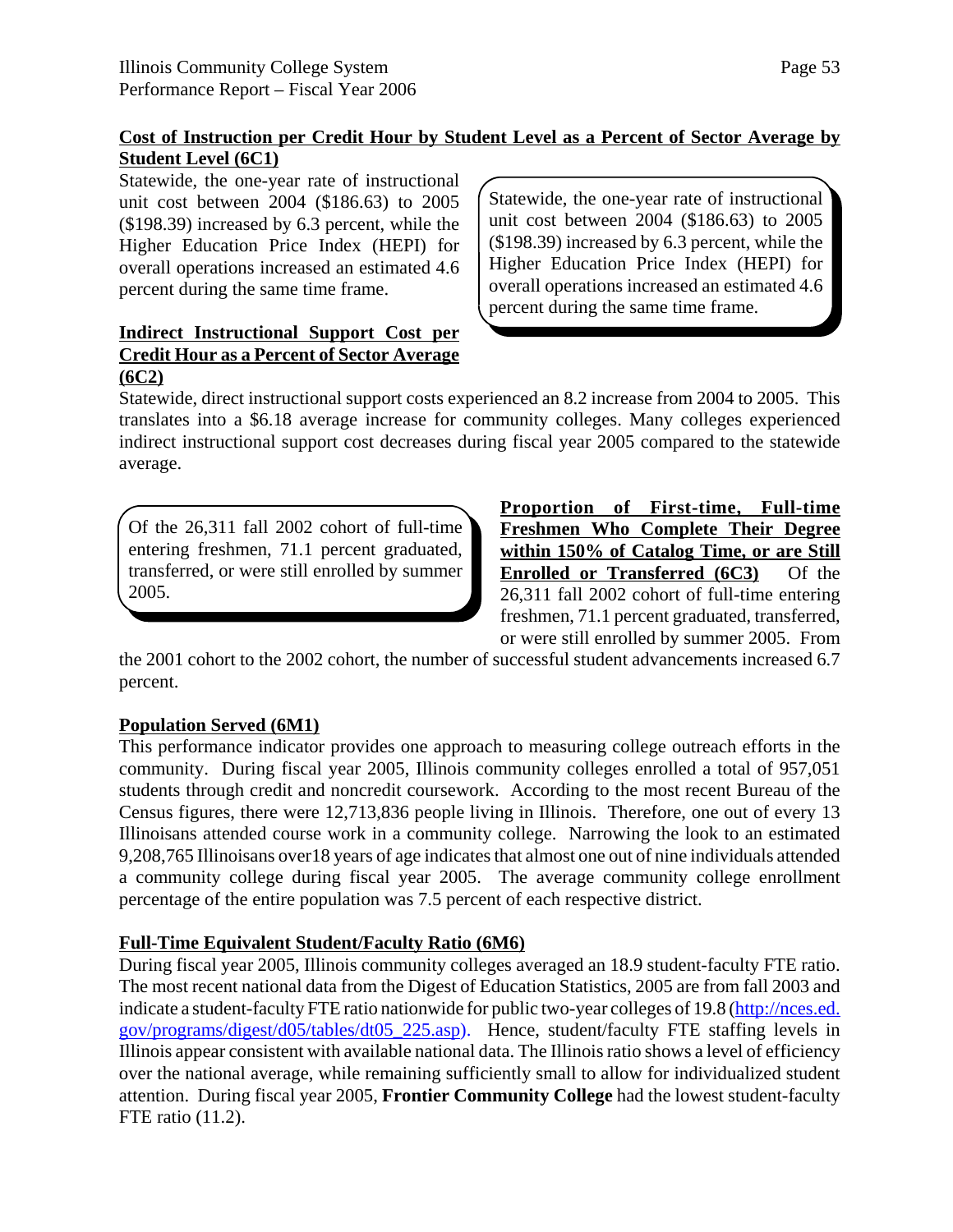#### **CLOSING CHALLENGES**

In a November 2006 presentation, the U.S. Secretary of Education spoke about the challenges facing American postsecondary education.

'College students are... competing for the first time with very bright, ambitious people all over the world who are... anxious to get their share of the largest and most successful (U.S.) economy in the world.'

To succeed in our ever-changing, ever-flattening world, students need critical thinking and problem-solving skills — the kind that our higher education system has always excelled at providing. At the same time, we're counting on institutions to adapt and grow to serve more students of every age and background... because it's not just the world that's changing; our nation is changing, too. And we must ensure that higher education is keeping pace . . .

We must continue this national dialogue on how we can strengthen higher education to best meet the needs of our students in the 21st century. Our aim is simply to ensure that in a new era of global competition, higher education remains the path to the American dream, and that more Americans have access to it. Nearly twothirds of all high-growth, high-wage jobs created in the next decade will require a college degree; a degree only one-third of Americans have. (For example) unlike when I was growing up, you now need a high school diploma and a couple of years of college to succeed as a mechanic or plumber or electrician.

http://www.ed.gov/news/pressreleases/2006/11/11022006.html Press Release, Secretary Spellings Delivered Remarks at National Postsecondary Education Cooperative Symposium on Student Success in Washington, D.C. November 2, 2006.

In the same presentation, the U.S. Secretary of Education also voiced concerns about affordability, the pace at which college costs are rising, time to degree, and the debt burden that students that can accompany the completion of postsecondary education. Community colleges can contribute to positively resolving some of these issues. Community colleges are known for offering access to affordable, high-quality postsecondary education. Due to the relatively low cost to attend, a student's debt burden can be reduced by pursuing their education at a community college. Overall, through fiscal year 2005, the number of degrees and certificates awarded by Illinois community colleges increased for six consecutive years (up 47.8 percent since fiscal year 2000) and there is room for further growth for individuals who want to complete a formal academic award. Community colleges are committed to continuously improving processes and outcomes.

Friedman, Leamer, and Spellings would unanimously agree that postsecondary education is a key factor in achieving and maintaining a competitive advantage for individual Americans and the nation as a whole.

The U.S. Secretary of Education's comments on global competitiveness build on some of the central arguments contained in Thomas L. Friedman's best seller *The World Is Flat: A Brief History of the Twenty-first Century* (2006). Friedman argues that the world is becoming increasingly interrelated and the competitive playing field between industrial and emerging market countries is leveling. He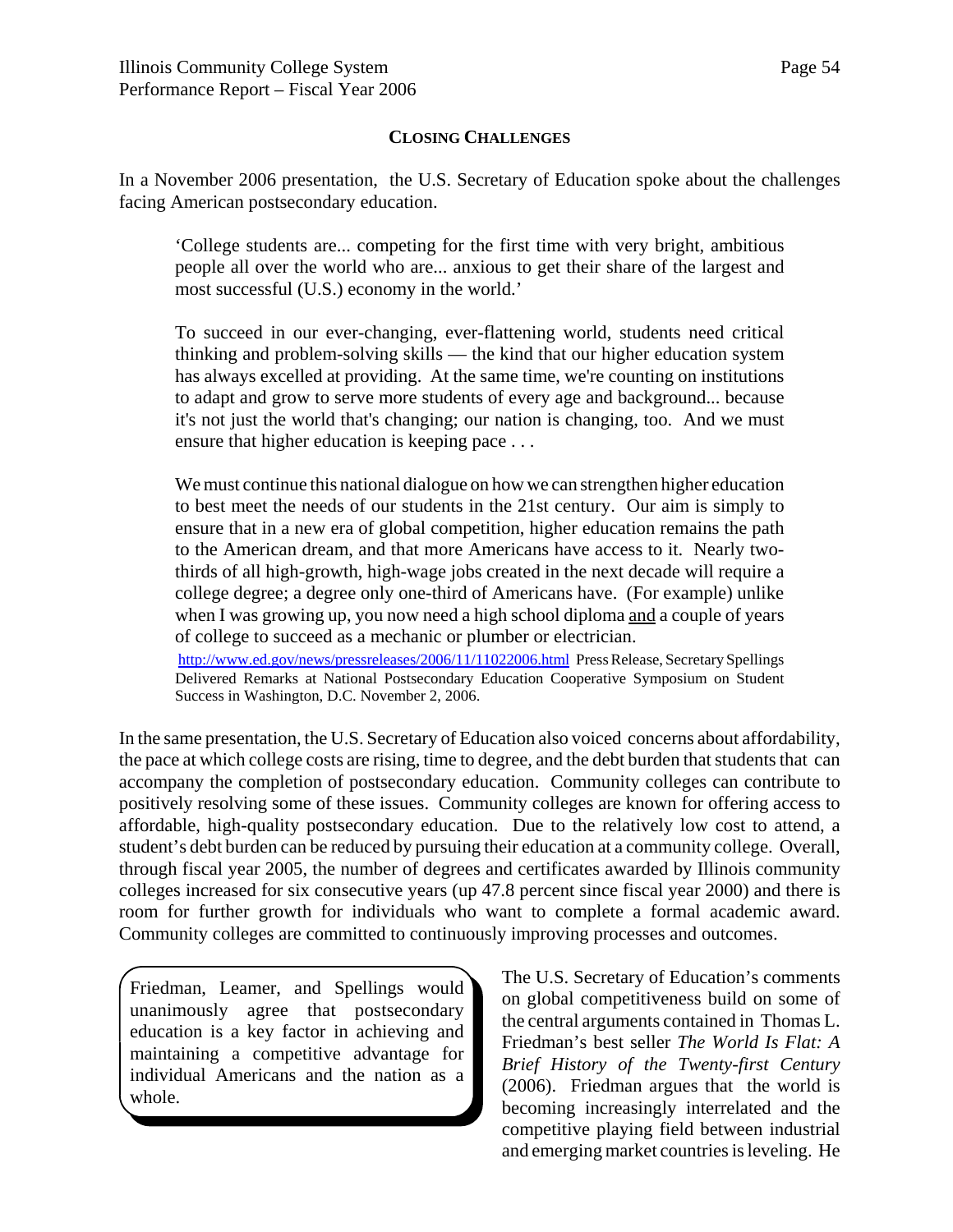enumerates major political events, innovations, and companies that created forces that flattened the world marketplace. Noted University of California Los Angeles economist Edward E. Leamer, *A Flat World, A Level Playing Field, a Small World After All, or None of the Above?* (2006) disagrees with some of Friedman's assertions. However, Friedman, Leamer, and Spellings would unanimously agree that postsecondary education is a key factor in achieving and maintaining a competitive advantage for individual Americans and the nation as a whole.

For Illinois to continue to compete successfully in the increasingly competitive global marketplace, Illinois higher education must rise to the challenges that are articulated in the U.S. Secretary of Education's Commission on the Future of Higher Education final report entitled, *A Test of Leadership: Charting the Future of U.S. Higher Education*. (2006). Nine out of ten Illinois community college graduates remain in the state after finishing college; therefore, community colleges are centrally important in positioning Illinois at a competitive advantage in the marketplace. Illinois community colleges are undertaking an Economic Impact Study to provide further documentation of the difference that a community college education makes for students and the communities which the colleges serve. The complete Community College Economic Impact Study will be released in calendar year 2007.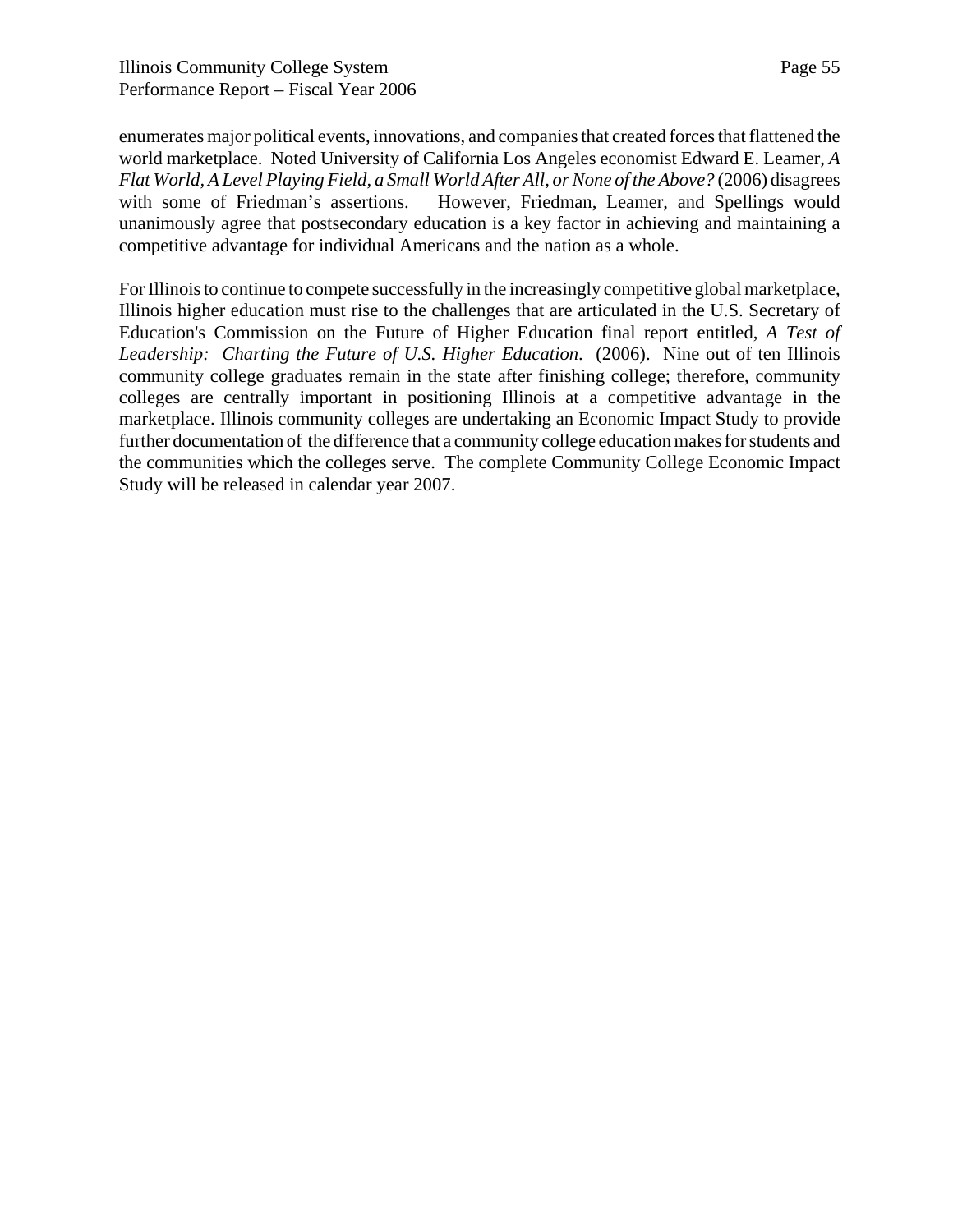#### **BIBLIOGRAPHY**

- American Council on Education. (January 21, 1998). *Straight Talk About College Costs and Prices: Report of The National Commission on the Cost of Higher Education.* Washington, D.C.: Center for Policy Analysis American Council on Education http://www.acenet.edu/washington/college\_costs/1998/07july/straight\_talk.html
- American Hospital Association. *In Our Hands: How Hospital Leaders Can Build a Thriving Workforce: AHA Commission on Workforce for Hospitals and Health Systems*. (2002).Chicago: Author.
- America's Career Resource Network (ACRN). (2006). The Economic Challenge. Washington, DC: National Training Support Center. http://www.acrnetwork.org/econchal.htm#s4
- Baum, Sandy. (2006). *Trends in College Pricing 2006.* New York, NY: College Board Publications (Item #060342009). http://www.collegeboard.com/prod\_downloads/press/cost06/trends\_college\_pricing\_06.pdf
- Callan, Patrick M. (Ed.) (September, 2006). *Measuring Up 2006: National Report Card on Higher Education.* San Jose, California: the National Center for Public Policy and Higher Education and the Institute for Higher Education Policy. http://measuringup.highereducation.org/docs/nationalreport\_2006.pdf
- Common Fund Institute. (2006). Higher Education Price Index 2006. Wilton, CT: Author. www.commonfund.org
- Educational Resources Information Center (ERIC) Clearinghouse for Community Colleges. (2003). How many community college students transfer to four-year institutions? (Frequently Asked Questions) http://www.gseis.ucla.edu/ERIC/faq.html#Teach University of California, Los Angeles (3051 Moore Hall, P.O. Box 951521, Los Angeles, CA 90095 310-825-8337)
- Employment Policy Foundation. (August 2004). *The American Workplace* (9<sup>th</sup> Edition). Washington, D.C.: Author. http://www.epf.org/about/publications.asp
- ERIC Clearinghouse for Community Colleges. (April, 2001). "National Transfer Assembly Results - Update for 1995." (EdInfo 01-04). Los Angeles: Author. http://www.gseis.ucla.edu/ccs/edinfos/edin0104.html
- Friedman , Thomas L. (2006). *The World Is Flat: A Brief History of the Twenty-first Century*. New York: Farrar, Straus and Giroux.
- Horn, Laura; Chang Wei, Christina: & Berker, Ali. (2002.) *What Students Pay for College: Changes in the Net Price of College Between 1992–93 to 1999–2000.* (NCES 2002–174). Washington, DC: U.S. Department of Education National Center for Education Statistics. http://nces.ed.gov/pubs2002/2002174.pdf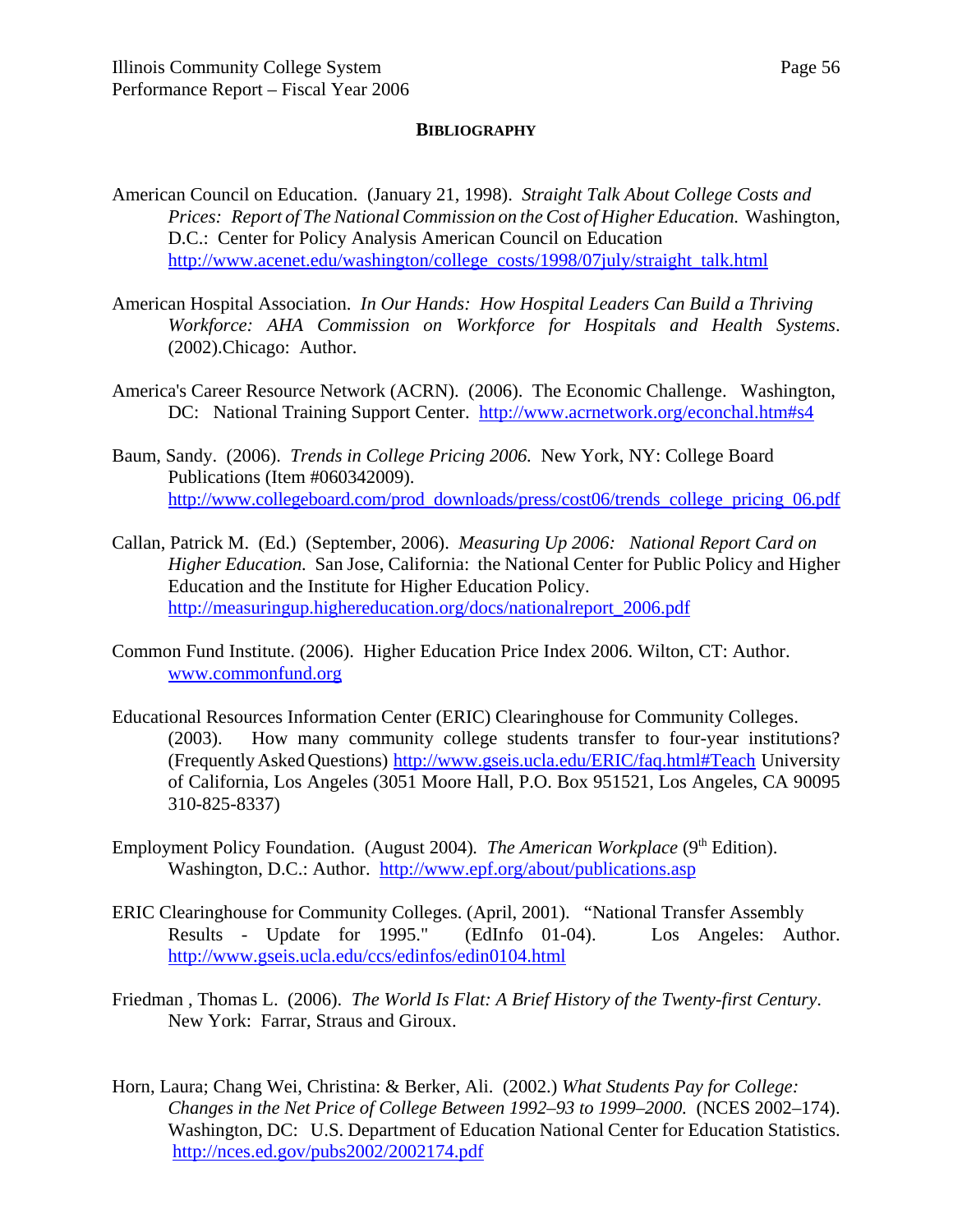- Illinois Board of Higher Education. (February, 2003). *Establishing Performance Indicators to Assess Progress Toward Meeting the Goals of the Illinois Commitment: Final Recommendations*. Report of the Performance Indicator Advisory Committee to the Illinois Board of Higher Education. Springfield, IL: Author. http://www.ibhe.state.il.us/Board/Agendas/2003/February/Item%206%20Report.pdf
- Illinois Board of Higher Education & Illinois Student Assistance Commission Committee on Affordability. (October, 2003). The Distribution of Student Financial Aid In Illinois. Springfield. IL: State of Illinois. http://www.ibhe.state.il.us/Affordability/PDF/Final%20Unit%20Record%20Report.pdf
- Illinois Board of Higher Education & Illinois Student Assistance Commission Committee on Affordability. (August 12, 2003). *Final Report and Recommendations of the Committee on Affordability* . Springfield, IL: State of Illinois Author. http://www.ibhe.state.il.us/Board/Agendas/2003/August/Item%209%20Report.pdf
- Illinois Community College Board. (1998 through 2005). Career and Technical Follow-up Study Previously known as Occupational Follow-up Study. Springfield, IL: Author.
- Illinois Community College Board. (1998 through 2006). Data and Characteristics of the Illinois Public Community Colleges Springfield, IL: Author.
- Illinois Community College Board. (2006). Promise for Illinois: A Strategic Plan for the Illinois Community College System. Springfield, IL: Author.
- Illinois Community College Board. (1998 through 2006) Salary Report for the Illinois Public Community Colleges Springfield, IL: Author.
- Illinois Community College Board. (1998 through 2005) Student Enrollments and Completions in the Illinois Community College System. Springfield, IL: Author.
- Illinois Community College Board. (1998 through 2005) Unit Cost Report for the Illinois Public Community Colleges. Springfield, IL: Author.
- Illinois Student Assistance Commission. (November 18, 2005). Illinois Student Assistance Commission Discussion of College Affordability in Illinois: FY2007 MAP Budget Implications. Springfield, IL: Author. http://www.collegezone.com/media/agenda1118\_item5.pdf
- Leamer , Edward E. (April 16, 2006). *A Flat World, A Level Playing Field, a Small World After All, or None of the Above? Review of Thomas L Friedman, The World is Flat*. The UCLA Anderson Forecast. Los Angles: UCLA. http://www.uclaforecast.com/reviews/Leamer\_FlatWorld\_060221.pdf
- National Association of Manufacturers, The Manufacturing Institute and Deloitte & Touche (2003). Keeping America Competitive: How a Talent Shortage Threatens US Manufacturing – A White Paper. Washington, D.C.: Author. http://www.nam.org/s\_nam/sec.asp?CID=201285&DID=229469&rcss=print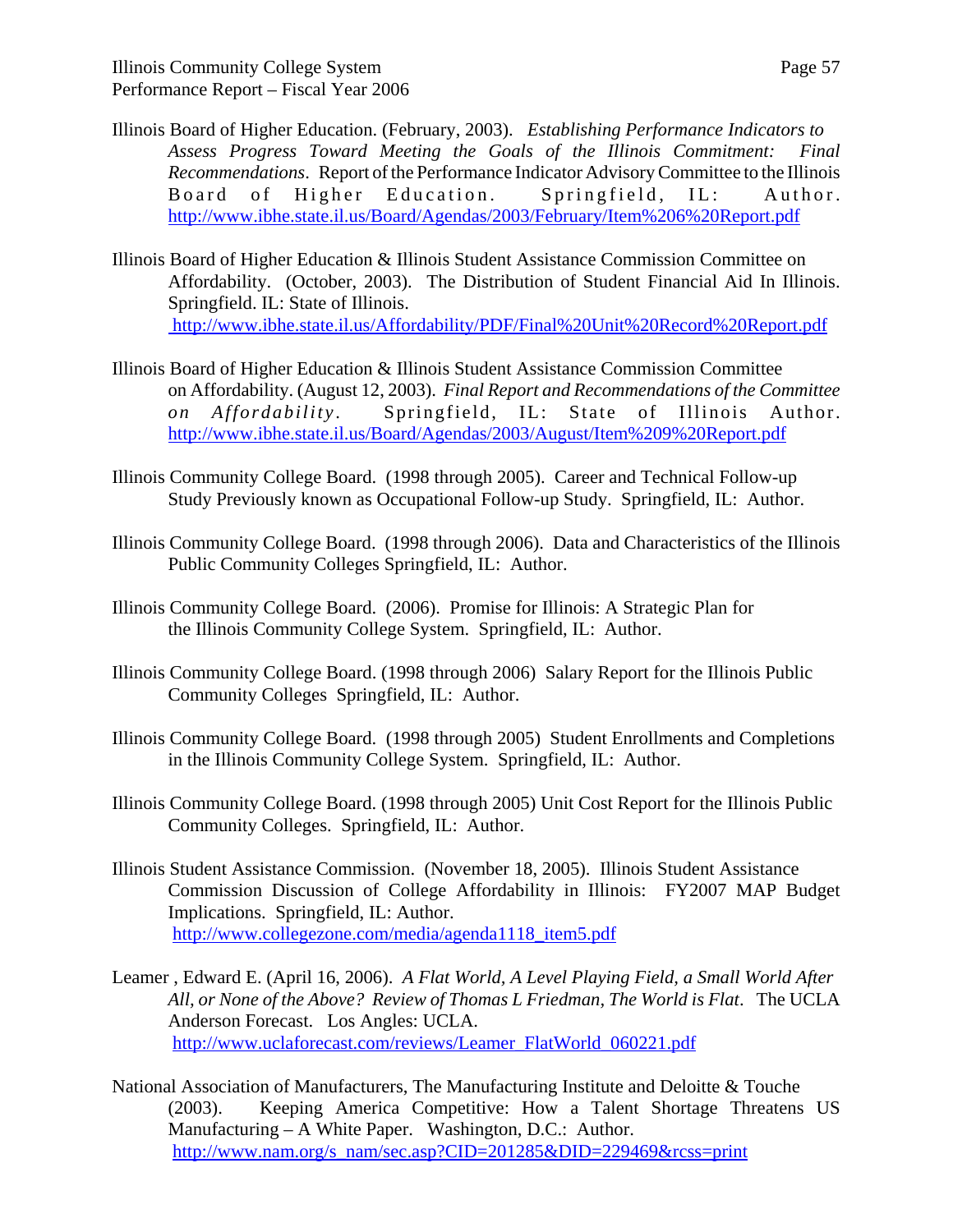- National Center for Education Statistics. (2006). Table 259. Associate degrees conferred by degree-granting institutions, by racial/ethnic group, major field of study, and sex of student: 2003-2004. *Digest of Education Statistics 2005.* Washington D.C.: Author. http://nces.ed.gov/programs/digest/d05/tables/dt05\_259.asp
- National Center for Education Statistics. (2006). Table 231. Full-time and part-time instructional faculty and staff in degree-granting institutions, by type and control of institution and selected characteristics: Fall 1992 and fall 1998 . *Digest of Education Statistics 2005.* Washington D.C.: Author.

http://nces.ed.gov/programs/digest/d04/tables/dt04\_231.asp

- National Center for Education Statistics. (2006). Table 225. Number of full-time-equivalent staff and faculty, and full-time-equivalent staff and faculty/student ratios in degree-granting institutions, by control and type of institution and state or jurisdiction: Fall 2003. *Digest of Education Statistics 2005.* Washington D.C.: Author. http://nces.ed.gov/programs/digest/d05/tables/dt05\_225.asp
- National Center for Education Statistics. (2006). Table 210. Number and percent of students enrolled in postsecondary institutions, by level, disability status and selected characteristics: 2003 - 2004. *Digest of Education Statistics 2005.* Washington D.C.: Author. http://nces.ed.gov/programs/digest/d05/tables/dt05\_210.asp
- National Center for Education Statistics. (2006). Table 168. Enrollment, staff, and degrees conferred in postsecondary institutions participating in Title IV programs, by level and control of institution, sex, and type of degree: Fall 2003, and 2003-04. *Digest of Education Statistics 2005.* Washington D.C.: Author. http://nces.ed.gov/programs/digest/d05/tables/dt05\_168.asp

National Center for Education Statistics. (2005). Table 177. - Total fall enrollment in degreegranting

institutions, by level of enrollment, sex, attendance status, and type and control of institution: 2003. *Digest of Education Statistics 2005.* Washington D.C.: Author. http://nces.ed.gov/programs/digest/d04/tables/dt04\_177.asp

- National Student Clearinghouse.(2006). Student Tracker Website. Herndon, VA: Author. http://www.studentclearinghouse.org/colleges/Tracker/default.htm
- Parker, Stuart P. (Ed.). (2004 January 15, 2004). Cam Report: Career Advancement Management Facts and Trends, Volume 27, No. 7, East Lansing, MI: Priam Publications. http://www.camreport.net/about\_us.htm
- Shulock, Nancy & Moore, Colleen. (November, 2002). *An Accountability Framework for California Higher Education: Informing Public Policy and Improving Outcomes*. Sacramento: California State University Center for California Studies. http://www.csus.edu/ihe/PDFs/11-02\_accountability.pdf

Stone, Robyn I. & Wiener , Joshua M. (2001). *Who Will Care for Each of Us? America's*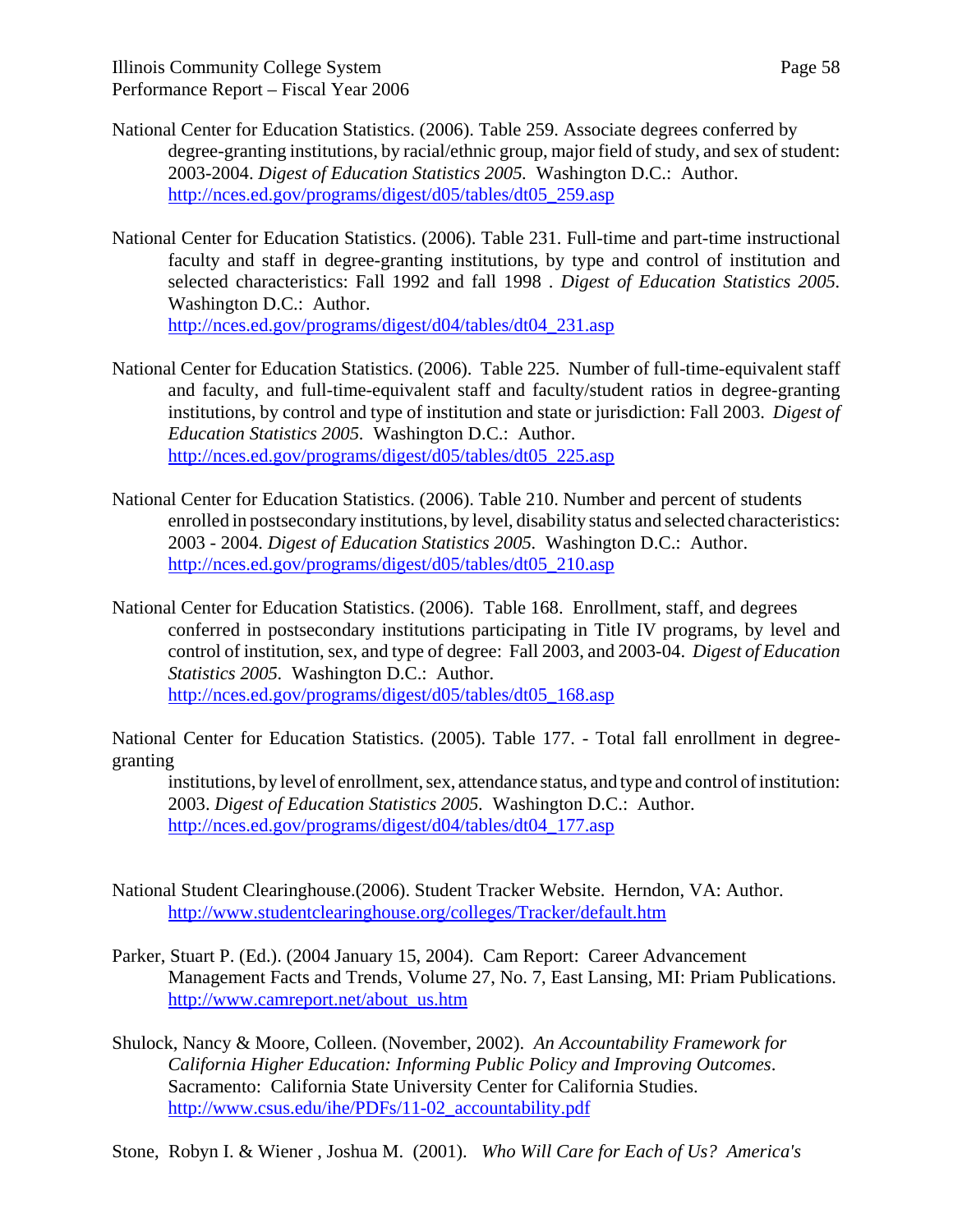*Coming Healthcare Labor C: A Report from the Panel on the Future of the Healthcare Labor Force in a Graying Society.* (online). Chicago, IL: University of Illinois at Chicago College of Nursing Urban Institute http://www.urban.org/urlprint.cfm?ID=7317

- Texas Public Community and Technical Colleges (2005). 2005 Statewide Factbook. .Austin, TX: Texas Higher Education Coordinating Board Community and Technical Colleges Division.. http://www.thecb.state.tx.us/Reports/PDF/1174.PDF
- United States Department of Commerce. U.S. Census Bureau, 2005 American Community Survey (2006). Table S1801. Disability Characteristics. Washington D.C.: Author. http://factfinder.census.gov/servlet/STTable?\_bm=y&-geo\_id=01000US%20 &-qr\_name=ACS\_2005\_EST\_G00\_S1801&-ds\_name=ACS\_2005\_EST\_G00\_&-redoLo  $g = false$

United States Department of Commerce. U.S. Census Bureau, 2005 American Community Survey (2006). Illinois Data Profile. Washington D.C.: Author. http://factfinder.census.gov/servlet/ACSSAFFFacts?\_event=&geo\_id=04000US17&\_geo Context=01000US%7C04000US17&\_street=&\_county=&\_cityTown=&\_state=04000U  $S17&\text{zip=⟨=en&}$  sse=on&ActiveGeoDiv=&\_useEV=&pctxt=fph&pgsl=010&\_s ubmenuId=factsheet\_1&ds\_name=ACS\_2005\_SAFF&\_ci\_nbr=null&qr\_name=null&reg  $=$ null%3Anull& keyword $=$ & industry $=$ 

- United States Department of Commerce. U.S. Census Bureau. (2000). Census 2000 Summary File 1, Matrices P1, P3, P4, P8, P9, P12, P13, P,17, P18, P19, P20, P23, P27, P28, P33, PCT5, PCT8, PCT11, PCT15, H1, H3, H4, H5, H11, and H12. DP-1. Profile of General Demographic Characteristics: 2000 Data Set: Census 2000 Summary File 1 (SF 1) 100- Percent Data Geographic Area: Illinois. Washington, D.C. Author. Http//factfinder.census.gov/servlet/QTTable?ds\_name=DEC\_2000\_SF1\_U&geo\_id=040 00US17&qr\_name=DEC\_2000\_SF1\_U\_DP1
- United States Department of Commerce. U.S. Census Bureau. (2002). Disability Data from March 2002 Current Population Survey (CPS). Table 1. Selected Characteristics of Persons 16 to 74, 2002. Washington D.C.: Author. http://www.census.gov/hhes/www/disable/disabcps.html
- United States Department of Commerce. U.S. Census Bureau. (2000). DP-2. Profile of Selected Social Characteristics: 2000. Data Set: Census 2000 Summary File 3 (SF 3) - Sample Data for Illinois. Washington D.C.: Author. http://factfinder.census.gov/bf/\_lang=en\_vt\_name=DEC\_2000\_SF3\_U\_DP2\_geo\_id=040 00US17.html
- United States Department of Education. (November, 2002). "Fall Enrollment" and "Institutional Characteristics" surveys. Table 313.Average undergraduate tuition and fees and room and board rates paid by full-time-equivalent students in degree-granting institutions, by control of institution and by state: 2000-01 and 2001-02. Washington, D.C.: National Center for Education Statistics, Integrated Postsecondary Education Data System (IPEDS). http://nces.ed.gov/pubs2003/digest02/tables/dt313.asp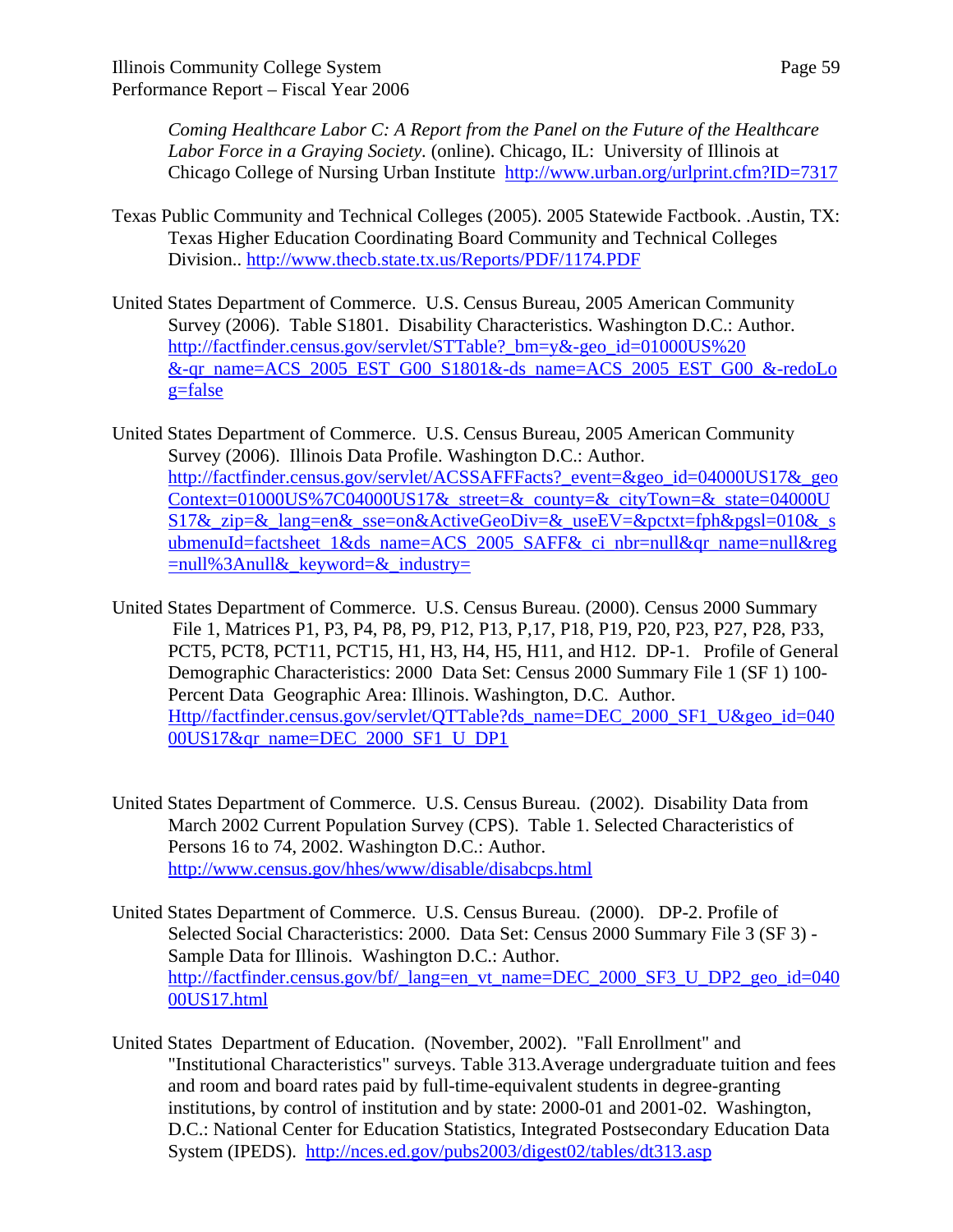- United States Department of Education Press Release. (October 13, 2006). Secretary Spellings Delivers Remarks to the Association of Community College Trustees in Orlando, FL. http://www.ed.gov/news/pressreleases/2006/10/10132006.html
- United States Department of Education Press Release. (November 2, 2006). Secretary Spellings Delivered Remarks at National Postsecondary Education Cooperative Symposium on Student Success in Washington, D.C. http://www.ed.gov/news/pressreleases/2006/11/11022006.html
- United States Department of Education, "Fall Staff, 1999" and "Fall Enrollment, 1999" surveys. (prepared July, 2001). Table 226. Staff and student/staff ratios in degree-granting institutions, by type and control of institution and by state: Fall 1999. Washington, D.C.: National Center for Education Statistics, Integrated Postsecondary Education Data System (IPEDS). http://nces.ed.gov/pubs2003/digest02/tables/dt226.asp
- United States Department of Education. (2002). Percentage of first- and second-year undergraduates who reported ever taking remedial courses and among those taking remedial courses in 1999-2000, the type of courses: 1999-2000. Washington, D.C.: 1999-2000 National Postsecondary Student Aid Study (NPSAS:2000) National Center for Education Statistics. http://nces.ed.gov/surveys/npsas/table\_library/tables/npsas50.asp
- Wellman , Jane V. (August 2002). *State Policy and Community College Baccalaureate Transfer*. San Jose, California: the National Center for Public Policy and Higher Education and the Institute for Higher Education Policy. Http://www.highereducation.org/reports/transfer/transfer.pdf
- Wisconsin Technical College System Office (2005). "Employment Status and Reason Not in Labor Force". 2004-05 Graduate Follow-up Report. Madison, WI: Author. http://www.wtcsystem.org/reports/fact/graduate/index.htm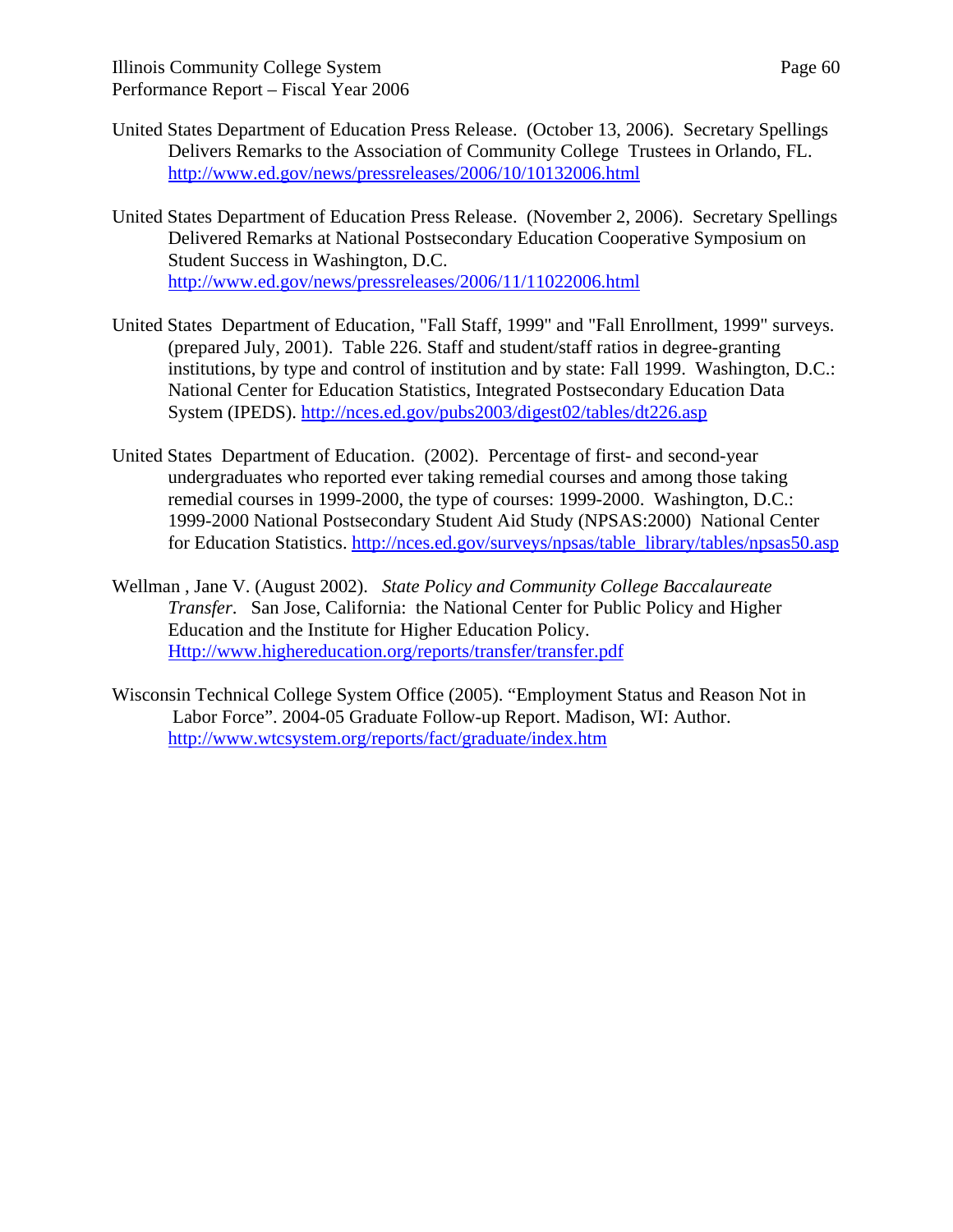**Appendix A**

**MISSION-SPECIFIC COMMUNITY COLLEGE PERFORMANCE INDICATORS FY 2006**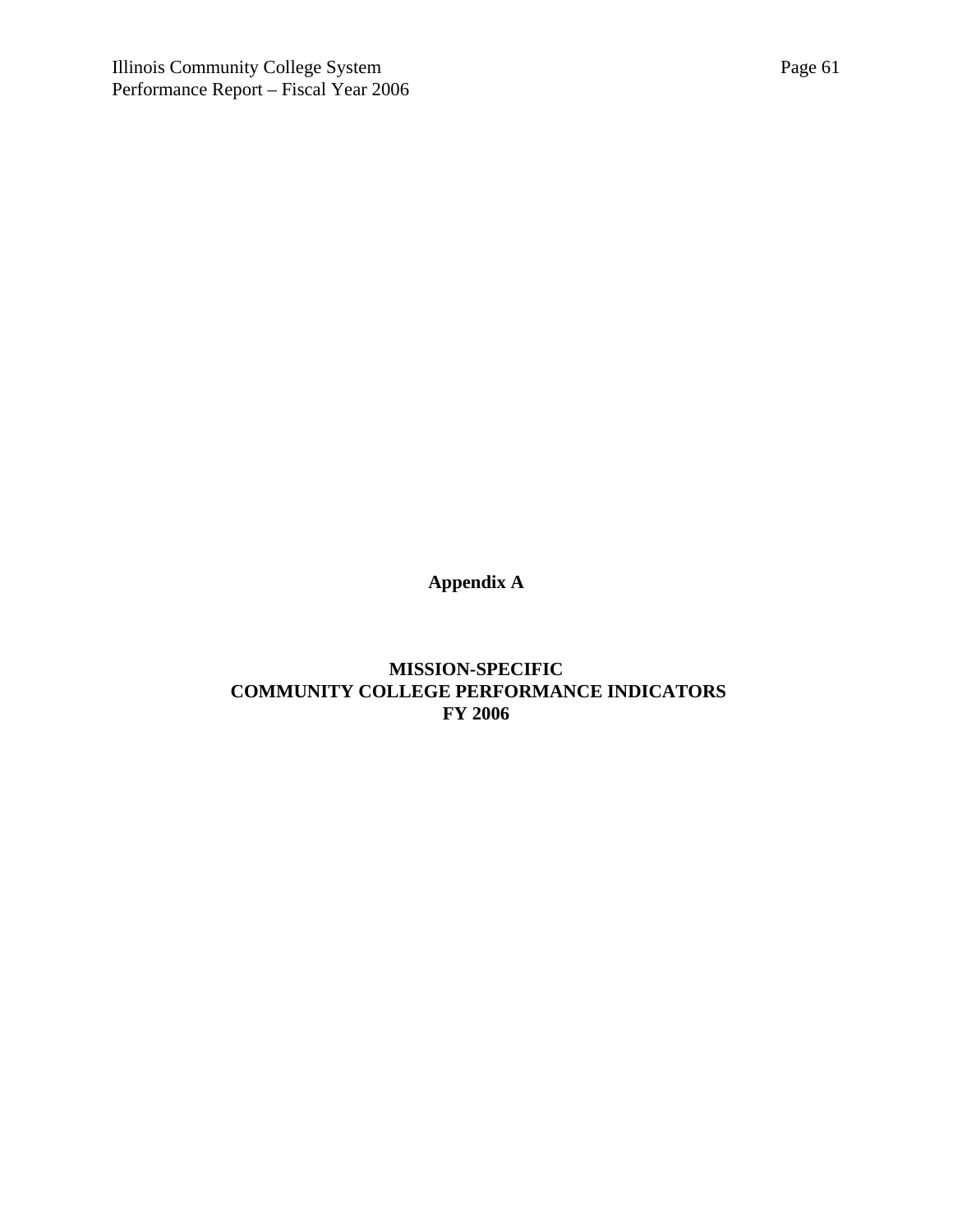# **Goal 1: Economic Growth (Mission Specific Level Menu)**

| <b>Colleges Using Indicator</b>                                                                     | <b>Indicator</b>                                                                                                              |
|-----------------------------------------------------------------------------------------------------|-------------------------------------------------------------------------------------------------------------------------------|
| 503, 508-04, 509, 512, 519, 514, 529, 513, 523,<br>532, 517, 526, 527, 521, 511, 518, 531, 533, 522 | Number of businesses provided with technical<br>assistance through college Business and Industry<br>Centers.                  |
| 503, 508-06, 508-04, 508-07, 509, 540, 519, 532,<br>530, 524, 527, 535, 506, 539                    | Number of individuals receiving customized.<br>training through college Business and Industry<br>Centers.                     |
| 536, 534                                                                                            | Number of current workers receiving training<br>through college Business and Industry Centers.                                |
| 516                                                                                                 | Number of businesses attracted or retained<br>through college Business and Industry Centers.                                  |
|                                                                                                     | Number of services delivered through the<br>Manufacturing Extension Center (IMEC) or<br>Chicago Manufacturing Center (CMC).   |
| 507, 519, 523, 535, 505, 521, 533, 534, 504                                                         | Total number of Business and Industry Center<br>courses/workshops conducted.                                                  |
| 501                                                                                                 | Number of Business and Industry Center<br>courses/workshops conducted in computer skills<br>enhancement.                      |
| 515                                                                                                 | Number of Business and Industry Center<br>courses/workshops conducted in Quality process<br>improvement (i.e., ISO) training. |
|                                                                                                     | Number of Business and Industry Center<br>courses/workshops conducted in.                                                     |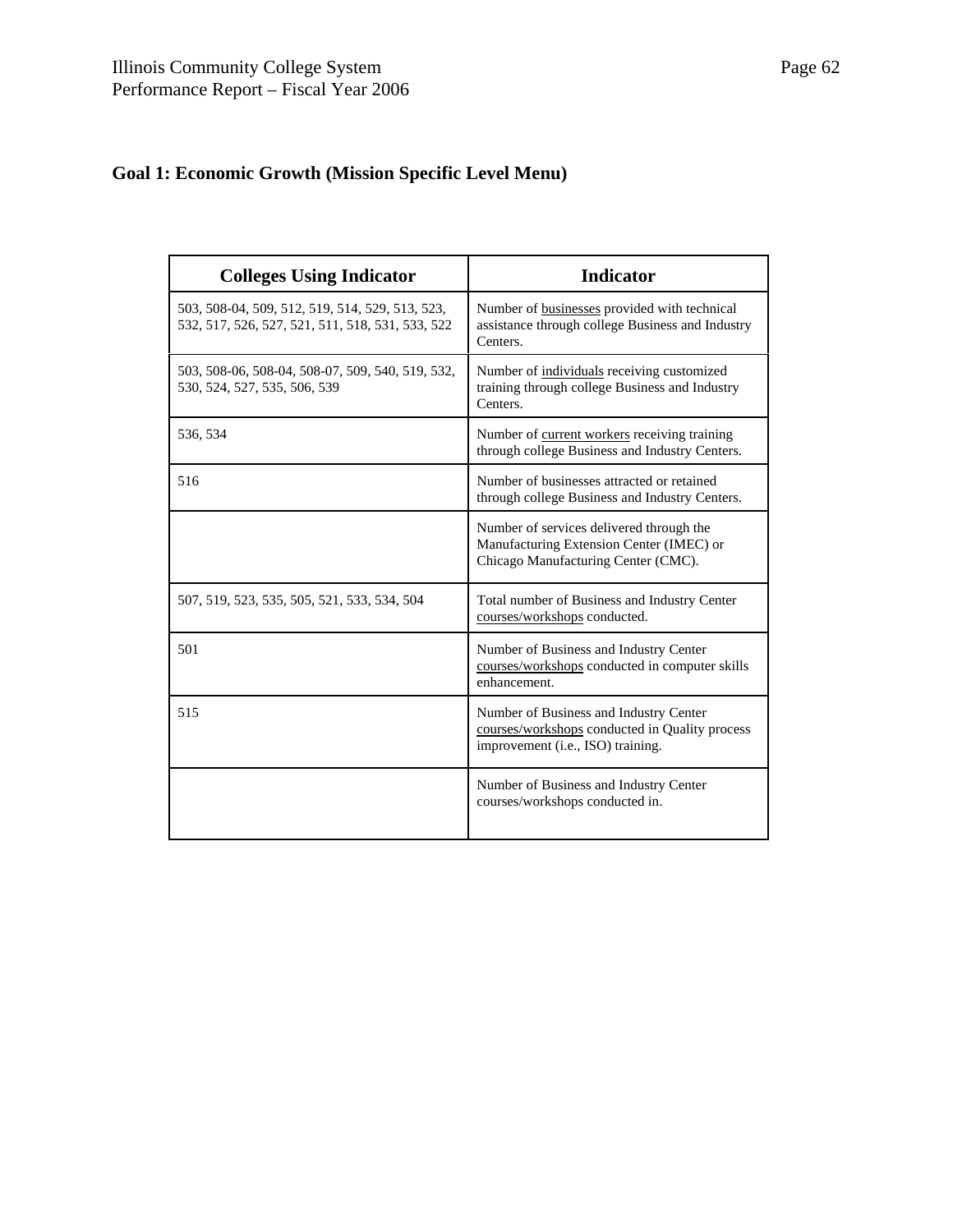| <b>Colleges Using Indicator</b> | <b>Indicator</b>                                                                                                                                                       |
|---------------------------------|------------------------------------------------------------------------------------------------------------------------------------------------------------------------|
| 508-07, 502                     | Number of collaborative partnerships with university<br>teacher education programs.                                                                                    |
| 502, 532                        | Number of course sections provided for teachers and<br>administrators as a registered provider through<br>professional development activities (CPDU/CEU).              |
|                                 | Number of teacher education CEU's provided                                                                                                                             |
|                                 | Number of teachers and administrators served by the<br>institution as a registered provider through professional<br>development activities (CPDU/CEU). (Institutional) |
|                                 | Number of paraprofessionals trained to assist in<br>teaching reading, writing, math or readiness in these<br>subjects.                                                 |
| 508-06, 508-03                  | Number of collaborative partnerships with K-12 schools<br>and/or school districts.                                                                                     |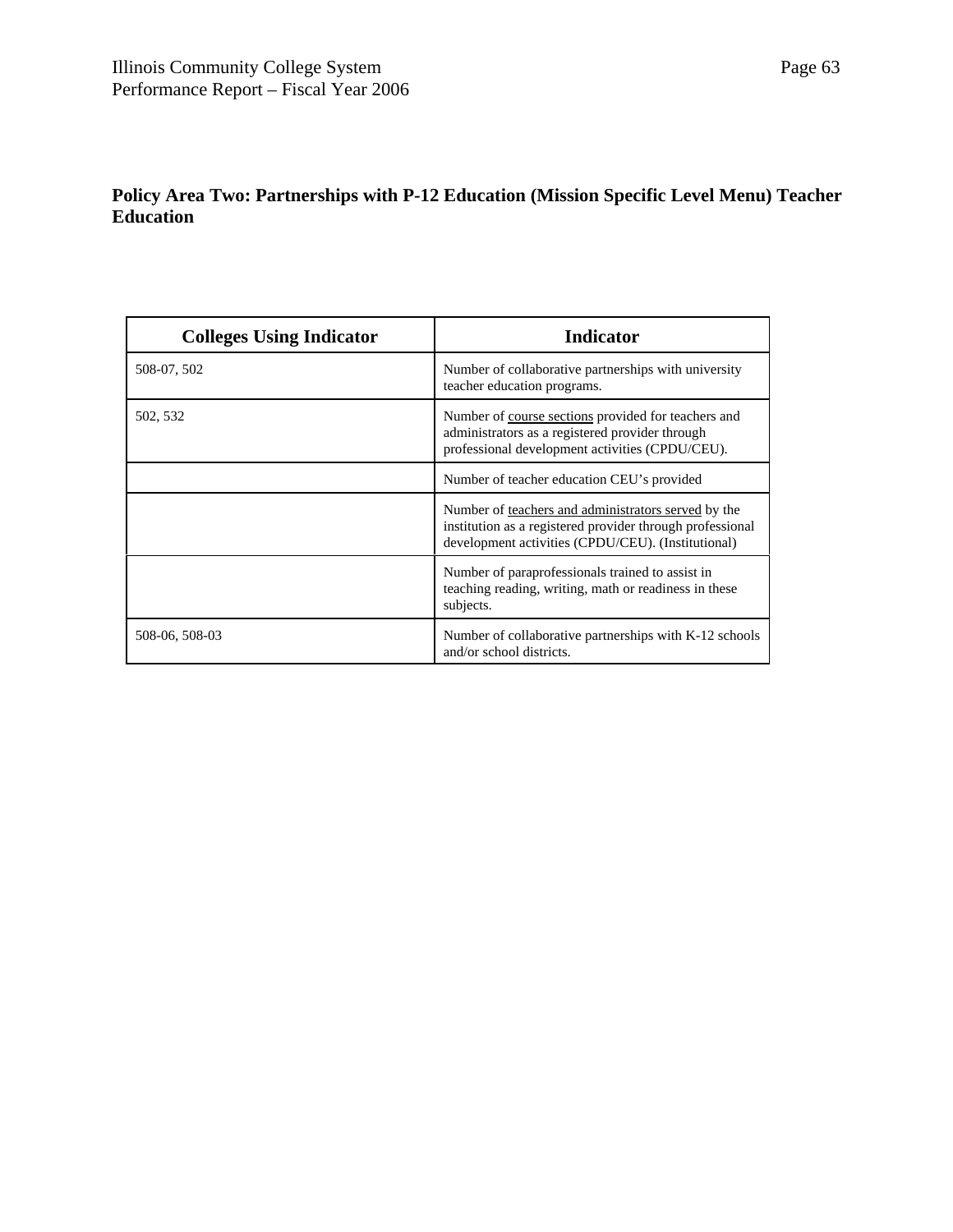# **Policy Area Three: Affordability (Mission-Specific Level Menu)**

| <b>Colleges Using Indicator</b>                                              | <b>Indicator</b>                                                                       |
|------------------------------------------------------------------------------|----------------------------------------------------------------------------------------|
| 508-02,508-07, 507, 509, 519, 525, 526, 524,<br>535, 521, 511, 531, 533, 504 | Tuition and basic fees for a full-time in-district<br>student.                         |
| 502, 509, 540, 519, 514, 532, 526, 527, 505,<br>515, 518, 533                | Number of enrolled students who receive<br>Monetary Award Program (MAP) grants.        |
| 502, 514, 532, 526, 515, 522                                                 | Number of enrolled students who receive Illinois<br>Incentive for Access (IIA) grants. |
| 508-06, 508-03, 502, 540, 519, 514, 513, 517,<br>527, 515, 533, 534          | Number of enrolled students who receive Pell<br>Grants.                                |
|                                                                              | Proportion of graduates with zero student loan<br>debt.                                |
| 508-07, 514, 506, 534                                                        | Number of first generation college students<br>served.                                 |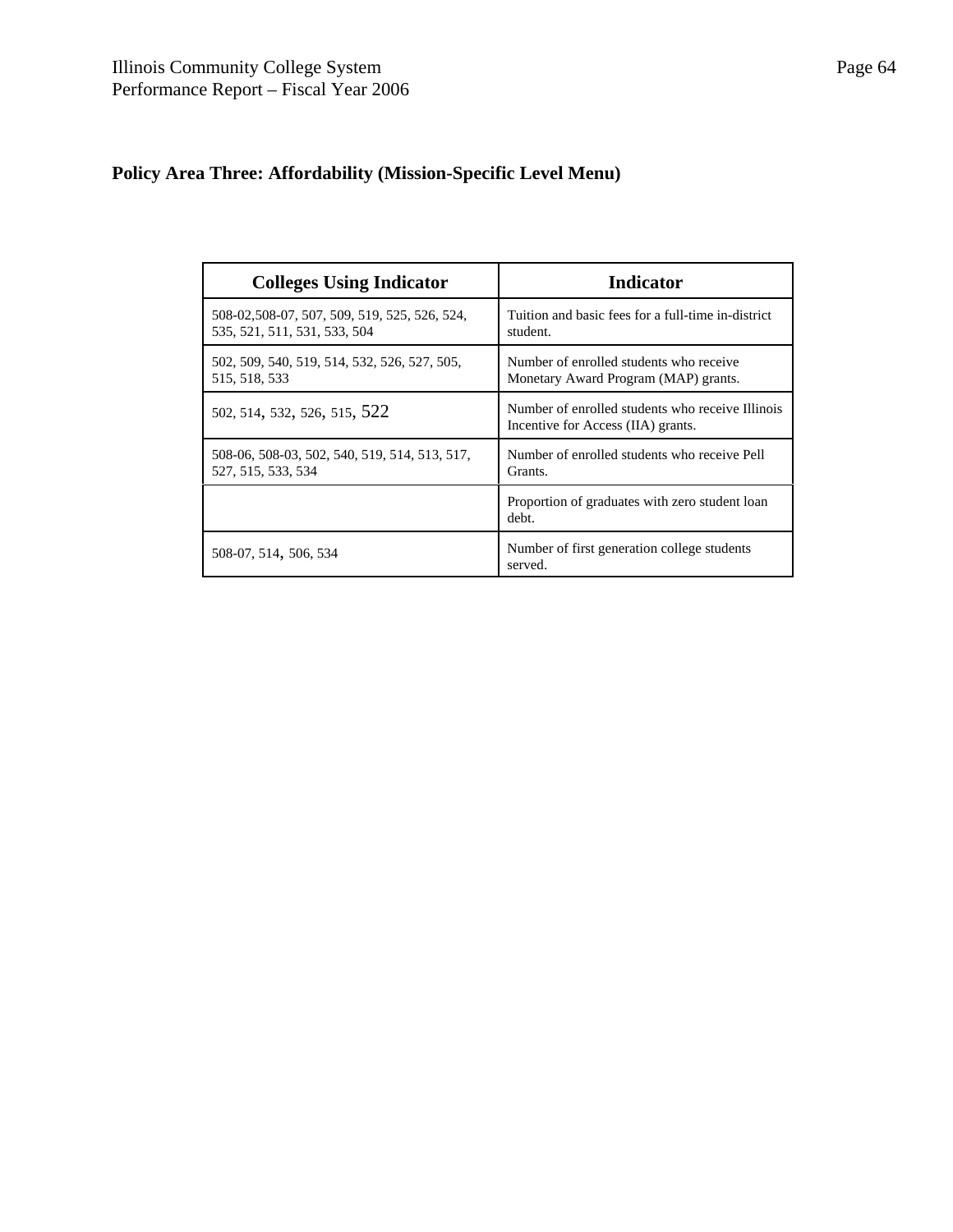# **Policy Area Four: Access and Diversity (Mission-Specific Level Menu)**

| <b>Colleges Using Indicator</b>                                                                            | <b>Indicator</b>                                                                     |
|------------------------------------------------------------------------------------------------------------|--------------------------------------------------------------------------------------|
| 508-06, 508-03, 508-04, 508-02, 507, 509, 540,<br>519, 514, 525, 526, 530, 527, 505, 521, 518,<br>510, 539 | Number of students enrolled by race/ethnicity,<br>disability status, and gender.     |
| 502, 509, 519, 529, 523, 526, 535, 521, 533, 522                                                           | Number of students served through adult<br>education coursework (ABE/ASE).           |
| 502, 509, 529, 523, 526, 524, 535, 534                                                                     | Number of students served through English-as-<br>a-Second Language (ESL) coursework. |
| 509, 529, 536, 526, 521                                                                                    | Number of level advancements in Adult<br>Education (ABE/ASE).                        |
| 509, 526, 515                                                                                              | Number of level advancements in English-as-a-<br>Second Language (ESL).              |
| 503, 502, 509, 519, 513, 523, 526, 535, 506, 534                                                           | Number of students served through remedial<br>coursework.                            |
| 503, 507, 502, 529, 526, 521, 511, 534, 504                                                                | Remedial credits earned versus attempted.                                            |
| 529, 518, 533                                                                                              | Number of courses offered through distance<br>learning.                              |
| 529, 523, 517, 526, 533                                                                                    | Number of students served through distance<br>education.                             |
| 508-07, 525, 532, 526, 504                                                                                 | Number of faculty by race/ethnicity.                                                 |
| 508-07, 514, 532, 526, 504                                                                                 | Number of administrators by race/ethnicity.                                          |
| 508-07, 514, 526, 504                                                                                      | Number of other professionals by race/ethnicity.                                     |
| 502, 514, 526, 521                                                                                         | Number of students served through noncredit<br>coursework.                           |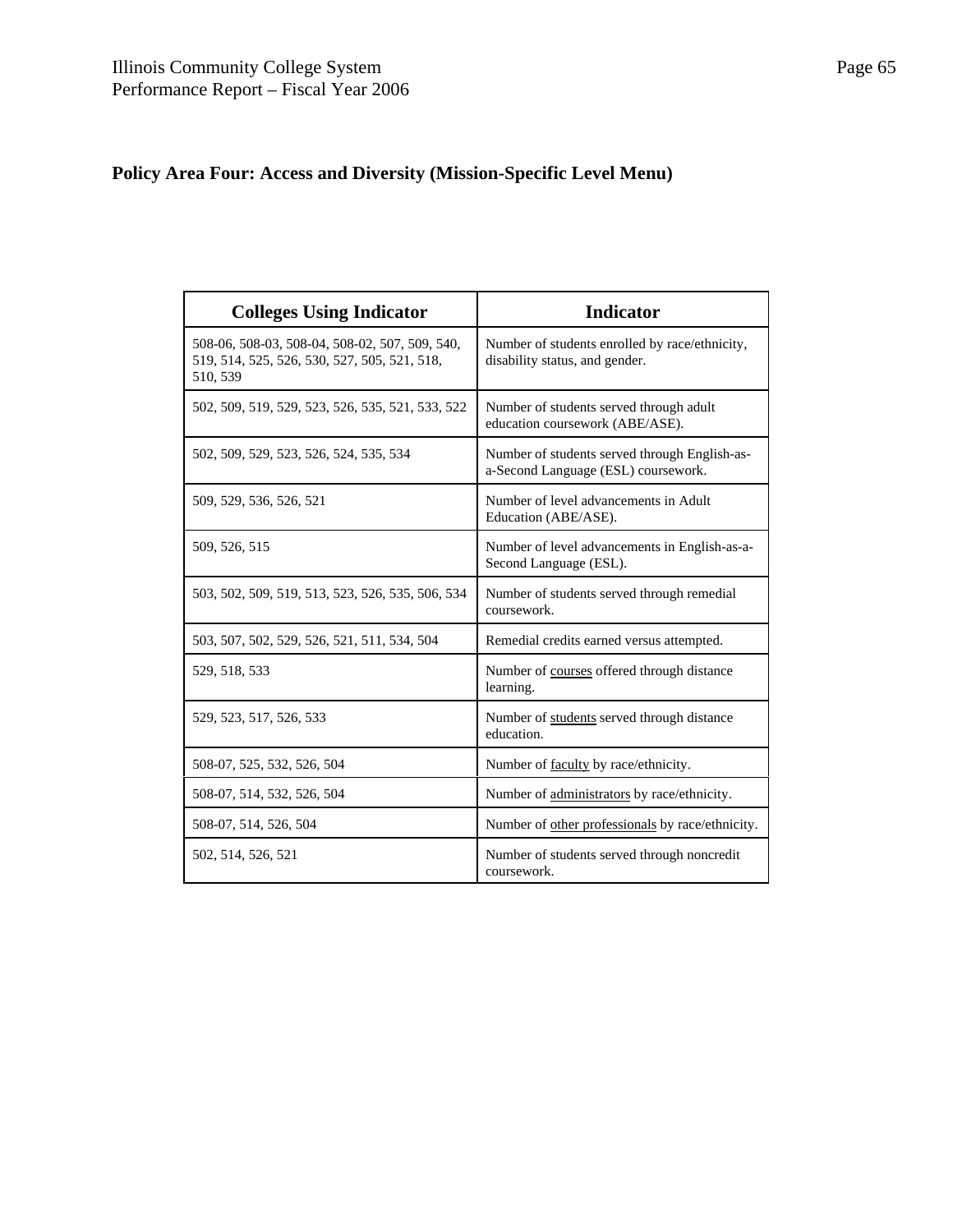# **Policy Area Five: High Expectations and Quality (Mission-Specific Level Menu)**

| <b>Colleges Using Indicator</b>                                          | <b>Indicator</b>                                                                               |
|--------------------------------------------------------------------------|------------------------------------------------------------------------------------------------|
| 509, 540, 519, 514, 529, 513, 526, 524, 521, 510,<br>534                 | Occupational graduate placement in employment or<br>continuing education.                      |
| 509, 514, 529, 526, 510                                                  | Occupational graduate retention in employment.                                                 |
| 509, 519, 514, 529, 513, 532, 536, 505, 511, 534                         | Transfer rate.                                                                                 |
| 508-06, 529, 532, 526, 530, 518                                          | Average class size.                                                                            |
| 529, 523, 526, 506, 533, 522, 504                                        | Faculty preparation.                                                                           |
| 508-03, 508-07, 519, 514, 529, 526, 527, 535, 515,<br>521, 531, 533, 539 | Number of general education courses included in<br>the Illinois Articulation Initiative (IAI). |
| 519, 529, 526, 521                                                       | Number of major specific courses included in the<br>Illinois Articulation Initiative (IAI).    |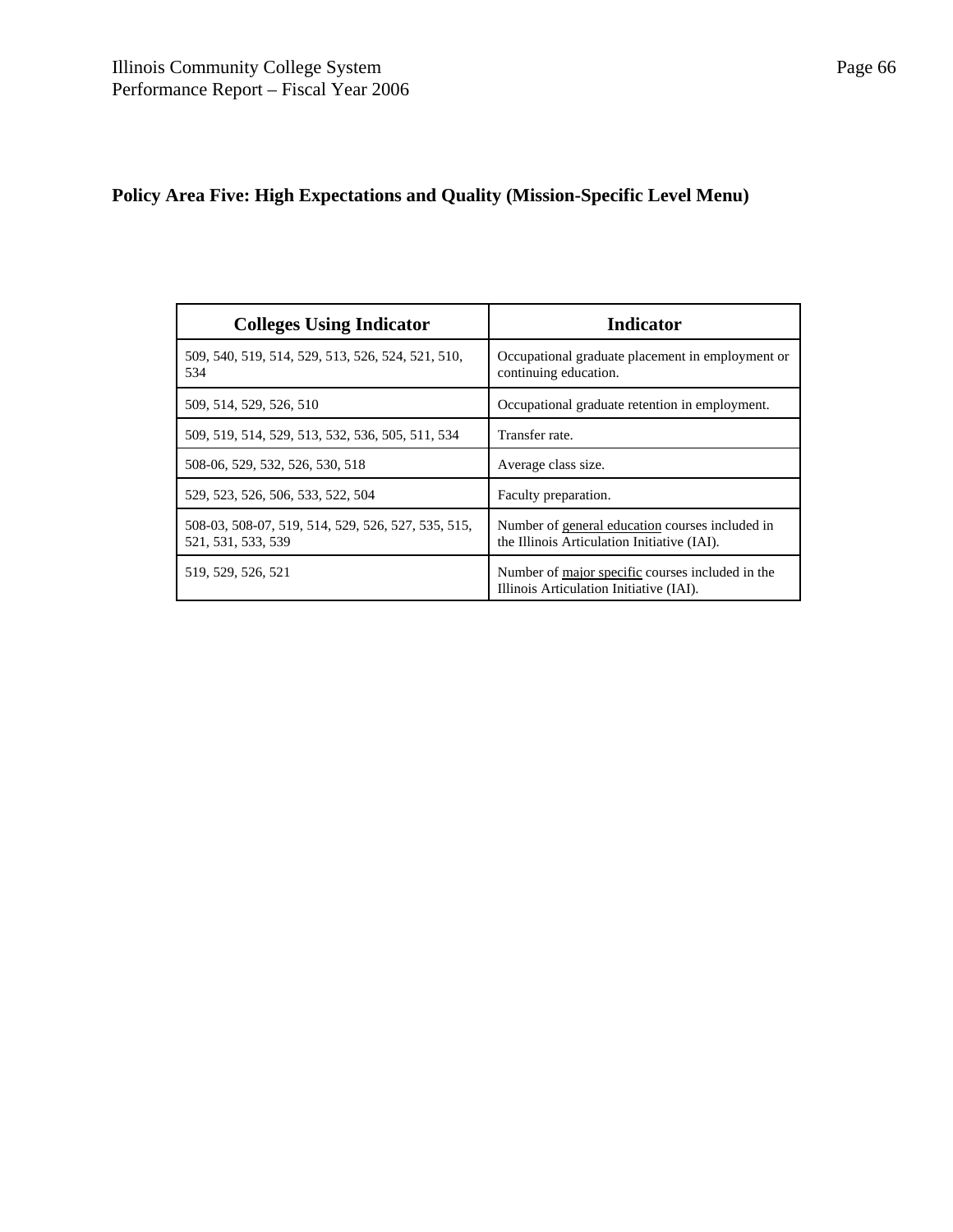# **Policy Area Six: Productivity and Accountability (Mission-Specific Level Menu)**

| <b>Colleges Using Indicators</b>                                           | <b>Indicator</b>                                                                    |
|----------------------------------------------------------------------------|-------------------------------------------------------------------------------------|
| 507, 509, 519, 514, 529, 513, 526, 530, 511, 533,<br>522, 516, 539         | Population Served (per 1,000).                                                      |
| 509, 519, 501, 526, 521                                                    | GED attainment.                                                                     |
| 503, 519, 501, 532, 526                                                    | Advancement to college level work for remedial<br>students.                         |
| 526                                                                        | Number of Adult Education Test Score Gains<br>$(ABE/ASE)$ .                         |
| 508-04, 532, 526, 515                                                      | Number of English-as-a-Second Language level test<br>score gains.                   |
| 508-07, 529, 526, 505, 506                                                 | FTE Student/faculty ratio.                                                          |
| 508-06, 507, 540, 519, 514, 529, 526, 527, 535, 521,<br>531, 534, 504, 516 | Credit hours generated.                                                             |
| 508-03, 526, 534                                                           | Number of recent GED completers enrolling in<br>college level coursework.           |
| 514, 526, 524, 521, 518, 533, 534                                          | Number of students served through dual enrollment<br>courses.                       |
| 514, 533, 534                                                              | Number of students served through the Accelerated<br>College Enrollment initiative. |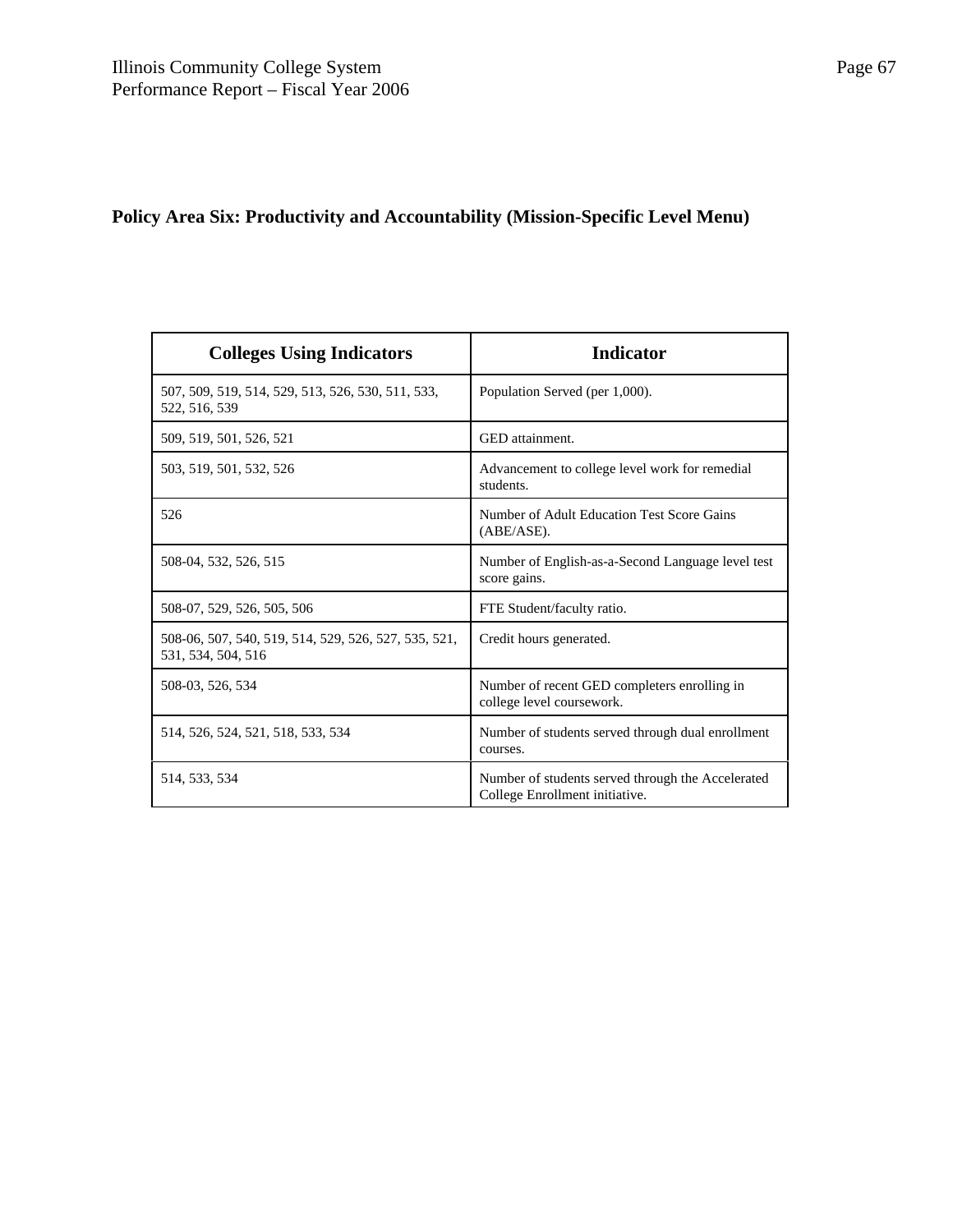**Appendix B**

# **INSTITUTION-LEVEL COMMUNITY COLLEGE PERFORMANCE INDICATOR GOALS FY 2006**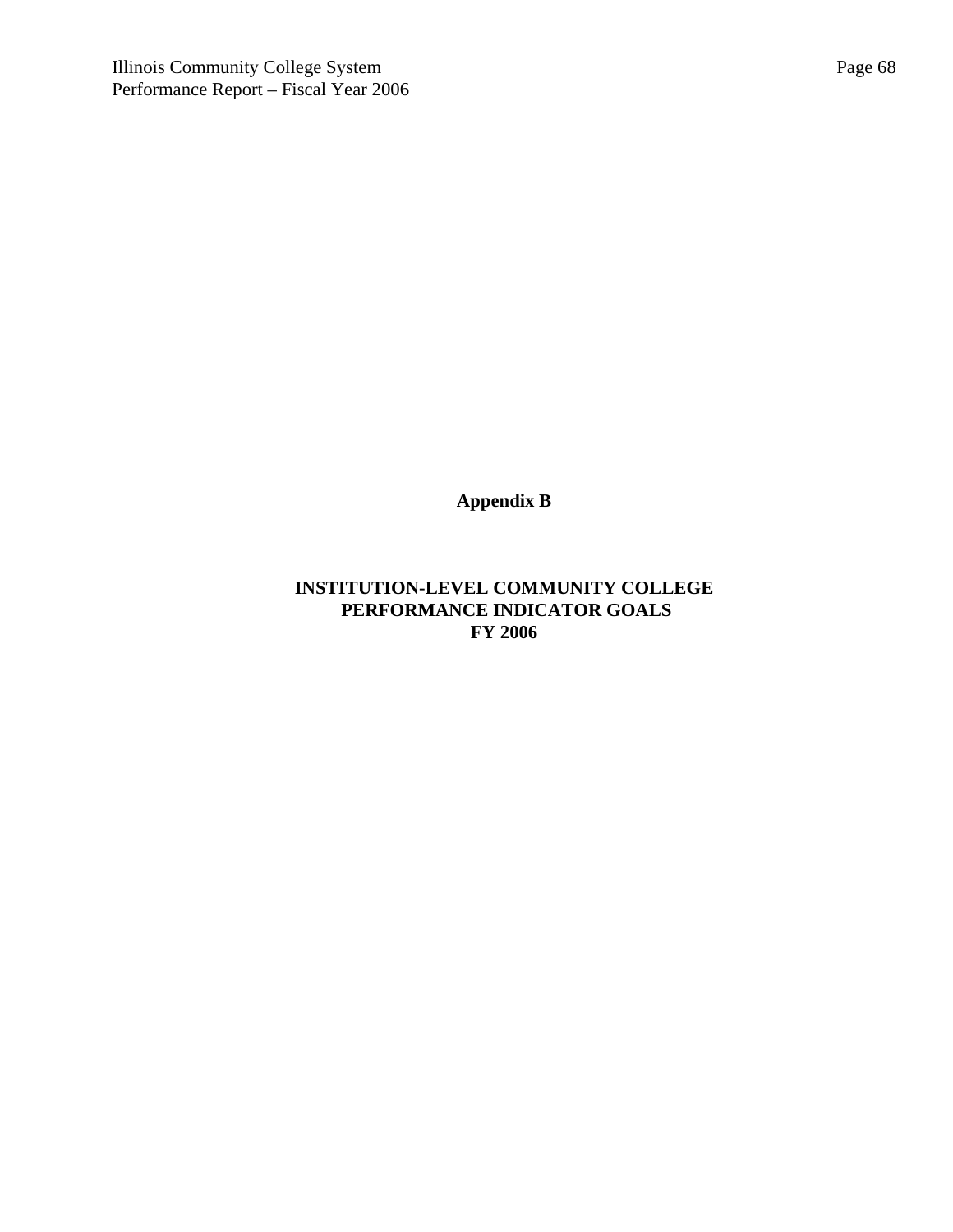#### Illinois Community College System Performance Report – Fiscal Year 2006

Alphanumeric Abbreviations for Measures

First Digit = Policy Area.

Second Digit = S for Statewide, C for Common Institutional and M for Mission Specific. Third Digit = count within Policy Area.

**Economic Growth** – Higher education will help Illinois sustain strong economic growth through teaching, service, and research **1C1**: Percent of degree/certificate recipients either employed or enrolled in further education within one year of graduation.

**1M1**: Number of **businesses** provided with technical assistance through college Business and Industry Centers.

**1M2**: Number of **individuals** receiving customized training through college Business and Industry Centers.

**1M3**: Number of current workers receiving training through the Current Workforce Training Centers.

**1M4**: Number of businesses attracted or retained through college Business and Industry Centers.

**1M6**: Total number of Business and Industry Center **courses/workshops** conducted.

**1M7**: Number of Business and Industry Center **courses/workshops** conducted in computer skills

**1M8**: Number of Business and Industry Center courses/workshops conducted in Quality Process Improvement (i.e., ISO training). **1S3**: Annual number of graduates by level and broad field of study.

**Affordability** – No Illinois resident will be denied an opportunity for a college education because of financial need.

**3C1**: Net Price of attendance for undergraduates who apply for aid

**3M1**: Tuition and Fees

**3M2**: Summary of Monetary Award Program Awards and Payouts.

**3M3**: Summary of Illinois Incentive for Access Grant Program Awards and Payouts.

**3M4**: Number of enrolled students receiving Pell Grants.

**3M6**: First generation college students.

**Access and Diversity** – Illinois will increase the number and diversity of residents completing training and education programs.

**4C1**: Completions by race/ethnicity, disability status, and gender.

**4M1**: Enrollment (number and proportion) by race/ethnicity, disability status, and gender.

**4M2**: Number of students served through Adult Education (ABE/ASE).

**4M3**: Number of students served through English as a Second Language course work.

**4M4**: Number of level advancements in Adult Education (ABE/ASE).

**4M5**: Number of level advancements in English as a Second Language.

**4M6**: Unduplicated count of students enrolled in remedial credits.

**4M7**: Remedial credits earned versus attempted.

**4M8**: Number of courses offered through distance learning.

**4M9**: Number of students served through distance learning.

**4M10**: Percentage of full-time combined minority faculty.

**4M11**: Number Full-Time Administrators by Race/Ethnicity.

**4M12**: Percentage of full-time combined minority professionals.

**4M13**: Annual unduplicated noncredit course enrollments.

**4S1**: Statewide completions.

**High Quality** – Illinois colleges and universities will be accountable for providing high quality academic programs and the systematic assessment of student learning outcomes while holding students to ever higher expectations for learning and growth.

**5C1**: Graduate satisfaction by college.

**5M1**: Placement in Employment.

**5M2**: Retention in Employment.

**5M3**: Summary of Transfer Rates.

**5M4**: Average Class Size.

**5M5**: Faculty Preparation.

**5M6**: Number of General Education courses included in the Illinois Articulation Initiative.

**5M7**: Number of major-specific courses included in the Illinois Articulation Initiative.

**Accountability and Productivity** – Illinois colleges and universities will continually improve productivity, cost effectiveness, and accountability

**6C1**: Cost of instruction per credit hour by student level and as a percent of sector average by student level.

**6C2**: Administrative and support cost per credit hour and as a percent of sector average.

**6C3**: Proportion of first-time, full-time freshmen who complete their degree within 150% of catalog time, or are still enrolled or transferred. **6M1**: Summary of Population Served.

**6M2**: GED Attainment.

**6M3**: One year advancement for students enrolled in remedial credits who return.

**6M4**: Number of Adult Education Test Score Gains (ABE/ASE).

**6M5**: Number of English as a Second Language Level Test Score Gains.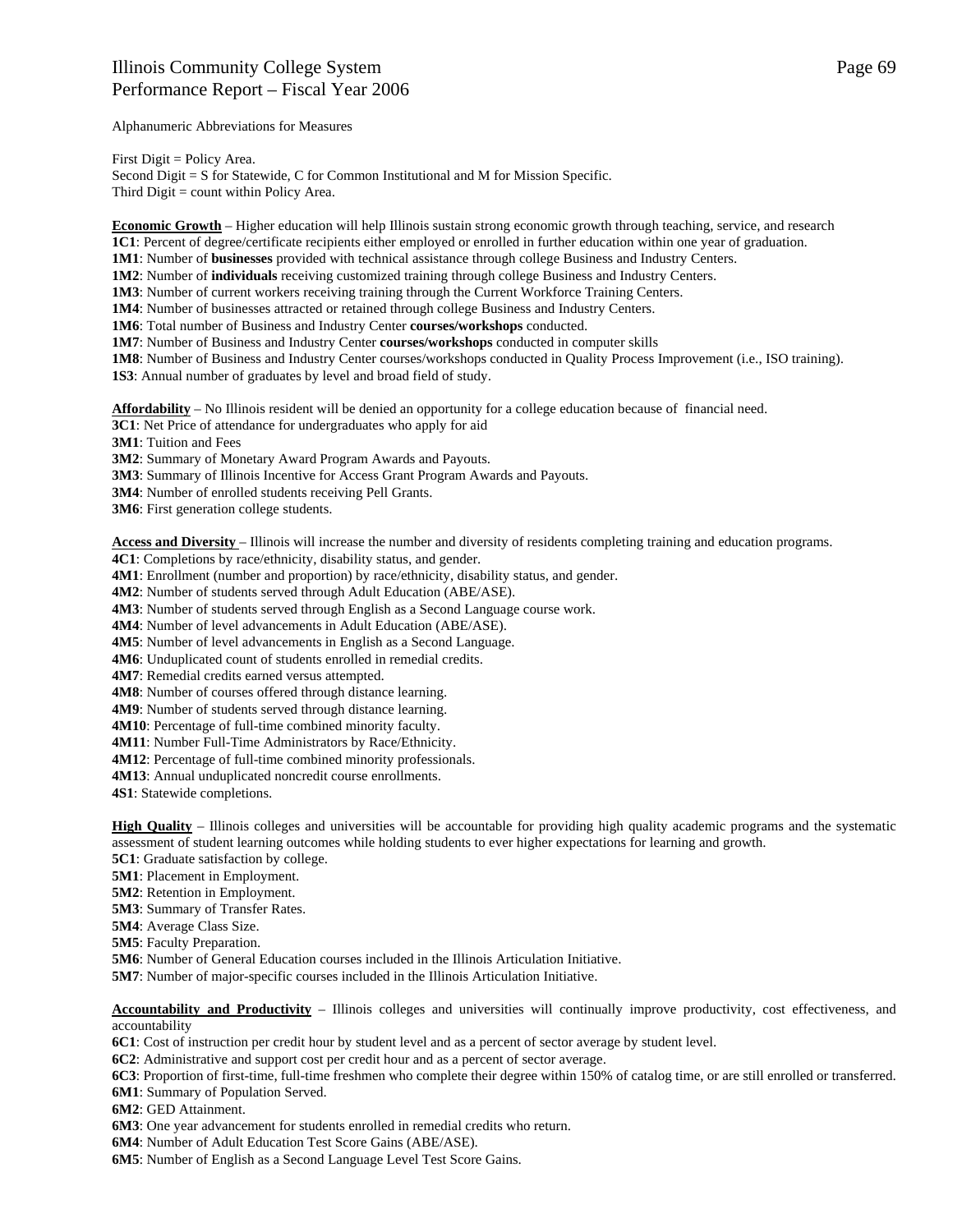### Illinois Community College System Performance Report – Fiscal Year 2006

**6M6**: Student FTE/Faculty Ratio.

**6M7**: Credit Hours Generated.

**6M8**: GED College-Level Enrollment.

**6M9**: Number of students served through Dual Enrollment courses.

**6M10**: Number of students served through the Accelerated College Enrollment initiative.

**6S1**: Cost of instruction per credit hour by student level.

**6S2**: Proportion of first-time, full-time freshmen who complete their 150% of catalog time or are still enrolled or transferred -- sector ranges.

**6S3**: Administrative and support cost per credit hour (all levels).

#### Black Hawk College

1C1 Increase the percentage of degree/certificate recipients either employed or enrolled in further education within one year of graduation to 91%, the average percentage level for the three years 2001-2003*.*

1M1 & 1M2 The number of businesses and individuals served by the Business Training Center will increase by 5%.

2M There was a 15% increase in the number of students served by Dual Enrollment curricula in FY2007.

4C1 Minority student enrollment will remain representative of the district's racial/ethnic population.

4M6 & 4M7 Black Hawk College will continue to provide academic developmental course work for those students identified as academically under prepared for college level course work..

5C1 The career and technical graduate satisfaction rate will annually meet or exceed the 3-year average target of 88.6%.

5C Allied Health programs with certifying exams will meet or exceed national averages for their area.

6C1 The college's cost of instruction per credit hour will remain below the state average and will increase at a rate which does not exceed the increase in the cost of living.

6M3 Total advancement to college level work for developmental students will increase 80%.

#### Chicago – Richard J. Daley College

1C1 The percent of undergraduate degree/certificate recipients either employed or enrolled in further education within one year of graduation will increase.

1M2 The indicator reflects the Richard J. Daley College mission to provide opportunity for education and professional growth and outcomes will increase.

2M The number of collaborative partnerships with K-12 schools will increase.

3M4 The number of enrolled students who receive Pell Grants will increase.

4M1 The number of students enrolled by race/ethnicity, disability status, and gender will reflect the diverse community of the southwest side of Chicago.

5C1 The percentage for Richard J. Daley College should equal or surpass the percentage for the whole of the City Colleges of Chicago.

5C The NCLEX pass rate for Richard J. Daley College should remain at or above the national average.

5M4 A reasonable class size will be maintained since it promotes the delivery of high quality, responsive instruction.

6C1 In terms of dollar amounts, the cost of instruction per credit hour may decrease as new faculty replace retiring faculty. Cost as a percent of state average is expected to remain about the same.

6C2 Keep this measure below the state average.

6C3 Increase graduation rates.

6M7 Credit hours generated will increase to promote educational opportunity for the community.

#### Chicago – Kennedy-King College

1C1 Form mutually beneficial partnerships and alliances with appropriate business and industry groups that improve student opportunities.

1C1 Strengthen and continually improve the quality of and involvement by advisory boards.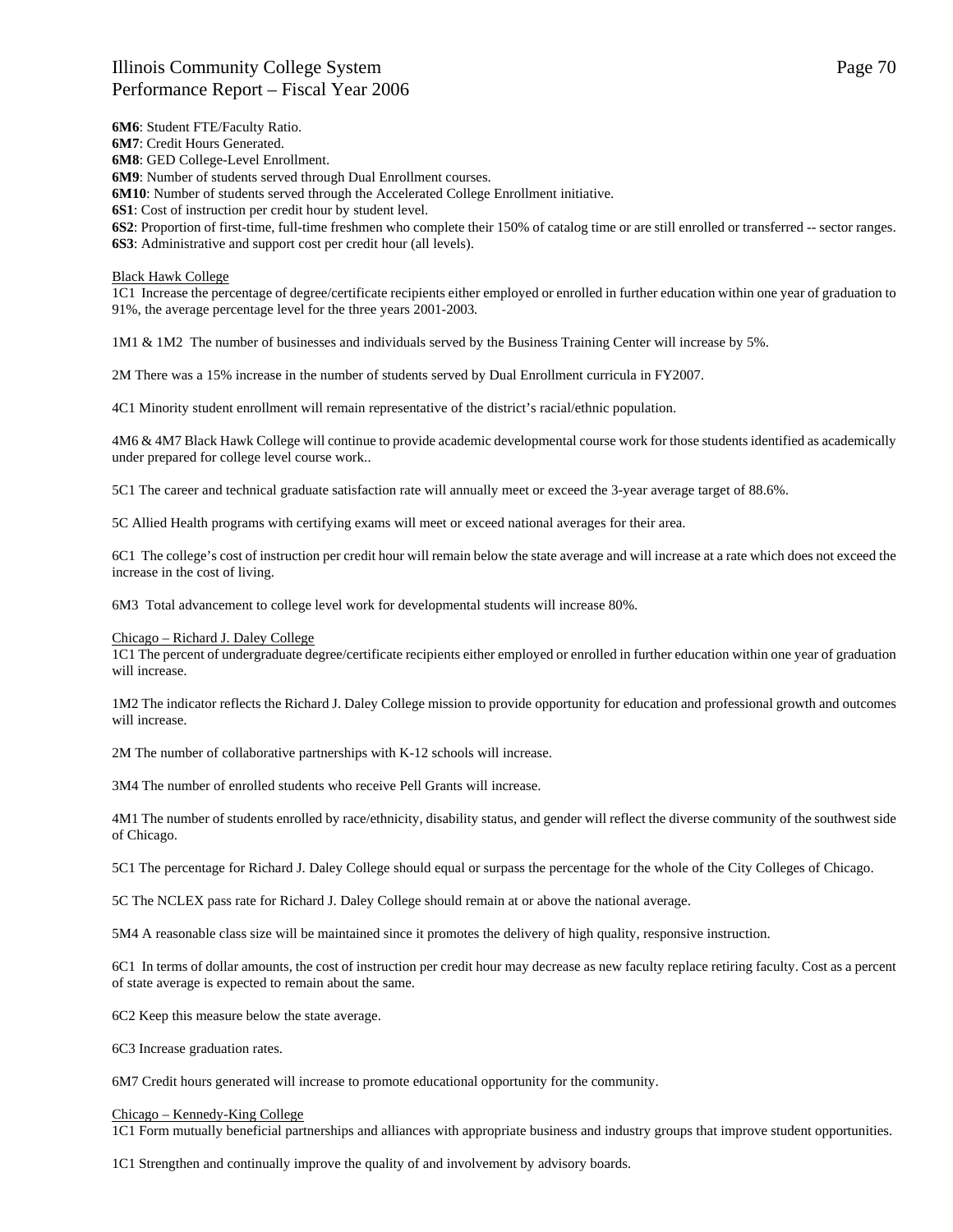1C1 Review, analyze, modify and/or add program offerings to more effectively respond to changing needs of business and shifting demographics in the service areas.

4C1 Expand and improve the quality of student college experiences beyond the classroom.

4C1 Expand and strengthen customized training arrangements with community and business partners that include support services for students.

4C1 Develop concurrent GED and short-term vocational training programs fundable under existing state programs to be administered cooperatively by Adult Education and Continuing Education Departments.

5C1 Strengthen academic standards and improve documented assessment of student achievement.

5C1 Establish, monitor and evaluate student achievement of exit competencies.

6C1 Improve financial stability through increased operational efficiency, effective resource development activities and expanded customized training and services.

6C2 Build and strengthen the college's image and external support.

6C3 Strengthen the college's ability to pursue new sources of funding by evaluating and improving institutional development activities.

6C4 Strengthen academic standards and improve documented assessment of student achievement.

#### Chicago – Malcolm X College

1C1 Percent of undergraduate degree/certificate recipients either employed or enrolled in further education within one year of graduation: 90 percent.

2M Increase the number of collaborative partnerships with K-12 schools and/or school districts.

3M4 Move toward maximizing the number of eligible enrolled students who receive Pell Grants.

4C1 The goal is to attain 85 percent or higher for minority students, 2) 70 percent for female students, and 3) one percent for students with disabilities.

4M1 The goal is to attain 90 percent or higher for minority students, 2) 50 percent or higher for female students, and 3) one percent for students with disabilities

5C1 85 percent of satisfaction.

5C At or above the national average pass rate.

5M6 Increase the number of general education courses included in the Illinois Articulation Initiative (IAI).

6C1 Perform at the state average.

6C2 Fifty percent of first time, full-time degree seeking freshmen will complete their degree within 150% of catalog time, or transfer or be still enrolled at the end of the observation period.

6M8 Increase the number of recent GED completers enrolling in college level course work.

#### Chicago – Olive-Harvey College

1C1 Meet or exceed the City Colleges combined three-year average. Olive-Harvey College's three-year average was 87.2%, while the City Colleges combined three-year average was 80.0%. This objective was met.

5C Maintain a satisfaction that is equal or higher to the Chicago City Colleges average. Except for FY2004, this goal has been achieved in the past few years.

5C1 Meet or exceed the national pass rate. This goal has been achieved in each of the past three fiscal years.

6C1 Maintain the same or lower cost of instruction, expressed as a percentage of the sector's state average. Olive-Harvey College has not yet met this goal.

6C2 Maintain or improve the percentage of first-time degree-seeking freshmen who complete their degree within 150% of catalog time or are still enrolled or transferred. Despite a set back in with the Fall 2001 cohort, this objective was achieved with the Fall 2002 cohort.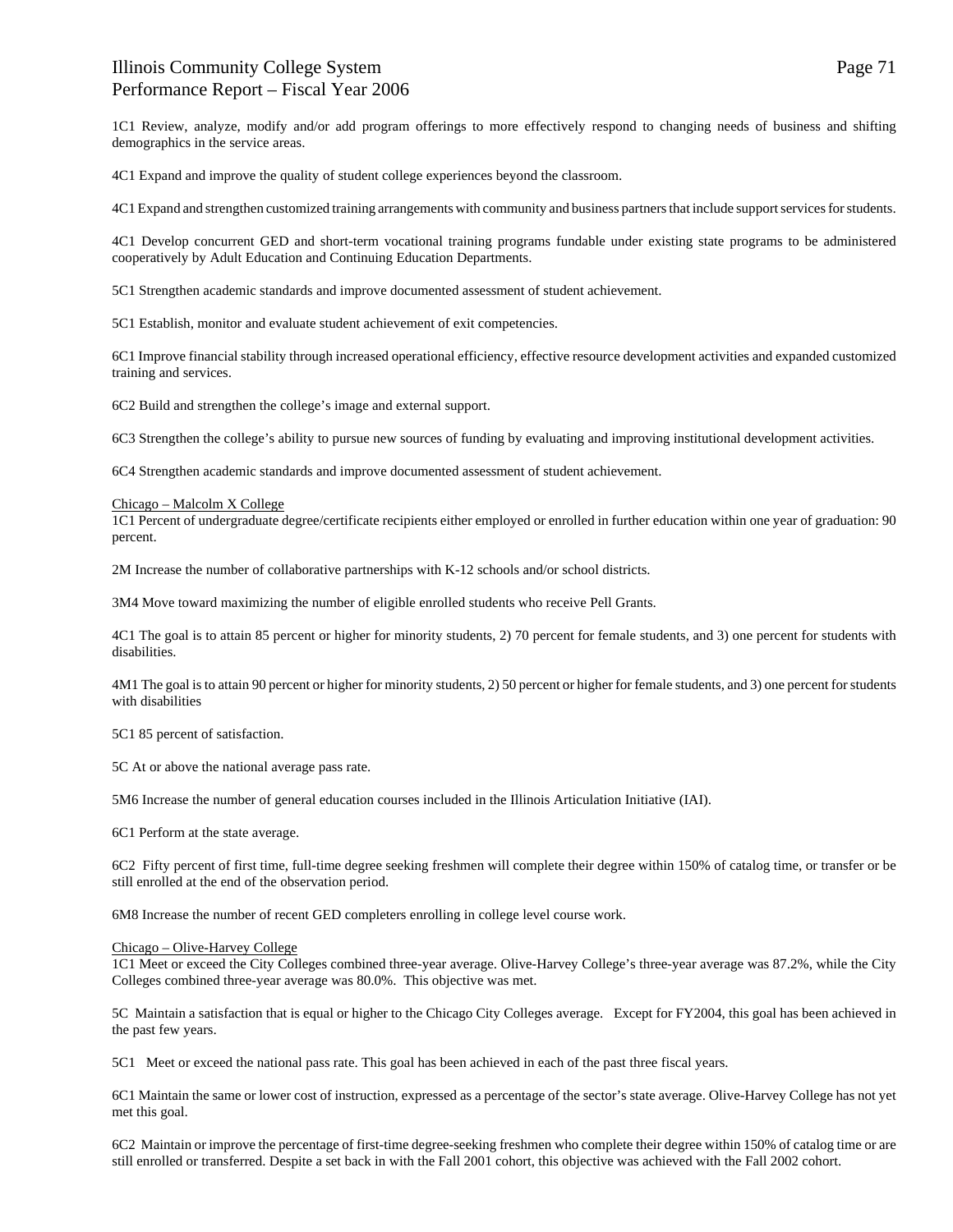### Chicago – Harry S. Truman College

1C1 The goal is to maintain or raise the local average to match or exceed the state average employment/enrollment for graduates.

1M & 1M2 Promote Business and Industry growth and progress and provide opportunities that meet the postsecondary, basic skills, workforce training needs of a diverse, multi-ethnic community the college serves.

4C1 Promote access to affordable, quality education for a diverse student population.

4M1 Maintain and enhance success rates for students with disabilities and diverse populations (based on race/ethnicity and gender).

5C Pass rates should meet or exceed previous years.

6C1 Remain at, or below, the statewide average cost of instruction per credit hour.

6C2 Keep the percentage of first-time, full-time degree seeking freshmen who complete their degree within 150% of catalog time, or are still enrolled or transferred at 65% or above.

6M5 Increase the number of English-as-a Second Language level test score gains.

#### Chicago – Harold Washington College

1C1 Expand the college's leadership role through a development of partnership and collaboration with the external community.

3M1 Expand the college's leadership role through a development of partnerships and collaborations with the external community.

4M1 Implement new models to promote student success and student enrollment, increase student retention and accommodate a diverse student population.

4M2 Implement new models to promote student success and student enrollment, increase student retention and accommodate a diverse student population.

5C1 Agree upon and adopt student learning outcomes for each General Education objective.

6C1 Promote excellence in all instructional programs and administrative technologies through the use of "best practices" models.

6C2 Implement new models to promote student success and student enrollment, increase retention and accommodate a diverse student population.

### Chicago – Wilbur Wright College

1C1 Increase student satisfaction with transfer advising Increase student satisfaction with career advising.

1M2 Increase the number of individuals receiving customized training through college business and industry centers.

2M1 Increase the number of collaborative partnerships with university teacher education programs.

3C Improve the relative net price of attendance for undergraduates who apply for aid by income quintile, after MAP, IIA, PELL, SEOG, and institutional grant aid are subtracted.

3M1 Charge competitive tuition and fees.

3M6 Increase the number of first generation/immigrant/underserved students served.

4C Develop a comprehensive outreach plan for at risk students and student with disabilities with improving math success as a target area.

4M10, 4M11, 4M12 Enhance the diversity of faculty, staff, and administration.

5C Use data from the Collegiate Assessment of Academic Performance (CAAP) and data from the Community College Survey of Student Engagement (CCSSE) to enhance teaching effectiveness and student engagement strategies.

5M6 Expand the number of general education courses articulated through IAI.

5M7 Expand the number of major courses articulated through IAI..

6C Effectively use resources and maximize revenue opportunities. Increase student satisfaction with support services.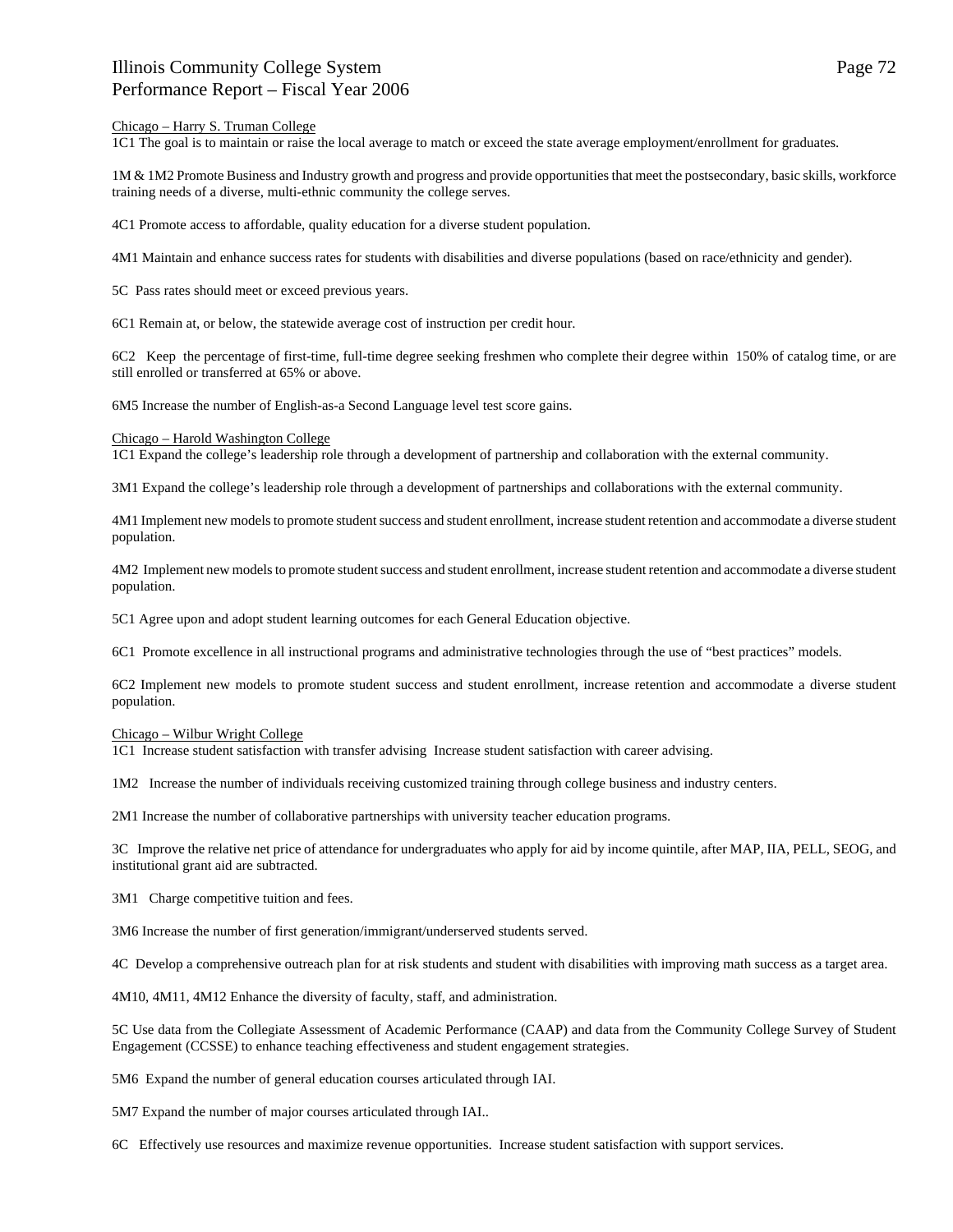6M6 Increase the number of full-time equivalent students per faculty member.

### Danville Area Community College

1C1 Investigate 2+2 agreements with regional four-year universities.

Strengthen links between career services and Career and Technical Education faculty to integrate job search skills into curricula and encourage student to increasingly use Career Services when seeking job placement opportunities.

Promote the Work-Based Learning and  $21<sup>st</sup>$  Scholar grant programs to qualified career students.

Complete the integration of general education outcomes into all academic programs.

Promote online courses and degree/certificate programs available at Danville Area Community College.

Continue to conduct a survey to determine why selected Danville Area Community College graduates are not employed or seeking further education. This survey will be conducted at the time of graduation and follow up surveys will be conducted every 3-6 months.

Continue to survey career graduates in each academic division on an annual basis to ensure that post program employment data are accurate. Continue to offer Employer Roundtable seminars through the Danville Area Community College Career Services Office.

Continue to host the Danville Area Community College Career Fair.

Establish stronger linkages with the WIA One-Stop to help completers find suitable employment.

1M6 Increase the total number of Business and Industry Center courses/workshops conducted.

3M1 Seek ways to keep tuition and fees at or below the state average.

4C1 Implement the recommendations of the Access, Equity & Diversity Committee. This is a committee consisting of college faculty and staff, community leaders, and diversity advocates.

Partner with Community Action Agency and other area social service organizations to develop strategies

to improve enrollment,.retention, and completion rates of underrepresented students at Danville Area Community College.

Increase minority representation in the Dual Enrollment initiative.

Recruit minority students to be ambassadors of Danville Area Community College in educational workshops at their home high schools. Partner with Educational Talent Search to help college students transition to 4-year institutions.

4M1 Increase minority student enrollment by 5% in FY 2007.

4M7 Increase the percentage of earned credits versus attempted credits of developmental education courses by 5% in FY2007.

5C1 Offer expanded career services to recent graduates.

Ensure that curricula in occupational programs is industry-specific and graduates exit programs with job-ready skills.

Utilize more Part-Time instructors who have high levels of expertise in their given field

Incorporate Blended Teaching Strategy model that uses both online and quality hands on room instruction. This was completed in the Industrial Maintenance program using curriculum developed by PrimeED.

With new admission criteria in place, monitor the program admission process.

Integrate new ATI professional assessment program throughout the entire curriculum

Incorporate a technological skill component into courses with online tutorials; web based case studies, and a patient simulated information system software program.

Maintain nursing faculty stability through education of nursing faculty who have in-depth clinical experience who could benefit from additional pedagogical training.

6C1 Continue to reduce Unit Cost of Instruction per credit hour by 10% .

Develop new strategies to increase participation in low enrollment programs.

Continue to monitor class sizes each semester.

Explore new methods for lowering administrative, faculty, and support staff costs.

Seek external grant funds to offset technology costs in CTE programs.

Demolish three buildings once state funds are released for the project.

6C2 Investigate additional 2+2 agreement opportunities with regional four-year universities.

Strengthen links between career services and Career and Technical Education faculty to integrate job search skills into curricula and encourage student to increasingly use Career Services when seeking job placement opportunities..

Promote online courses and degree/certificate programs available at Danville Area Community College.

Continue to conduct a survey to determine why selected Danville Area Community College graduates are not employed or seeking further education. This survey will be conducted at the time of graduation and follow up surveys will be conducted every 3-6 months.

6 M1 The population of the Danville Area Community College district continues to decrease. With proactive marketing efforts, corporate and community partnerships, K-12 initiatives and new program development, Danville Area Community College is making great strides in serving this dwindling population base. In FY 2004, the college served more of the population (9.6%) despite a population decrease witnessed by the district during this same time period.

6M7 After experiencing nearly five years of credit hour decreases, Danville Area Community College has begun to see credit hour increases.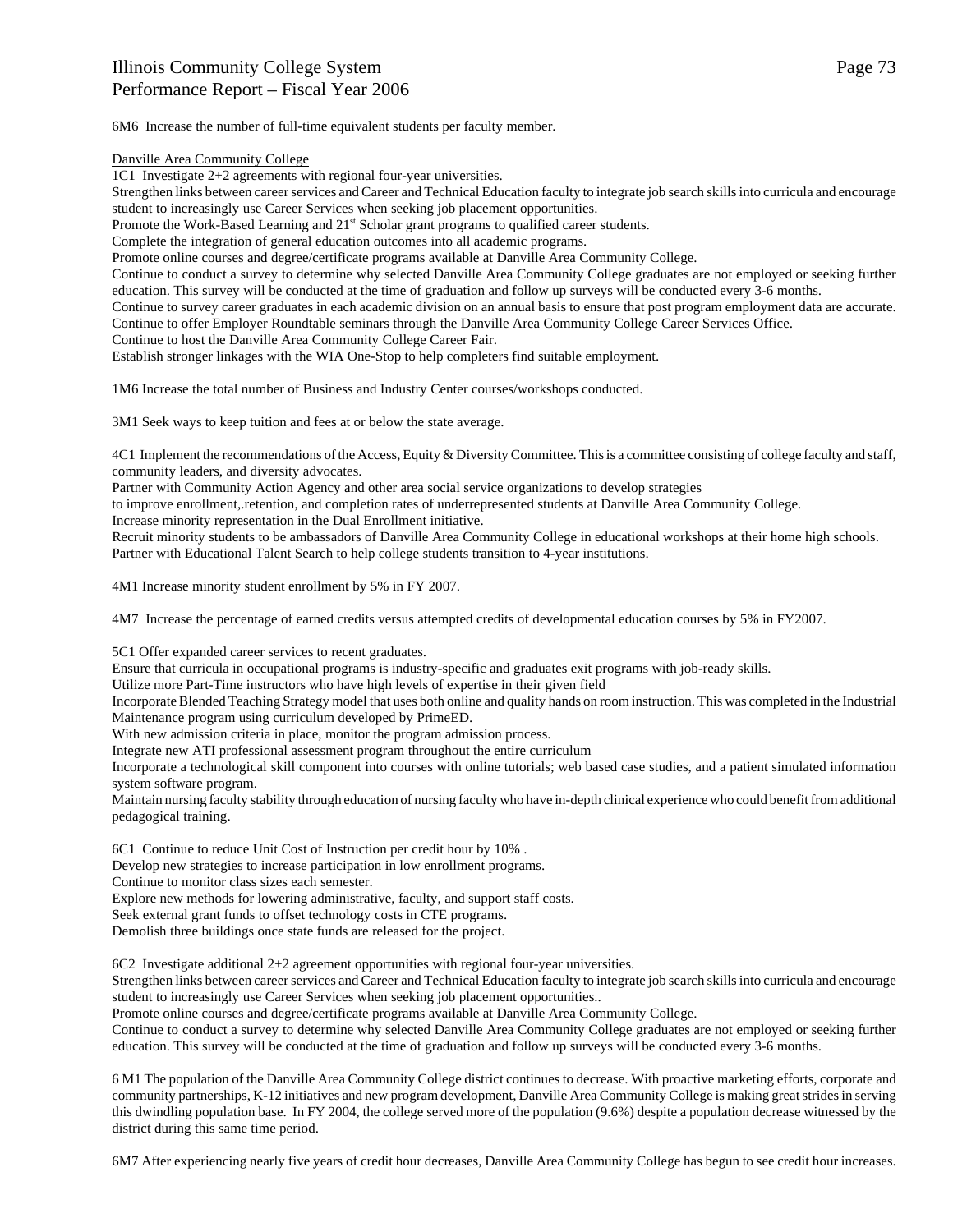New programs have been developed to meet the changing needs of the college district's population. In addition, dual enrollment initiatives, community partnerships and minority student recruitment efforts have yielded great returns for students and the college. Danville Area Community College's credit hour increases over the last three years equal the state average (9.6%).

#### College of DuPage

1C1 In FY04 the ICCB measures labeled 1M1 through 1M8 were reported based on Contact/Customized Job Training. Therefore, only activities within the Center for Corporate Training were reported. In contrast, the FY05 numbers are for the "number of business served" are reported. Therefore, FT05 numbers include all the training and services delivered by the Business and Professional Institute at the College of DuPage.

2M1 Goal of 4.

2M2 Goal of 250 for Articulation Agreements.

2M2 Goal of 88 for Dual Credit Agreements.

2M2 Goal of 88 for Dual Credit courses.

3M2 Goal of 2,369.

3M3 Goal of 360.

3M4 Goal of 2,999.

4C1 Completions by race/ethnicity, disability status, and gender (by level). Native American–Goal of 5. Asian–Goal of 400. Black–Goal of 140. Hispanic–Goal of 200. NR Alien–Goal N/A. White–Goal of 2,710. Other–Goal of 45. Disability–Goal of 160. No Disability–Goal of 3,340. Male–Goal of 1,400. Female–Goal of 2,100.

4M2 Number of students served through adult education coursework–Goal of 1,500.

4M3 Number of students served through English-as-a-Second Language (ESL)coursework – Goal of 5,875.

4M6 Number of students served through remedial coursework–Goal of 7,500.

4M7 Remedial credits earned versus attempted–Goal of 66.1 %.

4M13 Number of students served through noncredit coursework–25,514.

5C The College of DuPage has set as its goal for each of these programs to meet or exceed the national pass rates.

5C1 Graduate Satisfaction–Goal of 89.9%.

6C1 Goal of \$193.16.

6C3 Goal of 75%.

#### Elgin Community College

1C1 The college wants to maintain or increase results over time, and stay above the State average.

1M1 There will be an annual career and technical guarantee return rate of not more than one percent of a class of Associate in Applied Science graduates.

1M2 Annual enrollments in non-credit professional development classes will meet or exceed the average for the prior three years.

3M1 The number of students receiving some form of financial assistance to attend Elgin Community College shall meet or exceed the average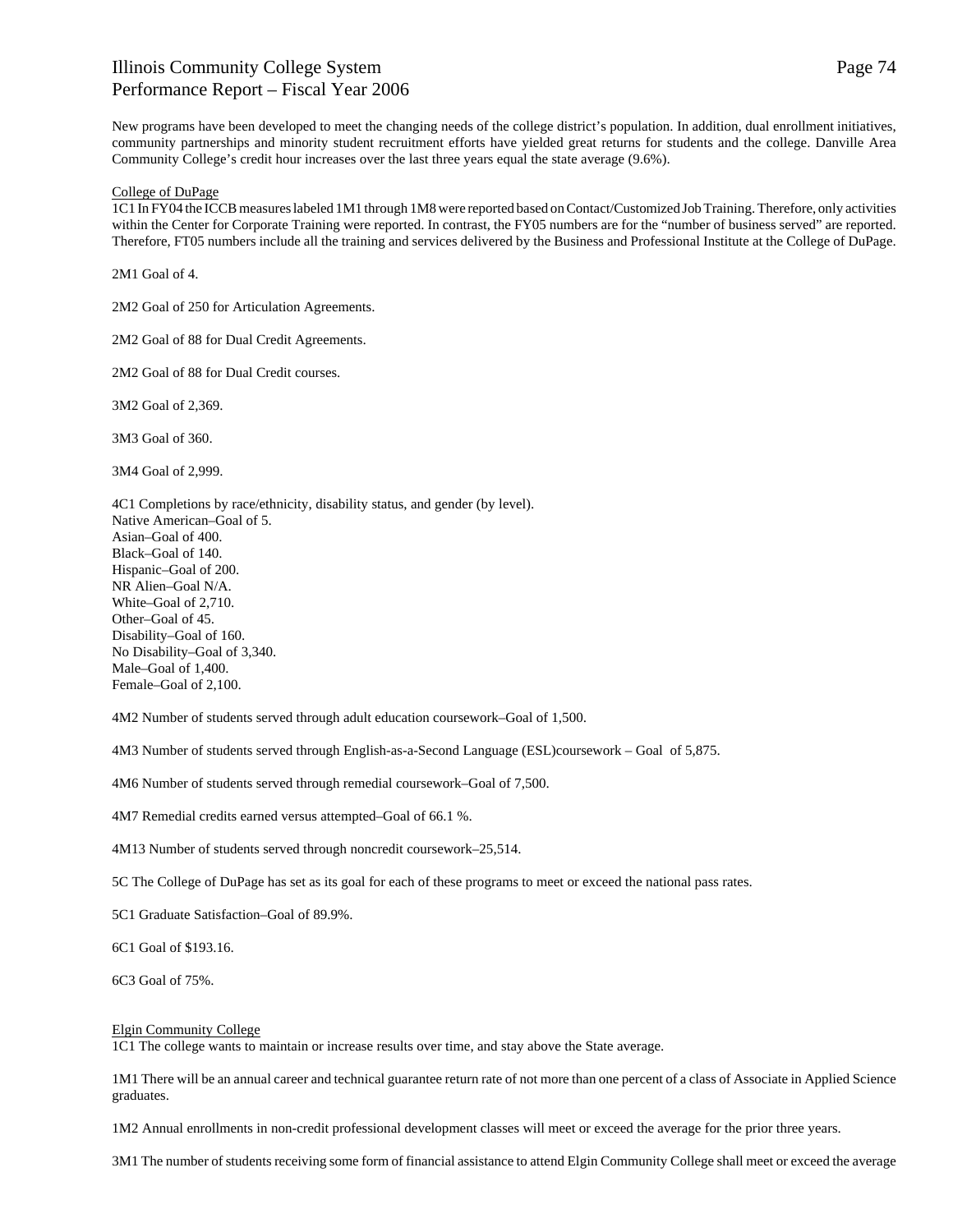for the prior three years.

3M2 Student tuition rates will remain competitive with the bordering community college districts.

4C1 The college tracks the number of awards given each year by award type (transfer degrees, career-technical degrees and certificates, and basic awards) and targets each year to exceed the prior three-year average.

4M1 Within-semester course retention shall meet or exceed the average for the prior three years in developmental education, adult secondary education, and English as a Second Language.

4M2 The number of ESL/ABE/GED students persisting semester to semester and year to year shall meet or exceed the FY04 baselines.

4M3 The number of ESL and GED completers shall meet or exceed the average for the three prior years.

4M4 The number of ABE, GED, and ESL students enrolled shall meet or exceed the average for the prior three years.

4M5 Make further progress in reflecting the racial/ethnic diversity of the district as new administration, faculty, and support staff are hired.

4M5 The annual attendance and number of activities and experiences supporting and celebrating multi-cultural diversity will meet or exceed the average for the prior three years.

4M6 The number of students enrolled in credit and non-credit courses offered via distance learning will exceed the FY 2002 baseline.

5C1 Strive to elevate the extent to which institutional quality and effectiveness are recognized by graduates.

5C2 Elevate pass rates on professional/occupational licensure examinations relative to national averages.

5M1 At public Illinois colleges/universities to which at least five percent of our students transfer, Elgin Community College transfers shall maintain a GPA that equals or exceeds the state norm for community college transfers.

5M2 There will be an annual Transfer Guarantee return rate of not more than one percent among baccalaureate transfer graduates.

5M3 Surveys of university transfer students will maintain an aggregate satisfaction rate that meets or exceeds the average of the prior three years.

6C1 & 6C2 The college's goal is to remain with +/- 15% of the districts which border Elgin Community College.

6C3 Strive to be above the state average following the strict IPEDS definition of the cohort.

6M1 Current year enrollment shall meet the average for the prior three years, plus 2%.

6M2 Privately raised funds by the Elgin Community College Foundation shall meet or exceed the FY 2002 baseline.

#### William Rainey Harper College

1C1 The 3-year average percent of degree/certificate recipients employed or enrolled in further education will be within one standard deviation (Std. Dev.) Of the State average.

1M At least 30% of the continuing education course offerings each year are new courses.

1M1 Harper College will increase the number of businesses served each year so that t least 75 businesses are served yearly by fiscal year 2009, assuming the business industry stays healthy and demands training services. This will be measured by the number of businesses served through the business outreach function provided by Harper College for Businesses.

3C To off set the trend toward decreasing or level funded federal and state financial aid programs and address the resulting increase in net price to students, the College will increase emphasis on private fund raising to increase award dollars available.

4C1 The number of minority students completing degrees or certificates will increase yearly provided the minority enrollment continues to increase.

4C2 Increase the number of male completions relative to the number of female completions.

4C3 The percent of Harper completers that were identified as disabled will exceed the ICCB reported median percent for the State.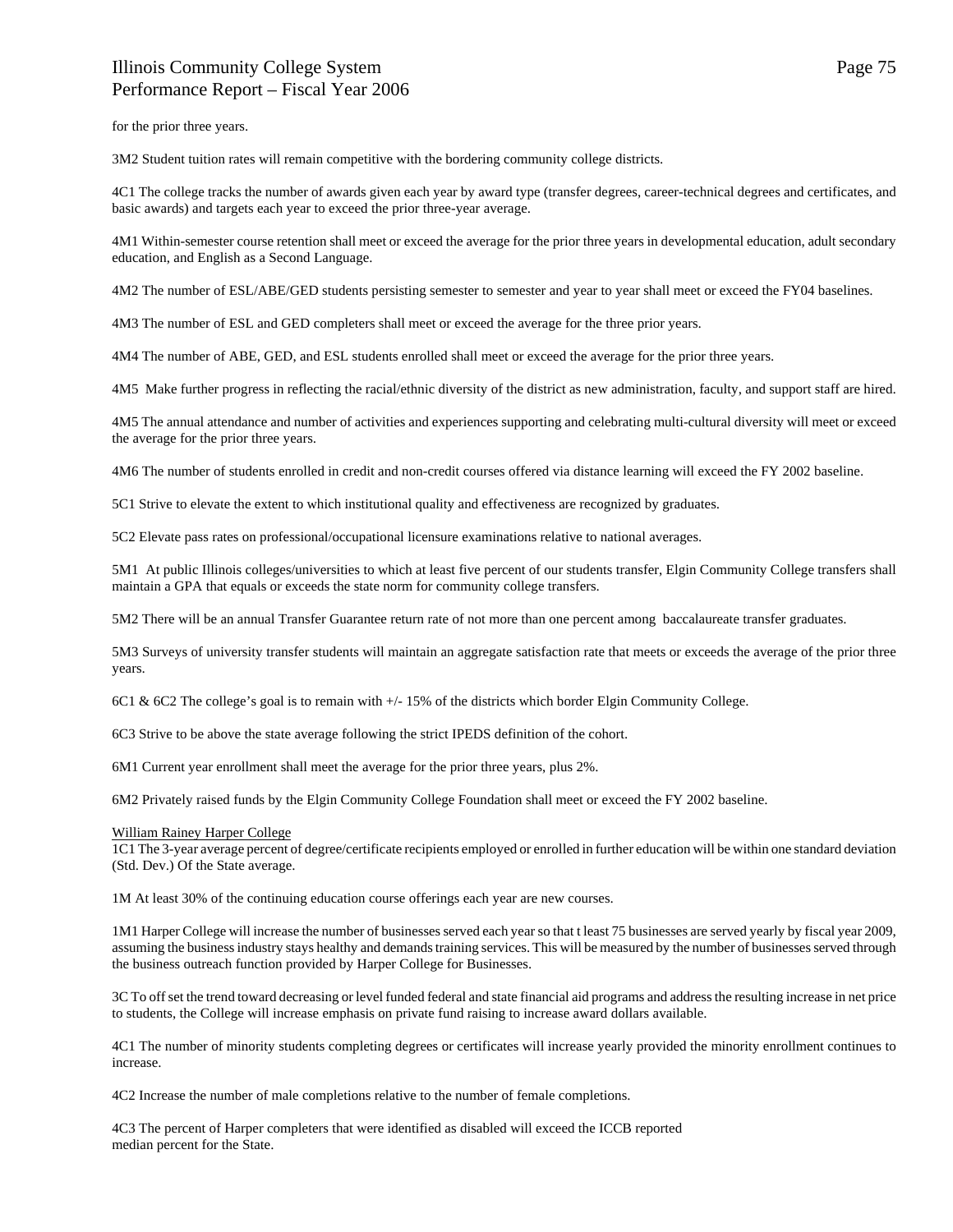4C4 The ethnic diversity of students will exceed the diversity of the community served by the College, based on the 2000 Census, as measured by the Diversity Index.

5C1 Harper College graduates completing the ICCB Follow-Up Study of Career and Technical Education Programs will maintain a 3-year average satisfaction with institutional quality and effectiveness at or above the State reported median 3-year average for all community colleges.

5C2 Pass rates will equal or exceed national pass rates on Nursing related examinations.

5M Student satisfaction with instruction (see 5C1) and support services are the mission-specific indicators selected by the College and both will be at or above the State reported median 3-year average for all community colleges.

6C1 Harper's cost of instruction per credit hour will not increase by more than 5% annually.

6C2 Harper's administrative & support cost per credit hour will not increase by more than 5% annually.

6C3 For each entering full-time cohort, Harper will maintain a success rate of at least 65% of students that graduated, transferred, or are still enrolled after three years (IPEDS GRS Methodology).

#### Heartland Community College

1C1 At least 90% of its degree or certificate recipients shall be either employed or enrolled in further education within one year of graduation.

1M2 Heartland Community College's Goal #2c of it Mission and Institutional Purposes is to enrich community life through services to district employers. Provision of customized training through the Corporate Education department is the primary vehicle through which this goal is achieved.

3M2 & 3M4 Heartland Community College has adopted the ideal that no student will be turned away because of financial need. To implement that ideal, Heartland Community College strives to better inform the community and potential students of the availability of financial aid and to facilitate students' applications for such aid. Consequently, as enrollment increases, the number of students receiving state and federal grant s should also increase.

4C1 The minority completion rate (percentage of graduating students)shall continue to meet or exceed the percentage of minority population within the district

4M1 Minority enrollment shall continue to meet or exceed the percentage of minority population within its district, which is 10.4%

5C1 Strive to maintain a satisfaction level that meets or exceeds state and peer averages.

5C2 Strive to maintain a pass rate on licensure exams that meets or exceeds state and national averages.

5M1 Maintain a placement rate that meets or exceeds state and peer averages.

6C1 Monitor instructional and administrative/support costs and strive to maintain those costs at or below state averages, taking appropriate costsaving measures whenever opportunity arises.

6C2 Strive to maintain a percentage of first-time, full-degree seeking students who either complete their degree within 150% of catalog time, or who are still enrolled or transferred, at a level that meets or exceeds the statewide average.

6M7 Increase the penetration in our college district, as measured by the total credit hours generated.

Heartland Community College 1C1 95%.

1M1 95.

1M2 2000.

1M6 250.

3M1 100% of community college average or less.

3M2 600.

3M4 900.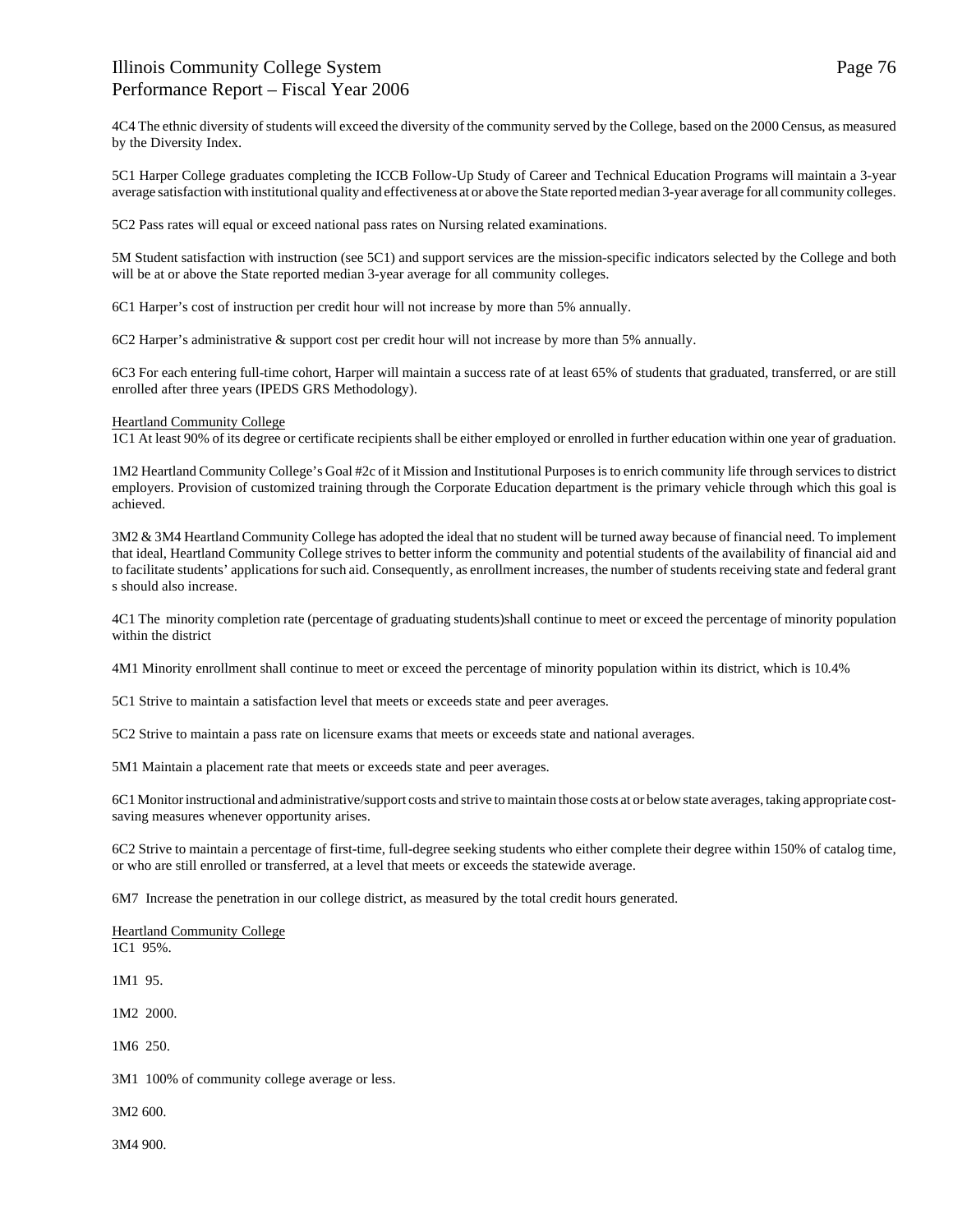4C1 Females: 63.9% Males: 36.1% All Minorities: 9.9%.

4M1a With Disabilities: 2.0%.

4M1b Males: 35% Females: 65%.

4M1c All Minorities: 12.5%.

4M2 575.

4M6 1114.

5C2 88%.

5M1 80%.

5M3 22%.

5M6 73.

5M7 112.

6C1 Below 110% of community college system average.

6C3 65%.

6M1 8.1%.

6M2 110.

6M3 70%.

6M7 Increase 2% per year.

### Illinois Central College

1C1 Illinois Central College will strive to maintain a percentage of students employed or enrolled in further education above 90%.

1M1 The strategic plan for the Professional Development Institute has established these goals: develop programs that exceed customer expectations, act as a unified force in the business community, hire and train people who know what it takes to serve customers, develop a pricing structure that recovers costs of customization and service delivery, make market responsiveness a priority, improve how we cultivate corporate customers, and collect and use data effectively to improve programs.

3M2 Maintain an average MAP payout amount at or near the most recent three-year average, while processing applications and disbursements more efficiently. This is crucial to fulfilling the college's aforementioned mission goals as the number of aid applicants climbs.

3M3 Maintain an average IIA grant payout amount at or near the most recent three-year average.

3M4 Maintain an average number of Pell grant recipients at or near the most recent three-year average. Federal legislative direction will, however, dictate a great deal of the success here.

3M6 Maintain the upward trend in first generation students served over the next two to three years.

4C1 Illinois Central College maintains a commitment to increase the number of underrepresented students who enroll and complete education and training programs. The college has employed a number of initiatives to address this goal. Enrollments for females and disabled students at the college are steadily progressing and specific numeric goals have been established for minority student enrollment and retention over the next three years.

4M1 Maintain a level of minority student enrollment at or above 3,000 students and increase minority student course success by 5% over the next three years. Illinois Central College will strive to maintain a course success rate for disabled students of 66% or higher.

4M10 Increase the number of underrepresented minority faculty and staff by 3% over the next three years. This goal will be enhanced by strategies and initiatives to accelerate and increase performance. An Illinois Central College Diversity Circles Action Team for Staff and Faculty Diversity will pursue recommendations for increasing staff and faculty diversity and a comprehensive Diversity Plan will incorporate strategies for improvement in this area.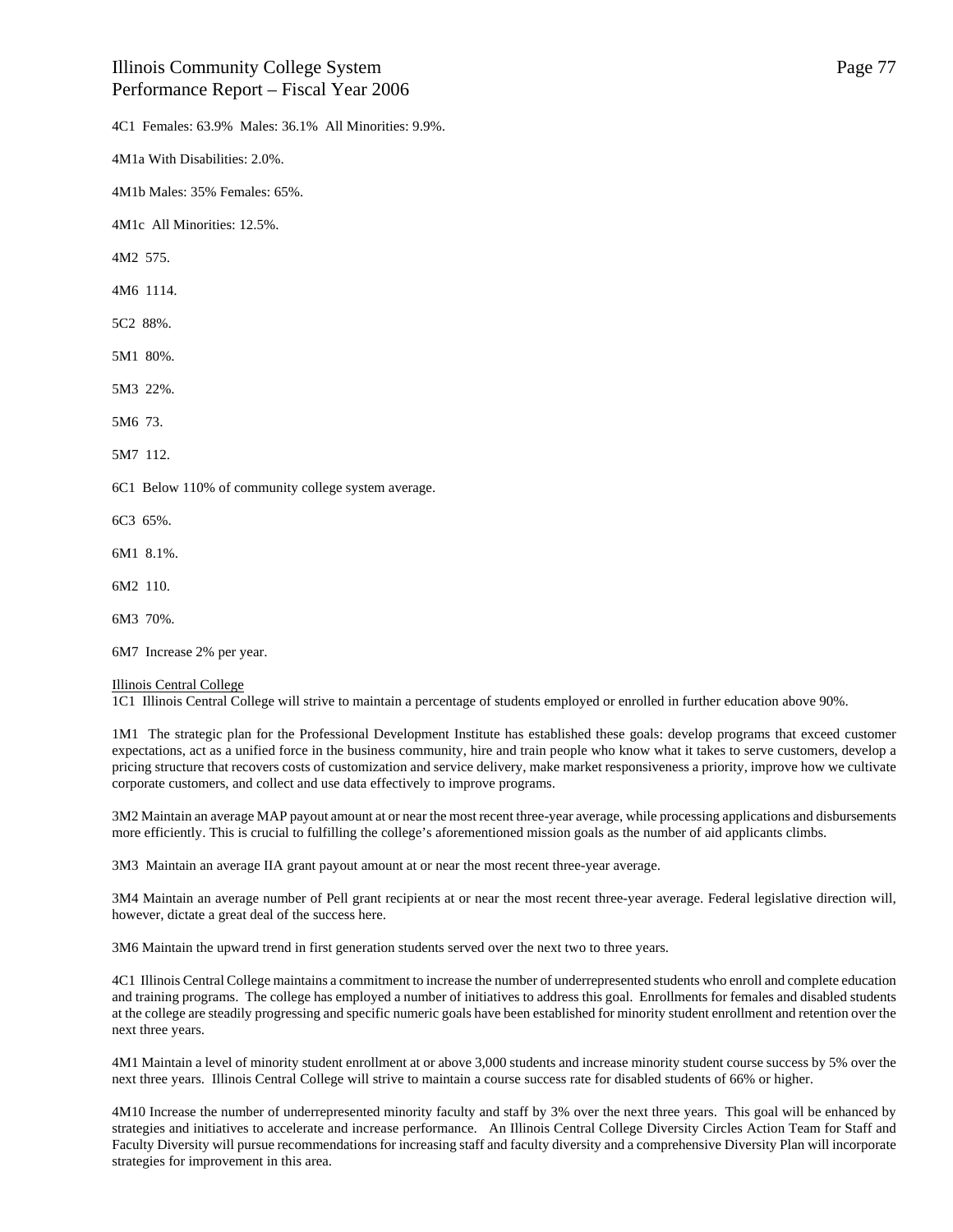4M11 Maintain the level of diversity present within the administration at Illinois Central College for the coming year, a percentage well above the state median value of 11.8%.

4M12 Increase the number of underrepresented minority faculty and staff by 3% over the next three years. This goal will be enhanced by strategies and initiatives to accelerate and increase performance. An Illinois Central College Diversity Circles Action Team for Staff and Faculty Diversity will pursue recommendations for increasing staff and faculty diversity and a comprehensive Diversity Plan will incorporate strategies for improvement in this area.

4M13 Maintain a total noncredit course enrollments in the upper quartile of all Illinois colleges.

5C1 Maintain a level of perceived quality at or above 90% for graduates of career and technical education programs.

5C2 Monitor pass rates with the goal of maintaining institutional pass rates greater than or equal to national pass rates.

5M1 Maintain placement in employment or further education levels at or above the most recent three-year average of 84.0%.

5M2 Maintain completers' retention in employment at or above the most recent three-year average of 96.2%.

5M3 Maintain a transfer rate among first-time, full-time, degree- and certificate-seeking students at or above 30% (as measured by the methodology outlined in this measure).

5M6 Move toward having all of Illinois Central College's general education courses included in the IAI.

6C1 Illinois Central College has exhibited, over the past two years, a strong commitment to mitigating increases in its cost of instruction per credit hour, achieving a reduction in that cost measure over the last three years showing results in FY2005 by being below the state average. Continue to reduce its cost of instruction per credit hour in the coming years, through a combination of cost reduction measures and maintenance of robust credit hour enrollments.

6C3 Illinois Central College has paid particular attention to the issue of retention and satisfaction among its students, employing two major research studies in FY04 to better facilitate their progress through higher education (see prior discussion on SSI and CCSSE instruments). The CCSSE was again administered in Spring 2006 and the SSI will be administered in Fall 2006. The college will continue to act on the research findings in the coming year to inform and shape its strategic planning efforts with the intent of increasing students' program completion rates, transfer rates, levels of satisfaction and engagement with their college experience, and to shorten the time-to-degree period.

6M1 Achieve and maintain higher average annual level of overall participation. Move closer to the median level among all Illinois community colleges (8.2% for the most recent three-years).

6M7 Maintain a rate of credit hour growth over the next fiscal year of 3-5%.

6M9 Increase the number of unduplicated dual credit enrollments in FY2007.

6M10 Use existing P-16 grant funds to maximize the number of students served within these populations.

### Illinois Eastern Community Colleges

1C1 Provide career and technical education that delivers the skills and abilities for students to enter employment. Continue efforts to meet the 50 percent response rate for graduates surveyed. Eighty-five percent of graduates surveyed will be satisfied with their program of completion. Eighty-five percent of graduates surveyed will either be employed or continuing their education.

1M1 Expand and strengthen training programs for business and industry to enhance economic growth and stability.

4C1 Provide educational programs, including pre-baccalaureate, career and technical degrees and certificates that prepare a diverse student body for transfer to a four-year institution of higher education or entry into a multi-cultural global workplace; Provide programs in remedial/preparatory education, assisting District residents in attaining skills and abilities needed to enter and complete college programs; Provide student advisement, counseling, and placement services for the purpose of assisting students in choosing a program of study, transferring to a four-year institution, entering employment, or completing certificate or course goals; and Provide curricula and services that are updated to meet both short- and long-term needs of the residents of the District.

4M2, 4M3, 4M4, 4M7, 4M8, 4M9 Reaffirm the commitment to provide quality adult and continuing education programs allowing district residents opportunities to gain basic skills and improve their quality of life; and Continue to provide appropriate college remedial/preparatory programming of excellent quality to entering students who are not ready for college-level study.

5C1 Eighty-five percent of students responding to follow-up surveys will be satisfied with their education. Provide educational programs, including pre-baccalaureate degrees, career and technical education degrees and certificates that prepare a diverse student body for transfer to a four-year institution of higher education or entry into a multi-cultural global workplace. Provide program, course, and institutional goals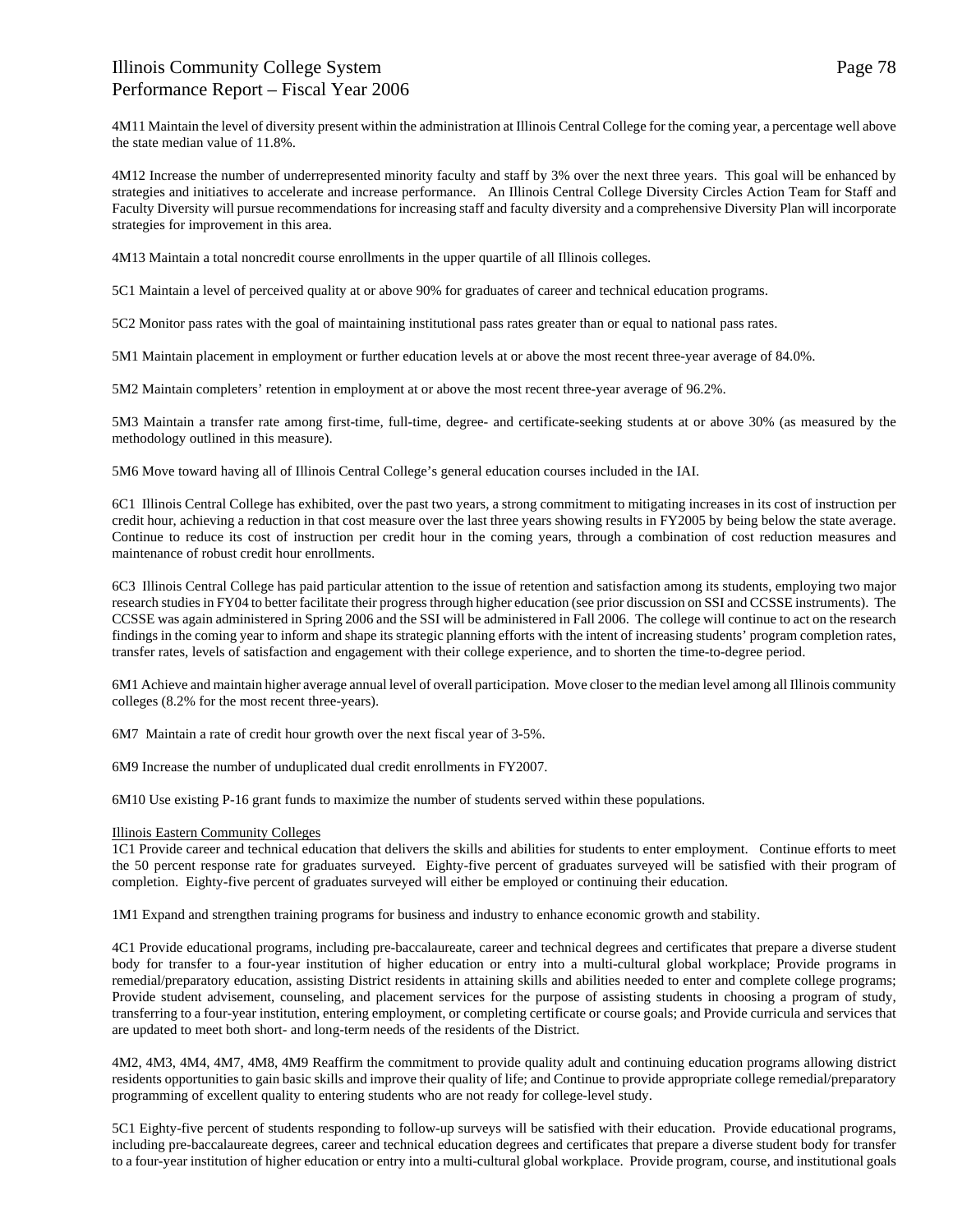that have identifiable and measurable learning outcomes that are clearly understood by students. Provide academic programs and institutional services that are reviewed and revised on a scheduled timeframe with a focus on accountability relative to planning, student and program assessment, and learning outcomes. Provide curricula and services that are updated, as necessary, to meet both short- and long-term needs of the residents of the District. Provide professional enrichment and growth experiences for college faculty, administrators, and staff which will improve and enhance instruction and services.

5C2 Eighty-five percent of graduates enrolled in Radiography and Nursing will successfully pass state licensing exams.

5M1-5M7 Continue to provide quality, current instruction to enhance each students' preparation for employment. Continue to improve upon the high quality and effective services provided to all students. Provide responsive educational opportunities to district residents. Provide professional growth and continued development of its faculty and staff, which will result in enhancing both individual and institutional effectiveness. Ensure the continuation of effective and efficient allocation and management of its resources, facilities, staff, and equipment, and pursue new and resourceful methods of generating revenue.

6C1 Provide curricula and programs, as necessary, to meet both short- and long-term educational goals of the residents in the district. Provide responsive and affordable educational opportunities to district residents.

6C3 Provide education in the liberal arts and sciences which is general or pre-professional in nature and prepares the student to transfer to a four-year college or university. The District will continue to reaffirm its commitment to quality instruction.

6M1, 6M6, 6M7 Continue effective and efficient allocation and management of its resources, facilities, staff, and equipment and pursue new and resourceful methods of generating revenue.

### Illinois Valley Community College

1C1 Percent of degree/certificate recipients either employed or enrolled in further education within one year of graduation will exceed the state average. Return rates for targeted programs on the ICCB Career and Technical Follow-Up Study survey will increase.

1M1 The three-year average of the number of businesses served through Illinois Valley Community College's Business Training Center will increase.

3M4 The percent change in the number of students receiving Pell grants at Illinois Valley Community College will continue to be greater than the 2-year change in the state average.

4C1 The percentage of completers for each ethnic minority group will be within 5% of the percentage of completers in the total student population.

4C1c The percentage of graduates with declared disabilities will increase.

4M6 The total number of students at Illinois Valley Community College who are enrolled in remedial coursework is expected to increase and the percentage from FY05 forward shall not fall below 14.1%, which is the 5-yr average since implementation of the Title III initiatives begun in FY 2001.

5C1 The extent to which institutional quality and effectiveness are recognized by graduates through the ICCB Career and Technical Follow-up Study will exceed the state average.

5C2 Pass rates on the NCLEX will remain above 90%.

5M1 Illinois Valley Community College's occupational graduate placement in employment will continue to exceed the state average.

5M3 The rate at which Illinois Valley Community College students transfer (fall entrants with no prior college experience who completed 12 or more semester hours and who transfer to a senior institution within 4 years) will be at least 10 percent above the state transfer rate.

6C1 Illinois Valley Community College will be below both the state and peer group average for net instructional unit cost.

6C3 The percent of first-time, full-time students who graduate, transfer or are still enrolled will exceed the state rate.

6M1 The percent of population served in District 513 will be at the state average or higher.

### Joliet Junior College

1C1 Over a three year period, at least 90 percent of all Joliet Junior College career and technical graduates will be placed in employment at least one year after graduation.

3M1 The net price paid by first-time, full-time Joliet Junior College students in the two lowest income quintiles will cover the price of tuition, fees, and books.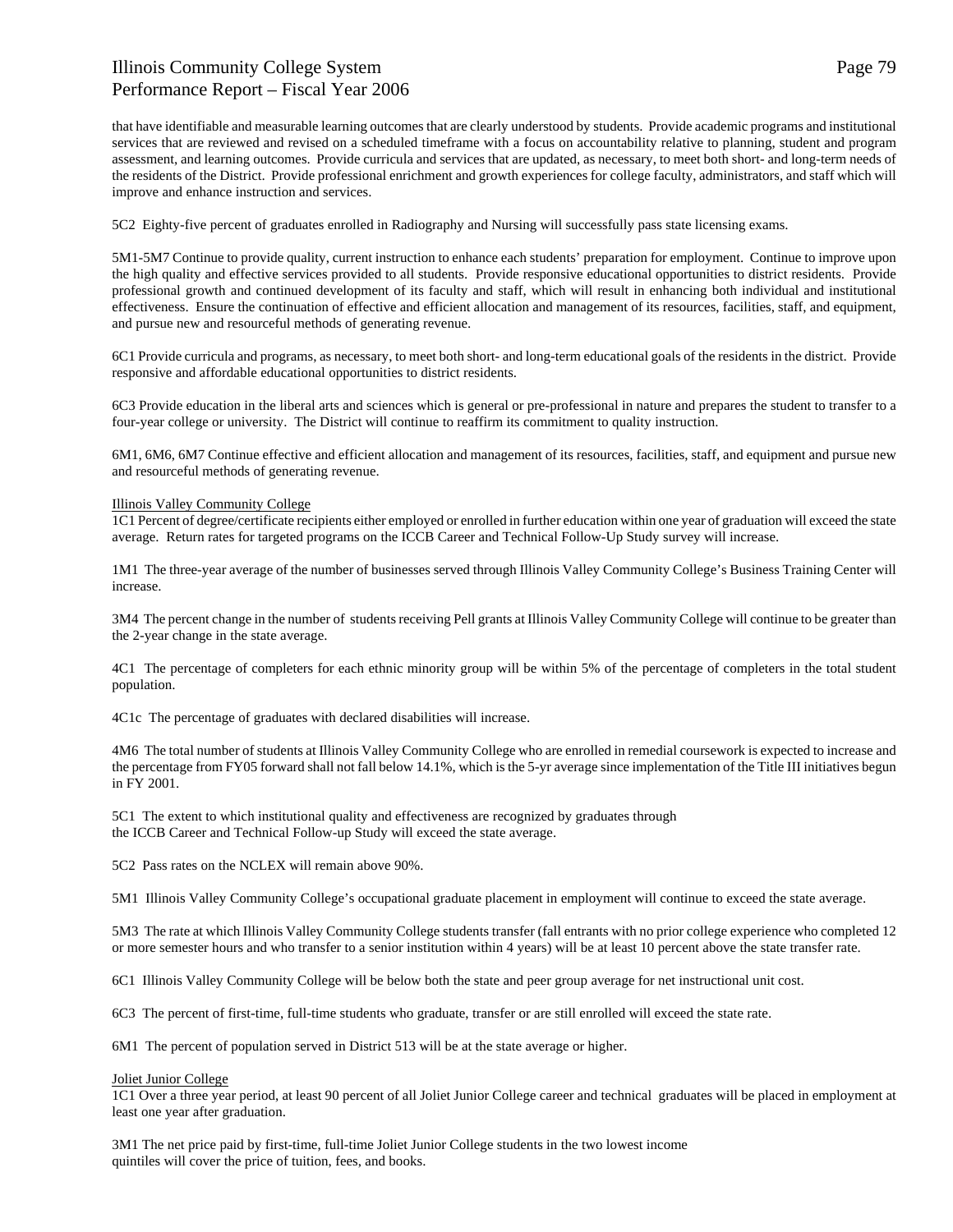4C1 The completion rate of first-time, full-time students will be above the state average across all racial and gender categories.

4M1 The fall to spring retention of first-time, full-time minority students will be comparable with overall student retention rates.

4S1 The number of students receiving degrees will grow at the same pace as the Illinois community college system average.

4M10 The number of full-time minority faculty will be equal to the state Illinois community college system average.

5C1 Over a three-year period, average Joliet Junior College career and technical graduates will report higher levels of satisfaction than all Illinois career and technical graduates.

5C2 Joliet Junior College pass rates on professional/occupational licensure examinations will be comparable to or higher than national averages.

6C1 The cost of instruction at Joliet Junior College will not exceed 110% of the state average.

6C2 The cost of administration at Joliet Junior College will not exceed 110% of the state average.

6C3 The completion rates of first-time, full-time Joliet Junior College students will be above the state average.

### Kankakee Community College

1C1 Maintain the rate of graduates are either employed or enrolled in further education at or above the 90% level.

1M The Office of Corporate and Continuing Education in conjunction with the State of Illinois has collaboratively set goals for the Small Business Development Center. These goals coincide with economic development initiatives of the community at large. The SBDC goals include: Secure \$1,500,000 in small business debt financing; Provide a minimum of 900 hours of counseling to small business clients; Secure a minimum of 15 small business loans; Sponsor/co-sponsor twenty-four training events geared toward small business; and Assist a minimum of five small business start up ventures.

4C1a Increase the number and the percent of all graduates who are African American or Latino.

4C1c Increase the five-year average completion rate for students with disabilities from 3.8% to at least 4.5% over the next three years.

5C1 Continue to be that at least 85% on the indicators of institutional quality on the graduate follow-up survey. This will demonstrate that overall Kankakee Community College graduates are either satisfied or very satisfied with their educational experience at Kankakee Community College.

5C2 Nursing-85%; Radiologic Technology-85%; and Emergency Medical Technician-95%

6C1, 6C2 The goal for both the unit cost of instruction and cost of support are to be below the state average.

6C3 Kankakee Community College's goal is to be at or above the state average for the percent of students who have graduated, transferred, or are still enrolled three years later.

### Kaskaskia College

1C1 The percent of degree/certificate recipients either employed or enrolled in further education within one year of graduation will be maintained at 90.0% or higher. The following initiatives are in the development/implementation phase to ensure goal attainment: Enhanced transfer and career exploration services; Services of the Student Success Center; and One Stop Center.

1M7 Increase the number of computer courses offered through Business and Industry in future years to meet the needs of area residents and the businesses.

4C1 Continue to monitor minority population demographics and work towards meeting changes in demographic trends within the community college district. Continue to grow the efforts targeted at increasing enrollments of minority populations such as the Northeast Technology Center serving the African American population within the district. Evaluate services available to students with disabilities and make reasonable accommodations as needed to assist students in persisting to educational goal completion.

4M Work with the Office of Institutional Research to generate accurate and timely statistical and financial reports pertaining to students' enrollment status, funding sources, and programs of study in an effort to track students and meet their needs more effectively.

5C1 Graduate Survey: The percentage of graduate response rate survey returns will meet or exceed the state requirements.

5C2 Pass Rates: Combined institutional pass rates on licensure examinations for specified career and technical programs will meet or exceed the national average pass rates.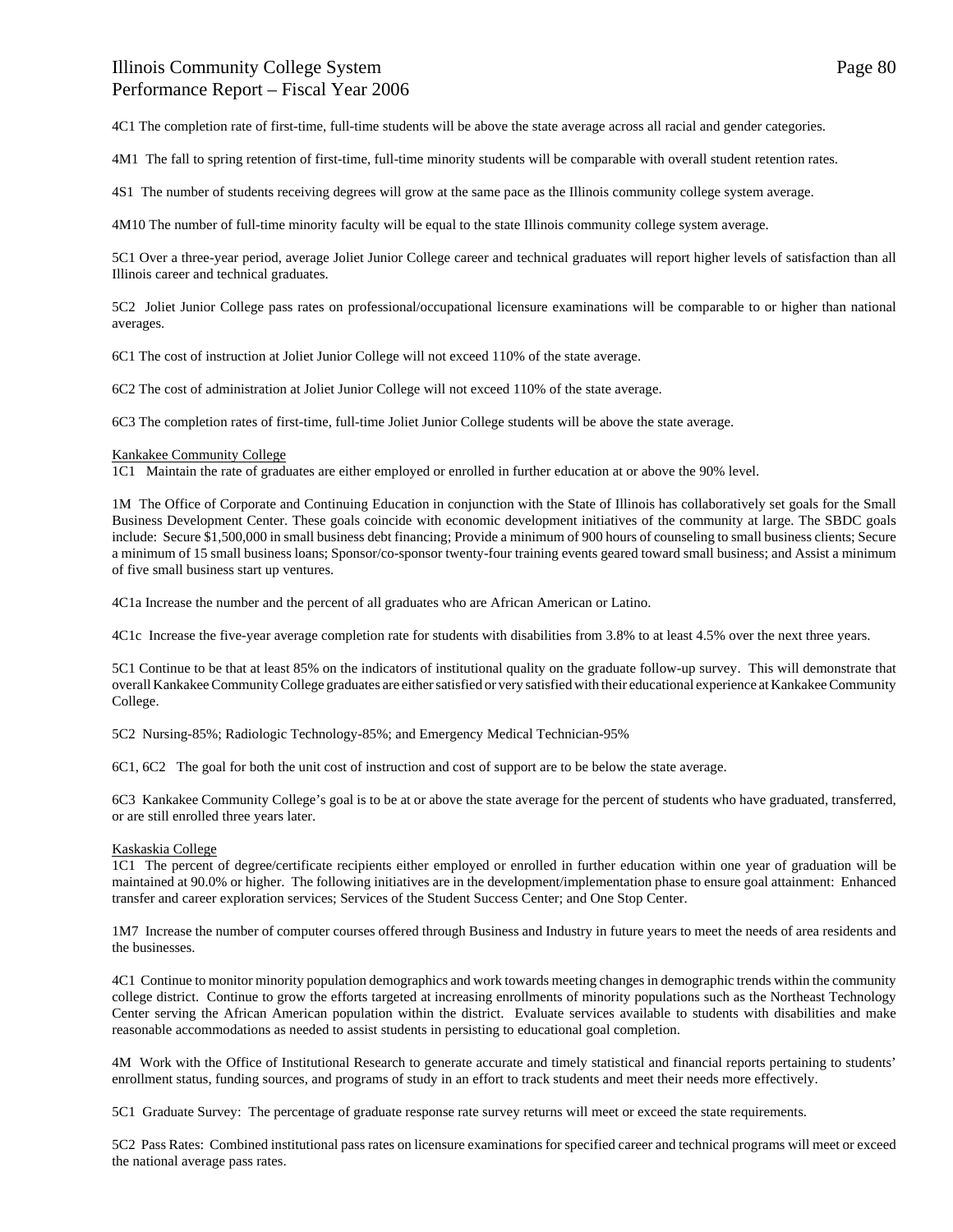6C1, 6C2 All academic programs will be reviewed for comparison to state unit cost averages when they are up for Program Review. A more thorough review will be conducted for those programs that exceed the state average by 10% or more. Sustain or continue to reduce administrative costs. Review all career and technical academic programs that are below the state average by 10% or more to ensure programs have the necessary tools to meet the training and learning needs of the students.

6C3 Increase retention and improve degree completion rates through the development of an interdisciplinary Student Success Center that will provide student tutoring assistance through the use of paraprofessional tutors and peer tutors, learning communities, and career placement and development services.

6M2 Continue efforts to increase awareness of the GED preparation opportunities available through Kaskaskia College and provide comprehensive support services in an effort to increase the number of GED completers in future years.

6M3 Continue to provide and enhance support services to students transitioning from remedial coursework to college-level coursework in an effort to make this progression as seamless as possible.

Kishwaukee College 1C1 Goal of 85% to 90%.

1M1 Goal of 90.

1M6 Goal of 150.

4C1a Goal of Non-Resident Alien-0% to 5%; Asian Pacific Islander-1% to 5%; Black-5% to 10%; Hispanic-3% to 6%; American Indian/Alaskan Native-0% to 5%; All Minority-14% to 20%; and All White-80% to 86%.

4C1b Goal of Male-33% to 38% and Female-62% to 67%.

4C1c Goal of 8.

- 4M2 Goal of 500 to 600.
- 4M3 Goal of 500 to 600.
- 4M6 Goal of 1600 to 1700

4M9 Goal of 1500.

5C1 Goal of 85% to 90%.

5C2 Goal of EMT-90%; NCLEX-P.N.-95%; NCLEX-RN-90%; ARRT Certification Exam-90%; Real Estate Salesperson Exam-State Average; Real Estate Broker's Exam-State Average.

5M5 Goal of 100%.

- 6C1 Goal of within 10% of State Average.
- 6C2 Goal of within 10% of State Average.

6C3 Goal of 60% to 65%.

College of Lake County

1C1 Maintain an employment rate higher than the 3-Year average for the past three years: 92%.

1M1 FY2004 was not a typical year. The projection for 2006 will be closer to FY2003 and FY2005.

1M2 Given the current economic situation, it is projected that the number of individuals will drop again in 2006 and then remain stable.

2M2 Implement AAT degrees in Secondary Science, Early Childhood Education, and Special Education.

3M2 Continue to assist students secure all the federal and state monies available.

3M3 Continue to assist students secure all the federal and state monies available.

4C1a College of Lake County's goal is to have minority graduates reflect their make up in the college population. In 2006, the goal is to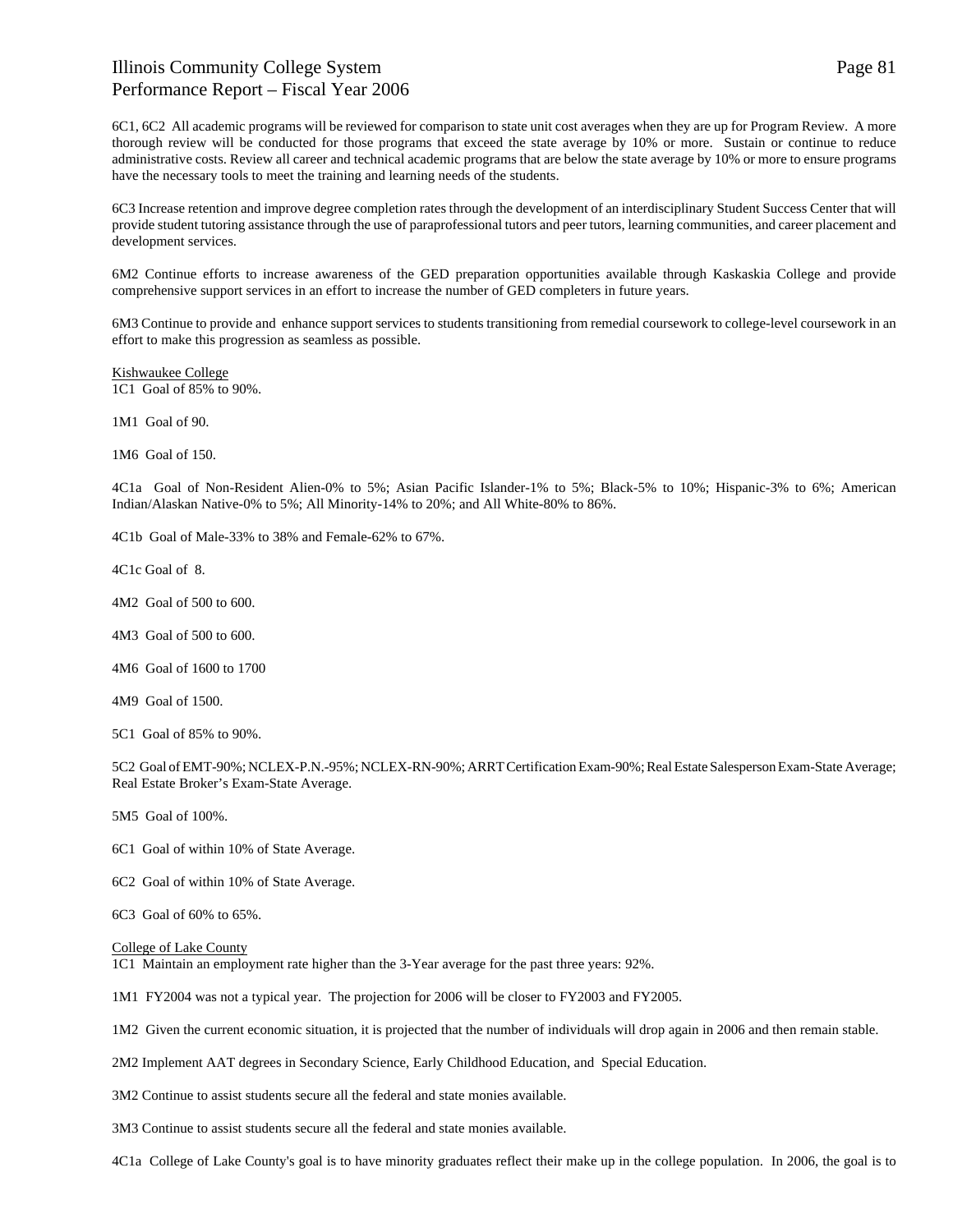maintain completion rate of 30% or more for minorities reflecting their enrollment rates.

4C1b Work to increase the percent of graduates with disabilities by a minimum of 5% per year over the next three years.

4C1c College of Lake County data demonstrate a higher rate of completions for females than males. College of Lake County would like to bring the percent of males in line with their percent of degree seekers in the student population. In FY06, College of Lake County will work to increase the percent of male graduates to the 45% they comprise among degree seeking students.

4M10 Continue to recruit qualified minority faculty for available teaching positions.

4M11 Continue to recruit qualified minority faculty for available teaching positions.

5C1 The College of Lake County has worked hard to achieve one of the higher satisfaction rates in the state. The goal of the college is to increase graduate satisfaction back up to 90%.

5M3 College of Lake County would like to maintain higher transfer rates than its peer colleges and the state's average.

5M4 The College of Lake County is committed to maintaining low average class sizes. The goal is to keep the average class below 25.

6C1 The college's goal is to continue to reduce its cost in relation to credit hours. In 2006 the goal is to stabilize this indicator to current levels.

6C3 The College of Lake County would like to maintain the rates for this indicator to 70% over the next three years.

6M3 The college's goal is to increase the percent of remedial students' retention and success rates.

Lake Land College

1C1 Lake Land College will strive to increase the percentage of degree/certificate recipients either employed or enrolled in further education within one year of graduation to the state average.

1M1 The number of business provided with technical assistance through the College's Center for Business and Industry will remain at or above the state average.

3M4 The number of enrolled students who receive Pell Grants will continue to increase.

4C1 The number and diversity of citizens completing training and education programs will continue to increase each year with the percentage of non-white completers remaining significantly higher than the College district's non-white population while the student population gender will remain constant at an approximate 60/40 percent male/female ratio.

4M9 The number of students served through distance education (online learning) will continue to increase and remain significantly higher than the state average.

5C1 The satisfaction in quality and effectiveness of Lake Land College graduates will remain at the 90th percentile or higher. Students enrolled in technical career programs at Lake Land College will score above state and national averages on their respective licensing or certification exams.

5M5 The percentage of college level (non-career) faculty with a master's degree or above will be above 95 and remain above the state average.

6C1 The cost of instruction per credit hour by student level and administrative and support cost per credit hour at Lake Land College will continue to be well below 100 percent and one of the lowest percentiles among Illinois community colleges, and as a percent of sector average by level will be below the state average for community colleges.

6C2 The cost of instruction per credit hour by student level and administrative and support cost per credit hour at Lake Land College will continue to be well below 100 percent and one of the lowest percentiles among Illinois community colleges, and as a percent of sector average by level will be below the state average for community colleges.

6C3 The proportion of first-time, full-time freshmen who complete their degree within 150 percent of normal time, or are still enrolled or transferred will be above the state average for community colleges.

6M7 The number of annual credit hours generated by Lake Land College will continue to remain significantly above the state average.

### Lewis & Clark Community College

1C1 Maintain an employment / enrollment rate at or higher than 90%.

1C1 Continue to support economic development through innovative and productive programs and partnerships.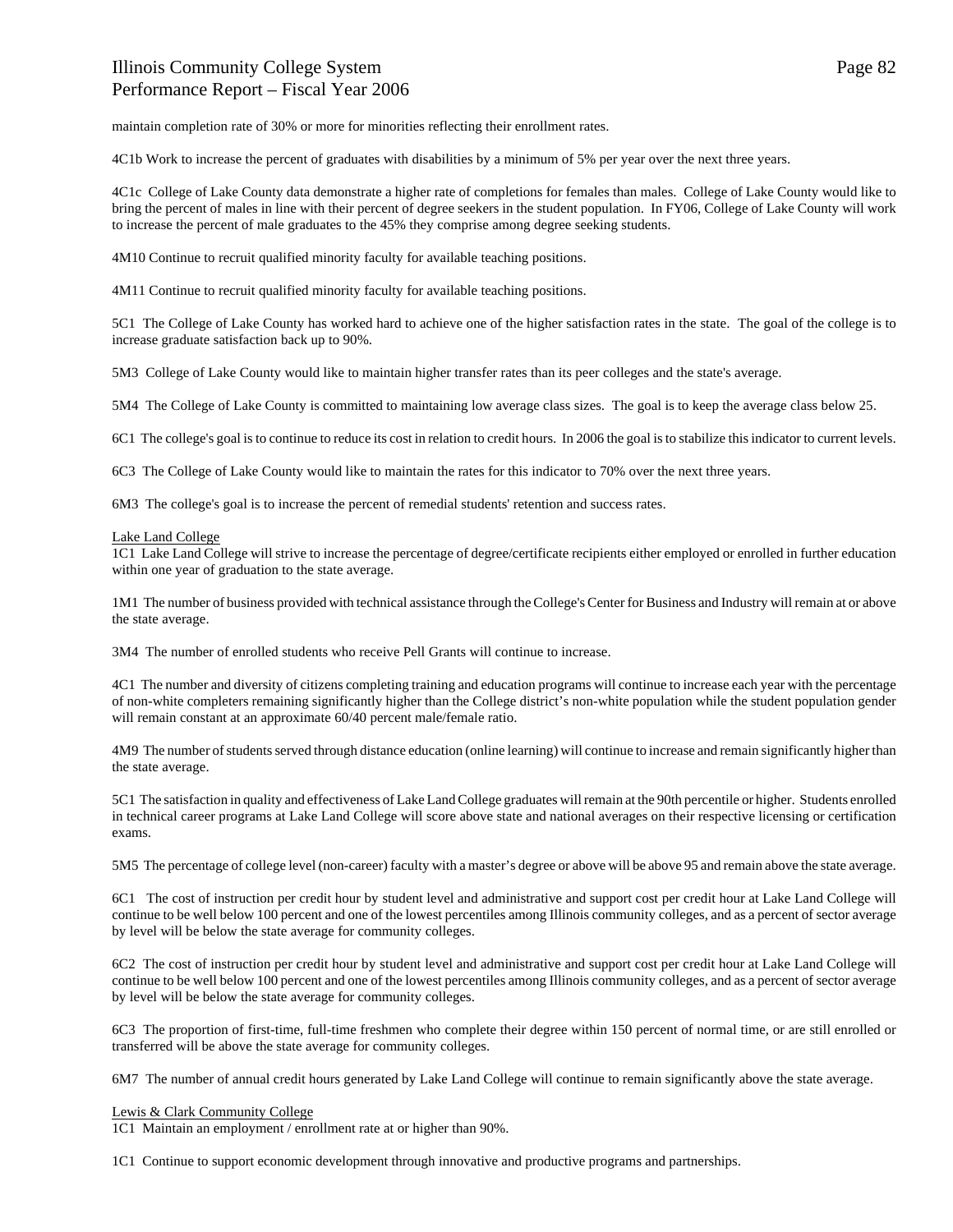1M3 Continue to engage 500 or more businesses representing 5,000 or more employees (unduplicated) annually.

3C1 Raise the combined satisfaction scores for Financial Aid services on Career and Technical Follow-up surveys to 90% over the next three years.

4C1 Continue to provide assistance to minorities and other needy students to attract more students to higher education and once they are here to help them achieve their educational goals.

4M4 Increase the percentage of ABE/ASE level advancements 2-3 percent annually.

5C1 Over the next three years, achieve a minimum 90% satisfaction level (very satisfied and somewhat satisfied) across every institutional level measure.

5C1 Continue to achieve pass rates of 90% or higher.

5M3 Attain a transfer rate of 25% or higher over the next three years.

6C1 Maintain a unit cost of instruction that is lower than the state average unit cost.

6C3 Achieve a 70% or higher persistence rate using this measure.

#### Lincoln Land Community College

1C1 Lincoln Land Community College will maintain an employment/enrollment rate that falls in the mid-nineties range.

1M1 Publish a Business Services schedule with a variety of offerings on a quarterly basis.

1M1 Expand the continuing education programs to Occupational Therapists and Occupational Therapist Assistants.

1M1 Develop and market a leadership program to state government employees.

1M1 Develop a formalized marketing plan in cooperation with the college Public Information Office or an outside consultant, if needed.

1S3 Increase the number of program graduates annually.

3M1-3M6 The number of Lincoln Land Community College student financial aid awards will exceed the state median.

4C1a The proportion of graduates with disabilities will mirror or exceed the proportion of students with disabilities in the college population.

4C1b The proportion of minority graduates will mirror or exceed the proportion of minority students in the college population.

4C1b Promote district-wide support for programs and services that serve an increasingly diverse student body.

4C1c: The proportion of female graduates mirrors or exceeds the proportion of females in the college population.

4M1 The diversity of Lincoln Land Community College students will mirror or exceed that of the district population.

4M2-4M7 The college will seek a minimum of 66 percent remedial course completion rate. ABE/ASE/ESL staff will seek opportunities for securing additional class sites and times to attract students who must schedule coursework around work hours.

4M9 Increase the number of students using distance learning. Increase the number of students using online registration services.

4M10-4M12 The diversity of the Lincoln Land Community College faculty and staff will mirror or exceed the diversity of the district.

4M13 Maintain current noncredit enrollment levels, while ensuring fiscal self sufficiency of noncredit programs.

5C1 Bring the percentage of graduates who are satisfied with the institution back up into the nineties.

5C1 Professional/occupational licensure pass rates will exceed national pass rates.

5M1 Raise the "non-survey" employment/continuing education rate to 90 percent or above.

5M2 Raise the graduate employment retention percentage back to the mid-nineties.

5M4 Monitor average class sizes by discipline, maintaining a balance between quality and fiscal responsibility.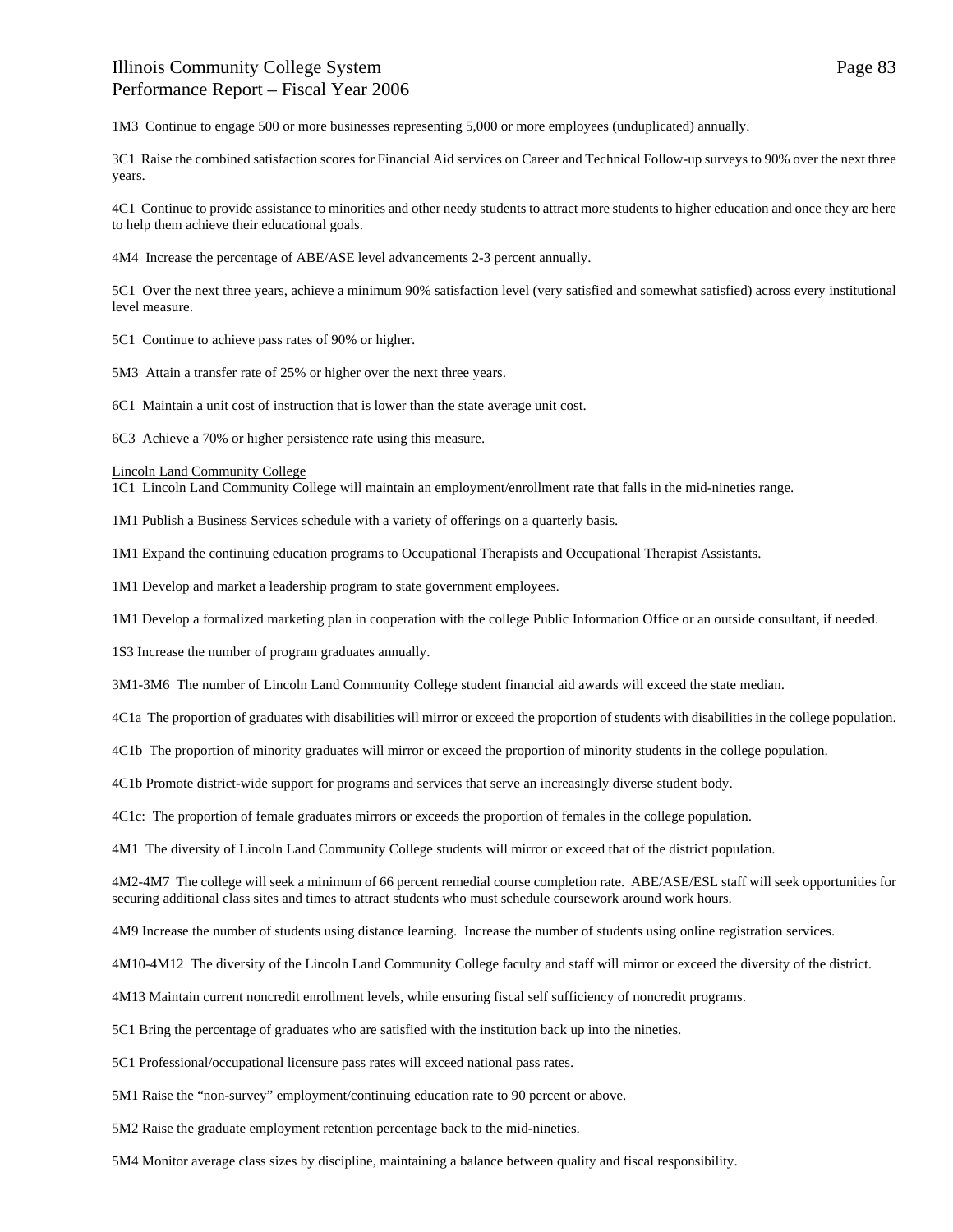5M5 All Lincoln Land Community College instructors of college-level transfer (PCS 1.1) courses will have earned at least a Masters degree.

5M6-5M7 Continually review course descriptions to determine if additional courses can be submitted to IAI.

6C1-6C2 Keep unit cost increases consistent with the rate of inflation.

6C3 Lincoln Land's current goal for the percent of first-time, full-time degree-seeking freshmen who complete their degree within 150 percent of catalog time, or are still enrolled or transferred is to be at least 95 percent of the statewide percentage for this factor.

6M1 Reach/maintain penetration levels equal to the statewide median for all community college districts.

6M2, 6M4, 6M5: Expand adult education programs and services in the district.

6M3, 6M8 Increase the number of students who transition from pre-college coursework to college-level coursework.

6M6 Maintain a student FTE/faculty ratio that is not significantly greater than the state average.

6M7 Study all variables that affect credit hour generation and will investigate options for sustaining growth.

6M9 Increase the number of dual credit course offerings and increase overall dual credit hour production.

#### John A. Logan College

1C1 The College utilized the rate of 92.6 percent as its benchmark (the College's 2002-2004 3 Year Average). The College's goal for the coming two years is to maintain a level within two percentage points of the 92.6 percent rate. Within this goal, the College continues to intensify recruitment efforts, thereby increasing the total number of persons either employed or furthering their education upon completion of their studies at John A. Logan College.

1M2 The goal of the College's Center for Business and Industry is to continue to be the number one provider of customized training in the State. As stated in the guidelines, since the College is already performing at a very high level relative to state and peer performance, this is an area where the College anticipates continuity.

4C1 Due to a significant decrease in the total number of minorities enrolled in FY 03, the College is completing the second year of a two-year goal of 55 or more minority students completing.

4M1 Through various recruitment efforts, the College has an ambitious goal of increasing the number of disabled students enrolled by 20 percent over the next two years.

5C1 John A. Logan College has traditionally been a leader in the state with graduate satisfaction. As stated in the guidelines, since the College is already performing at a very high level relative to state and peer performance, this is an area where the College anticipates continuity. The goal of John A. Logan College is to continue to be the #1 community college in the state in terms of graduate satisfaction.

5C1: Nursing: Pass rate of 80 percent or higher of students entering the program. Dental Hygiene: Pass rate of 85 percent. EMT: Pass rate of 90 percent.

5M4 As stated in the guidelines, since the College is already performing at a very steady rate, this is an area where the College anticipates continuity.

6C1 The College has established a new goal to stay at least 8 percentage points below the state average.

6C3 Two years ago, the College established the following goal: "With the College attaining its highest rate (71.39%) with the Fall 2000 entering cohort, as well as continually intensifying retention efforts on campus, the College has established a challenging one-year goal of increasing the Fall 2001 cohort's rate by 1%. The College would like to attain a level of at least 70% in coming years." As the College's retention efforts continued to be expanded during the fall 2002 semester, the goal for next year is again a rate of 72.5%.

6M1 As an indicator that has enjoyed continuity in the past, John A. Logan College has a goal of maintaining that continuity by achieving the goal of serving over 10.5% of the population over the next two years.

#### McHenry County College

4C1 Assess institutional needs of African-American, Native American, Latino, and Asian students. Expand programming to include eight culturally diverse educational events. Collaborate with Learning and Student Support Services to engage students in educational and cultural programming.

6C1 The College has completed its Strategic Plan and is in the midst of formulating its Enrollment Management Plan. The College will continue to review the State average unit cost as well as the unit cost of comparable peer groups to benchmark our goals.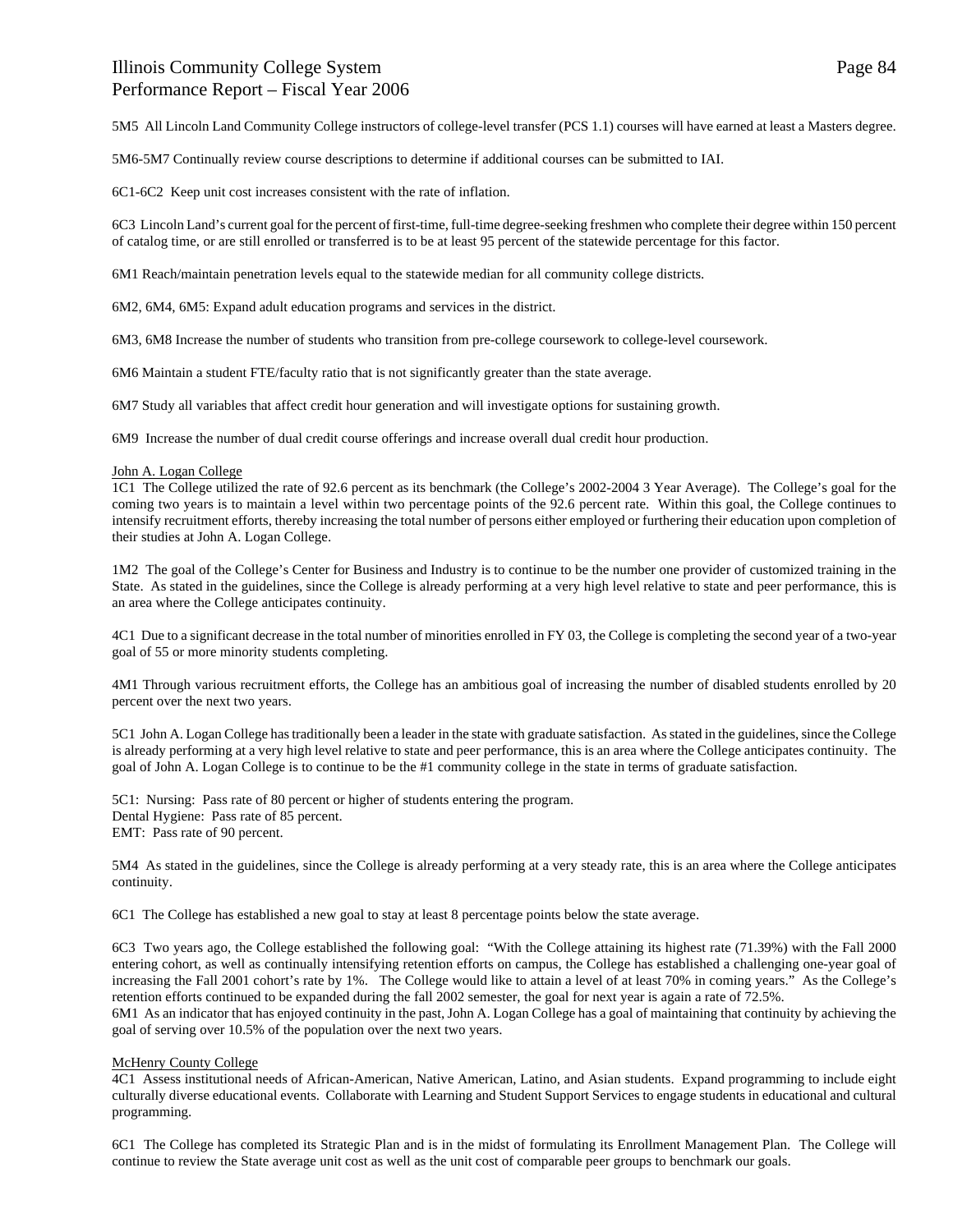### Moraine Valley Community College

1C1 The goal is to attain a 94 percent employed or enrolled in further education rate for Moraine Valley Community College career program graduates.

1M2 Provide a quality product which meets client and the community needs while showing a profit.

3M1 Keep tuition in the middle of its peer group and within 3 percent of the state average.

4C1 A two percent increase in minority graduates and a two percent increase in males in the nursing program and females in the auto tech program.

4M3 A wide array of courses will be offered at the college's Blue Island site to provide appropriate coursework in an area heavily populated by ESL learners. In addition, the program will expand its presence in the southwest sector of Moraine Valley Community College's district.

5C1 Improve graduate satisfaction to meet or exceed the state average within the next three years.

5M1 Maintain or increase the 93-94% employed or enrolled rate.

6C1 Keep unit costs at least 5 percentage points below state averages; limit annual increases in unit costs to 5 percent or less.

6C3 Increase to 78% the percent of first-time, full-time degree-seeking freshmen who complete their degree within 150 percent of catalog time, or are still enrolled or transferred.

6M9 Offer dual credit to career course students starting in fall 2005.

#### Morton College

1C1 Keep the percent of degree/certificate recipients either employed or enrolled in further education within one year of graduation at 90% or higher.

1M1-1M2: Offer training programs which are responsive to the specific needs of business and industry in the Morton College community.

3M2, 3M4 Continue providing financial aid options to as many students as possible to keep or increase the number of students receiving Pell or MAP awards.

4C1 Increase the percentage of total completions so that the ethnicity distribution of the graduates mirrors the ethnicity distribution of Morton College's student population.

4C1c Create equal opportunity by promoting equal access to all college programs and activities, disability awareness and compliance with disability laws.

4M1 Increase total enrollment through support of serving students efficiently, empowering employees to meet students' needs, and making the best use of campus resources.

5C1 Maintain overall quality of service and continue to surpass the state average student satisfaction with program components, courses outside the program major and support programs and services.

5C1 Surpass the minimum national level of 87% pass rate for the RN Licensure exam and the 70% national average for the Emergency Medical Technician (EMT) exam.

5M6 Continue with the process of getting more courses IAI approved with the ultimate goal of having a guaranteed catalog and course schedule.

6C1 Keep the net instructional cost down without compromising the quality of instruction. However, the capital projects that are currently underway will increase the unit cost in FY 2006 and later. All of the capital projects in the development plan will positively affect student learning. Included are renovation of the science and computer labs and construction of the Student Success Center.

6C3 Keep the percentage of first-time, full-time degree-seeking freshmen who complete their degree within 150% of catalog time, or are still enrolled or transferred at no less than 69% – the peer group and state average for the last 3 years.

6M7 Increase total enrollment by serving students efficiently, empowering employees to meet students' needs, and making the best use of campus resources.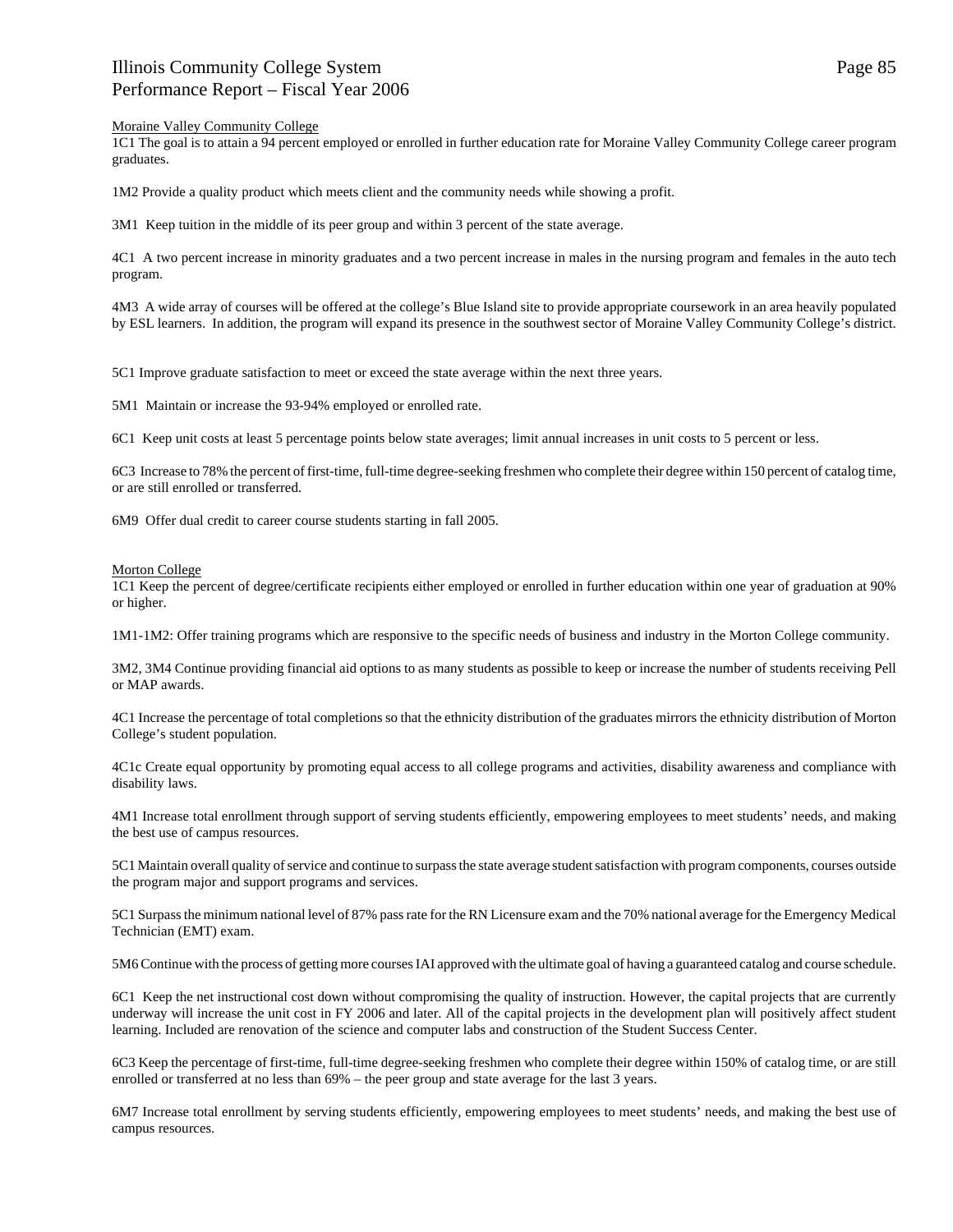### Oakton Community College

1C1 Have 90 percent of degree/certificate completers either enrolled in further education or employed within one year of graduation.

1M2, 1M6 Continue to serve business and industry through customized training based on demand and available resources.

3M1 The College's goal was to keep tuition and fee increases modest. Oakton Community College is confident this goal has been met despite increasing financial pressures.

4C1 In Oakton Community College's FY04 Performance Report, the College set a goal of increasing the number of students who complete a degree or certificate by 30 per year. The College continues to have this as a goal, and has met the objective. It is more challenging to set a specific goal for disabled, minority and female students. The College defines success not only as completing a degree or certificate, but also as transfer, job attainment or promotion, and meeting the individual student's goals.

4M2, 4M3, 4M6 The College's goal is to sustain enrollments at the average levels achieved over the past three years.

5C1 The College's goal is to have a minimum of 85 percent of the career and technical follow-up study respondents indicate they are satisfied or very satisfied.

5C1 A minimum of 94 percent of Nursing students will pass the NCLEX examination and that a minimum of 93 percent of EMTs will pass their examination.

5M6 Have all Oakton Community College general education courses that match an Illinois Articulation Initiative (IAI) general education description certified by the appropriate panel.

5M6 Offer a broad range of workshops and courses, ranging from multi-session, semester-long seminars to one-two hour workshops. A further goal is to have more than 50 percent of full-time faculty participate in at least one professional development program each year, in addition to required activities taking place in division or discipline meetings. Programs may be sponsored by and take place outside the College; e.g., by professional associations.

5M6 In the area of activities related to ethics and integrity, the College's goal is to offer a broad range of workshops and courses, ranging from multi-session, semester-long seminars to one-two hour workshops. In addition, the College is expanding the definition of relevant topics in this domain to include diversity, including diversity in searching/hiring faculty and staff, improved understanding of and working with a diverse workforce, and incorporating learning modules addressing diversity within courses.

6C1 Strive to remain in the range of 95-105 percent of the sector average and to contain costs per credit hour to annual increases under 5 percent.

6C3 Sustain an average of 62-66% of first-time, full-time students who graduate within 150% of the catalog time to the degree, transfer or are still enrolled.

6M7 Remain at or near the average number of credit hours generated.

### Parkland College

1C1 Keep the percentage of graduates employed and/or enrolled in further education at 81% or greater.

1M6 Maintain or increase services and credit offerings that have an impact on business and industry, and to maintain a high level of employed, in-state graduates.

3M2 The percentage State MAP coverage of tuition and fees for students with zero expected family contribution (EFC) should remain at 65% or higher. The college should attempt to provide assistance to 60% of those who apply annually. Foundation scholarships awards should increase 15% over five-years. In-district tuition should increase by no more than \$5 per credit hour annually.

4C1 To increase the number of minority and male completers so that it is reflective of or higher than the student population.

4M1 The total number of minority credit-seeking students will reflect or be more than the district's population (15%).

5M3 The goal for term-to-term and annual persistence is a 1% change over five years. Parkland College has also set a goal for a 1% increase over five years on the percent of annual degree-seeking enrollment that complete a degree or certificate. Career placement of graduates should be at least 81%. Course completion rates should be at least 73%.

6C1 To continue to reduce instructional and administrative costs, without compromising quality.

6C3 At least 75% of the degree-seeking students will complete their degree, transfer or be enrolled at the college in 150% time.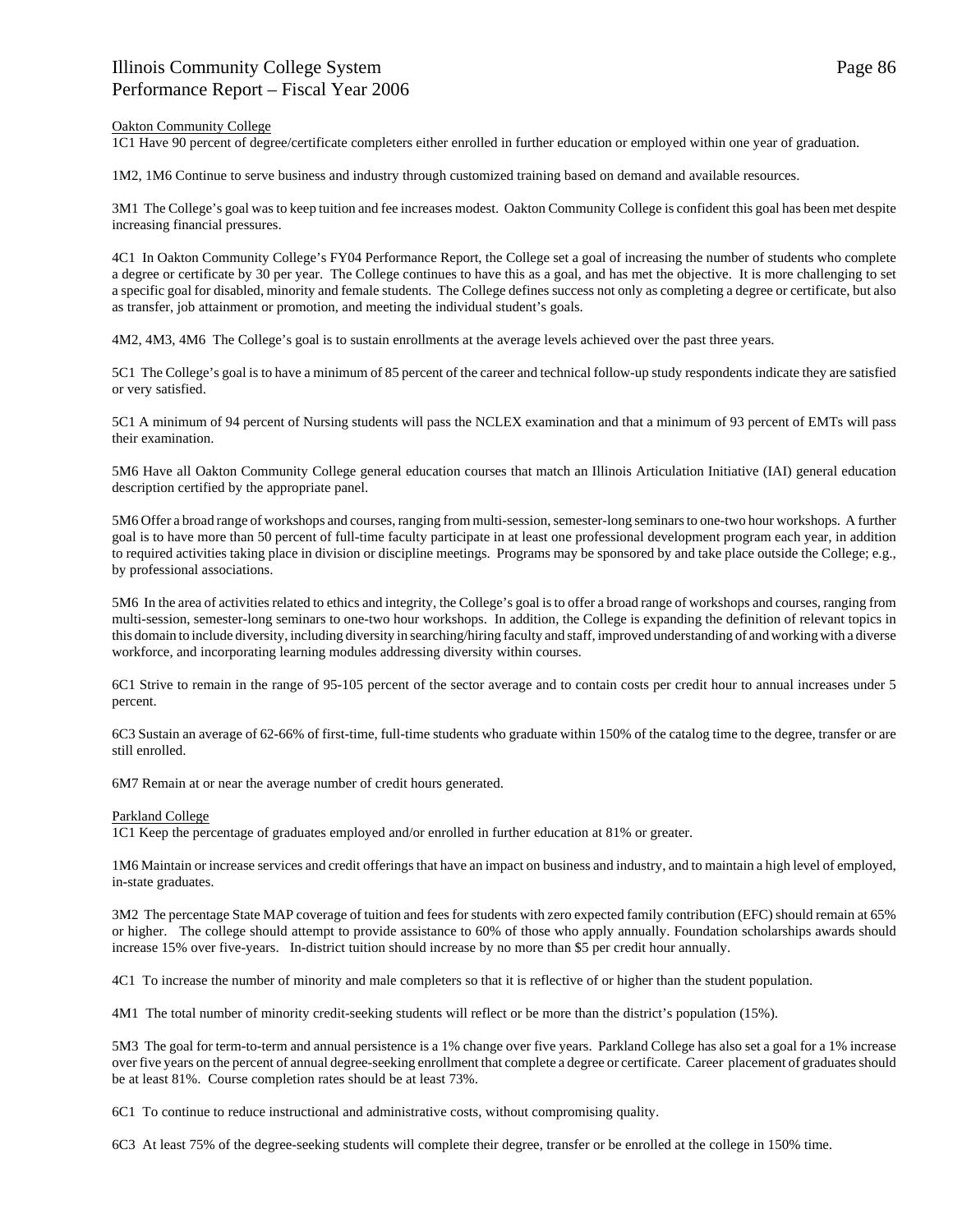6M6 The College rate of increase in annual FTE based on total claimable credit hours should be higher than the state average increase. The College has set a goal for 35% of its in-district high school graduates to attend. Parkland College has set a goal for 60% of its course load to be taught by full-time faculty as a five-year average. For annual tuition, the goal is to increase tuition by no more than \$5 annually.

### Prairie State College

1C1 Maintain the percent of degree/certificate recipients either employed or enrolled in further education within one year of graduation to equal or exceed the state average.

1M8 Maintain the current level of Quality Process Improvement Training.

3M2 Increase the number of our students who are MAP recipients by 5%.

3M3 Enhance efforts to provide support to first-time students so that they can benefit from this state supported grant program.

3M4 Increase the number of Pell recipients by 10% annually.

4C1 Long term, program completions each year for Prairie State College students will be in proportion to the enrollment of each sub-group (e.g., males, students with disabilities, African-American, Hispanic) in our overall student population. Given the significant gap we currently have between the enrollment and program completion of our African-American and Hispanic students, our goal for the next three years is to close those gaps by 10% per year.

4M5 Due to budget cuts, our goal is to maintain the number of level advancements in ESL.

5C1 Dissagregate data and determine what areas are being affected by student dissatisfaction ratings. After determining this, we will concentrate on those areas and improve overall performance to equal or exceed the state average in three years.

5C1 Maintain the high quality of our nursing, dental hygiene and EMT programs. Maintain or exceed the national average for the pass rates on these licensure exams.

5M6 Maintain or increase the number of general education courses accepted for transfer as a component of the General Education Core Curriculum (GECC).

6C1 Stay slightly above the state average for the cost of instruction per credit hour.

6C2 Stay slightly above the state average in administrative and support cost per credit hour.

6C3 Maintain the percentage of full-time, first-time entering cohort who have graduated, transferred, or are still enrolled at 150% of program completion length to equal or exceed state averages.

6M5 Increase the number of ESL level test scores by 1000 each academic year.

Rend Lake College

1C1 At least 90% of Rend Lake College degree/certificate recipients will be either employed or enrolled in further education within one year of graduation.

1M1 Meet or exceed the three-year average of the number of businesses served through the Center for Business Services.

1M6 Continue to respond to the training needs of local business and industry by providing courses, seminars, and customized training programs.

3M1 Maintain a tuition and basic fee rate/cost that is in-line with other community colleges in southern Illinois.

4C1 The racial/ethnic and gender mix of completers will approximate the percentage of racial/ethnic and gender enrollments at Rend Lake College.

4C1c Increase the completion rate of students with disabilities by 2 %.

4M1 Provide 100% contact with all district high school special education teachers to provide information on supportive services available at Rend Lake College.

4M2 Increase the number of ABE/ASE students by 5%.

4M4 Meet or exceed all NRS measures for performance, including student level gains.

4M7 The percent of remedial credits earned versus attempted will exceed the statewide average.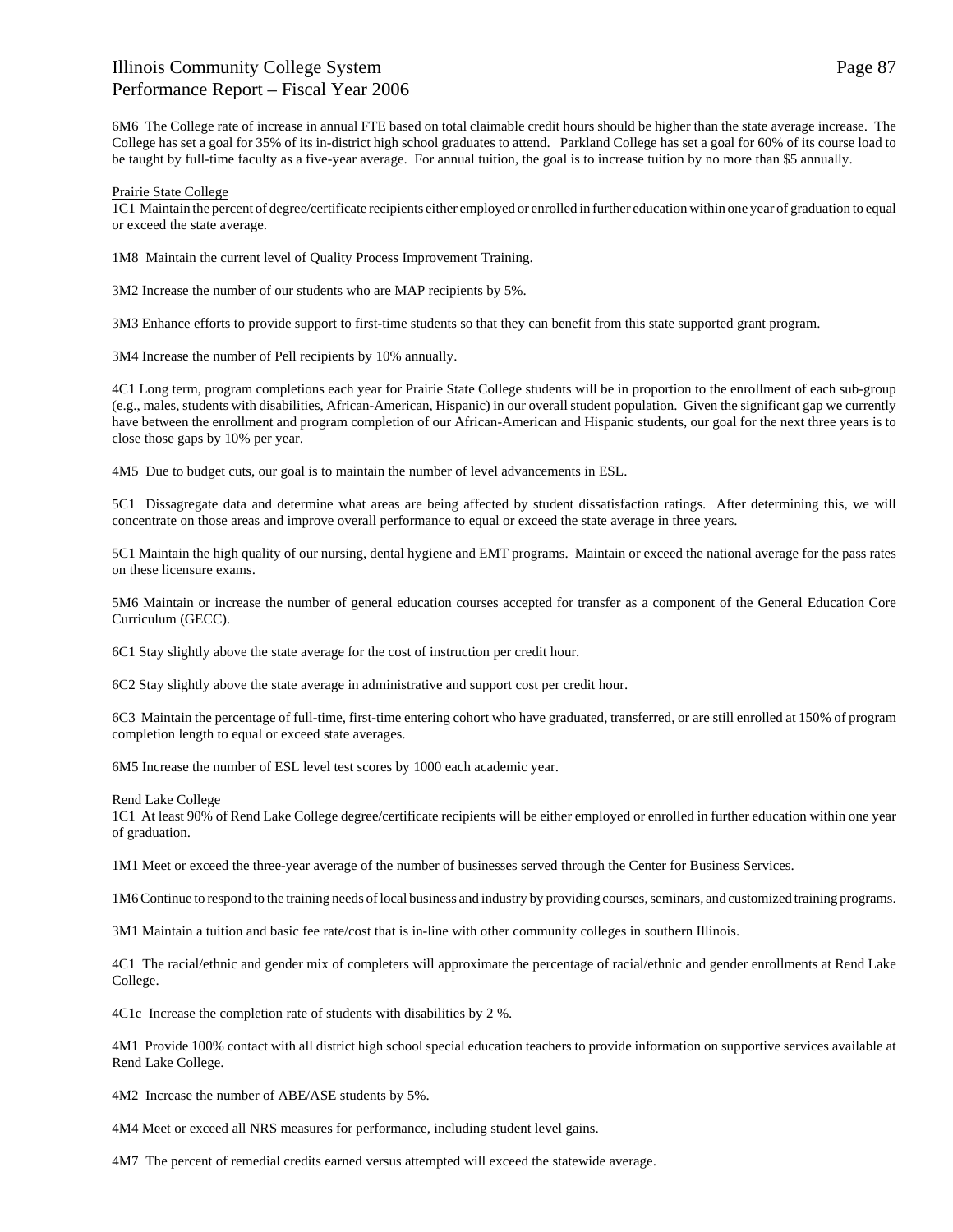4M13 Meet or exceed the previous year's unduplicated non-credit course enrollments.

5C1 At least 95% of our graduates will indicate they are satisfied with the quality of the education received.

5C1 The percent of Rend Lake College students passing professional/occupational licensure examinations will exceed the state and national averages.

5M1 The percentage of career-technical students who are employed or continue their education after completion of a career degree or certificate will exceed the average of the preceding three years.

5M6-5M7 Add courses that are included in the Illinois Articulation Initiative to meet the needs of baccalaureate-transfer degree program students.

6C1 Keep unit cost low while maintaining high standards for instructional and support functions.

6C2 Monitor administrative and support costs and keep them in line with peer institutions and below the state average.

6C3 Strive for 100% of first-time, full-time degree-seeking freshmen completing their program of study within 150% of catalog time.

6S3 Keep unit cost low while maintaining high standards for instructional and support functions.

6M2 Increase the number of GEDs attained among students enrolled in the college's GED classes.

6M7 Increase the number of credit hours generated by revising existing curriculum and developing new programs of instruction to meet changing needs. Changes to credit hour generation will be comparable to the growth or declines experienced by institutions bordering the Rend Lake College District unless external environmental factors are markedly different between the college districts.

6M9 Provide all students who meet admission requirements, the opportunity to take dual enrollment classes.

#### Richland Community College

1C1 Increase the number of responses to the survey by 3%.

4C1 Aggressively market for minority faculty to fill vacancies.

5C1 Increase the response rate to the survey to allow for improved analysis of data.

5C1 Maintain the elevated pass rates that were achieved this year.

6C1 Maintain or lower cost of instruction per credit hour without affecting quality of instruction.

6C3 Develop strategies to retain students, particularly in transfer degrees. Pilot alternative scheduling options for high-profile AAS degrees to allow students to complete programs in reasonable length of time.

#### Rock Valley College

1C1 The percentage of graduates employed/continuing education one year after graduation will equal or exceed the state average rate.

1M1 The number of businesses provided with technical assistance through college business and industry centers will be similar to those served at our peer institutions.

3C1 Establish a baseline using fall 2004 data to monitor for future goals.

3M1 Maintain tuition rates comparable to peer/contiguous cohort colleges and at/below the statewide average.

4C1 Rock Valley College ethnic/racial and gender enrollments will be similar to the district profile. Goals were not established based on completions, but for enrollments. Studies conducted that examine community college student intent indicate a variety of reasons for enrollment, from completing one course to a certificate to a degree.

4M7 The percentage of those receiving a passing grade in remedial courses will meet or exceed the state three-year average.

5C1 Meet or exceed the three-year state average.

5C1 Meet or exceed the national average pass rates on professional licensure examinations in Nursing, Practical Nursing, and Dental Hygiene.

5M3 Transfer rates should meet or exceed the state transfer average.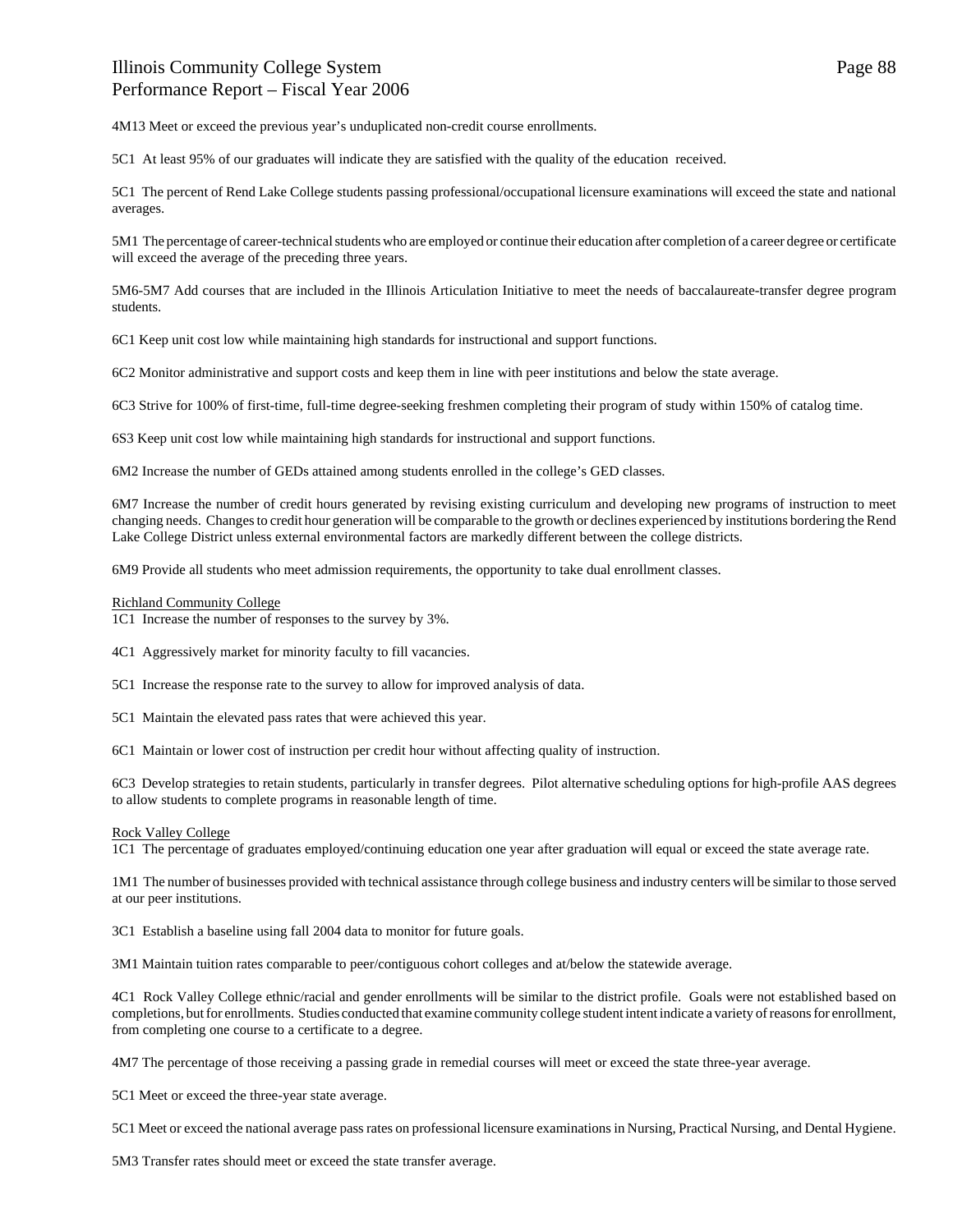6C1 Rock Valley College will have net instructional unit costs and total instructional unit costs which are comparative to similar Illinois community colleges.

6C3 Completion/persister rate will equal or exceed the state average rate.

6M1 Market penetration will exceed the state three year average. This goal supports the college mission to provide lifelong learning opportunities, cultural enrichment, and support for economic and technological development.

#### Carl Sandburg College

1C1 Minimum of 75%.

- 1M1 Minimum of 10 businesses per year.
- 3M2 1,000 students.
- 4M1 Maintain or grow minority, disabled, and women's enrollment.
- 4M8 Continue to increase the number of courses.
- 5C1 Meet national averages.
- 5M4 Maintain small class sizes and yet remain cost effective.
- 6C1 Meet state average.
- 6C3 Meet statewide average.
- 6M9 Continue to grow this segment of our enrollment.

#### Sauk Valley Community College

1C1 90 percent of undergraduate degree/certificate recipients either employed or enrolled in further education within one year of graduation.

- 1M2 1,500 individuals receiving customized training through college business and industry centers.
- 3M6 Number of first generation college students served: 65 percent.
- 4C1 43.2 percent male (comparable to percent of enrollment); 7.2 percent minority (comparable to percent of population.
- 4M6 1,000 (or 20 percent) students served through remedial course work.
- 5C1 Institutional quality and effectiveness are recognized by 90 percent of graduates.
- 5C1 Pass rates on professional/occupational licensure examinations relative to national averages: 94% pass rate is acceptable.
- 5M5 100 percent of college level (non/occupational licensure examinations relative to national averages.
- 6C1 Cost of instruction per credit hour: 114% of average (average of peer group).
- 6C3 71% (statewide average).
- 6M6 Student FTE/faculty ratio: 20.

#### Shawnee Community College

1C1 Maintain an average of 93% of its students with undergraduate degrees and / or certificate program completion employed or in further education programs.

1M1 3 year cumulative average of businesses served will increase by no less than 10% over previous 3 year cumulative average.

3M1 Maintain the tuition and fees for full time in-district students at or below the average tuition for facilities of like size and cost structure.

4C1 Increase the number of diverse students completing programs by 2% each year.

4C1c Increase by 2% the number of students with disabilities enrolling in educational and training programs each year.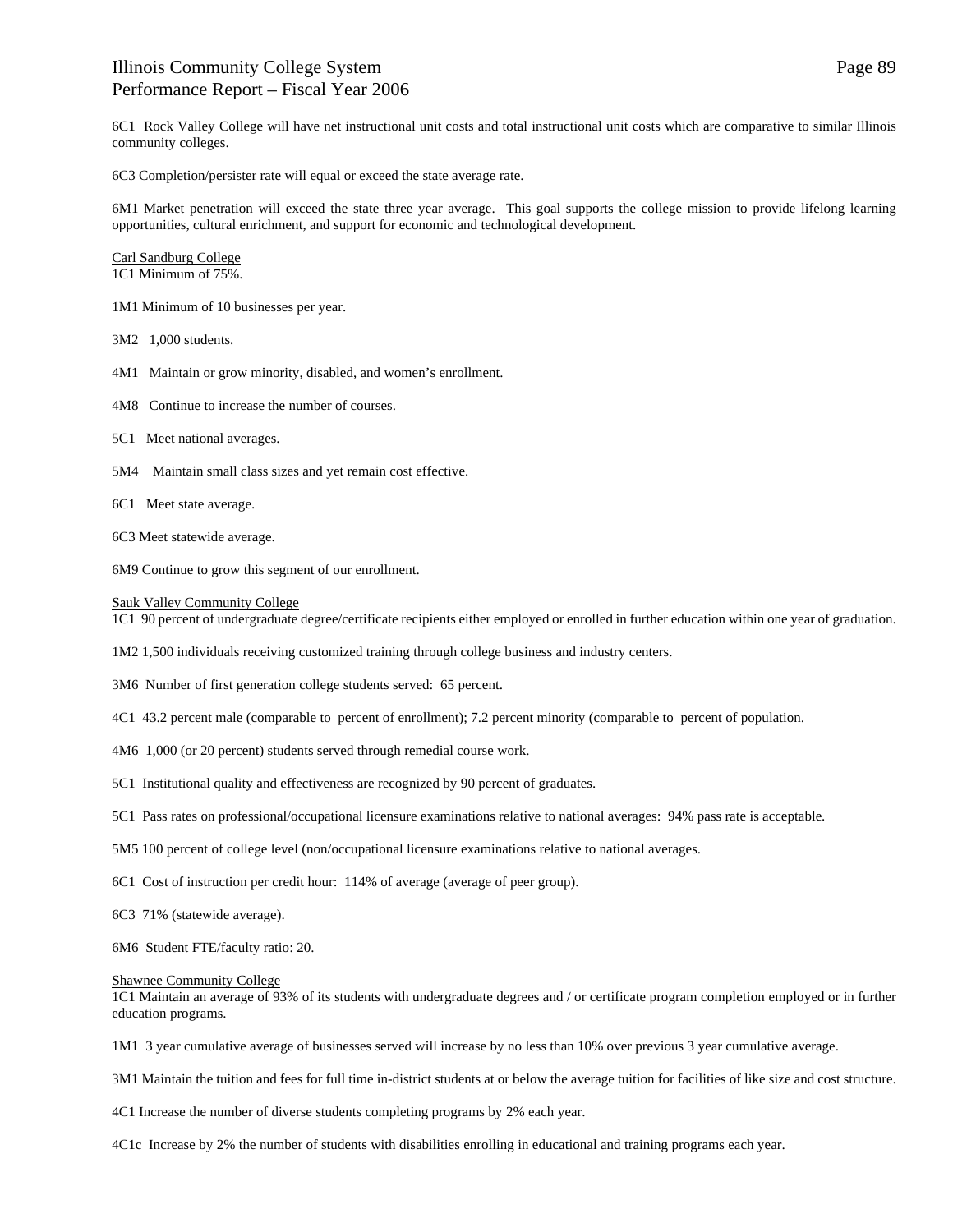5C1 Maintain 92% or better satisfaction rating in the ICCB Career and Technical Follow-up Study.

5C1 The 2005 satisfaction rate was indicated at 100%. Shawnee Community College maintains an exceptionally high satisfaction rate with those students reporting.

5M6 Number of general education courses included in the Illinois articulation agreement will increase each year.

6C1 Maintain the unit cost of instruction at or below the state averages.

6C3 Increase by 2% the number of students completing degree requirements within 150% of time.

6M7 Strive to increase the number of total credit hours generated in the district annually.

#### South Suburban College

1C1 Increasing job Placement and/or further education is a priority goal for all of career programs.

4C1 Ensure that all groups of students have high completion rates for meeting their educational objectives.

4M1 Maintain contact hours for students in the Academic Assistance Center even though we are receiving lower funding levels from the State.

5C1 Attain a high level of customer satisfaction with programs and services.

5C1 Achieve above the national threshold for the respective licensing exams.

5M1 Have assessment of student learning take place at the classroom level, program level, and general education component level.

5M2 To budget for and advertise OA opportunities for development of assessment tools, etc.

6C1 Provide high quality instruction at a low, affordable price. As such, unit cost per class needs to remain low.

6C3 South Suburban College has a student retention goal that corresponds to this indicator. It is the College's desire to provide necessary assistance for all students so they can successfully complete, transfer, or continue their educational objectives.

#### Southeastern Illinois College

1C1 Sixty-five percent of degree recipients will be employed or enrolled in higher education one year after graduation.

1C1 Pursue articulation agreements with neighboring senior institutions in order to provide additional educational opportunities for Southeastern Illinois College graduates.

1M1 Increase the number of businesses that are provided service by 10%.

1M1 Increase the outreach program in outlying counties i.e. one day a month in Hardin County and one day a month in White County.

1M6 Increase the number of workshops/seminars/courses by 25%.

1M6 Hire a full-time Workforce Development Specialist to focus on Workforce Development Training.

3M1 Tuition and mandatory fees will not exceed the statewide average.

3M2 Sixty percent of all degree and certificate seeking students will determine their eligibility for the Monetary Award Program by submitting a FAFSA to the Department of Education.

3M4 Sixty percent of all degree and certificate seeking students will determine their eligibility for the PELL Grant by submitting a FAFSA to the Department of Education.

3M4 Fifty percent of all FAFSA applications will be submitted by using FAFSA On The Web.

4C1 Increase the number of contacts made with in-district feeder schools for the purpose of recruiting a more diverse student population. Encourage both male and female students to enroll in programs which are non-traditional for their gender. Ensure that the College's material and website reflect cultural and gender diversity. Continue to seek support services that specifically meet the needs of students from diverse backgrounds.

4M2 Southeastern Illinois College will continue to maximize resources and promote program growth, serving five hundred plus students annually. Adult education staff will develop strategies to increase reading levels and incorporate workforce skills into our classroom.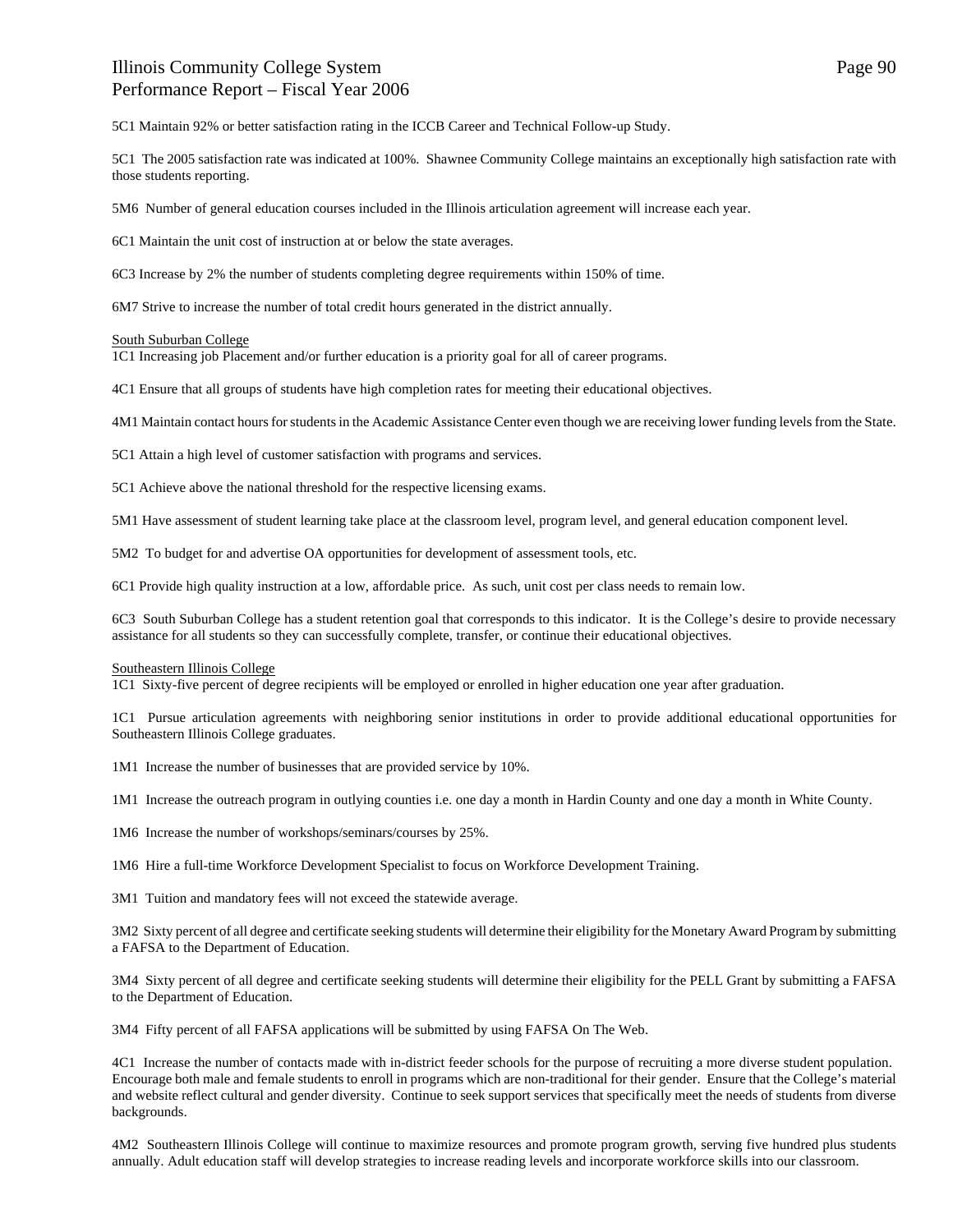4M8 Southeastern Illinois College will offer an appropriate number of courses through distance learning which meet the needs of the College district.

4M8 Southeastern Illinois College will increase the number of distance learning courses within 5% of the number offered in FY 2004.

4M8 Southeastern Illinois College will organize an Online Degree Preparation Committee to develop the institutional infrastructure necessary to request permission from the Higher Learning Commission/North Central Association of Colleges and Schools to offer an A.A. degree online.

4M9 The number of students served through distance education will continue to increase through FY 2006 and be maintained within 5% of that number.

5C1 Eighty-eight percent of graduates surveyed will indicate satisfaction with their program of study at Southeastern Illinois College.

5C1 Maintain high quality nursing programs with first time pass rates above the national and state percentages. Strive to maintain high quality EMT program with passage rates above 80%.

5M5 Based on ICCB standards, criterion as defined by the Higher Learning Commission/North Central Association of Colleges and Schools and Southeastern Illinois College Board Policy, Southeastern Illinois College will employ faculty with appropriate credentials.

5M6 100% of Southeastern Illinois College's general education core courses will be approved as a match to the Illinois Articulation Initiative General Education Core.

6C1 Strive to keep its operations cost effective and establishes as a goal an average net instructional cost at or below 95% of the cohort average.

6C2 Maintain an administrative and support cost per credit hour at no greater than the statewide average.

6C3 Maintain an annual attrition rate of less than 25% for all degree and certificate seeking students.

6M1 Remain in the top five community colleges in the state in market penetration and have the highest market penetration within our cohort group.

6M9 Continue the growth in dual credit enrollments at the rate of 3% per year through FY 2007.

6M10 100% of the Accelerated College Enrollment Initiative funds will be used to pay tuition for high school students enrolled in dual credit courses.

### Southwestern Illinois College

1C1 The college sets its goals with specific reference to the occupational programs being encompassed within each year's Follow-Up Study. The goal of 60% was established for the follow-up of FY 2005 graduates (presuming a 60% response rate).

1M1 Maintain and expand the number of businesses served by the Business and Industry Center. The following targets were established: FY '06, 230; FY '07, 237; FY '08, 241.

3M3 Southwestern Illinois College's Illinois Incentive for Access Grant awards will meet or exceed 95% of the statewide average.

4C1 Female Completers 53%; Make Completers 46%; Black Completers 9.5%; All Minority Completers 12.5% and White Completers 86%.

4C1c A five year longitudinal review shows a completion rate for students with disabilities that will meet or exceed 2.5 percent of all students who complete programs—based on the A-1 Record Submission.

4M2 Maintain and expand the number of students served through adult education work. The following targets were established: FY '06 = 2,575; FY '07 = 2,600; FY '08 = 2,625.

5C1 75%.

5C1 Meet or exceed the appropriate state or national averages for EMT, NE & RT.

5M5 Meet or exceed the statewide percentages for full-time transfer faculty who possess, at minimum a Master's degree (or first postbaccalaureate professional degree).

6C1 Southwestern Illinois College will be at or below the state average Cost of Instruction per Credit Hour.

6C2 Southwestern Illinois College will be at or below state average of Administrative and Support Cost Per Credit Hour.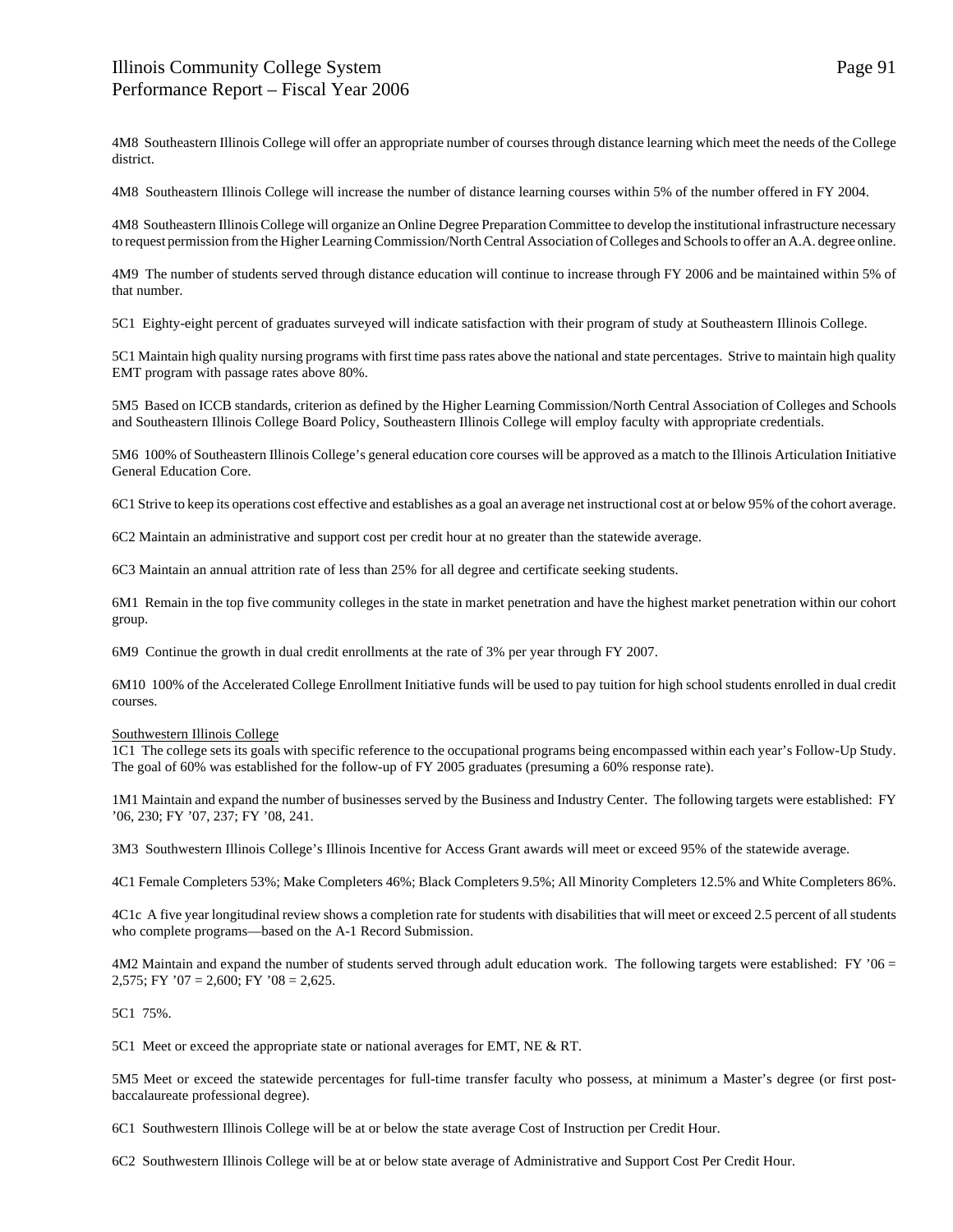### 6C3 50%.

6M1 Within five years, meet or exceed 90% of the three-year average documented for all Illinois community colleges.

### Spoon River College

1C1 Reach a 90% placement or continuing education goal.

1M3 The number of current workers receiving customized training has declined over the past three years. This can be attributed in part due to the loss of a workforce training grant. Our district has many small businesses and the grant allowed us to provide customized training at reduced costs to the employer. When the grant was eliminated, it was difficult for many small businesses to pay for the customized training without the help of the grant funds. In small, rural, areas, it is often difficult to provide customized training with limited resources.

1M6 The number of courses/workshops has increased to meet the demand of training opportunities for workers who have been laid off because of plant closings in and around our district. We have lost several manufacturing jobs in one part of our district which contributed to the need to provide training and retraining options for those employees.

3M4 Provide financial assistance to all district students in need through a variety of financial assistance, including PELL, MAP, SEOG, scholarships, and grants. The number of students seeking financial assistance continues to increase. Spoon River College is a small rural college; almost 75% of our students receive some sort of financial assistance to attend college courses and/or programs.

3M6 Enroll more first general students. We recognize and understand the need for students in this district to receive educational training beyond high school. The goal for FY 07 is to increase the number of first general students by 15 students each year. The increase is an indication that the need for postsecondary education in order to attain jobs that will support a family are becoming more apparent. Given the local economic status, it will be imperative that funding be available for these students who need financial assistance if we are to assist them in taking part in postsecondary education.

4C1 Provide necessary services to all students, regardless of their race/ethnicity, gender or disability status to facilitate their educational goals at Spoon River College. We strive for 100 percent completion.

4M3 The number of students enrolled in ESL classes increased substantially between 2004 and 2005. We have had increased employment opportunities for ESL students in one of our sites. It is anticipated that ESL numbers will increase in FY 06-07 because of this employment shift.

4M6 Developmental class enrollments have increased for all three years. Spoon River College, has been awarded a Title III grant, to strengthen student success in developmental and college level courses. The college will be reviewing and revising placement scores to college level courses and anticipates a change in the cut-off scores into developmental courses for the coming year

4M7 The number of remedial credits attempted and ultimately earned increased from 2003 to 2005. With the implementation of a student success initiative funded through a Title III grant, the college anticipates an even larger increase in the number of attempted and earned developmental credits this coming year.

5C1 The college's mission speaks directly to this goal and provides a learning environment that offers a broad range of educational programs, cultural activities, and economic development opportunities which empower individuals and enhance the quality of life for area residents.

5C1 The goal is to achieve 100% pass rate on the NCLEX examination.

5M1 Spoon River College shows an increase in the placement or continuing education from 2003 to 2004 although this is a decrease from 2002 figures.

5M3 Spoon River College averages about 40% overall transfer rate to senior institutions and wants to maintain or increase that figure.

6C1 The cost of instruction will be equal to or less than the state average cost of instruction. Ideally the college would like to decrease the cost of instruction and support services while still providing quality services to our students.

6C3 The number of first-time, full-time degree seeking students will increase each year.

6M7 The college experienced a steady increase in credit hours produced and enrollments from FY2003 to FY2005. The college will attempt to build on this momentum.

6M8 Increase the number of students who complete their GED and then to assist those students to continue their education at Spoon River College. To assist GED students with their education, the College provides tuition scholarships to students upon completion of their GED. With the assistance of Title III grant funds, additional student services will be available this year to assist GED students in continuing their education.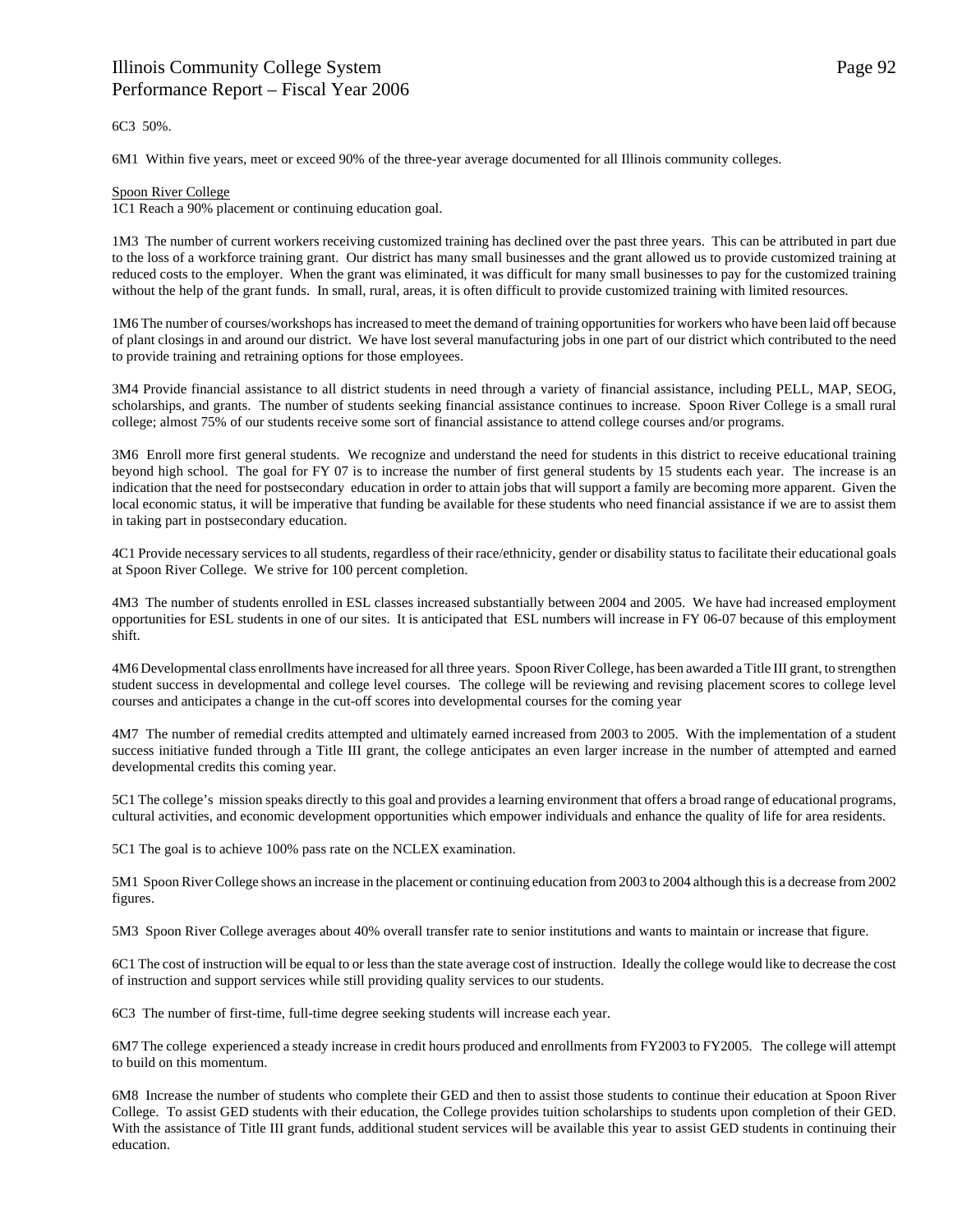6M9 Increase enrollment in dual credit courses. Increase the number of courses available via dual credit by 10% for FY 2005. The college met and exceeded that goal.

6M10 The college had a slight decrease in dual credit enrollments from FY2004 to FY2005. The college added another in-district high school to the list of partnerships and anticipates an additional 100 dual credit students during FY07.

#### Triton College

1C1 Be within 5% of the statewide average for undergraduate degree or certificate recipients, who are either employed or enrolled in further education within one year of graduation.

1M6 Increase by 15% the course/workshop offerings over the next 3 years; provided funding remains stable.

3M1 Remain within 5% of the state average, provided funds remain stable.

4C1a Have college-wide enrollment that reflects diversity in race and ethnicity of our community, District #504, and to have completion rates that reflect the diverse enrollment.

4C1a Have enrollment by race/ethnicity within 4% of the population rate for each of the race/ethnic groups present in our district, and to have completion rates that reflect this relationship.

4C1b Have completion rates by gender within 4% of the institutional enrollment figures by gender.

4C1c Continue improving the accuracy of data reporting for this population. Specific target completion goals will be established once accurate comparative data is available.

4M7 Stay within 5% of the three-year average of developmental credits earned versus attempted at the college.

4M10-4M12 Search committees should be representative of the student demographics and should work diligently to move Triton's faculty and staff demographics into a similar balance.

5C1 Stay within 5% of the three-year state average of graduate satisfactory rates as reported in the Occupational Follow-up data.

5C1 Meet or exceed the national pass rates on professional/occupational licensure examinations.

5M5 One hundred percent of the full-time transfer teaching faculty at the college who hold a Masters degree or above in compliance with the established hiring practices at the institution.

6C1 Stay within 5% of the state average on the indicators of cost of instruction and administrative and support cost.

6C3 Stay within 5% of the state average for the indicator of percent of first-time, full-time degree-seeking freshmen who complete their degree within 150 percent of catalog time.

6M7 To stay within 5% of the previous years total credit hours generated.

Waubonsee Community College 1C1 Equal to or greater than 90%.

1M4 Ninety percent satisfaction in the areas of general education, technical and non-technical skills, and readiness for the workforce.

3M Ensure that no part of the scholarship selection process creates an imbalance in scholarships awarded and that all students have an equal opportunity at our internal scholarships.

4C1a Have graduates across categories representative of the category's representation in the district population.

4C1b Have graduates representative of males and females in the general district population.

4C1c To be at or above state levels.

5C1 Remain within one standard deviation of the state average.

5C1 All programs will meet or exceed national norms.

6C1 Stay at or below the state average.